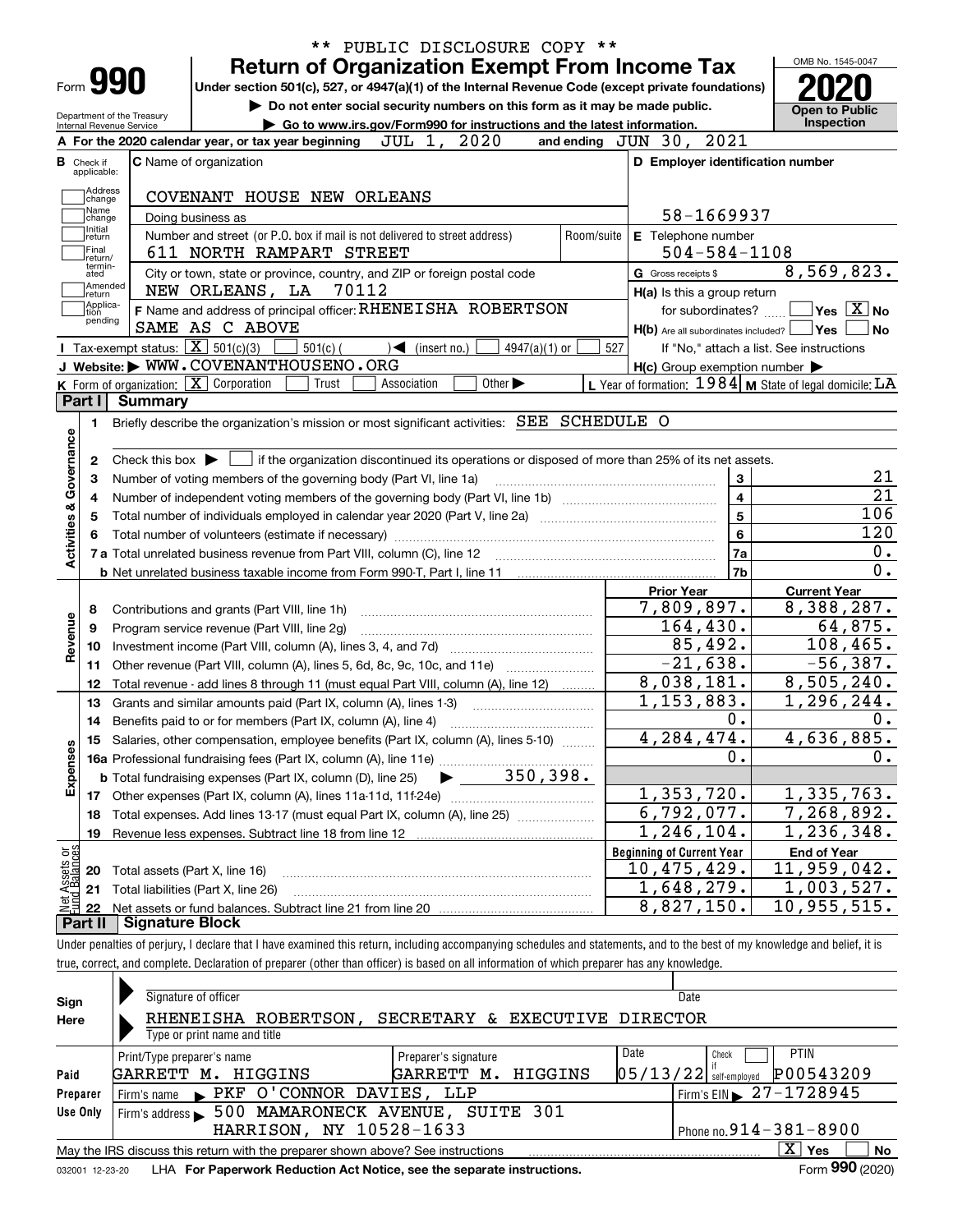|              |                                                                                                                                                | $\overline{\mathbf{x}}$                     |
|--------------|------------------------------------------------------------------------------------------------------------------------------------------------|---------------------------------------------|
| 1            | Briefly describe the organization's mission:<br>SEE SCHEDULE O                                                                                 |                                             |
|              |                                                                                                                                                |                                             |
|              |                                                                                                                                                |                                             |
|              |                                                                                                                                                |                                             |
| $\mathbf{2}$ | Did the organization undertake any significant program services during the year which were not listed on the                                   |                                             |
|              | prior Form 990 or 990-EZ?                                                                                                                      | $\overline{\ }$ Yes $\overline{\rm \ }X$ No |
|              | If "Yes." describe these new services on Schedule O.                                                                                           |                                             |
| 3            | Did the organization cease conducting, or make significant changes in how it conducts, any program services?                                   | $\overline{\ }$ Yes $\overline{\rm X}$ No   |
|              | If "Yes," describe these changes on Schedule O.                                                                                                |                                             |
| 4            | Describe the organization's program service accomplishments for each of its three largest program services, as measured by expenses.           |                                             |
|              | Section 501(c)(3) and 501(c)(4) organizations are required to report the amount of grants and allocations to others, the total expenses, and   |                                             |
|              | revenue, if any, for each program service reported.                                                                                            |                                             |
| 4a           | 2,950,426.<br>398,698. ) (Revenue \$<br>including grants of \$<br>(Code:<br>) (Expenses \$                                                     | 28, 231.                                    |
|              | SHORT-TERM HOUSING AND CRISIS CARE (FORMERLY SHELTER AND CRISIS CARE)                                                                          |                                             |
|              | THE ORGANIZATION WELCOMES ALL YOUNG PEOPLE FACING HOMELESSNESS WITH                                                                            |                                             |
|              | UNCONDITIONAL LOVE, ABSOLUTE RESPECT, AND RELENTLESS SUPPORT, AND OUR                                                                          |                                             |
|              | SHELTER DOORS ARE ALWAYS OPEN, 24/7. EVEN DURING THE WORST PUBLIC                                                                              |                                             |
|              | HEALTH CRISIS IN A CENTURY, WE QUICKLY ADJUSTED OUR PROCEDURES,<br>PROVIDED FOR SOCIAL DISTANCING, AND KEPT OUR PROGRAMS GOING. WE KNOW        |                                             |
|              | YOUNG PEOPLE EXPERIENCING HOMELESSNESS CAN'T WAIT FOR A CRISIS LIKE                                                                            |                                             |
|              | THIS TO BE OVER. THEIR UNMET NEEDS FOR NUTRITIOUS FOOD, CLOTHING,                                                                              |                                             |
|              | SAFETY, MEDICAL CARE, AND MENTAL HEALTH CARE REQUIRE IMMEDIATE<br>SHELTER,                                                                     |                                             |
|              | ATTENTION. COVENANT HOUSE PROVIDES HIGH-QUALITY SERVICES AND PROGRAMS                                                                          |                                             |
|              | TO MEET THOSE NEEDS, STABILIZE A YOUNG PERSON'S SITUATION, AND HELP                                                                            |                                             |
|              | THEM BEGIN TO CONSIDER THEIR LONGER-TERM GOALS FOR EDUCATION,                                                                                  |                                             |
| 4b           | $108,690.$ (Revenue \$<br>$\overline{1,140,877}$ . including grants of \$<br>) (Expenses \$<br>(Code:                                          | 27, 233.                                    |
|              | TRANSITIONAL LIVING/RIGHTS OF PASSAGE - THE ORGANIZATION'S TRANSITIONAL                                                                        |                                             |
|              | LIVING PROGRAMS, OFTEN REFERRED TO AS "RIGHTS OF PASSAGE" OR ROP, ARE                                                                          |                                             |
|              | WHERE YOUNG MEN AND WOMEN TAKE THEIR BOLDEST STEPS TOWARD INDEPENDENCE.                                                                        |                                             |
|              | YOUTH LIVE IN ROP FOR UP TO 18-24 MONTHS, WHERE THEY TAP THEIR                                                                                 |                                             |
|              | POTENTIAL AND PLAN FOR THE FUTURE. HERE THEY BUILD BASIC LIFE SKILLS                                                                           |                                             |
|              | AND FINANCIAL LITERACY, PARTICIPATE IN EDUCATIONAL AND VOCATIONAL                                                                              |                                             |
|              | SEEK EMPLOYMENT WITH LONG-TERM ADVANCEMENT AND CAREER<br>PROGRAMS,                                                                             |                                             |
|              | PROSPECTS, AND WORK TOWARD MOVING INTO THEIR OWN SAFE AND STABLE                                                                               |                                             |
|              | HOUSING. OUR STAFF SUPPORT EACH YOUNG PERSON ON THEIR JOURNEY TOWARD                                                                           |                                             |
|              | SUSTAINABLE INDEPENDENCE AND A HOPE-FILLED FUTURE. NET FMV OF                                                                                  |                                             |
|              | CONTRIBUTED SERVICES TOTALED \$74,301 DURING FY21. TOTAL UNACCOMPANIED                                                                         |                                             |
|              | ROP YOUTH SERVED DURING FY21 - 79; AVG DAILY CENSUS - 21 OR 7,665                                                                              |                                             |
|              | $1,054,767$ and including grants of \$<br>739, 442. ) (Revenue \$<br>(Expenses \$<br>4c (Code:                                                 | $0 \cdot$                                   |
|              | PERMANENT SUPPORTIVE HOUSING - THE PERMANENT SUPPORTIVE HOUSING PROGRAM<br>PROVIDES HOUSING TO YOUTH AND YOUNG FAMILIES THROUGH SCATTERED-SITE |                                             |
|              | APARTMENTS, WHERE THEY RECEIVE ONGOING CASE MANAGEMENT AND BEHAVIORAL                                                                          |                                             |
|              | HEALTH SERVICES. THE ORGANIZATION HELPS CHRONICALLY DISABLED YOUTH TO                                                                          |                                             |
|              | SECURE PERMANENT SUPPORTIVE HOUSING (PSH) BY COVERING A PORTION OF                                                                             |                                             |
|              | THEIR RENT, A PORTION THAT DWINDLES AS THEIR CAPACITY FOR INDEPENDENCE                                                                         |                                             |
|              | INCREASES. TOTAL UNACCOMPANIED PSH YOUTH SERVED DURING FY21 - 21; AVG                                                                          |                                             |
|              | DAILY CENSUS - 13 OR 4, 745 NIGHTS OF CARE. TOTAL PSH MOTHER AND                                                                               |                                             |
|              | CHILDREN DURING FY21-29; AVG DAILY CENSUS - 16 OR 5,840 NIGHTS OF CARE.                                                                        |                                             |
|              | COMMUNITY APARTMENTS AND RAPID REHOUSING (RRH) PROGRAMS ARE EMERGING AS                                                                        |                                             |
|              | AN INCREASINGLY IMPORTANT PART OF OUR CONTINUUM OF CARE WITHIN THIS                                                                            |                                             |
|              | PROGRAM, THE ORGANIZATION PROVIDED RRH ASSISTANCE TO 147 UNACCOMPANIED                                                                         |                                             |
|              | 4d Other program services (Describe on Schedule O.)                                                                                            |                                             |
|              | 49, 414.) (Revenue \$<br>781, 533. including grants of \$<br>Expenses \$                                                                       | 9,411.                                      |
| 4е           | 5,927,603.<br>Total program service expenses                                                                                                   |                                             |
|              |                                                                                                                                                | Form 990 (2020)                             |
|              | SEE SCHEDULE O FOR CONTINUATION(S)                                                                                                             |                                             |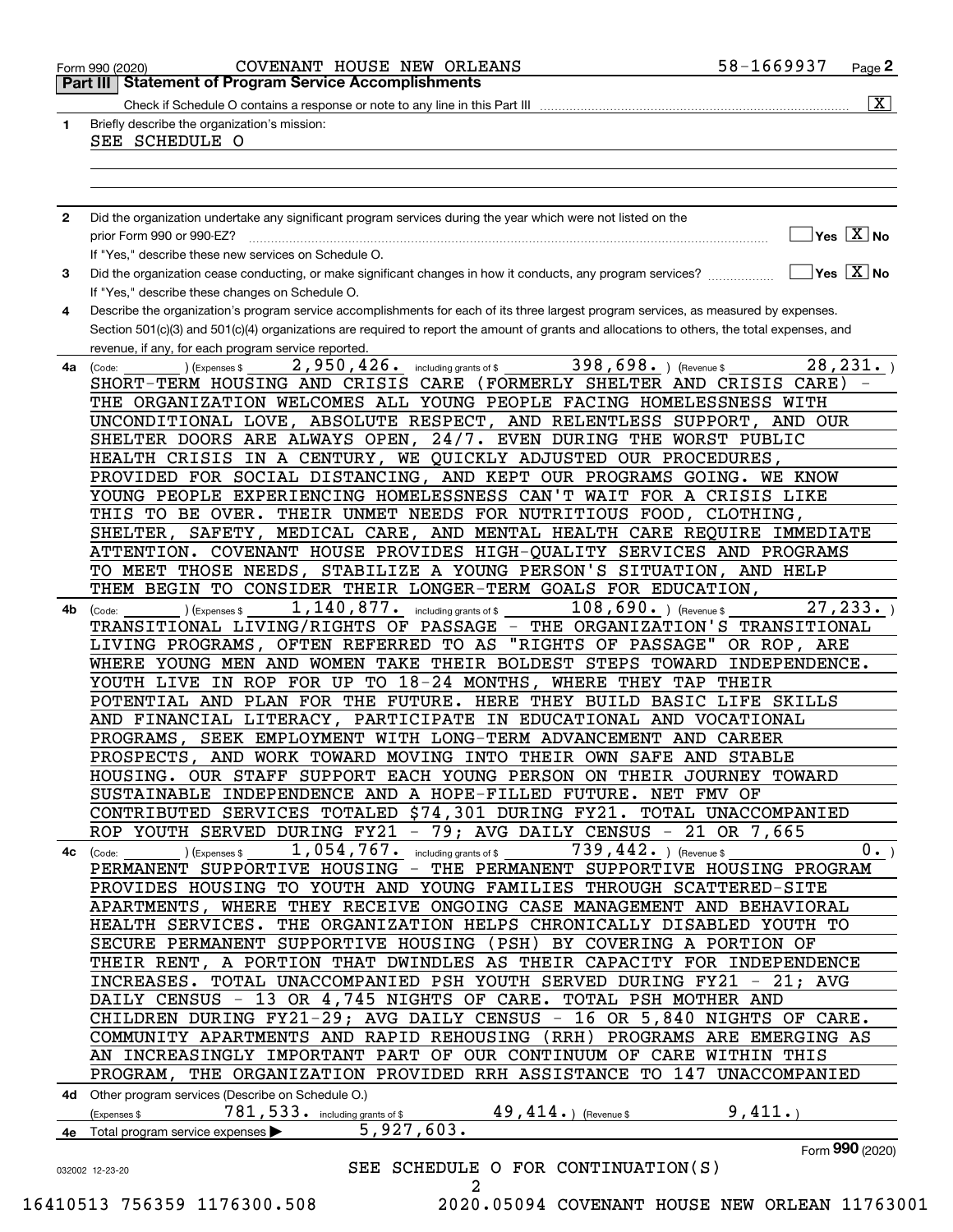|  | Form 990 (2020) |
|--|-----------------|

# Form 990 (2020) Page **3Part IV Checklist of Required Schedules** COVENANT HOUSE NEW ORLEANS 58-1669937

|     |                                                                                                                                                                                                                                                   |                | Yes                   | No                      |
|-----|---------------------------------------------------------------------------------------------------------------------------------------------------------------------------------------------------------------------------------------------------|----------------|-----------------------|-------------------------|
| 1   | Is the organization described in section $501(c)(3)$ or $4947(a)(1)$ (other than a private foundation)?                                                                                                                                           |                |                       |                         |
|     |                                                                                                                                                                                                                                                   | 1.             | х                     |                         |
| 2   |                                                                                                                                                                                                                                                   | $\mathbf{2}$   | $\overline{\text{x}}$ |                         |
| 3   | Did the organization engage in direct or indirect political campaign activities on behalf of or in opposition to candidates for                                                                                                                   |                |                       |                         |
|     |                                                                                                                                                                                                                                                   | 3              |                       | x                       |
| 4   | Section 501(c)(3) organizations. Did the organization engage in lobbying activities, or have a section 501(h) election in effect                                                                                                                  |                |                       |                         |
|     |                                                                                                                                                                                                                                                   | 4              |                       | x                       |
| 5   | Is the organization a section 501(c)(4), 501(c)(5), or 501(c)(6) organization that receives membership dues, assessments, or                                                                                                                      |                |                       |                         |
|     |                                                                                                                                                                                                                                                   | 5              |                       | x                       |
| 6   | Did the organization maintain any donor advised funds or any similar funds or accounts for which donors have the right to                                                                                                                         |                |                       | x                       |
| 7   | provide advice on the distribution or investment of amounts in such funds or accounts? If "Yes," complete Schedule D, Part I                                                                                                                      | 6              |                       |                         |
|     | Did the organization receive or hold a conservation easement, including easements to preserve open space,                                                                                                                                         | $\overline{7}$ |                       | x                       |
| 8   | Did the organization maintain collections of works of art, historical treasures, or other similar assets? If "Yes," complete                                                                                                                      |                |                       |                         |
|     |                                                                                                                                                                                                                                                   | 8              |                       | x                       |
| 9   | Did the organization report an amount in Part X, line 21, for escrow or custodial account liability, serve as a custodian for                                                                                                                     |                |                       |                         |
|     | amounts not listed in Part X; or provide credit counseling, debt management, credit repair, or debt negotiation services?                                                                                                                         |                |                       |                         |
|     |                                                                                                                                                                                                                                                   | 9              |                       | X                       |
| 10  | Did the organization, directly or through a related organization, hold assets in donor-restricted endowments                                                                                                                                      |                |                       |                         |
|     |                                                                                                                                                                                                                                                   | 10             | Х                     |                         |
| 11  | If the organization's answer to any of the following questions is "Yes," then complete Schedule D, Parts VI, VII, VIII, IX, or X                                                                                                                  |                |                       |                         |
|     | as applicable.                                                                                                                                                                                                                                    |                |                       |                         |
|     | a Did the organization report an amount for land, buildings, and equipment in Part X, line 10? If "Yes," complete Schedule D,                                                                                                                     |                |                       |                         |
|     |                                                                                                                                                                                                                                                   | 11a            | X                     |                         |
|     | <b>b</b> Did the organization report an amount for investments - other securities in Part X, line 12, that is 5% or more of its total                                                                                                             |                |                       |                         |
|     |                                                                                                                                                                                                                                                   | 11b            |                       | x                       |
|     | c Did the organization report an amount for investments - program related in Part X, line 13, that is 5% or more of its total                                                                                                                     |                |                       |                         |
|     |                                                                                                                                                                                                                                                   | 11c            |                       | x                       |
|     | d Did the organization report an amount for other assets in Part X, line 15, that is 5% or more of its total assets reported in                                                                                                                   |                |                       |                         |
|     |                                                                                                                                                                                                                                                   | 11d            | X                     | x                       |
|     |                                                                                                                                                                                                                                                   | <b>11e</b>     |                       |                         |
| f   | Did the organization's separate or consolidated financial statements for the tax year include a footnote that addresses<br>the organization's liability for uncertain tax positions under FIN 48 (ASC 740)? If "Yes," complete Schedule D, Part X | 11f            | X                     |                         |
|     | 12a Did the organization obtain separate, independent audited financial statements for the tax year? If "Yes," complete                                                                                                                           |                |                       |                         |
|     |                                                                                                                                                                                                                                                   | 12a            |                       | x                       |
|     | <b>b</b> Was the organization included in consolidated, independent audited financial statements for the tax year?                                                                                                                                |                |                       |                         |
|     | If "Yes," and if the organization answered "No" to line 12a, then completing Schedule D, Parts XI and XII is optional                                                                                                                             | 12b            | X                     |                         |
| 13  |                                                                                                                                                                                                                                                   | 13             |                       | $\mathbf{X}$            |
| 14a | Did the organization maintain an office, employees, or agents outside of the United States?                                                                                                                                                       | 14a            |                       | $\overline{\text{x}}$   |
| b   | Did the organization have aggregate revenues or expenses of more than \$10,000 from grantmaking, fundraising, business,                                                                                                                           |                |                       |                         |
|     | investment, and program service activities outside the United States, or aggregate foreign investments valued at \$100,000                                                                                                                        |                |                       |                         |
|     |                                                                                                                                                                                                                                                   | 14b            |                       | x                       |
| 15  | Did the organization report on Part IX, column (A), line 3, more than \$5,000 of grants or other assistance to or for any                                                                                                                         |                |                       |                         |
|     |                                                                                                                                                                                                                                                   | 15             |                       | x                       |
| 16  | Did the organization report on Part IX, column (A), line 3, more than \$5,000 of aggregate grants or other assistance to                                                                                                                          |                |                       |                         |
|     |                                                                                                                                                                                                                                                   | 16             |                       | x                       |
| 17  | Did the organization report a total of more than \$15,000 of expenses for professional fundraising services on Part IX,                                                                                                                           |                |                       |                         |
|     |                                                                                                                                                                                                                                                   | 17             |                       | x                       |
| 18  | Did the organization report more than \$15,000 total of fundraising event gross income and contributions on Part VIII, lines                                                                                                                      |                | х                     |                         |
|     |                                                                                                                                                                                                                                                   | 18             |                       |                         |
| 19  | Did the organization report more than \$15,000 of gross income from gaming activities on Part VIII, line 9a? If "Yes."                                                                                                                            |                |                       | $\overline{\mathbf{x}}$ |
| 20a |                                                                                                                                                                                                                                                   | 19<br>20a      |                       | $\overline{\mathbf{x}}$ |
| b   | If "Yes" to line 20a, did the organization attach a copy of its audited financial statements to this return?                                                                                                                                      | 20b            |                       |                         |
| 21  | Did the organization report more than \$5,000 of grants or other assistance to any domestic organization or                                                                                                                                       |                |                       |                         |
|     |                                                                                                                                                                                                                                                   | 21             |                       | x                       |
|     | 032003 12-23-20                                                                                                                                                                                                                                   |                |                       | Form 990 (2020)         |

032003 12-23-20

3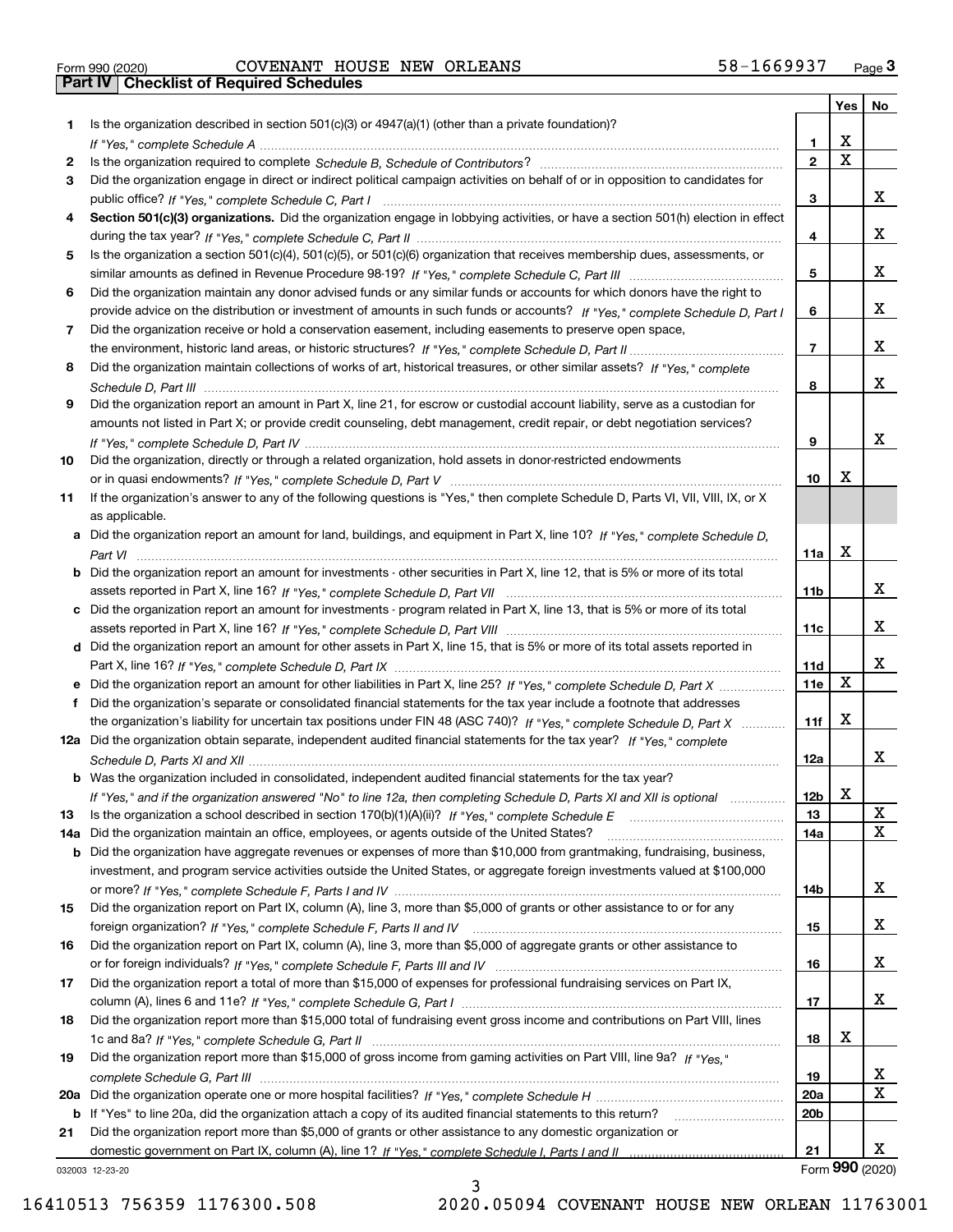|  | Form 990 (2020) |
|--|-----------------|
|  |                 |

# Form 990 (2020) Page **4Part IV Checklist of Required Schedules** COVENANT HOUSE NEW ORLEANS 58-1669937

*(continued)*

|               |                                                                                                                                    |                 | Yes | No              |
|---------------|------------------------------------------------------------------------------------------------------------------------------------|-----------------|-----|-----------------|
| 22            | Did the organization report more than \$5,000 of grants or other assistance to or for domestic individuals on                      |                 |     |                 |
|               |                                                                                                                                    | 22              | х   |                 |
| 23            | Did the organization answer "Yes" to Part VII, Section A, line 3, 4, or 5 about compensation of the organization's current         |                 |     |                 |
|               | and former officers, directors, trustees, key employees, and highest compensated employees? If "Yes," complete                     |                 |     |                 |
|               |                                                                                                                                    | 23              | х   |                 |
|               | 24a Did the organization have a tax-exempt bond issue with an outstanding principal amount of more than \$100,000 as of the        |                 |     |                 |
|               | last day of the year, that was issued after December 31, 2002? If "Yes," answer lines 24b through 24d and complete                 |                 |     |                 |
|               |                                                                                                                                    | 24a             |     | х               |
|               | <b>b</b> Did the organization invest any proceeds of tax-exempt bonds beyond a temporary period exception?                         | 24 <sub>b</sub> |     |                 |
|               | c Did the organization maintain an escrow account other than a refunding escrow at any time during the year to defease             |                 |     |                 |
|               |                                                                                                                                    | 24c             |     |                 |
|               |                                                                                                                                    | 24d             |     |                 |
|               | 25a Section 501(c)(3), 501(c)(4), and 501(c)(29) organizations. Did the organization engage in an excess benefit                   |                 |     |                 |
|               |                                                                                                                                    | 25a             |     | х               |
|               | b Is the organization aware that it engaged in an excess benefit transaction with a disqualified person in a prior year, and       |                 |     |                 |
|               | that the transaction has not been reported on any of the organization's prior Forms 990 or 990-EZ? If "Yes," complete              |                 |     |                 |
|               |                                                                                                                                    | 25 <sub>b</sub> |     | х               |
|               | Schedule L, Part I                                                                                                                 |                 |     |                 |
| 26            | Did the organization report any amount on Part X, line 5 or 22, for receivables from or payables to any current                    |                 |     |                 |
|               | or former officer, director, trustee, key employee, creator or founder, substantial contributor, or 35%                            |                 |     |                 |
|               |                                                                                                                                    | 26              |     | х               |
| 27            | Did the organization provide a grant or other assistance to any current or former officer, director, trustee, key employee,        |                 |     |                 |
|               | creator or founder, substantial contributor or employee thereof, a grant selection committee member, or to a 35% controlled        |                 |     |                 |
|               | entity (including an employee thereof) or family member of any of these persons? If "Yes," complete Schedule L, Part III           | 27              |     | х               |
| 28            | Was the organization a party to a business transaction with one of the following parties (see Schedule L, Part IV                  |                 |     |                 |
|               | instructions, for applicable filing thresholds, conditions, and exceptions):                                                       |                 |     |                 |
|               | a A current or former officer, director, trustee, key employee, creator or founder, or substantial contributor? If                 |                 |     |                 |
|               |                                                                                                                                    | 28a             |     | х               |
|               |                                                                                                                                    | 28b             |     | $\mathbf x$     |
|               | c A 35% controlled entity of one or more individuals and/or organizations described in lines 28a or 28b? If                        |                 |     |                 |
|               |                                                                                                                                    | 28c             |     | х               |
| 29            |                                                                                                                                    | 29              | X   |                 |
| 30            | Did the organization receive contributions of art, historical treasures, or other similar assets, or qualified conservation        |                 |     |                 |
|               |                                                                                                                                    | 30              |     | х               |
| 31            | Did the organization liquidate, terminate, or dissolve and cease operations? If "Yes," complete Schedule N, Part I                 | 31              |     | $\mathbf x$     |
| 32            | Did the organization sell, exchange, dispose of, or transfer more than 25% of its net assets? If "Yes," complete                   |                 |     |                 |
|               |                                                                                                                                    | 32              |     | х               |
| 33            | Did the organization own 100% of an entity disregarded as separate from the organization under Regulations                         |                 |     |                 |
|               |                                                                                                                                    | 33              | Χ   |                 |
| 34            | Was the organization related to any tax-exempt or taxable entity? If "Yes," complete Schedule R, Part II, III, or IV, and          |                 |     |                 |
|               |                                                                                                                                    | 34              | х   |                 |
|               | 35a Did the organization have a controlled entity within the meaning of section 512(b)(13)?                                        | 35a             |     | x               |
|               |                                                                                                                                    |                 |     |                 |
|               | <b>b</b> If "Yes" to line 35a, did the organization receive any payment from or engage in any transaction with a controlled entity |                 |     |                 |
|               |                                                                                                                                    | 35 <sub>b</sub> |     |                 |
| 36            | Section 501(c)(3) organizations. Did the organization make any transfers to an exempt non-charitable related organization?         |                 |     |                 |
|               |                                                                                                                                    | 36              |     | x               |
| 37            | Did the organization conduct more than 5% of its activities through an entity that is not a related organization                   |                 |     |                 |
|               | and that is treated as a partnership for federal income tax purposes? If "Yes," complete Schedule R, Part VI                       | 37              |     | х               |
| 38            | Did the organization complete Schedule O and provide explanations in Schedule O for Part VI, lines 11b and 19?                     |                 |     |                 |
|               | Note: All Form 990 filers are required to complete Schedule O                                                                      | 38              | х   |                 |
| <b>Part V</b> | <b>Statements Regarding Other IRS Filings and Tax Compliance</b>                                                                   |                 |     |                 |
|               | Check if Schedule O contains a response or note to any line in this Part V                                                         |                 |     |                 |
|               |                                                                                                                                    |                 | Yes | No              |
|               | 86<br>1a Enter the number reported in Box 3 of Form 1096. Enter -0- if not applicable<br>1a                                        |                 |     |                 |
|               | 0<br>1b                                                                                                                            |                 |     |                 |
|               | c Did the organization comply with backup withholding rules for reportable payments to vendors and reportable gaming               |                 |     |                 |
|               | (gambling) winnings to prize winners?                                                                                              | 1c              |     |                 |
|               | 032004 12-23-20                                                                                                                    |                 |     | Form 990 (2020) |
|               | 4                                                                                                                                  |                 |     |                 |

 <sup>16410513 756359 1176300.508 2020.05094</sup> COVENANT HOUSE NEW ORLEAN 11763001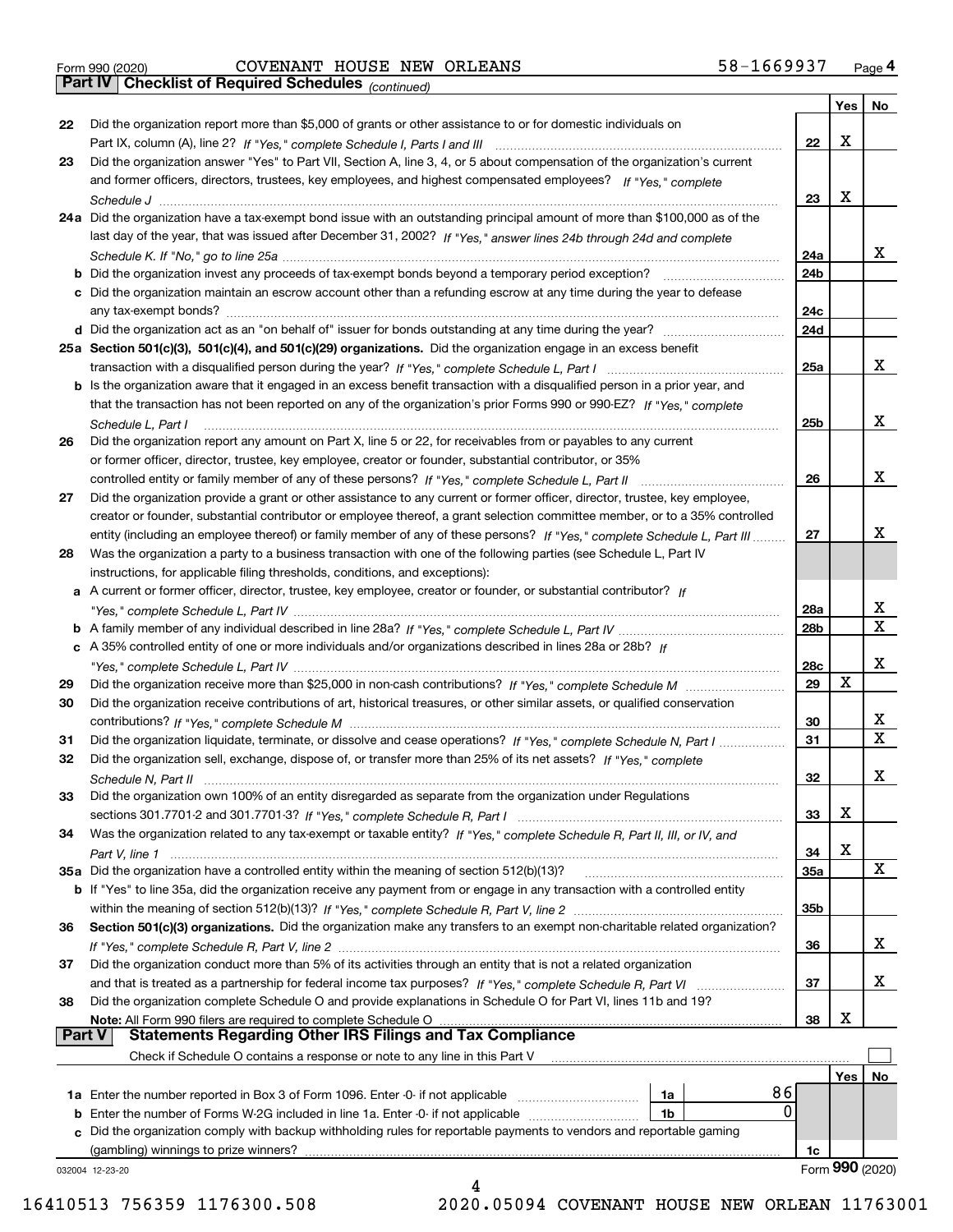|        | 58-1669937<br>COVENANT HOUSE NEW ORLEANS<br>Form 990 (2020)                                                                                                                               |                |     | Page $5$ |
|--------|-------------------------------------------------------------------------------------------------------------------------------------------------------------------------------------------|----------------|-----|----------|
| Part V | Statements Regarding Other IRS Filings and Tax Compliance (continued)                                                                                                                     |                |     |          |
|        |                                                                                                                                                                                           |                | Yes | No       |
|        | 2a Enter the number of employees reported on Form W-3, Transmittal of Wage and Tax Statements,                                                                                            |                |     |          |
|        | 106<br>2a<br>filed for the calendar year ending with or within the year covered by this return                                                                                            |                |     |          |
| b      | If at least one is reported on line 2a, did the organization file all required federal employment tax returns?                                                                            | 2 <sub>b</sub> | X   |          |
|        |                                                                                                                                                                                           |                |     |          |
|        | 3a Did the organization have unrelated business gross income of \$1,000 or more during the year?                                                                                          | 3a             |     | х        |
| b      |                                                                                                                                                                                           | 3 <sub>b</sub> |     |          |
|        | 4a At any time during the calendar year, did the organization have an interest in, or a signature or other authority over, a                                                              |                |     |          |
|        |                                                                                                                                                                                           | 4a             |     | х        |
| b      | If "Yes," enter the name of the foreign country ▶                                                                                                                                         |                |     |          |
|        | See instructions for filing requirements for FinCEN Form 114, Report of Foreign Bank and Financial Accounts (FBAR).                                                                       |                |     |          |
| 5a     | Was the organization a party to a prohibited tax shelter transaction at any time during the tax year?                                                                                     | 5a             |     | X        |
| b      |                                                                                                                                                                                           | 5 <sub>b</sub> |     | x        |
| с      |                                                                                                                                                                                           | 5 <sub>c</sub> |     |          |
|        | 6a Does the organization have annual gross receipts that are normally greater than \$100,000, and did the organization solicit                                                            |                |     |          |
|        | any contributions that were not tax deductible as charitable contributions?                                                                                                               | 6a             |     | х        |
| b      | If "Yes," did the organization include with every solicitation an express statement that such contributions or gifts                                                                      |                |     |          |
|        | were not tax deductible?                                                                                                                                                                  | 6b             |     |          |
| 7      | Organizations that may receive deductible contributions under section 170(c).                                                                                                             |                |     |          |
| а      | Did the organization receive a payment in excess of \$75 made partly as a contribution and partly for goods and services provided to the payor?                                           | 7a             |     | x.       |
| b      | If "Yes," did the organization notify the donor of the value of the goods or services provided?                                                                                           | 7b             |     |          |
| с      | Did the organization sell, exchange, or otherwise dispose of tangible personal property for which it was required                                                                         |                |     |          |
|        | to file Form 8282?                                                                                                                                                                        | 7c             |     | x        |
| d      | 7d<br>If "Yes," indicate the number of Forms 8282 filed during the year manufactured in the water of the number of Forms 8282 filed during the year manufactured in the summanum of the N |                |     |          |
| е      | Did the organization receive any funds, directly or indirectly, to pay premiums on a personal benefit contract?                                                                           | 7е             |     | х        |
| f      | Did the organization, during the year, pay premiums, directly or indirectly, on a personal benefit contract?                                                                              | 7f             |     | x        |
| g      | If the organization received a contribution of qualified intellectual property, did the organization file Form 8899 as required?                                                          | 7g             |     |          |
| h      | If the organization received a contribution of cars, boats, airplanes, or other vehicles, did the organization file a Form 1098-C?                                                        | 7h             |     |          |
| 8      | Sponsoring organizations maintaining donor advised funds. Did a donor advised fund maintained by the                                                                                      |                |     |          |
|        | sponsoring organization have excess business holdings at any time during the year?                                                                                                        | 8              |     |          |
| 9      | Sponsoring organizations maintaining donor advised funds.                                                                                                                                 |                |     |          |
| а      | Did the sponsoring organization make any taxable distributions under section 4966?                                                                                                        | 9a             |     |          |
| b      | Did the sponsoring organization make a distribution to a donor, donor advisor, or related person?                                                                                         | 9b             |     |          |
| 10     | Section 501(c)(7) organizations. Enter:                                                                                                                                                   |                |     |          |
| а      | 10a<br>Initiation fees and capital contributions included on Part VIII, line 12 [11] [11] [12] [11] [11] [12] [11] [1                                                                     |                |     |          |
| b      | Gross receipts, included on Form 990, Part VIII, line 12, for public use of club facilities<br>10 <sub>b</sub>                                                                            |                |     |          |
| 11     | Section 501(c)(12) organizations. Enter:                                                                                                                                                  |                |     |          |
| а      | 11a<br>Gross income from members or shareholders                                                                                                                                          |                |     |          |
| b      | Gross income from other sources (Do not net amounts due or paid to other sources against                                                                                                  |                |     |          |
|        | amounts due or received from them.)<br>11b                                                                                                                                                |                |     |          |
|        | 12a Section 4947(a)(1) non-exempt charitable trusts. Is the organization filing Form 990 in lieu of Form 1041?                                                                            | 12a            |     |          |
| b      | 12b<br>If "Yes," enter the amount of tax-exempt interest received or accrued during the year manu-                                                                                        |                |     |          |
| 13     | Section 501(c)(29) qualified nonprofit health insurance issuers.                                                                                                                          |                |     |          |
| а      | Is the organization licensed to issue qualified health plans in more than one state?                                                                                                      | 13а            |     |          |
|        | Note: See the instructions for additional information the organization must report on Schedule O.                                                                                         |                |     |          |
| b      | Enter the amount of reserves the organization is required to maintain by the states in which the                                                                                          |                |     |          |
|        | 13 <sub>b</sub>                                                                                                                                                                           |                |     |          |
| с      | 13с                                                                                                                                                                                       |                |     |          |
| 14a    | Did the organization receive any payments for indoor tanning services during the tax year?                                                                                                | 14a            |     | х        |
| b      |                                                                                                                                                                                           | 14b            |     |          |
| 15     | Is the organization subject to the section 4960 tax on payment(s) of more than \$1,000,000 in remuneration or                                                                             |                |     |          |
|        |                                                                                                                                                                                           | 15             |     | х        |
|        | If "Yes," see instructions and file Form 4720, Schedule N.                                                                                                                                |                |     |          |
| 16     | Is the organization an educational institution subject to the section 4968 excise tax on net investment income?                                                                           | 16             |     | х        |
|        | If "Yes," complete Form 4720, Schedule O.                                                                                                                                                 |                |     |          |

5

Form (2020) **990**

032005 12-23-20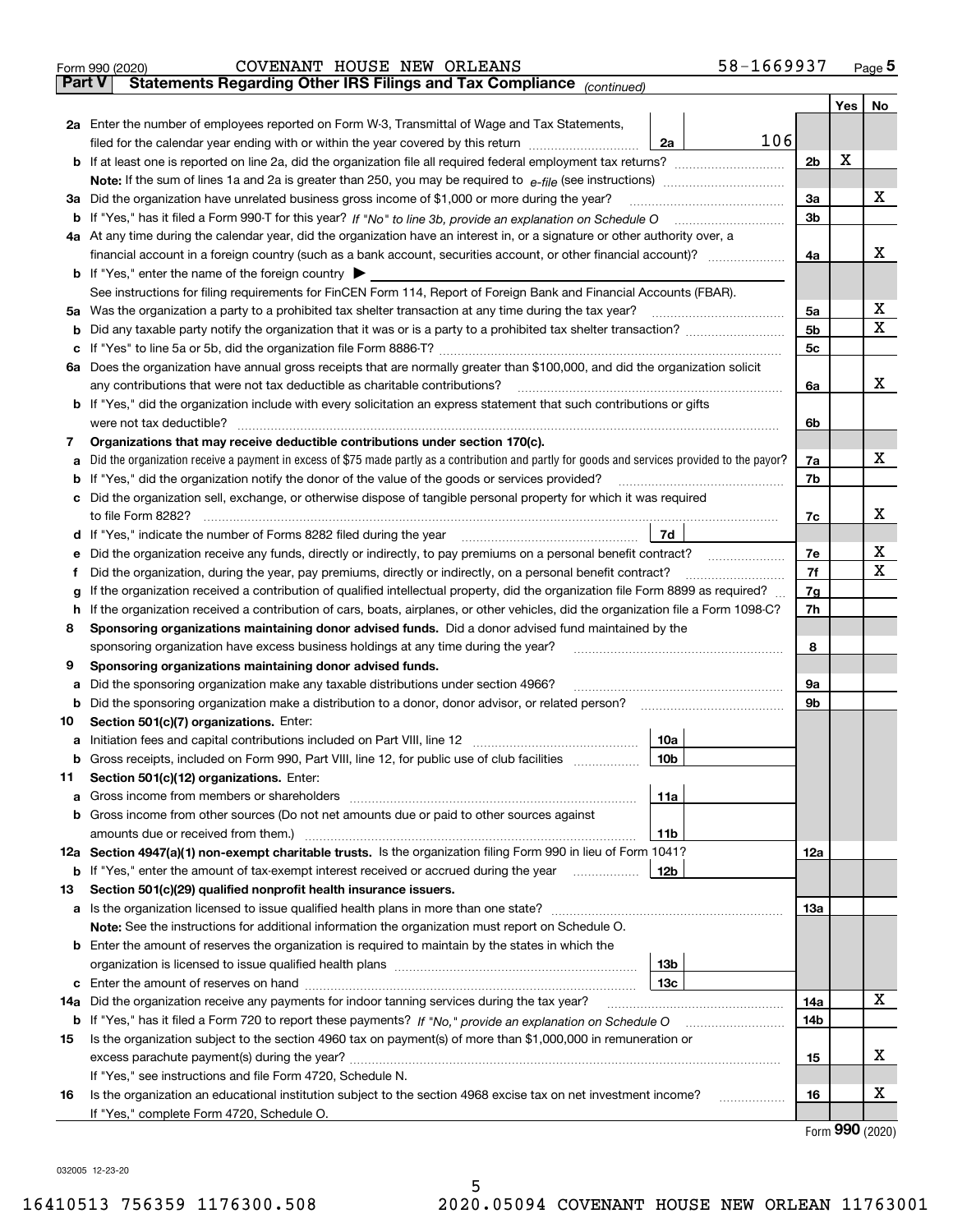|  | Form 990 (2020) |
|--|-----------------|
|  |                 |

### COVENANT HOUSE NEW ORLEANS 58-1669937

*For each "Yes" response to lines 2 through 7b below, and for a "No" response to line 8a, 8b, or 10b below, describe the circumstances, processes, or changes on Schedule O. See instructions.* Form 990 (2020) **COVENANT HOUSE NEW ORLEANS** 58-1669937 Page 6<br>**Part VI Governance, Management, and Disclosure** For each "Yes" response to lines 2 through 7b below, and for a "No" response

|     |                                                                                                                                                                                                                                |    |    |                 | Yes   No        |             |
|-----|--------------------------------------------------------------------------------------------------------------------------------------------------------------------------------------------------------------------------------|----|----|-----------------|-----------------|-------------|
|     | <b>1a</b> Enter the number of voting members of the governing body at the end of the tax year <i>manumum</i>                                                                                                                   | 1a | 21 |                 |                 |             |
|     | If there are material differences in voting rights among members of the governing body, or if the governing                                                                                                                    |    |    |                 |                 |             |
|     | body delegated broad authority to an executive committee or similar committee, explain on Schedule O.                                                                                                                          |    |    |                 |                 |             |
|     | Enter the number of voting members included on line 1a, above, who are independent                                                                                                                                             | 1b | 21 |                 |                 |             |
| 2   | Did any officer, director, trustee, or key employee have a family relationship or a business relationship with any other                                                                                                       |    |    |                 |                 |             |
|     | officer, director, trustee, or key employee?                                                                                                                                                                                   |    |    | $\mathbf{2}$    |                 | Х           |
| 3   | Did the organization delegate control over management duties customarily performed by or under the direct supervision                                                                                                          |    |    |                 |                 |             |
|     |                                                                                                                                                                                                                                |    |    | 3               |                 | х           |
| 4   | Did the organization make any significant changes to its governing documents since the prior Form 990 was filed?                                                                                                               |    |    | 4               |                 | $\mathbf X$ |
| 5   |                                                                                                                                                                                                                                |    |    | 5               |                 | $\mathbf X$ |
| 6   | Did the organization have members or stockholders?                                                                                                                                                                             |    |    | 6               | $\mathbf X$     |             |
| 7a  | Did the organization have members, stockholders, or other persons who had the power to elect or appoint one or                                                                                                                 |    |    |                 |                 |             |
|     |                                                                                                                                                                                                                                |    |    | 7a              | х               |             |
|     | <b>b</b> Are any governance decisions of the organization reserved to (or subject to approval by) members, stockholders, or                                                                                                    |    |    |                 |                 |             |
|     | persons other than the governing body?                                                                                                                                                                                         |    |    | 7b              | Х               |             |
| 8   | Did the organization contemporaneously document the meetings held or written actions undertaken during the year by the following:                                                                                              |    |    |                 |                 |             |
| a   |                                                                                                                                                                                                                                |    |    | 8a              | х               |             |
|     |                                                                                                                                                                                                                                |    |    | 8b              | $\mathbf X$     |             |
| 9   | Is there any officer, director, trustee, or key employee listed in Part VII, Section A, who cannot be reached at the                                                                                                           |    |    |                 |                 |             |
|     |                                                                                                                                                                                                                                |    |    | 9               |                 | х           |
|     | Section B. Policies (This Section B requests information about policies not required by the Internal Revenue Code.)                                                                                                            |    |    |                 |                 |             |
|     |                                                                                                                                                                                                                                |    |    |                 | Yes             | <u>No</u>   |
|     |                                                                                                                                                                                                                                |    |    | <b>10a</b>      |                 | X           |
|     | b If "Yes," did the organization have written policies and procedures governing the activities of such chapters, affiliates,                                                                                                   |    |    |                 |                 |             |
|     |                                                                                                                                                                                                                                |    |    | 10 <sub>b</sub> |                 |             |
|     | 11a Has the organization provided a complete copy of this Form 990 to all members of its governing body before filing the form?                                                                                                |    |    | 11a             | X               |             |
|     | <b>b</b> Describe in Schedule O the process, if any, used by the organization to review this Form 990.                                                                                                                         |    |    |                 |                 |             |
| 12a |                                                                                                                                                                                                                                |    |    | 12a             | х               |             |
| b   |                                                                                                                                                                                                                                |    |    | 12 <sub>b</sub> | $\mathbf X$     |             |
|     | c Did the organization regularly and consistently monitor and enforce compliance with the policy? If "Yes," describe                                                                                                           |    |    |                 |                 |             |
|     | in Schedule O how this was done continuous contract the control of the state of the control of the control of                                                                                                                  |    |    | 12c             | х               |             |
| 13  | Did the organization have a written whistleblower policy?                                                                                                                                                                      |    |    | 13              | $\mathbf X$     |             |
| 14  | Did the organization have a written document retention and destruction policy? manufactured and the organization have a written document retention and destruction policy?                                                     |    |    | 14              | $\mathbf X$     |             |
| 15  | Did the process for determining compensation of the following persons include a review and approval by independent                                                                                                             |    |    |                 |                 |             |
|     | persons, comparability data, and contemporaneous substantiation of the deliberation and decision?                                                                                                                              |    |    |                 |                 |             |
|     |                                                                                                                                                                                                                                |    |    |                 | Х               |             |
|     | a The organization's CEO, Executive Director, or top management official [11] [12] The organization's CEO, Executive Director, or top management official [12] [12] [12] [12] The organization's CEO, Executive Director, or t |    |    | 15a             |                 | х           |
|     | <b>b</b> Other officers or key employees of the organization                                                                                                                                                                   |    |    | <b>15b</b>      |                 |             |
|     | If "Yes" to line 15a or 15b, describe the process in Schedule O (see instructions).                                                                                                                                            |    |    |                 |                 |             |
|     | 16a Did the organization invest in, contribute assets to, or participate in a joint venture or similar arrangement with a                                                                                                      |    |    |                 |                 | x           |
|     | taxable entity during the year?                                                                                                                                                                                                |    |    | <b>16a</b>      |                 |             |
|     | b If "Yes," did the organization follow a written policy or procedure requiring the organization to evaluate its participation                                                                                                 |    |    |                 |                 |             |
|     | in joint venture arrangements under applicable federal tax law, and take steps to safeguard the organization's                                                                                                                 |    |    |                 |                 |             |
|     |                                                                                                                                                                                                                                |    |    | <b>16b</b>      |                 |             |
|     | <b>Section C. Disclosure</b>                                                                                                                                                                                                   |    |    |                 |                 |             |
| 17  | List the states with which a copy of this Form 990 is required to be filed $\blacktriangleright$ AL, AR, LA, MS                                                                                                                |    |    |                 |                 |             |
| 18  | Section 6104 requires an organization to make its Forms 1023 (1024 or 1024-A, if applicable), 990, and 990-T (Section 501(c)(3)s only) available                                                                               |    |    |                 |                 |             |
|     | for public inspection. Indicate how you made these available. Check all that apply.                                                                                                                                            |    |    |                 |                 |             |
|     | $ X $ Own website<br>$X$ Another's website<br>$X$ Upon request<br>Other (explain on Schedule O)                                                                                                                                |    |    |                 |                 |             |
| 19  | Describe on Schedule O whether (and if so, how) the organization made its governing documents, conflict of interest policy, and financial                                                                                      |    |    |                 |                 |             |
|     | statements available to the public during the tax year.                                                                                                                                                                        |    |    |                 |                 |             |
| 20  | State the name, address, and telephone number of the person who possesses the organization's books and records                                                                                                                 |    |    |                 |                 |             |
|     | CLINTON E CHARLOT JR. - (504) 584-1143                                                                                                                                                                                         |    |    |                 |                 |             |
|     | 70112<br>611 NORTH RAMPART STREET, NEW ORLEANS, LA                                                                                                                                                                             |    |    |                 |                 |             |
|     | 032006 12-23-20                                                                                                                                                                                                                |    |    |                 | Form 990 (2020) |             |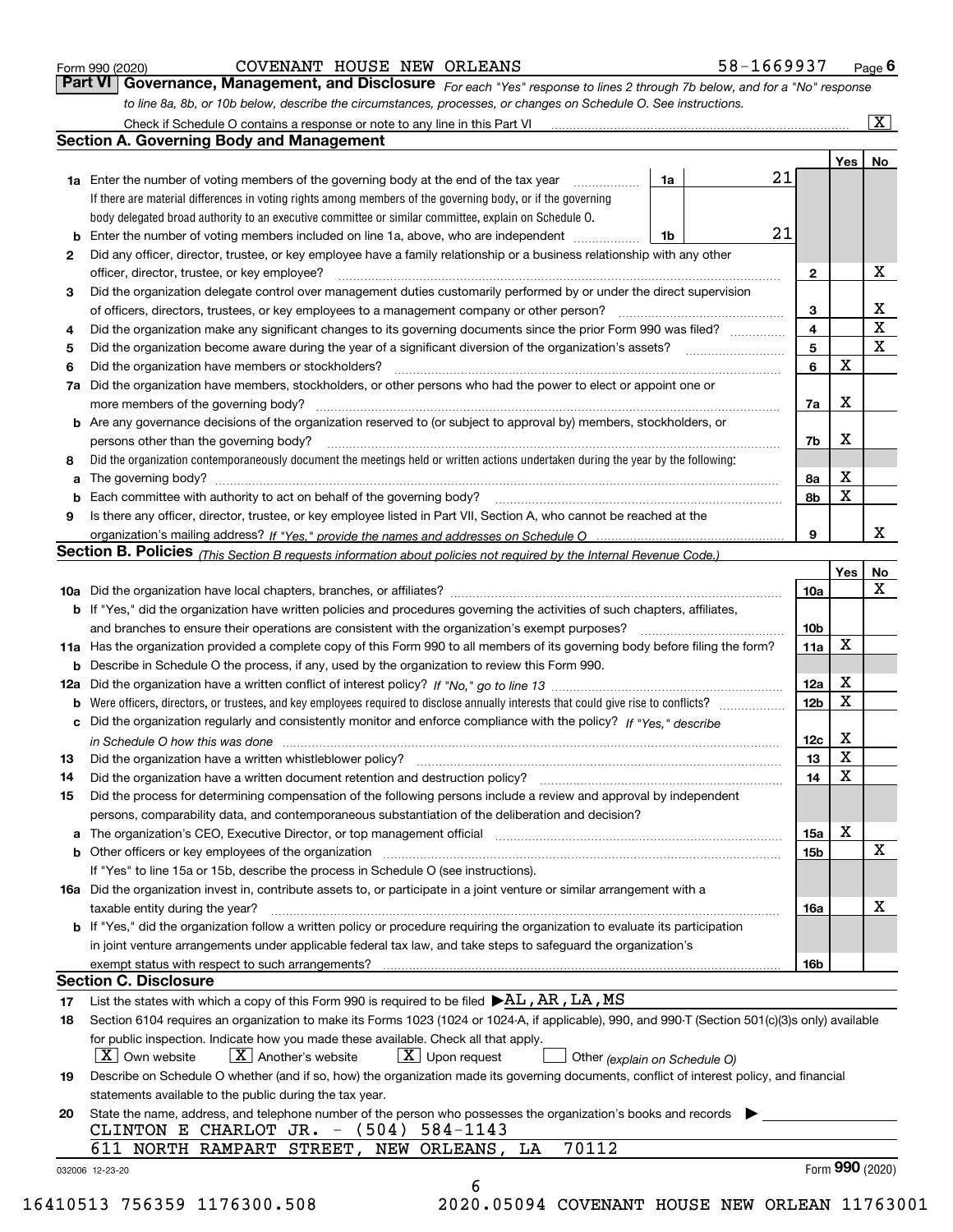$\mathcal{L}^{\text{max}}$ 

# **7Part VII Compensation of Officers, Directors, Trustees, Key Employees, Highest Compensated Employees, and Independent Contractors**

Check if Schedule O contains a response or note to any line in this Part VII

**Section A. Officers, Directors, Trustees, Key Employees, and Highest Compensated Employees**

**1a**  Complete this table for all persons required to be listed. Report compensation for the calendar year ending with or within the organization's tax year. **•** List all of the organization's current officers, directors, trustees (whether individuals or organizations), regardless of amount of compensation.

Enter -0- in columns (D), (E), and (F) if no compensation was paid.

 $\bullet$  List all of the organization's  $\,$ current key employees, if any. See instructions for definition of "key employee."

**•** List the organization's five current highest compensated employees (other than an officer, director, trustee, or key employee) who received reportable compensation (Box 5 of Form W-2 and/or Box 7 of Form 1099-MISC) of more than \$100,000 from the organization and any related organizations.

**•** List all of the organization's former officers, key employees, and highest compensated employees who received more than \$100,000 of reportable compensation from the organization and any related organizations.

**former directors or trustees**  ¥ List all of the organization's that received, in the capacity as a former director or trustee of the organization, more than \$10,000 of reportable compensation from the organization and any related organizations.

See instructions for the order in which to list the persons above.

Check this box if neither the organization nor any related organization compensated any current officer, director, or trustee.  $\mathcal{L}^{\text{max}}$ 

| (A)                                | (B)<br>(C)             |                                                                                                             |                       |                         |              |                                   |        | (D)                 | (E)                              | (F)                      |
|------------------------------------|------------------------|-------------------------------------------------------------------------------------------------------------|-----------------------|-------------------------|--------------|-----------------------------------|--------|---------------------|----------------------------------|--------------------------|
| Name and title                     | Average                | Position<br>(do not check more than one<br>box, unless person is both an<br>officer and a director/trustee) |                       |                         |              |                                   |        | Reportable          | Reportable                       | Estimated                |
|                                    | hours per              |                                                                                                             |                       |                         |              |                                   |        | compensation        | compensation                     | amount of                |
|                                    | week                   |                                                                                                             |                       |                         |              |                                   |        | from                | from related                     | other                    |
|                                    | (list any<br>hours for | Individual trustee or director                                                                              |                       |                         |              |                                   |        | the<br>organization | organizations<br>(W-2/1099-MISC) | compensation<br>from the |
|                                    | related                |                                                                                                             |                       |                         |              |                                   |        | (W-2/1099-MISC)     |                                  | organization             |
|                                    | organizations          |                                                                                                             |                       |                         |              |                                   |        |                     |                                  | and related              |
|                                    | below                  |                                                                                                             | Institutional trustee |                         | Key employee |                                   |        |                     |                                  | organizations            |
|                                    | line)                  |                                                                                                             |                       | Officer                 |              | Highest compensated<br>  employee | Former |                     |                                  |                          |
| JAMES R. KELLY, SECRETARY &<br>(1) | 50.00                  |                                                                                                             |                       |                         |              |                                   |        |                     |                                  |                          |
| EXECUTIVE DIRECTOR UNTIL DEC 2020  | 0.00                   |                                                                                                             |                       | X                       |              |                                   |        | 136,539.            | 35,749.                          | 41,240.                  |
| CLINTON E CHARLOT JR<br>(2)        | 50.00                  |                                                                                                             |                       |                         |              |                                   |        |                     |                                  |                          |
| TREASURER & FINANCE DIRECTOR       | 0.00                   |                                                                                                             |                       | $\overline{\textbf{X}}$ |              |                                   |        | 103,993.            | $\mathbf 0$ .                    | 27,972.                  |
| (3)<br>KEVIN RYAN                  | 1.00                   |                                                                                                             |                       |                         |              |                                   |        |                     |                                  |                          |
| PRESIDENT & CEO                    | 34.00                  |                                                                                                             |                       | $\overline{\textbf{X}}$ |              |                                   |        | 0.                  | 23,851.                          | 31,523.                  |
| (4) RHENEISHA ROBERTSON, SECRETARY | 50.00                  |                                                                                                             |                       |                         |              |                                   |        |                     |                                  |                          |
| EXECUTIVE DIRECTOR AS OF JAN 2021  | 0.00                   |                                                                                                             |                       | X                       |              |                                   |        | 0.                  | $\mathbf 0$ .                    | $\mathbf 0$ .            |
| DR. DEIDRE HAYES<br>(5)            | 2.00                   |                                                                                                             |                       |                         |              |                                   |        |                     |                                  |                          |
| CHAIRPERSON                        | 0.00                   | $\mathbf x$                                                                                                 |                       | X                       |              |                                   |        | 0.                  | $\mathbf 0$ .                    | 0.                       |
| PHILIP DEV. CLAVERIE, SR.<br>(6)   | 2.00                   |                                                                                                             |                       |                         |              |                                   |        |                     |                                  |                          |
| CHAIRPERSON THRU OCT 2020          | 0.00                   | $\mathbf X$                                                                                                 |                       | X                       |              |                                   |        | 0.                  | Ο.                               | $\mathbf 0$ .            |
| JUDGE LANCE AFRICK<br>(7)          | 2.00                   |                                                                                                             |                       |                         |              |                                   |        |                     |                                  |                          |
| <b>BOARD MEMBER</b>                | 0.00                   | $\mathbf X$                                                                                                 |                       |                         |              |                                   |        | 0.                  | $\mathbf 0$ .                    | $\mathbf 0$ .            |
| ERIC ALEXANDER<br>(8)              | 2.00                   |                                                                                                             |                       |                         |              |                                   |        |                     |                                  |                          |
| <b>BOARD MEMBER</b>                | 0.00                   | $\mathbf x$                                                                                                 |                       |                         |              |                                   |        | $\mathbf 0$ .       | $\mathbf 0$ .                    | $\mathbf 0$ .            |
| CHARLES BEASLEY<br>(9)             | 2.00                   |                                                                                                             |                       |                         |              |                                   |        |                     |                                  |                          |
| BOARD MEMBER THRU OCT. 2020        | 0.00                   | $\mathbf X$                                                                                                 |                       |                         |              |                                   |        | 0.                  | $\mathbf 0$ .                    | 0.                       |
| (10) DR. MARC BEHAR                | $\overline{2.00}$      |                                                                                                             |                       |                         |              |                                   |        |                     |                                  |                          |
| <b>BOARD MEMBER</b>                | 0.00                   | X                                                                                                           |                       |                         |              |                                   |        | 0.                  | $\mathbf 0$ .                    | $0_{.}$                  |
| (11) JUDGE PAULA BROWN             | 2.00                   |                                                                                                             |                       |                         |              |                                   |        |                     |                                  |                          |
| <b>BOARD MEMBER</b>                | 0.00                   | X                                                                                                           |                       |                         |              |                                   |        | 0.                  | $\mathbf 0$ .                    | $\mathbf 0$ .            |
| (12) EDGAR CHASE IV                | 2.00                   |                                                                                                             |                       |                         |              |                                   |        |                     |                                  |                          |
| BOARD MEMBER THRU OCT 2020         | 0.00                   | $\mathbf x$                                                                                                 |                       |                         |              |                                   |        | $\mathbf 0$ .       | $\mathbf 0$ .                    | $\mathbf 0$ .            |
| (13) HEATHER MILLICAN DOYLE        | $\overline{2.00}$      |                                                                                                             |                       |                         |              |                                   |        |                     |                                  |                          |
| <b>BOARD MEMBER</b>                | 0.00                   | $\mathbf X$                                                                                                 |                       |                         |              |                                   |        | 0.                  | $\mathbf 0$ .                    | $\mathbf 0$ .            |
| (14) TAWANNA EWING                 | $\overline{2}$ .00     |                                                                                                             |                       |                         |              |                                   |        |                     |                                  |                          |
| <b>BOARD MEMBER</b>                | 0.00                   | $\mathbf x$                                                                                                 |                       |                         |              |                                   |        | 0.                  | О.                               | 0.                       |
| (15) DR. CHRISTIAN FAURIA-ROBINSON | 2.00                   |                                                                                                             |                       |                         |              |                                   |        |                     |                                  |                          |
| <b>BOARD MEMBER</b>                | 0.00                   | $\mathbf X$                                                                                                 |                       |                         |              |                                   |        | 0.                  | $\mathbf 0$ .                    | 0.                       |
| (16) GEORGE FOX                    | 2.00                   |                                                                                                             |                       |                         |              |                                   |        |                     |                                  |                          |
| <b>BOARD MEMBER</b>                | 0.00                   | $\mathbf X$                                                                                                 |                       |                         |              |                                   |        | 0.                  | $\mathbf 0$ .                    | 0.                       |
| (17) THELMA FRENCH                 | 2.00                   |                                                                                                             |                       |                         |              |                                   |        |                     |                                  |                          |
| <b>BOARD MEMBER</b>                | 0.00                   | $\mathbf X$                                                                                                 |                       |                         |              |                                   |        | 0.                  | $\mathbf 0$ .                    | о.                       |
| 032007 12-23-20                    |                        |                                                                                                             |                       |                         |              |                                   |        |                     |                                  | Form 990 (2020)          |

032007 12-23-20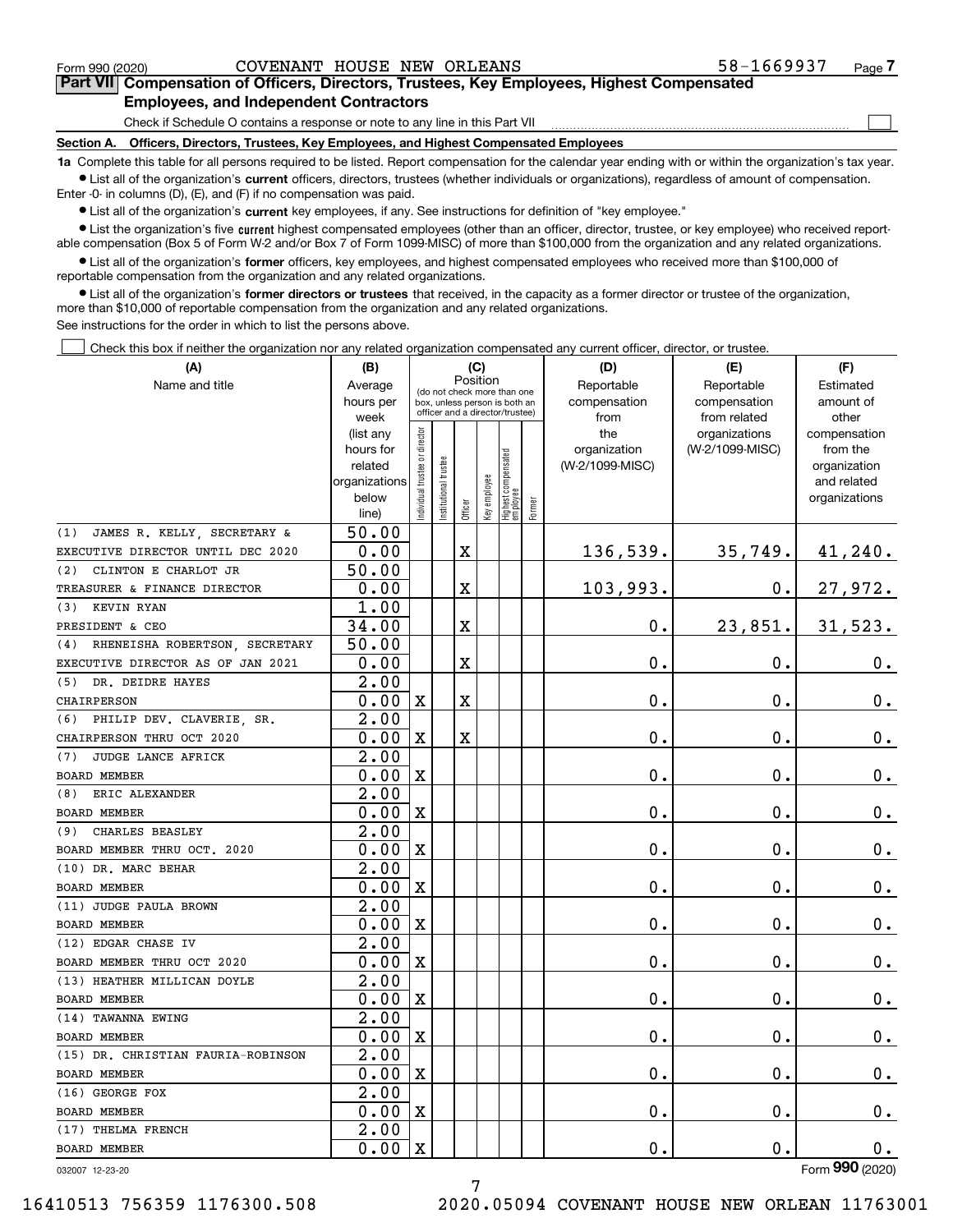|  | Form 990 (2020) |
|--|-----------------|
|  |                 |

#### Form 990 (2020) COVENANT HOUSE NEW ORLEANS 58-1669937 Page

**8** 58-1669937

| Part VII Section A. Officers, Directors, Trustees, Key Employees, and Highest Compensated Employees (continued)                                                          |                      |                                |                                                              |         |              |                                 |        |                         |                 |              |                              |                |
|--------------------------------------------------------------------------------------------------------------------------------------------------------------------------|----------------------|--------------------------------|--------------------------------------------------------------|---------|--------------|---------------------------------|--------|-------------------------|-----------------|--------------|------------------------------|----------------|
| (A)                                                                                                                                                                      | (B)                  |                                |                                                              |         | (C)          |                                 |        | (D)                     | (E)             |              | (F)                          |                |
| Name and title                                                                                                                                                           | Average              |                                |                                                              |         | Position     |                                 |        | Reportable              | Reportable      |              | Estimated                    |                |
|                                                                                                                                                                          | hours per            |                                | (do not check more than one<br>box, unless person is both an |         |              |                                 |        | compensation            | compensation    |              | amount of                    |                |
|                                                                                                                                                                          | week                 |                                | officer and a director/trustee)                              |         |              |                                 |        | from                    | from related    |              | other                        |                |
|                                                                                                                                                                          | (list any            |                                |                                                              |         |              |                                 |        | the                     | organizations   |              | compensation                 |                |
|                                                                                                                                                                          | hours for<br>related |                                |                                                              |         |              |                                 |        | organization            | (W-2/1099-MISC) |              | from the                     |                |
|                                                                                                                                                                          | organizations        |                                |                                                              |         |              |                                 |        | (W-2/1099-MISC)         |                 |              | organization                 |                |
|                                                                                                                                                                          | below                |                                |                                                              |         |              |                                 |        |                         |                 |              | and related<br>organizations |                |
|                                                                                                                                                                          | line)                | Individual trustee or director | Institutional trustee                                        | Officer | key employee | Highest compensated<br>employee | Former |                         |                 |              |                              |                |
| (18) KATIE HARVILL                                                                                                                                                       | 2.00                 |                                |                                                              |         |              |                                 |        |                         |                 |              |                              |                |
| <b>BOARD MEMBER</b>                                                                                                                                                      | 0.00                 | $\mathbf X$                    |                                                              |         |              |                                 |        | 0.                      | 0.              |              |                              | 0.             |
| (19) KARYN KEARNEY                                                                                                                                                       | $\overline{2.00}$    |                                |                                                              |         |              |                                 |        |                         |                 |              |                              |                |
| BOARD MEMBER                                                                                                                                                             | 0.00                 | $\mathbf X$                    |                                                              |         |              |                                 |        | 0.                      | $\mathbf 0$ .   |              |                              | 0.             |
| (20) DAVID KREBS                                                                                                                                                         | 2.00                 |                                |                                                              |         |              |                                 |        |                         |                 |              |                              |                |
| BOARD MEMBER                                                                                                                                                             | 0.00                 | $\overline{\mathbf{X}}$        |                                                              |         |              |                                 |        | 0.                      | 0.              |              |                              | 0.             |
| (21) DR. JAKE KLEINMAHON                                                                                                                                                 | 2.00                 |                                |                                                              |         |              |                                 |        |                         |                 |              |                              |                |
| <b>BOARD MEMBER</b>                                                                                                                                                      | 0.00                 | $\overline{\mathbf{X}}$        |                                                              |         |              |                                 |        | 0.                      | 0.              |              |                              | 0.             |
| (22) MADELEINE M. LANDRIEU                                                                                                                                               | 2.00                 |                                |                                                              |         |              |                                 |        |                         |                 |              |                              |                |
| BOARD MEMBER THRU OCT 2020                                                                                                                                               | 0.00                 | X                              |                                                              |         |              |                                 |        | 0.                      | 0.              |              |                              | 0.             |
| (23) MARTHA LANDRUM                                                                                                                                                      | 2.00                 |                                |                                                              |         |              |                                 |        |                         |                 |              |                              |                |
| <b>BOARD MEMBER</b>                                                                                                                                                      | 0.00                 | X                              |                                                              |         |              |                                 |        | 0.                      | 0.              |              |                              | 0.             |
| (24) DERRICK MARTIN                                                                                                                                                      | 2.00                 |                                |                                                              |         |              |                                 |        |                         |                 |              |                              |                |
| <b>BOARD MEMBER</b>                                                                                                                                                      | 0.00                 | $\overline{\mathbf{X}}$        |                                                              |         |              |                                 |        | 0.                      | 0.              |              |                              | 0.             |
| (25) KATHLEEN MAYER                                                                                                                                                      | 2.00                 |                                |                                                              |         |              |                                 |        |                         |                 |              |                              |                |
| BOARD MEMBER THRU OCT 2020                                                                                                                                               | 0.00                 | X                              |                                                              |         |              |                                 |        | 0.                      | $\mathbf 0$ .   |              |                              | $0$ .          |
| (26) KRISTIN GISLESON PALMER                                                                                                                                             | $\overline{2.00}$    |                                |                                                              |         |              |                                 |        |                         |                 |              |                              |                |
| <b>BOARD MEMBER</b>                                                                                                                                                      | 0.00                 | $\mathbf X$                    |                                                              |         |              |                                 |        | 0.                      | 0.              |              |                              | 0.             |
| 1b Subtotal                                                                                                                                                              |                      |                                |                                                              |         |              |                                 |        | 240,532.                | 59,600.         |              |                              | 100, 735.      |
|                                                                                                                                                                          |                      |                                |                                                              |         |              |                                 |        | $\mathbf 0$ .           | 0.              |              |                              | 0.             |
|                                                                                                                                                                          |                      |                                |                                                              |         |              |                                 |        | 240,532.                | 59,600.         |              |                              | 100, 735.      |
| Total number of individuals (including but not limited to those listed above) who received more than \$100,000 of reportable<br>$\mathbf{2}$                             |                      |                                |                                                              |         |              |                                 |        |                         |                 |              |                              |                |
| compensation from the organization                                                                                                                                       |                      |                                |                                                              |         |              |                                 |        |                         |                 |              |                              | $\overline{a}$ |
|                                                                                                                                                                          |                      |                                |                                                              |         |              |                                 |        |                         |                 |              | Yes                          | <b>No</b>      |
| Did the organization list any former officer, director, trustee, key employee, or highest compensated employee on<br>3                                                   |                      |                                |                                                              |         |              |                                 |        |                         |                 |              |                              | x              |
| line 1a? If "Yes," complete Schedule J for such individual manufactured contains and the 1a? If "Yes," complete Schedule J for such individual                           |                      |                                |                                                              |         |              |                                 |        |                         |                 | 3            |                              |                |
| For any individual listed on line 1a, is the sum of reportable compensation and other compensation from the organization<br>4                                            |                      |                                |                                                              |         |              |                                 |        |                         |                 |              | X                            |                |
|                                                                                                                                                                          |                      |                                |                                                              |         |              |                                 |        |                         |                 | 4            |                              |                |
| Did any person listed on line 1a receive or accrue compensation from any unrelated organization or individual for services<br>5                                          |                      |                                |                                                              |         |              |                                 |        |                         |                 | 5            |                              | x              |
| <b>Section B. Independent Contractors</b>                                                                                                                                |                      |                                |                                                              |         |              |                                 |        |                         |                 |              |                              |                |
| Complete this table for your five highest compensated independent contractors that received more than \$100,000 of compensation from<br>1                                |                      |                                |                                                              |         |              |                                 |        |                         |                 |              |                              |                |
| the organization. Report compensation for the calendar year ending with or within the organization's tax year.                                                           |                      |                                |                                                              |         |              |                                 |        |                         |                 |              |                              |                |
| (A)                                                                                                                                                                      |                      |                                |                                                              |         |              |                                 |        | (B)                     |                 |              | (C)                          |                |
| Name and business address                                                                                                                                                |                      |                                |                                                              |         |              |                                 |        | Description of services |                 | Compensation |                              |                |
| WEBRE CONSTRUCTION LLC                                                                                                                                                   |                      |                                |                                                              |         |              |                                 |        |                         |                 |              |                              |                |
| 2131 BIENVILLE ST, NEW ORLEANS, LA 70112                                                                                                                                 |                      |                                |                                                              |         |              |                                 |        | CONSTRUCTION            |                 |              |                              | 173,608.       |
|                                                                                                                                                                          |                      |                                |                                                              |         |              |                                 |        |                         |                 |              |                              |                |
|                                                                                                                                                                          |                      |                                |                                                              |         |              |                                 |        |                         |                 |              |                              |                |
|                                                                                                                                                                          |                      |                                |                                                              |         |              |                                 |        |                         |                 |              |                              |                |
|                                                                                                                                                                          |                      |                                |                                                              |         |              |                                 |        |                         |                 |              |                              |                |
|                                                                                                                                                                          |                      |                                |                                                              |         |              |                                 |        |                         |                 |              |                              |                |
|                                                                                                                                                                          |                      |                                |                                                              |         |              |                                 |        |                         |                 |              |                              |                |
|                                                                                                                                                                          |                      |                                |                                                              |         |              |                                 |        |                         |                 |              |                              |                |
|                                                                                                                                                                          |                      |                                |                                                              |         |              |                                 |        |                         |                 |              |                              |                |
| Total number of independent contractors (including but not limited to those listed above) who received more than<br>2<br>$0.100,000$ of comparation from the examination |                      |                                |                                                              |         | 1            |                                 |        |                         |                 |              |                              |                |

\$100,000 of compensation from the organization | 1

032008 12-23-20 SEE PART VII, SECTION A CONTINUATION SHEETS Form (2020) **990**

8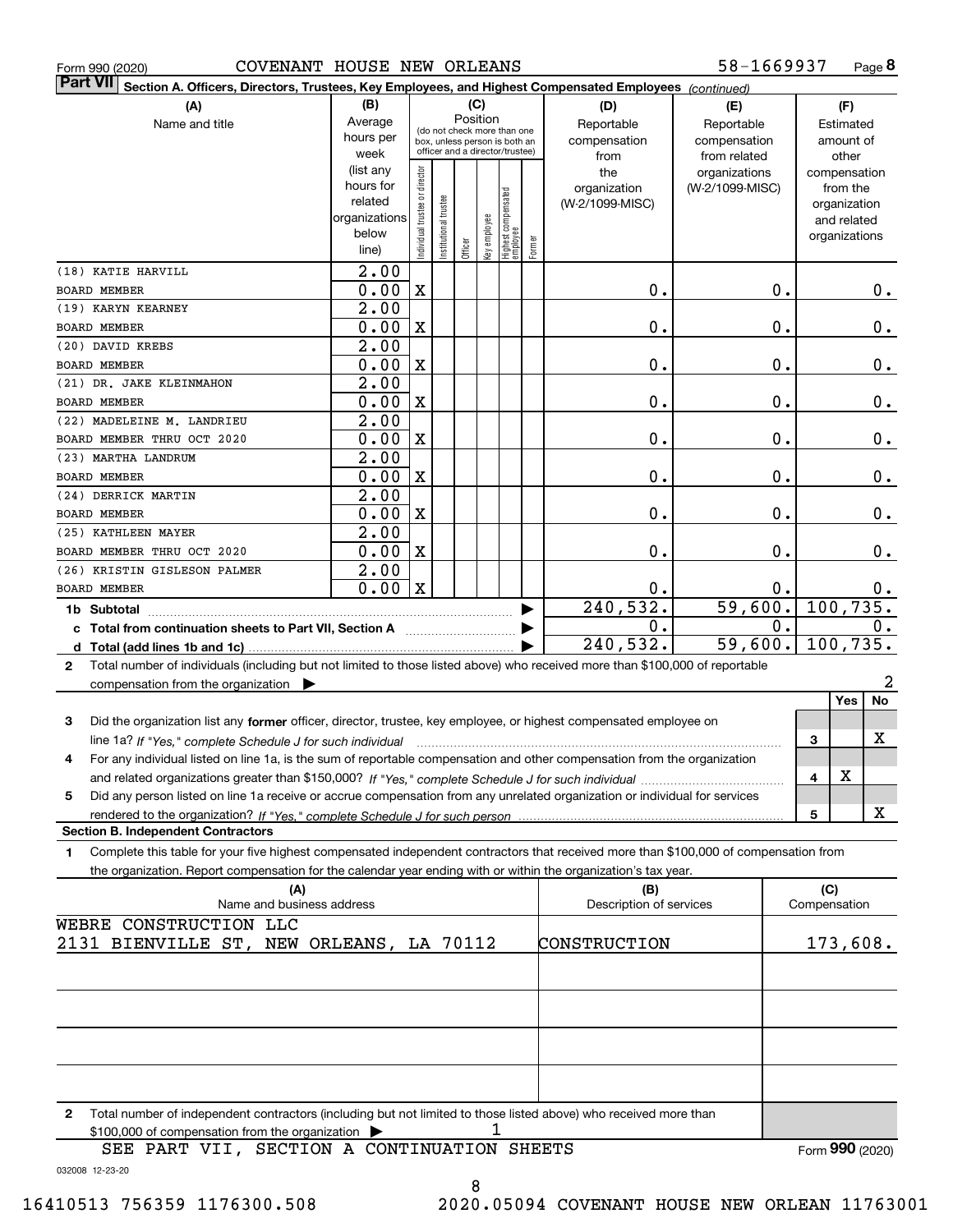| 58-1669937<br>COVENANT HOUSE NEW ORLEANS<br>Form 990                                                                      |                        |                                |                                    |         |              |                              |        |                 |                               |                       |
|---------------------------------------------------------------------------------------------------------------------------|------------------------|--------------------------------|------------------------------------|---------|--------------|------------------------------|--------|-----------------|-------------------------------|-----------------------|
| <b>Part VII</b><br>Section A. Officers, Directors, Trustees, Key Employees, and Highest Compensated Employees (continued) |                        |                                |                                    |         |              |                              |        |                 |                               |                       |
| (A)                                                                                                                       | (B)                    |                                |                                    |         | (C)          |                              |        | (D)             | (E)                           | (F)                   |
| Name and title                                                                                                            | Average                |                                | Position<br>(check all that apply) |         |              |                              |        | Reportable      | Reportable                    | Estimated             |
|                                                                                                                           | hours                  |                                |                                    |         |              |                              |        | compensation    | compensation                  | amount of             |
|                                                                                                                           | per<br>week            |                                |                                    |         |              |                              |        | from<br>the     | from related<br>organizations | other<br>compensation |
|                                                                                                                           | (list any              |                                |                                    |         |              |                              |        | organization    | (W-2/1099-MISC)               | from the              |
|                                                                                                                           | hours for              |                                |                                    |         |              |                              |        | (W-2/1099-MISC) |                               | organization          |
|                                                                                                                           | related                |                                |                                    |         |              |                              |        |                 |                               | and related           |
|                                                                                                                           | organizations<br>below |                                |                                    |         |              |                              |        |                 |                               | organizations         |
|                                                                                                                           | line)                  | Individual trustee or director | Institutional trustee              | Officer | Key employee | Highest compensated employee | Former |                 |                               |                       |
| (27) CHRISTIAN RHODES                                                                                                     | 2.00                   |                                |                                    |         |              |                              |        |                 |                               |                       |
| BOARD MEMBER                                                                                                              | 0.00                   | $\mathbf X$                    |                                    |         |              |                              |        | 0.              | 0.                            | $0_{.}$               |
| (28) GENE SIMON                                                                                                           | 2.00                   |                                |                                    |         |              |                              |        |                 |                               |                       |
| BOARD MEMBER                                                                                                              | 0.00                   | $\mathbf X$                    |                                    |         |              |                              |        | $\mathbf 0$ .   | 0.                            | 0.                    |
| (29) DR. JUILE SLICK, MD                                                                                                  | $\overline{2.00}$      |                                |                                    |         |              |                              |        |                 |                               |                       |
| BOARD MEMBER THRU OCT 2020                                                                                                | 0.00                   | $\mathbf X$                    |                                    |         |              |                              |        | $\mathbf 0$ .   | 0.                            | 0.                    |
| (30) TOD SMITH                                                                                                            | 2.00                   |                                |                                    |         |              |                              |        |                 |                               |                       |
| BOARD MEMBER THRU OCT 2020                                                                                                | 0.00                   | $\mathbf X$                    |                                    |         |              |                              |        | $\mathbf 0$ .   | 0.                            | 0.                    |
| (31) BRCE SOLITS                                                                                                          | 2.00                   |                                |                                    |         |              |                              |        |                 |                               |                       |
| BOARD MEMBER THRU OCT 2020                                                                                                | 0.00                   | $\mathbf X$                    |                                    |         |              |                              |        | $\mathbf 0$ .   | 0.                            | 0.                    |
| (32) PETER WILSON                                                                                                         | 2.00                   |                                |                                    |         |              |                              |        |                 |                               |                       |
| BOARD MEMBER                                                                                                              | 0.00                   | $\mathbf X$                    |                                    |         |              |                              |        | $\mathbf 0$ .   | 0.                            | 0.                    |
| (33) LUIS ZERVIGON                                                                                                        | 2.00                   |                                |                                    |         |              |                              |        |                 |                               |                       |
| BOARD MEMBER                                                                                                              | 0.00                   | $\mathbf X$                    |                                    |         |              |                              |        | 0.              | 0.                            | 0.                    |
|                                                                                                                           |                        |                                |                                    |         |              |                              |        |                 |                               |                       |
|                                                                                                                           |                        |                                |                                    |         |              |                              |        |                 |                               |                       |
|                                                                                                                           |                        |                                |                                    |         |              |                              |        |                 |                               |                       |
|                                                                                                                           |                        |                                |                                    |         |              |                              |        |                 |                               |                       |
|                                                                                                                           |                        |                                |                                    |         |              |                              |        |                 |                               |                       |
|                                                                                                                           |                        |                                |                                    |         |              |                              |        |                 |                               |                       |
|                                                                                                                           |                        |                                |                                    |         |              |                              |        |                 |                               |                       |
|                                                                                                                           |                        |                                |                                    |         |              |                              |        |                 |                               |                       |
|                                                                                                                           |                        |                                |                                    |         |              |                              |        |                 |                               |                       |
|                                                                                                                           |                        |                                |                                    |         |              |                              |        |                 |                               |                       |
|                                                                                                                           |                        |                                |                                    |         |              |                              |        |                 |                               |                       |
|                                                                                                                           |                        |                                |                                    |         |              |                              |        |                 |                               |                       |
|                                                                                                                           |                        |                                |                                    |         |              |                              |        |                 |                               |                       |
|                                                                                                                           |                        |                                |                                    |         |              |                              |        |                 |                               |                       |
|                                                                                                                           |                        |                                |                                    |         |              |                              |        |                 |                               |                       |
|                                                                                                                           |                        |                                |                                    |         |              |                              |        |                 |                               |                       |
|                                                                                                                           |                        |                                |                                    |         |              |                              |        |                 |                               |                       |
|                                                                                                                           |                        |                                |                                    |         |              |                              |        |                 |                               |                       |
|                                                                                                                           |                        |                                |                                    |         |              |                              |        |                 |                               |                       |
|                                                                                                                           |                        |                                |                                    |         |              |                              |        |                 |                               |                       |
|                                                                                                                           |                        |                                |                                    |         |              |                              |        |                 |                               |                       |
|                                                                                                                           |                        |                                |                                    |         |              |                              |        |                 |                               |                       |
|                                                                                                                           |                        |                                |                                    |         |              |                              |        |                 |                               |                       |
|                                                                                                                           |                        |                                |                                    |         |              |                              |        |                 |                               |                       |
|                                                                                                                           |                        |                                |                                    |         |              |                              |        |                 |                               |                       |

032201 04-01-20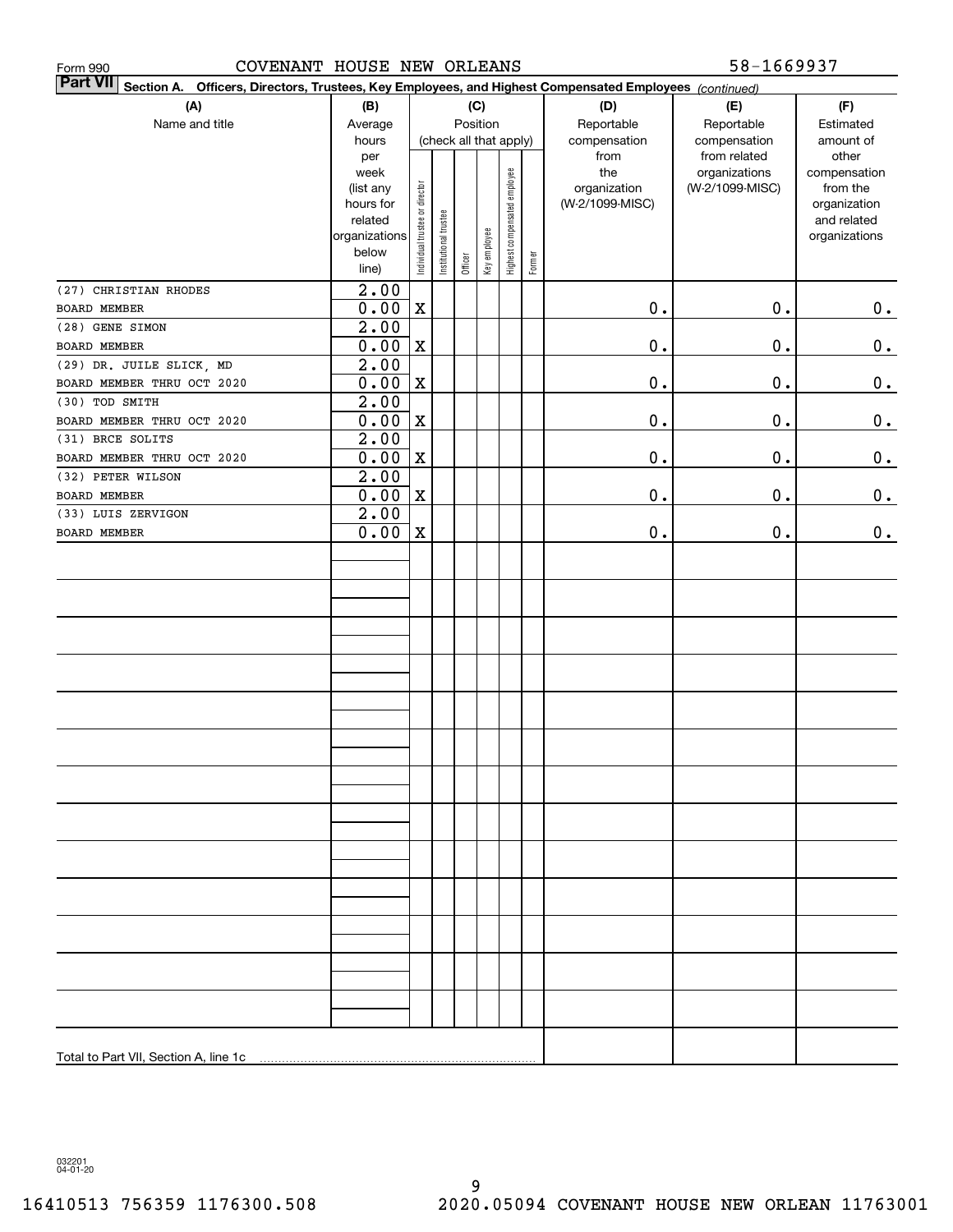|                                                                  | Form 990 (2020)  | COVENANT HOUSE NEW ORLEANS                                                                            |                          |               |                                       | 58-1669937                    | Page 9                                                   |
|------------------------------------------------------------------|------------------|-------------------------------------------------------------------------------------------------------|--------------------------|---------------|---------------------------------------|-------------------------------|----------------------------------------------------------|
|                                                                  | <b>Part VIII</b> | <b>Statement of Revenue</b>                                                                           |                          |               |                                       |                               |                                                          |
|                                                                  |                  | Check if Schedule O contains a response or note to any line in this Part VIII                         |                          | (A)           | $\overline{(B)}$                      | $\overline{C}$                | $\boxed{\text{X}}$<br>(D)                                |
|                                                                  |                  |                                                                                                       |                          | Total revenue | Related or exempt<br>function revenue | Unrelated<br>business revenue | Revenue excluded<br>from tax under<br>sections 512 - 514 |
|                                                                  |                  | 1a<br><b>1 a</b> Federated campaigns                                                                  |                          |               |                                       |                               |                                                          |
|                                                                  | b                | 1 <sub>b</sub><br>Membership dues                                                                     |                          |               |                                       |                               |                                                          |
|                                                                  | с                | 1 <sub>c</sub><br>Fundraising events                                                                  | 581,109.                 |               |                                       |                               |                                                          |
|                                                                  | d                | 1 <sub>d</sub><br>Related organizations<br>$\overline{\phantom{a}}$                                   | 1,836,788.               |               |                                       |                               |                                                          |
|                                                                  |                  | 1e<br>Government grants (contributions)                                                               | 3,393,469.               |               |                                       |                               |                                                          |
|                                                                  |                  | All other contributions, gifts, grants, and                                                           | 2,576,921.               |               |                                       |                               |                                                          |
| <b>Contributions, Gifts, Grants</b><br>and Other Similar Amounts | a                | similar amounts not included above<br>1f<br>$1g$ $ $<br>Noncash contributions included in lines 1a-1f | 40,646.                  |               |                                       |                               |                                                          |
|                                                                  |                  |                                                                                                       |                          | 8,388,287.    |                                       |                               |                                                          |
|                                                                  |                  |                                                                                                       | <b>Business Code</b>     |               |                                       |                               |                                                          |
|                                                                  | 2a               | WHITE DOVE LANDSCAPE -                                                                                | 611430                   | 47,053.       | 47,053.                               |                               |                                                          |
|                                                                  | b                | TRANSITIONAL/PERMANENT                                                                                | 532000                   | 17,822.       | 17,822.                               |                               |                                                          |
|                                                                  | c                | <u> 1989 - Johann Barnett, fransk politiker (</u>                                                     |                          |               |                                       |                               |                                                          |
|                                                                  | d                | <u> 1989 - Johann Barbara, martin amerikan basar da</u>                                               |                          |               |                                       |                               |                                                          |
| Program Service<br>Revenue                                       | е                |                                                                                                       |                          |               |                                       |                               |                                                          |
|                                                                  |                  | All other program service revenue                                                                     |                          | 64,875.       |                                       |                               |                                                          |
|                                                                  | 3                | Investment income (including dividends, interest, and                                                 |                          |               |                                       |                               |                                                          |
|                                                                  |                  |                                                                                                       |                          | 75,002.       |                                       |                               | 75,002.                                                  |
|                                                                  | 4                | Income from investment of tax-exempt bond proceeds                                                    |                          |               |                                       |                               |                                                          |
|                                                                  | 5                |                                                                                                       |                          |               |                                       |                               |                                                          |
|                                                                  |                  | (i) Real                                                                                              | (ii) Personal            |               |                                       |                               |                                                          |
|                                                                  | 6а               | Gross rents<br>6a                                                                                     |                          |               |                                       |                               |                                                          |
|                                                                  | b                | 6 <sub>b</sub><br>Less: rental expenses                                                               |                          |               |                                       |                               |                                                          |
|                                                                  | с                | Rental income or (loss)<br>6c                                                                         |                          |               |                                       |                               |                                                          |
|                                                                  | d                | Net rental income or (loss)<br>(i) Securities<br>7 a Gross amount from sales of                       | (ii) Other               |               |                                       |                               |                                                          |
|                                                                  |                  | 38, 246.<br>7a  <br>assets other than inventory                                                       | 878.                     |               |                                       |                               |                                                          |
|                                                                  |                  | <b>b</b> Less: cost or other basis                                                                    |                          |               |                                       |                               |                                                          |
|                                                                  |                  | 1,273.<br>7 <sub>b</sub><br>and sales expenses                                                        |                          |               |                                       |                               |                                                          |
| evenue                                                           |                  | 36,973.<br>7c<br>c Gain or (loss)                                                                     | $\frac{4,388}{-3,510}$ . |               |                                       |                               |                                                          |
|                                                                  |                  |                                                                                                       |                          | 33,463.       |                                       |                               | 33,463.                                                  |
| Other Re                                                         |                  | 8 a Gross income from fundraising events (not                                                         |                          |               |                                       |                               |                                                          |
|                                                                  |                  | including $$581,109.$ of                                                                              |                          |               |                                       |                               |                                                          |
|                                                                  |                  | contributions reported on line 1c). See                                                               | 0.                       |               |                                       |                               |                                                          |
|                                                                  |                  | 8a<br>8b                                                                                              | 58,922.                  |               |                                       |                               |                                                          |
|                                                                  | с                | Net income or (loss) from fundraising events                                                          |                          | $-58,922.$    |                                       |                               | $-58,922.$                                               |
|                                                                  |                  | 9 a Gross income from gaming activities. See                                                          |                          |               |                                       |                               |                                                          |
|                                                                  |                  | 9a                                                                                                    |                          |               |                                       |                               |                                                          |
|                                                                  |                  | 9 <sub>b</sub><br><b>b</b> Less: direct expenses <b>manually</b>                                      |                          |               |                                       |                               |                                                          |
|                                                                  |                  | c Net income or (loss) from gaming activities                                                         |                          |               |                                       |                               |                                                          |
|                                                                  |                  | 10 a Gross sales of inventory, less returns                                                           |                          |               |                                       |                               |                                                          |
|                                                                  |                  | 10a                                                                                                   |                          |               |                                       |                               |                                                          |
|                                                                  |                  | 10b<br><b>b</b> Less: cost of goods sold                                                              |                          |               |                                       |                               |                                                          |
|                                                                  |                  | c Net income or (loss) from sales of inventory                                                        | <b>Business Code</b>     |               |                                       |                               |                                                          |
|                                                                  | 11 a             | ENERGY SMART PROGRAM                                                                                  | 900099                   | 2,160.        |                                       |                               | 2,160.                                                   |
|                                                                  | b                | OTHER REVENUE                                                                                         | 900099                   | 375.          |                                       |                               | 375.                                                     |
| Revenue                                                          | с                |                                                                                                       |                          |               |                                       |                               |                                                          |
| Miscellaneous                                                    |                  |                                                                                                       |                          |               |                                       |                               |                                                          |
|                                                                  |                  |                                                                                                       | $\blacktriangleright$    | 2,535.        |                                       |                               |                                                          |
|                                                                  | 12               |                                                                                                       |                          | 8,505,240.    | 64,875.                               | 0.                            | 52,078.                                                  |
|                                                                  | 032009 12-23-20  |                                                                                                       |                          |               |                                       |                               | Form 990 (2020)                                          |

032009 12-23-20

10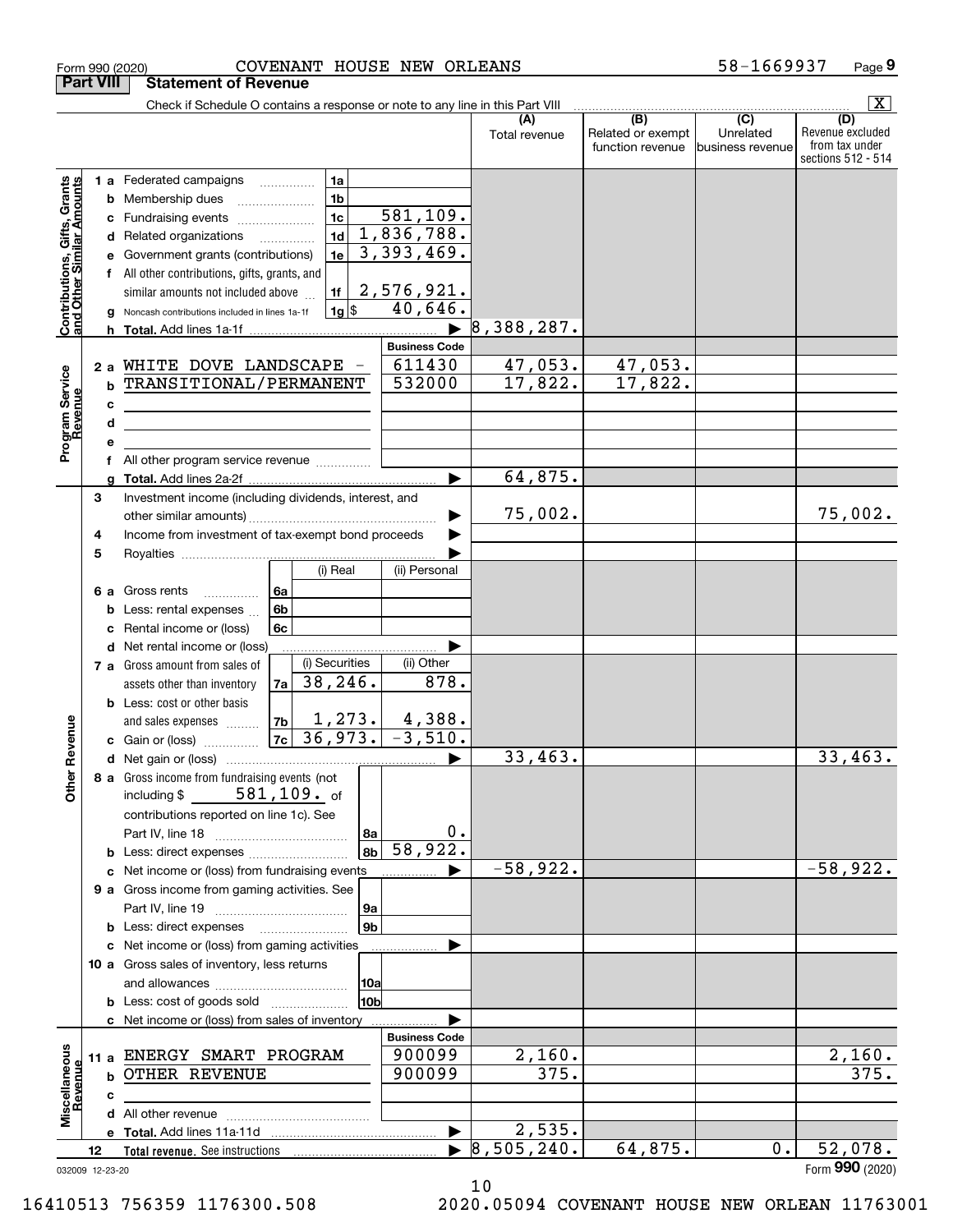$_{\rm Form}$   $_{990}$  (2020) COVENANT HOUSE NEW ORLEANS 58-1669937  $_{\rm Page}$ **Part IX Statement of Functional Expenses**

*Section 501(c)(3) and 501(c)(4) organizations must complete all columns. All other organizations must complete column (A).*

|    | Do not include amounts reported on lines 6b,<br>7b, 8b, 9b, and 10b of Part VIII.                                                                                                                          | (A)<br>Total expenses | (B)<br>Program service<br>expenses | (C)<br>Management and<br>general expenses | (D)<br>Fundraising<br>expenses |  |  |
|----|------------------------------------------------------------------------------------------------------------------------------------------------------------------------------------------------------------|-----------------------|------------------------------------|-------------------------------------------|--------------------------------|--|--|
| 1  | Grants and other assistance to domestic organizations                                                                                                                                                      |                       |                                    |                                           |                                |  |  |
|    | and domestic governments. See Part IV, line 21                                                                                                                                                             |                       |                                    |                                           |                                |  |  |
| 2  | Grants and other assistance to domestic                                                                                                                                                                    |                       |                                    |                                           |                                |  |  |
|    | individuals. See Part IV, line 22                                                                                                                                                                          | 1,296,244.            | 1,296,244.                         |                                           |                                |  |  |
| 3  | Grants and other assistance to foreign                                                                                                                                                                     |                       |                                    |                                           |                                |  |  |
|    | organizations, foreign governments, and foreign                                                                                                                                                            |                       |                                    |                                           |                                |  |  |
|    | individuals. See Part IV, lines 15 and 16                                                                                                                                                                  |                       |                                    |                                           |                                |  |  |
| 4  | Benefits paid to or for members                                                                                                                                                                            |                       |                                    |                                           |                                |  |  |
| 5  | Compensation of current officers, directors,                                                                                                                                                               |                       |                                    |                                           |                                |  |  |
|    | trustees, and key employees                                                                                                                                                                                | 320, 171.             | 129,041.                           | 163,479.                                  | 27,651.                        |  |  |
| 6  | Compensation not included above to disqualified                                                                                                                                                            |                       |                                    |                                           |                                |  |  |
|    | persons (as defined under section 4958(f)(1)) and                                                                                                                                                          |                       |                                    |                                           |                                |  |  |
|    | persons described in section $4958(c)(3)(B)$                                                                                                                                                               |                       |                                    |                                           |                                |  |  |
| 7  |                                                                                                                                                                                                            | 3, 142, 479.          | 2,544,677.                         | 406,911.                                  | 190,891.                       |  |  |
| 8  | Pension plan accruals and contributions (include                                                                                                                                                           |                       |                                    |                                           |                                |  |  |
|    | section 401(k) and 403(b) employer contributions)                                                                                                                                                          | 267,090.              | 200,992.                           | 52,862.                                   | $\frac{13,236}{28,916}$        |  |  |
| 9  |                                                                                                                                                                                                            | 597, 513.             | 484,523.                           | 84,074.                                   |                                |  |  |
| 10 |                                                                                                                                                                                                            | 309,632.              | 250, 559.                          | 42,144.                                   | $\overline{16,929}$ .          |  |  |
| 11 | Fees for services (nonemployees):                                                                                                                                                                          |                       |                                    |                                           |                                |  |  |
| a  |                                                                                                                                                                                                            |                       |                                    |                                           |                                |  |  |
| b  |                                                                                                                                                                                                            | 20,680.               | 14,476.                            | 3,102.                                    | 3,102.                         |  |  |
| c  |                                                                                                                                                                                                            | $\overline{57,750}$ . |                                    | 57,750.                                   |                                |  |  |
| d  |                                                                                                                                                                                                            |                       |                                    |                                           |                                |  |  |
| е  | Professional fundraising services. See Part IV, line 17                                                                                                                                                    |                       |                                    |                                           |                                |  |  |
| f  | Investment management fees                                                                                                                                                                                 | 2,617.                |                                    | 2,617.                                    |                                |  |  |
| g  | Other. (If line 11g amount exceeds 10% of line 25,                                                                                                                                                         |                       |                                    |                                           |                                |  |  |
|    | column (A) amount, list line 11g expenses on Sch O.)                                                                                                                                                       | 232,638.              | 212,914.                           | 14,430.                                   | $\frac{5,294}{10,064}$ .       |  |  |
| 12 |                                                                                                                                                                                                            | 12,778.               | 1,456.                             | 1,258.                                    |                                |  |  |
| 13 |                                                                                                                                                                                                            | 184,400.              | 131,081.                           | 30,012.                                   | 23,307.                        |  |  |
| 14 |                                                                                                                                                                                                            | 100,089.              | 62,625.                            | 29,657.                                   | 7,807.                         |  |  |
| 15 |                                                                                                                                                                                                            |                       |                                    |                                           |                                |  |  |
| 16 |                                                                                                                                                                                                            | 267,669.              | 234,210.                           | 28,438.                                   | 5,021.                         |  |  |
| 17 | Travel                                                                                                                                                                                                     | $\overline{23,186}$ . | 22,773.                            | 245.                                      | 168.                           |  |  |
| 18 | Payments of travel or entertainment expenses                                                                                                                                                               |                       |                                    |                                           |                                |  |  |
|    | for any federal, state, or local public officials                                                                                                                                                          |                       |                                    |                                           |                                |  |  |
| 19 | Conferences, conventions, and meetings                                                                                                                                                                     | 38,394.               | 33,400.                            | 2,925.                                    | 2,069.                         |  |  |
| 20 | Interest                                                                                                                                                                                                   |                       |                                    |                                           |                                |  |  |
| 21 |                                                                                                                                                                                                            |                       |                                    |                                           |                                |  |  |
| 22 | Depreciation, depletion, and amortization                                                                                                                                                                  | 213,487.<br>69,802.   | 162,742.<br>61,442.                | 46,992.                                   | 3,753.<br>1,472.               |  |  |
| 23 | Insurance                                                                                                                                                                                                  |                       |                                    | 6,888.                                    |                                |  |  |
| 24 | Other expenses. Itemize expenses not covered<br>above (List miscellaneous expenses on line 24e. If<br>line 24e amount exceeds 10% of line 25, column (A)<br>amount, list line 24e expenses on Schedule O.) |                       |                                    |                                           |                                |  |  |
|    | a EQUIPMENT                                                                                                                                                                                                | 73,572.               | 50,588.                            | 14,367.                                   | 8,617.                         |  |  |
| b  | WHITE DOVE PROGRAM EXPE                                                                                                                                                                                    | $\overline{24,173}$ . | 24, 173.                           |                                           |                                |  |  |
| c  | OTHER DIRECT OPERATING                                                                                                                                                                                     | 14,528.               | 9,687.                             | 2,740.                                    | 2,101.                         |  |  |
| d  |                                                                                                                                                                                                            |                       |                                    |                                           |                                |  |  |
|    | e All other expenses                                                                                                                                                                                       |                       |                                    |                                           |                                |  |  |
| 25 | Total functional expenses. Add lines 1 through 24e                                                                                                                                                         | 7,268,892.            | 5,927,603.                         | 990, 891.                                 | 350, 398.                      |  |  |
| 26 | Joint costs. Complete this line only if the organization                                                                                                                                                   |                       |                                    |                                           |                                |  |  |
|    | reported in column (B) joint costs from a combined                                                                                                                                                         |                       |                                    |                                           |                                |  |  |
|    | educational campaign and fundraising solicitation.                                                                                                                                                         |                       |                                    |                                           |                                |  |  |
|    | Check here $\blacktriangleright$<br>if following SOP 98-2 (ASC 958-720)                                                                                                                                    |                       |                                    |                                           |                                |  |  |

032010 12-23-20

Form (2020) **990**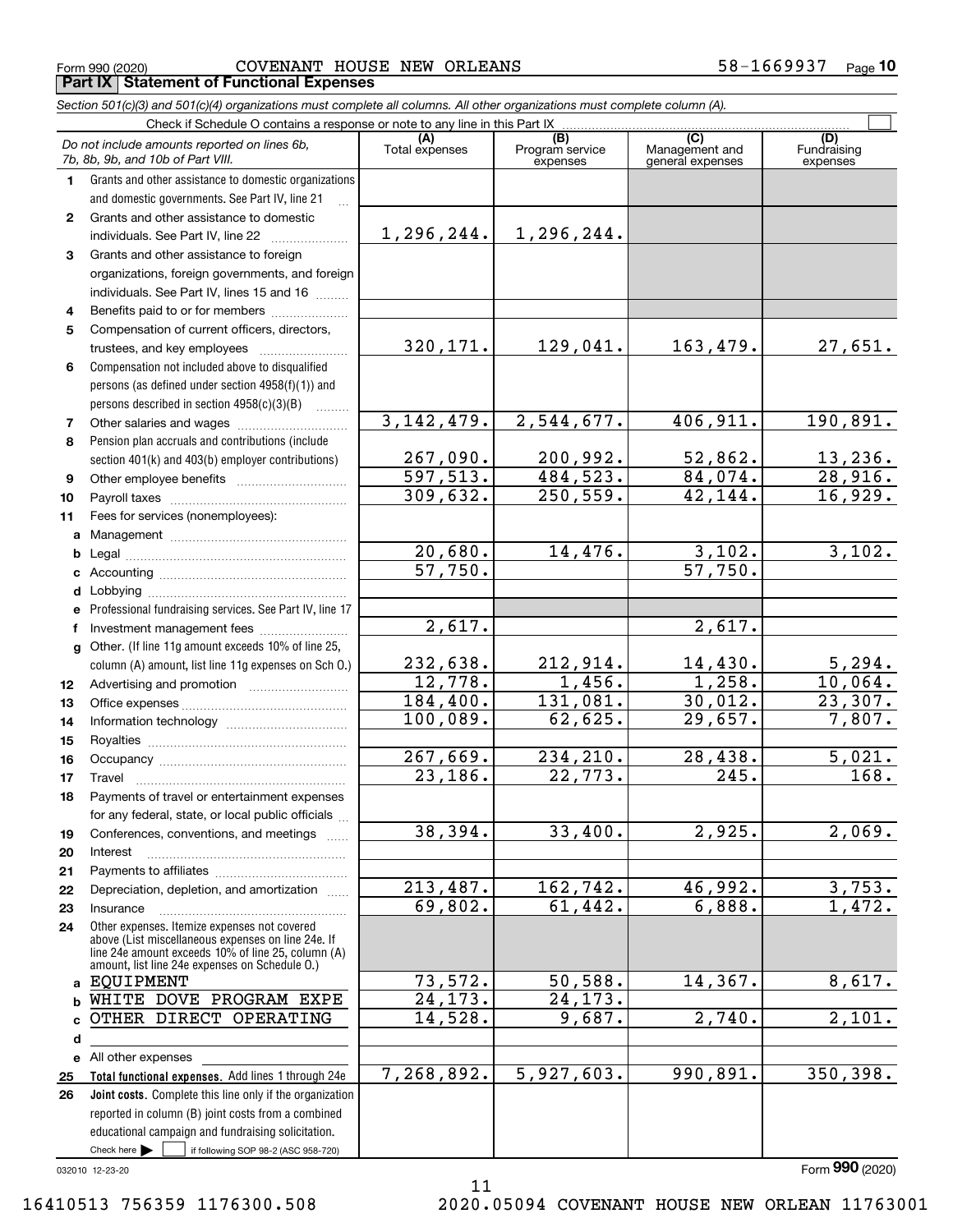### $_{\rm Form}$   $_{990}$  (2020) COVENANT HOUSE NEW ORLEANS 58-1669937  $_{\rm Page}$ Check if Schedule O contains a response or note to any line in this Part X **Part X Balance Sheet**

| Beginning of year<br>2,735,418.<br>3,048,028.<br>$\mathbf{1}$<br>1<br>Cash - non-interest-bearing<br>57,306.<br>$\mathbf{2}$<br>2<br>1, 161, 762.<br>1,077,057.<br>3<br>з<br>$\overline{79}$ , 146.<br>131,101.<br>$\overline{4}$<br>4<br>Loans and other receivables from any current or former officer, director,<br>5<br>trustee, key employee, creator or founder, substantial contributor, or 35%<br>controlled entity or family member of any of these persons<br>5<br>Loans and other receivables from other disqualified persons (as defined<br>6<br>under section 4958(f)(1)), and persons described in section 4958(c)(3)(B)<br>6<br>$\ldots$<br>$\overline{7}$<br>7<br>Assets<br>10, 115.<br>8<br>8<br>40,638.<br>9<br>Prepaid expenses and deferred charges<br>9<br>10a Land, buildings, and equipment: cost or other<br>3, 150, 957.<br>3,330,623.<br>$\begin{array}{ c c c c c }\n\hline\n\textbf{10b}\n\end{array}$<br>10 <sub>c</sub><br><b>b</b> Less: accumulated depreciation<br>3,740,027.<br>$\overline{2,831},149.$<br>11<br>11<br>373,531.<br>455,841.<br>12<br>12<br>13<br>13<br>14<br>14<br>35,407.<br>15<br>15<br>10, 475, 429.<br>11,959,042.<br>16<br>16<br>497,725.<br>615, 219.<br>17<br>17<br>18<br>18<br>19<br>19<br>Deferred revenue information and contract the contract of the contract of the contract of the contract of the<br>20<br>20<br>21<br>Escrow or custodial account liability. Complete Part IV of Schedule D<br>21<br>.<br>Loans and other payables to any current or former officer, director,<br>22<br>Liabilities<br>trustee, key employee, creator or founder, substantial contributor, or 35%<br>controlled entity or family member of any of these persons<br>22<br>Secured mortgages and notes payable to unrelated third parties<br>23<br>23<br>.<br>24<br>24 | 85,413.<br>$\frac{8,499}{40,553}$ . |
|------------------------------------------------------------------------------------------------------------------------------------------------------------------------------------------------------------------------------------------------------------------------------------------------------------------------------------------------------------------------------------------------------------------------------------------------------------------------------------------------------------------------------------------------------------------------------------------------------------------------------------------------------------------------------------------------------------------------------------------------------------------------------------------------------------------------------------------------------------------------------------------------------------------------------------------------------------------------------------------------------------------------------------------------------------------------------------------------------------------------------------------------------------------------------------------------------------------------------------------------------------------------------------------------------------------------------------------------------------------------------------------------------------------------------------------------------------------------------------------------------------------------------------------------------------------------------------------------------------------------------------------------------------------------------------------------------------------------------------------------------------------------------------------------------------------------|-------------------------------------|
|                                                                                                                                                                                                                                                                                                                                                                                                                                                                                                                                                                                                                                                                                                                                                                                                                                                                                                                                                                                                                                                                                                                                                                                                                                                                                                                                                                                                                                                                                                                                                                                                                                                                                                                                                                                                                        |                                     |
|                                                                                                                                                                                                                                                                                                                                                                                                                                                                                                                                                                                                                                                                                                                                                                                                                                                                                                                                                                                                                                                                                                                                                                                                                                                                                                                                                                                                                                                                                                                                                                                                                                                                                                                                                                                                                        |                                     |
|                                                                                                                                                                                                                                                                                                                                                                                                                                                                                                                                                                                                                                                                                                                                                                                                                                                                                                                                                                                                                                                                                                                                                                                                                                                                                                                                                                                                                                                                                                                                                                                                                                                                                                                                                                                                                        |                                     |
|                                                                                                                                                                                                                                                                                                                                                                                                                                                                                                                                                                                                                                                                                                                                                                                                                                                                                                                                                                                                                                                                                                                                                                                                                                                                                                                                                                                                                                                                                                                                                                                                                                                                                                                                                                                                                        |                                     |
|                                                                                                                                                                                                                                                                                                                                                                                                                                                                                                                                                                                                                                                                                                                                                                                                                                                                                                                                                                                                                                                                                                                                                                                                                                                                                                                                                                                                                                                                                                                                                                                                                                                                                                                                                                                                                        |                                     |
|                                                                                                                                                                                                                                                                                                                                                                                                                                                                                                                                                                                                                                                                                                                                                                                                                                                                                                                                                                                                                                                                                                                                                                                                                                                                                                                                                                                                                                                                                                                                                                                                                                                                                                                                                                                                                        |                                     |
|                                                                                                                                                                                                                                                                                                                                                                                                                                                                                                                                                                                                                                                                                                                                                                                                                                                                                                                                                                                                                                                                                                                                                                                                                                                                                                                                                                                                                                                                                                                                                                                                                                                                                                                                                                                                                        |                                     |
|                                                                                                                                                                                                                                                                                                                                                                                                                                                                                                                                                                                                                                                                                                                                                                                                                                                                                                                                                                                                                                                                                                                                                                                                                                                                                                                                                                                                                                                                                                                                                                                                                                                                                                                                                                                                                        |                                     |
|                                                                                                                                                                                                                                                                                                                                                                                                                                                                                                                                                                                                                                                                                                                                                                                                                                                                                                                                                                                                                                                                                                                                                                                                                                                                                                                                                                                                                                                                                                                                                                                                                                                                                                                                                                                                                        |                                     |
|                                                                                                                                                                                                                                                                                                                                                                                                                                                                                                                                                                                                                                                                                                                                                                                                                                                                                                                                                                                                                                                                                                                                                                                                                                                                                                                                                                                                                                                                                                                                                                                                                                                                                                                                                                                                                        |                                     |
|                                                                                                                                                                                                                                                                                                                                                                                                                                                                                                                                                                                                                                                                                                                                                                                                                                                                                                                                                                                                                                                                                                                                                                                                                                                                                                                                                                                                                                                                                                                                                                                                                                                                                                                                                                                                                        |                                     |
|                                                                                                                                                                                                                                                                                                                                                                                                                                                                                                                                                                                                                                                                                                                                                                                                                                                                                                                                                                                                                                                                                                                                                                                                                                                                                                                                                                                                                                                                                                                                                                                                                                                                                                                                                                                                                        |                                     |
|                                                                                                                                                                                                                                                                                                                                                                                                                                                                                                                                                                                                                                                                                                                                                                                                                                                                                                                                                                                                                                                                                                                                                                                                                                                                                                                                                                                                                                                                                                                                                                                                                                                                                                                                                                                                                        |                                     |
|                                                                                                                                                                                                                                                                                                                                                                                                                                                                                                                                                                                                                                                                                                                                                                                                                                                                                                                                                                                                                                                                                                                                                                                                                                                                                                                                                                                                                                                                                                                                                                                                                                                                                                                                                                                                                        |                                     |
|                                                                                                                                                                                                                                                                                                                                                                                                                                                                                                                                                                                                                                                                                                                                                                                                                                                                                                                                                                                                                                                                                                                                                                                                                                                                                                                                                                                                                                                                                                                                                                                                                                                                                                                                                                                                                        |                                     |
|                                                                                                                                                                                                                                                                                                                                                                                                                                                                                                                                                                                                                                                                                                                                                                                                                                                                                                                                                                                                                                                                                                                                                                                                                                                                                                                                                                                                                                                                                                                                                                                                                                                                                                                                                                                                                        |                                     |
|                                                                                                                                                                                                                                                                                                                                                                                                                                                                                                                                                                                                                                                                                                                                                                                                                                                                                                                                                                                                                                                                                                                                                                                                                                                                                                                                                                                                                                                                                                                                                                                                                                                                                                                                                                                                                        |                                     |
|                                                                                                                                                                                                                                                                                                                                                                                                                                                                                                                                                                                                                                                                                                                                                                                                                                                                                                                                                                                                                                                                                                                                                                                                                                                                                                                                                                                                                                                                                                                                                                                                                                                                                                                                                                                                                        |                                     |
|                                                                                                                                                                                                                                                                                                                                                                                                                                                                                                                                                                                                                                                                                                                                                                                                                                                                                                                                                                                                                                                                                                                                                                                                                                                                                                                                                                                                                                                                                                                                                                                                                                                                                                                                                                                                                        |                                     |
|                                                                                                                                                                                                                                                                                                                                                                                                                                                                                                                                                                                                                                                                                                                                                                                                                                                                                                                                                                                                                                                                                                                                                                                                                                                                                                                                                                                                                                                                                                                                                                                                                                                                                                                                                                                                                        | 41,900.                             |
|                                                                                                                                                                                                                                                                                                                                                                                                                                                                                                                                                                                                                                                                                                                                                                                                                                                                                                                                                                                                                                                                                                                                                                                                                                                                                                                                                                                                                                                                                                                                                                                                                                                                                                                                                                                                                        |                                     |
|                                                                                                                                                                                                                                                                                                                                                                                                                                                                                                                                                                                                                                                                                                                                                                                                                                                                                                                                                                                                                                                                                                                                                                                                                                                                                                                                                                                                                                                                                                                                                                                                                                                                                                                                                                                                                        |                                     |
|                                                                                                                                                                                                                                                                                                                                                                                                                                                                                                                                                                                                                                                                                                                                                                                                                                                                                                                                                                                                                                                                                                                                                                                                                                                                                                                                                                                                                                                                                                                                                                                                                                                                                                                                                                                                                        |                                     |
|                                                                                                                                                                                                                                                                                                                                                                                                                                                                                                                                                                                                                                                                                                                                                                                                                                                                                                                                                                                                                                                                                                                                                                                                                                                                                                                                                                                                                                                                                                                                                                                                                                                                                                                                                                                                                        |                                     |
|                                                                                                                                                                                                                                                                                                                                                                                                                                                                                                                                                                                                                                                                                                                                                                                                                                                                                                                                                                                                                                                                                                                                                                                                                                                                                                                                                                                                                                                                                                                                                                                                                                                                                                                                                                                                                        |                                     |
|                                                                                                                                                                                                                                                                                                                                                                                                                                                                                                                                                                                                                                                                                                                                                                                                                                                                                                                                                                                                                                                                                                                                                                                                                                                                                                                                                                                                                                                                                                                                                                                                                                                                                                                                                                                                                        |                                     |
|                                                                                                                                                                                                                                                                                                                                                                                                                                                                                                                                                                                                                                                                                                                                                                                                                                                                                                                                                                                                                                                                                                                                                                                                                                                                                                                                                                                                                                                                                                                                                                                                                                                                                                                                                                                                                        |                                     |
|                                                                                                                                                                                                                                                                                                                                                                                                                                                                                                                                                                                                                                                                                                                                                                                                                                                                                                                                                                                                                                                                                                                                                                                                                                                                                                                                                                                                                                                                                                                                                                                                                                                                                                                                                                                                                        |                                     |
|                                                                                                                                                                                                                                                                                                                                                                                                                                                                                                                                                                                                                                                                                                                                                                                                                                                                                                                                                                                                                                                                                                                                                                                                                                                                                                                                                                                                                                                                                                                                                                                                                                                                                                                                                                                                                        |                                     |
|                                                                                                                                                                                                                                                                                                                                                                                                                                                                                                                                                                                                                                                                                                                                                                                                                                                                                                                                                                                                                                                                                                                                                                                                                                                                                                                                                                                                                                                                                                                                                                                                                                                                                                                                                                                                                        |                                     |
|                                                                                                                                                                                                                                                                                                                                                                                                                                                                                                                                                                                                                                                                                                                                                                                                                                                                                                                                                                                                                                                                                                                                                                                                                                                                                                                                                                                                                                                                                                                                                                                                                                                                                                                                                                                                                        |                                     |
| Other liabilities (including federal income tax, payables to related third<br>25                                                                                                                                                                                                                                                                                                                                                                                                                                                                                                                                                                                                                                                                                                                                                                                                                                                                                                                                                                                                                                                                                                                                                                                                                                                                                                                                                                                                                                                                                                                                                                                                                                                                                                                                       |                                     |
| parties, and other liabilities not included on lines 17-24). Complete Part X                                                                                                                                                                                                                                                                                                                                                                                                                                                                                                                                                                                                                                                                                                                                                                                                                                                                                                                                                                                                                                                                                                                                                                                                                                                                                                                                                                                                                                                                                                                                                                                                                                                                                                                                           |                                     |
| 1,150,554.<br>25<br>of Schedule D<br>1,648,279.<br>1,003,527.                                                                                                                                                                                                                                                                                                                                                                                                                                                                                                                                                                                                                                                                                                                                                                                                                                                                                                                                                                                                                                                                                                                                                                                                                                                                                                                                                                                                                                                                                                                                                                                                                                                                                                                                                          | 388,308.                            |
| 26<br>26                                                                                                                                                                                                                                                                                                                                                                                                                                                                                                                                                                                                                                                                                                                                                                                                                                                                                                                                                                                                                                                                                                                                                                                                                                                                                                                                                                                                                                                                                                                                                                                                                                                                                                                                                                                                               |                                     |
| Organizations that follow FASB ASC 958, check here $\blacktriangleright \boxed{X}$                                                                                                                                                                                                                                                                                                                                                                                                                                                                                                                                                                                                                                                                                                                                                                                                                                                                                                                                                                                                                                                                                                                                                                                                                                                                                                                                                                                                                                                                                                                                                                                                                                                                                                                                     |                                     |
| and complete lines 27, 28, 32, and 33.<br>7,085,116.<br><u>9,616,876.</u><br>27<br>Net assets without donor restrictions                                                                                                                                                                                                                                                                                                                                                                                                                                                                                                                                                                                                                                                                                                                                                                                                                                                                                                                                                                                                                                                                                                                                                                                                                                                                                                                                                                                                                                                                                                                                                                                                                                                                                               |                                     |
| 27<br>1,742,034.<br>1,338,639.<br>28<br>28<br>Net assets with donor restrictions                                                                                                                                                                                                                                                                                                                                                                                                                                                                                                                                                                                                                                                                                                                                                                                                                                                                                                                                                                                                                                                                                                                                                                                                                                                                                                                                                                                                                                                                                                                                                                                                                                                                                                                                       |                                     |
| Organizations that do not follow FASB ASC 958, check here $\blacktriangleright$                                                                                                                                                                                                                                                                                                                                                                                                                                                                                                                                                                                                                                                                                                                                                                                                                                                                                                                                                                                                                                                                                                                                                                                                                                                                                                                                                                                                                                                                                                                                                                                                                                                                                                                                        |                                     |
| and complete lines 29 through 33.                                                                                                                                                                                                                                                                                                                                                                                                                                                                                                                                                                                                                                                                                                                                                                                                                                                                                                                                                                                                                                                                                                                                                                                                                                                                                                                                                                                                                                                                                                                                                                                                                                                                                                                                                                                      |                                     |
| Capital stock or trust principal, or current funds<br>29<br>29                                                                                                                                                                                                                                                                                                                                                                                                                                                                                                                                                                                                                                                                                                                                                                                                                                                                                                                                                                                                                                                                                                                                                                                                                                                                                                                                                                                                                                                                                                                                                                                                                                                                                                                                                         |                                     |
| Paid-in or capital surplus, or land, building, or equipment fund<br>30<br>30                                                                                                                                                                                                                                                                                                                                                                                                                                                                                                                                                                                                                                                                                                                                                                                                                                                                                                                                                                                                                                                                                                                                                                                                                                                                                                                                                                                                                                                                                                                                                                                                                                                                                                                                           |                                     |
| Retained earnings, endowment, accumulated income, or other funds<br>31<br>31                                                                                                                                                                                                                                                                                                                                                                                                                                                                                                                                                                                                                                                                                                                                                                                                                                                                                                                                                                                                                                                                                                                                                                                                                                                                                                                                                                                                                                                                                                                                                                                                                                                                                                                                           |                                     |
| Net Assets or Fund Balances<br>.<br>8,827,150.<br>$\overline{10}$ , 955, 515.<br>32<br>32                                                                                                                                                                                                                                                                                                                                                                                                                                                                                                                                                                                                                                                                                                                                                                                                                                                                                                                                                                                                                                                                                                                                                                                                                                                                                                                                                                                                                                                                                                                                                                                                                                                                                                                              |                                     |
| 10,475,429.<br>11,959,042.<br>33<br>33                                                                                                                                                                                                                                                                                                                                                                                                                                                                                                                                                                                                                                                                                                                                                                                                                                                                                                                                                                                                                                                                                                                                                                                                                                                                                                                                                                                                                                                                                                                                                                                                                                                                                                                                                                                 |                                     |

Form (2020) **990**

 $\mathcal{L}^{\text{max}}$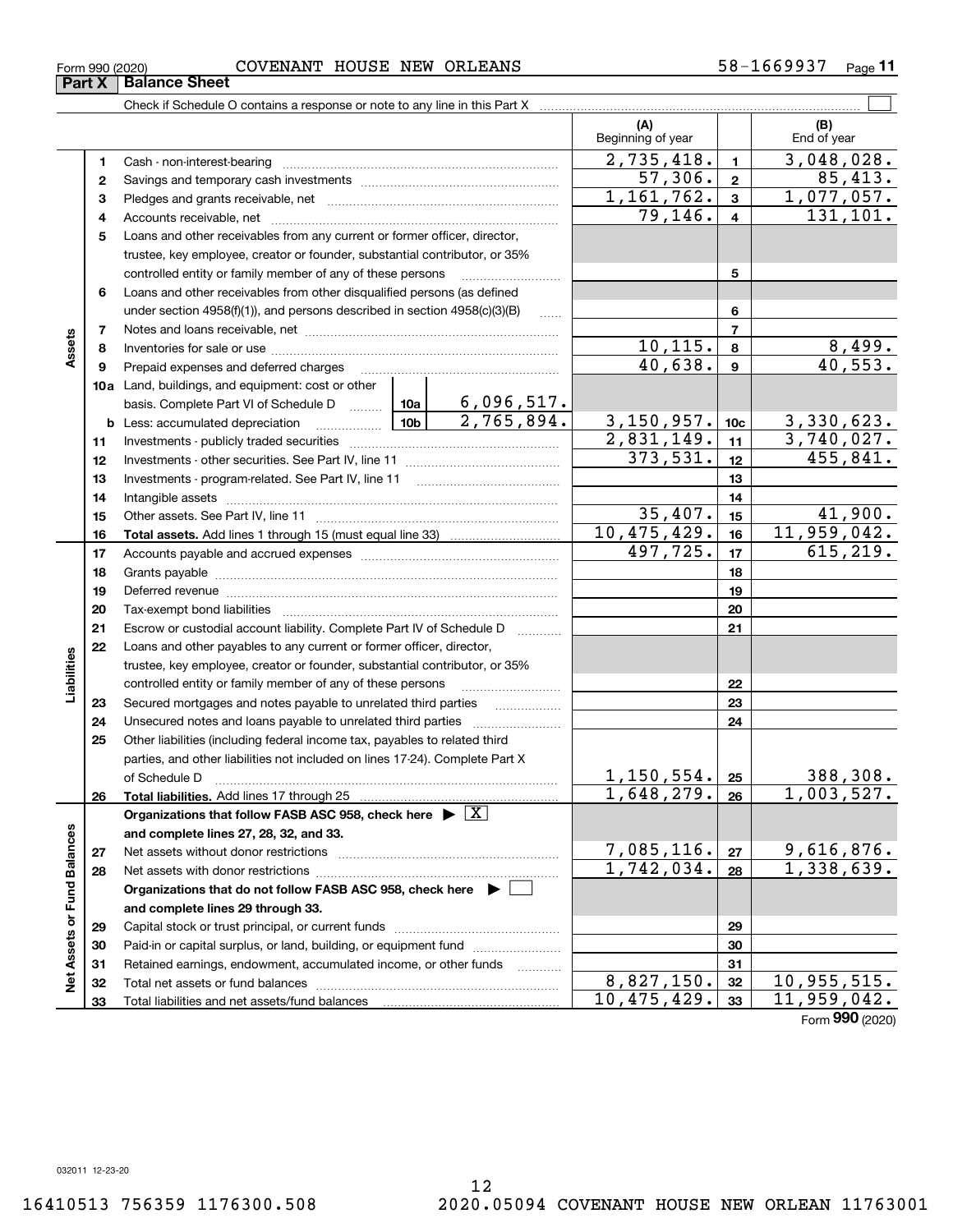|    | COVENANT HOUSE NEW ORLEANS<br>Form 990 (2020)                                                                                                                                                                                                                                                                                                                                                                                                                           |                | 58-1669937 Page 12 |          |                         |
|----|-------------------------------------------------------------------------------------------------------------------------------------------------------------------------------------------------------------------------------------------------------------------------------------------------------------------------------------------------------------------------------------------------------------------------------------------------------------------------|----------------|--------------------|----------|-------------------------|
|    | <b>Reconciliation of Net Assets</b><br><b>Part XI</b>                                                                                                                                                                                                                                                                                                                                                                                                                   |                |                    |          |                         |
|    |                                                                                                                                                                                                                                                                                                                                                                                                                                                                         |                |                    |          |                         |
|    |                                                                                                                                                                                                                                                                                                                                                                                                                                                                         |                |                    |          |                         |
| 1  | Total revenue (must equal Part VIII, column (A), line 12)                                                                                                                                                                                                                                                                                                                                                                                                               | $\mathbf{1}$   | 8,505,240.         |          |                         |
| 2  | Total expenses (must equal Part IX, column (A), line 25)                                                                                                                                                                                                                                                                                                                                                                                                                | $\mathbf{2}$   | 7, 268, 892.       |          |                         |
| з  | Revenue less expenses. Subtract line 2 from line 1                                                                                                                                                                                                                                                                                                                                                                                                                      | 3              | 1,236,348.         |          |                         |
| 4  | Net assets or fund balances at beginning of year (must equal Part X, line 32, column (A)) <i>massets</i> or fund balances at beginning of year (must equal Part X, line 32, column (A))                                                                                                                                                                                                                                                                                 | $\overline{4}$ | 8,827,150.         |          |                         |
| 5  | Net unrealized gains (losses) on investments                                                                                                                                                                                                                                                                                                                                                                                                                            | 5              |                    |          | 892,017.                |
| 6  |                                                                                                                                                                                                                                                                                                                                                                                                                                                                         | 6              |                    |          |                         |
| 7  | Investment expenses www.communication.com/www.communication.com/www.communication.com/www.com                                                                                                                                                                                                                                                                                                                                                                           | $\overline{7}$ |                    |          |                         |
| 8  | Prior period adjustments<br>$\begin{minipage}{0.5\textwidth} \begin{tabular}{ l l l } \hline \multicolumn{1}{ l l l } \hline \multicolumn{1}{ l l } \multicolumn{1}{ l } \multicolumn{1}{ l } \multicolumn{1}{ l } \multicolumn{1}{ l } \multicolumn{1}{ l } \multicolumn{1}{ l } \multicolumn{1}{ l } \multicolumn{1}{ l } \multicolumn{1}{ l } \multicolumn{1}{ l } \multicolumn{1}{ l } \multicolumn{1}{ l } \multicolumn{1}{ l } \multicolumn{1}{ l } \multicolumn$ | 8              |                    |          |                         |
| 9  | Other changes in net assets or fund balances (explain on Schedule O)                                                                                                                                                                                                                                                                                                                                                                                                    | 9              |                    |          | 0.                      |
| 10 | Net assets or fund balances at end of year. Combine lines 3 through 9 (must equal Part X, line 32,                                                                                                                                                                                                                                                                                                                                                                      |                |                    |          |                         |
|    |                                                                                                                                                                                                                                                                                                                                                                                                                                                                         | 10             | 10, 955, 515.      |          |                         |
|    | Part XII Financial Statements and Reporting                                                                                                                                                                                                                                                                                                                                                                                                                             |                |                    |          |                         |
|    |                                                                                                                                                                                                                                                                                                                                                                                                                                                                         |                |                    |          | $\overline{\mathbf{X}}$ |
|    |                                                                                                                                                                                                                                                                                                                                                                                                                                                                         |                |                    | Yes      | No                      |
| 1. | $\boxed{\mathbf{X}}$ Accrual<br>Accounting method used to prepare the Form 990: <u>I</u> Cash<br>Other                                                                                                                                                                                                                                                                                                                                                                  |                |                    |          |                         |
|    | If the organization changed its method of accounting from a prior year or checked "Other," explain in Schedule O.                                                                                                                                                                                                                                                                                                                                                       |                |                    |          |                         |
|    | 2a Were the organization's financial statements compiled or reviewed by an independent accountant?                                                                                                                                                                                                                                                                                                                                                                      |                | 2a                 |          | x                       |
|    | If "Yes," check a box below to indicate whether the financial statements for the year were compiled or reviewed on a                                                                                                                                                                                                                                                                                                                                                    |                |                    |          |                         |
|    | separate basis, consolidated basis, or both:                                                                                                                                                                                                                                                                                                                                                                                                                            |                |                    |          |                         |
|    | Separate basis<br><b>Consolidated basis</b><br>Both consolidated and separate basis                                                                                                                                                                                                                                                                                                                                                                                     |                |                    |          |                         |
|    | <b>b</b> Were the organization's financial statements audited by an independent accountant?                                                                                                                                                                                                                                                                                                                                                                             |                | 2 <sub>b</sub>     | X        |                         |
|    | If "Yes," check a box below to indicate whether the financial statements for the year were audited on a separate basis,                                                                                                                                                                                                                                                                                                                                                 |                |                    |          |                         |
|    | consolidated basis, or both:                                                                                                                                                                                                                                                                                                                                                                                                                                            |                |                    |          |                         |
|    | $\overline{X}$ Consolidated basis<br>Separate basis<br>Both consolidated and separate basis                                                                                                                                                                                                                                                                                                                                                                             |                |                    |          |                         |
|    | c If "Yes" to line 2a or 2b, does the organization have a committee that assumes responsibility for oversight of the audit,                                                                                                                                                                                                                                                                                                                                             |                |                    |          |                         |
|    |                                                                                                                                                                                                                                                                                                                                                                                                                                                                         |                | 2c                 | X        |                         |
|    | If the organization changed either its oversight process or selection process during the tax year, explain on Schedule O.                                                                                                                                                                                                                                                                                                                                               |                |                    |          |                         |
|    | 3a As a result of a federal award, was the organization required to undergo an audit or audits as set forth in the Single Audit                                                                                                                                                                                                                                                                                                                                         |                |                    |          |                         |
|    |                                                                                                                                                                                                                                                                                                                                                                                                                                                                         |                | За                 | х        |                         |
|    | b If "Yes," did the organization undergo the required audit or audits? If the organization did not undergo the required audit                                                                                                                                                                                                                                                                                                                                           |                |                    |          |                         |
|    | or audits, explain why on Schedule O and describe any steps taken to undergo such audits [11] contains the school of audits [11] or audits [11] or audits [11] or audits [11] or audits [11] or audits [11] or audits [11] or                                                                                                                                                                                                                                           |                | 3b                 | х<br>nnn |                         |

Form (2020) **990**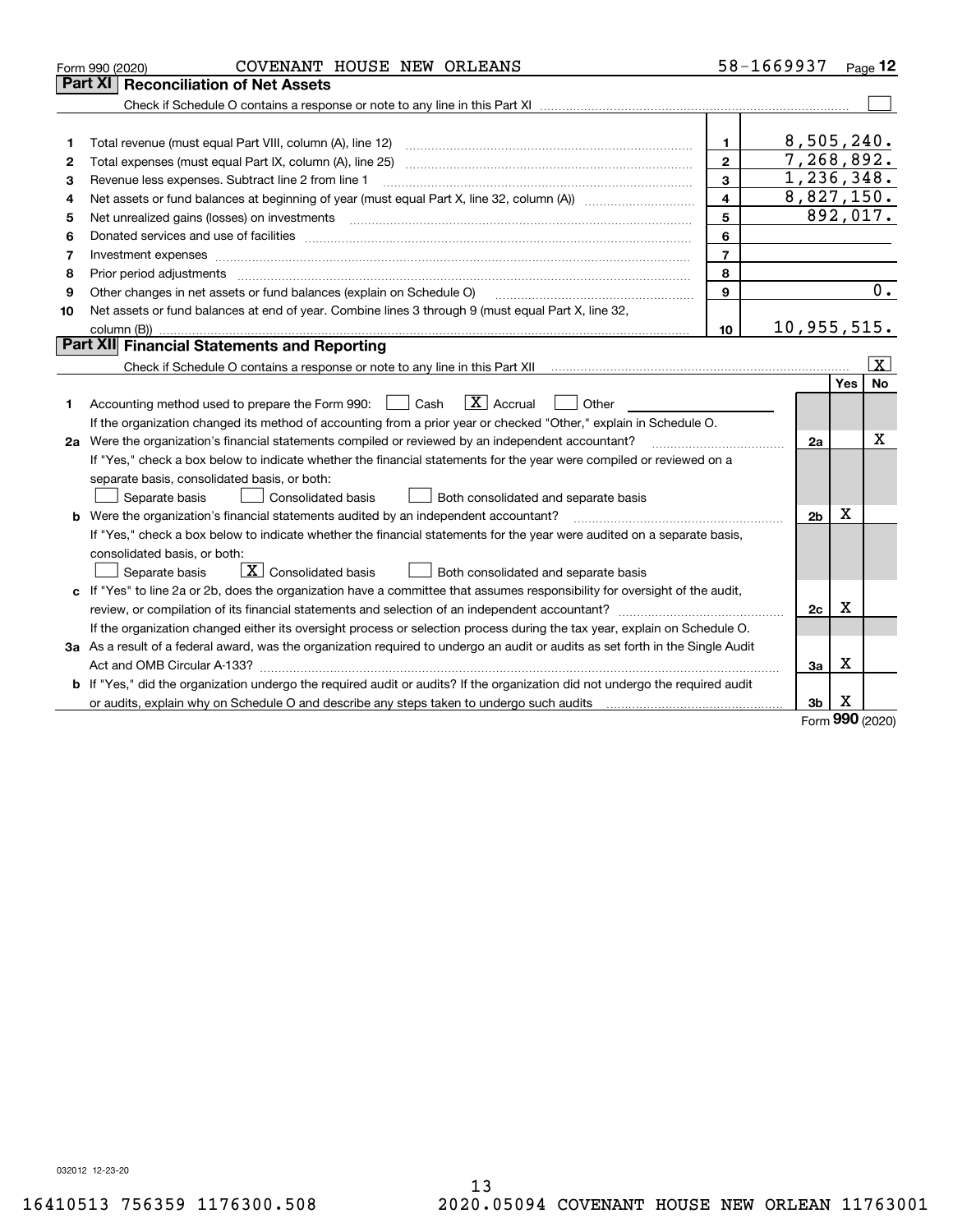| <b>SCHEDULE A</b> |
|-------------------|
|-------------------|

Department of the Treasury Internal Revenue Service

**(Form 990 or 990-EZ)**

# **Public Charity Status and Public Support**

**Complete if the organization is a section 501(c)(3) organization or a section 4947(a)(1) nonexempt charitable trust.**

| Attach to Form 990 or Form 990-EZ. |  |
|------------------------------------|--|
|------------------------------------|--|

**| Go to www.irs.gov/Form990 for instructions and the latest information.**

| OMB No 1545-0047                    |
|-------------------------------------|
| 020                                 |
| <b>Open to Public</b><br>Inspection |

п

| Name of the organization |  |
|--------------------------|--|
|--------------------------|--|

|        |                                                                                                                              | Name of the organization                                                                                                                                |          |                                                        |                             |                                 |                            |  | <b>Employer identification number</b> |  |
|--------|------------------------------------------------------------------------------------------------------------------------------|---------------------------------------------------------------------------------------------------------------------------------------------------------|----------|--------------------------------------------------------|-----------------------------|---------------------------------|----------------------------|--|---------------------------------------|--|
|        |                                                                                                                              |                                                                                                                                                         |          | COVENANT HOUSE NEW ORLEANS                             |                             |                                 |                            |  | 58-1669937                            |  |
| Part I |                                                                                                                              | Reason for Public Charity Status. (All organizations must complete this part.) See instructions.                                                        |          |                                                        |                             |                                 |                            |  |                                       |  |
|        |                                                                                                                              | The organization is not a private foundation because it is: (For lines 1 through 12, check only one box.)                                               |          |                                                        |                             |                                 |                            |  |                                       |  |
| 1      |                                                                                                                              | A church, convention of churches, or association of churches described in section 170(b)(1)(A)(i).                                                      |          |                                                        |                             |                                 |                            |  |                                       |  |
| 2      |                                                                                                                              | A school described in section 170(b)(1)(A)(ii). (Attach Schedule E (Form 990 or 990-EZ).)                                                               |          |                                                        |                             |                                 |                            |  |                                       |  |
| з      |                                                                                                                              | A hospital or a cooperative hospital service organization described in section 170(b)(1)(A)(iii).                                                       |          |                                                        |                             |                                 |                            |  |                                       |  |
| 4      |                                                                                                                              | A medical research organization operated in conjunction with a hospital described in section 170(b)(1)(A)(iii). Enter the hospital's name,              |          |                                                        |                             |                                 |                            |  |                                       |  |
|        |                                                                                                                              | city, and state:                                                                                                                                        |          |                                                        |                             |                                 |                            |  |                                       |  |
| 5      |                                                                                                                              | An organization operated for the benefit of a college or university owned or operated by a governmental unit described in                               |          |                                                        |                             |                                 |                            |  |                                       |  |
|        |                                                                                                                              | section 170(b)(1)(A)(iv). (Complete Part II.)                                                                                                           |          |                                                        |                             |                                 |                            |  |                                       |  |
| 6      |                                                                                                                              | A federal, state, or local government or governmental unit described in section 170(b)(1)(A)(v).                                                        |          |                                                        |                             |                                 |                            |  |                                       |  |
|        | $7 \times$                                                                                                                   | An organization that normally receives a substantial part of its support from a governmental unit or from the general public described in               |          |                                                        |                             |                                 |                            |  |                                       |  |
|        |                                                                                                                              | section 170(b)(1)(A)(vi). (Complete Part II.)                                                                                                           |          |                                                        |                             |                                 |                            |  |                                       |  |
| 8      |                                                                                                                              | A community trust described in section 170(b)(1)(A)(vi). (Complete Part II.)                                                                            |          |                                                        |                             |                                 |                            |  |                                       |  |
| 9      |                                                                                                                              | An agricultural research organization described in section 170(b)(1)(A)(ix) operated in conjunction with a land-grant college                           |          |                                                        |                             |                                 |                            |  |                                       |  |
|        |                                                                                                                              | or university or a non-land-grant college of agriculture (see instructions). Enter the name, city, and state of the college or                          |          |                                                        |                             |                                 |                            |  |                                       |  |
|        |                                                                                                                              |                                                                                                                                                         |          |                                                        |                             |                                 |                            |  |                                       |  |
|        |                                                                                                                              | university:<br>An organization that normally receives (1) more than 33 1/3% of its support from contributions, membership fees, and gross receipts from |          |                                                        |                             |                                 |                            |  |                                       |  |
| 10     |                                                                                                                              |                                                                                                                                                         |          |                                                        |                             |                                 |                            |  |                                       |  |
|        |                                                                                                                              | activities related to its exempt functions, subject to certain exceptions; and (2) no more than 33 1/3% of its support from gross investment            |          |                                                        |                             |                                 |                            |  |                                       |  |
|        |                                                                                                                              | income and unrelated business taxable income (less section 511 tax) from businesses acquired by the organization after June 30, 1975.                   |          |                                                        |                             |                                 |                            |  |                                       |  |
|        |                                                                                                                              | See section 509(a)(2). (Complete Part III.)                                                                                                             |          |                                                        |                             |                                 |                            |  |                                       |  |
| 11     |                                                                                                                              | An organization organized and operated exclusively to test for public safety. See section 509(a)(4).                                                    |          |                                                        |                             |                                 |                            |  |                                       |  |
| 12     |                                                                                                                              | An organization organized and operated exclusively for the benefit of, to perform the functions of, or to carry out the purposes of one or              |          |                                                        |                             |                                 |                            |  |                                       |  |
|        |                                                                                                                              | more publicly supported organizations described in section 509(a)(1) or section 509(a)(2). See section 509(a)(3). Check the box in                      |          |                                                        |                             |                                 |                            |  |                                       |  |
|        |                                                                                                                              | lines 12a through 12d that describes the type of supporting organization and complete lines 12e, 12f, and 12g.                                          |          |                                                        |                             |                                 |                            |  |                                       |  |
| а      |                                                                                                                              | Type I. A supporting organization operated, supervised, or controlled by its supported organization(s), typically by giving                             |          |                                                        |                             |                                 |                            |  |                                       |  |
|        |                                                                                                                              | the supported organization(s) the power to regularly appoint or elect a majority of the directors or trustees of the supporting                         |          |                                                        |                             |                                 |                            |  |                                       |  |
|        |                                                                                                                              | organization. You must complete Part IV, Sections A and B.                                                                                              |          |                                                        |                             |                                 |                            |  |                                       |  |
| b      |                                                                                                                              | Type II. A supporting organization supervised or controlled in connection with its supported organization(s), by having                                 |          |                                                        |                             |                                 |                            |  |                                       |  |
|        |                                                                                                                              | control or management of the supporting organization vested in the same persons that control or manage the supported                                    |          |                                                        |                             |                                 |                            |  |                                       |  |
|        |                                                                                                                              | organization(s). You must complete Part IV, Sections A and C.                                                                                           |          |                                                        |                             |                                 |                            |  |                                       |  |
| с      |                                                                                                                              | Type III functionally integrated. A supporting organization operated in connection with, and functionally integrated with,                              |          |                                                        |                             |                                 |                            |  |                                       |  |
|        |                                                                                                                              | its supported organization(s) (see instructions). You must complete Part IV, Sections A, D, and E.                                                      |          |                                                        |                             |                                 |                            |  |                                       |  |
| d      |                                                                                                                              | Type III non-functionally integrated. A supporting organization operated in connection with its supported organization(s)                               |          |                                                        |                             |                                 |                            |  |                                       |  |
|        | that is not functionally integrated. The organization generally must satisfy a distribution requirement and an attentiveness |                                                                                                                                                         |          |                                                        |                             |                                 |                            |  |                                       |  |
|        | requirement (see instructions). You must complete Part IV, Sections A and D, and Part V.                                     |                                                                                                                                                         |          |                                                        |                             |                                 |                            |  |                                       |  |
| е      |                                                                                                                              | Check this box if the organization received a written determination from the IRS that it is a Type I, Type II, Type III                                 |          |                                                        |                             |                                 |                            |  |                                       |  |
|        |                                                                                                                              | functionally integrated, or Type III non-functionally integrated supporting organization.                                                               |          |                                                        |                             |                                 |                            |  |                                       |  |
|        |                                                                                                                              | f Enter the number of supported organizations                                                                                                           |          |                                                        |                             |                                 |                            |  |                                       |  |
|        |                                                                                                                              | g Provide the following information about the supported organization(s).                                                                                |          |                                                        |                             |                                 |                            |  |                                       |  |
|        |                                                                                                                              | (i) Name of supported                                                                                                                                   | (ii) EIN | (iii) Type of organization<br>(described on lines 1-10 | in your governing document? | (iv) Is the organization listed | (v) Amount of monetary     |  | (vi) Amount of other                  |  |
|        |                                                                                                                              | organization                                                                                                                                            |          | above (see instructions))                              | Yes                         | No                              | support (see instructions) |  | support (see instructions)            |  |
|        |                                                                                                                              |                                                                                                                                                         |          |                                                        |                             |                                 |                            |  |                                       |  |
|        |                                                                                                                              |                                                                                                                                                         |          |                                                        |                             |                                 |                            |  |                                       |  |
|        |                                                                                                                              |                                                                                                                                                         |          |                                                        |                             |                                 |                            |  |                                       |  |
|        |                                                                                                                              |                                                                                                                                                         |          |                                                        |                             |                                 |                            |  |                                       |  |
|        |                                                                                                                              |                                                                                                                                                         |          |                                                        |                             |                                 |                            |  |                                       |  |
|        |                                                                                                                              |                                                                                                                                                         |          |                                                        |                             |                                 |                            |  |                                       |  |
|        |                                                                                                                              |                                                                                                                                                         |          |                                                        |                             |                                 |                            |  |                                       |  |
|        |                                                                                                                              |                                                                                                                                                         |          |                                                        |                             |                                 |                            |  |                                       |  |
|        |                                                                                                                              |                                                                                                                                                         |          |                                                        |                             |                                 |                            |  |                                       |  |
|        |                                                                                                                              |                                                                                                                                                         |          |                                                        |                             |                                 |                            |  |                                       |  |
| Total  |                                                                                                                              |                                                                                                                                                         |          |                                                        |                             |                                 |                            |  |                                       |  |

LHA For Paperwork Reduction Act Notice, see the Instructions for Form 990 or 990-EZ. <sub>032021</sub> o1-25-21 Schedule A (Form 990 or 990-EZ) 2020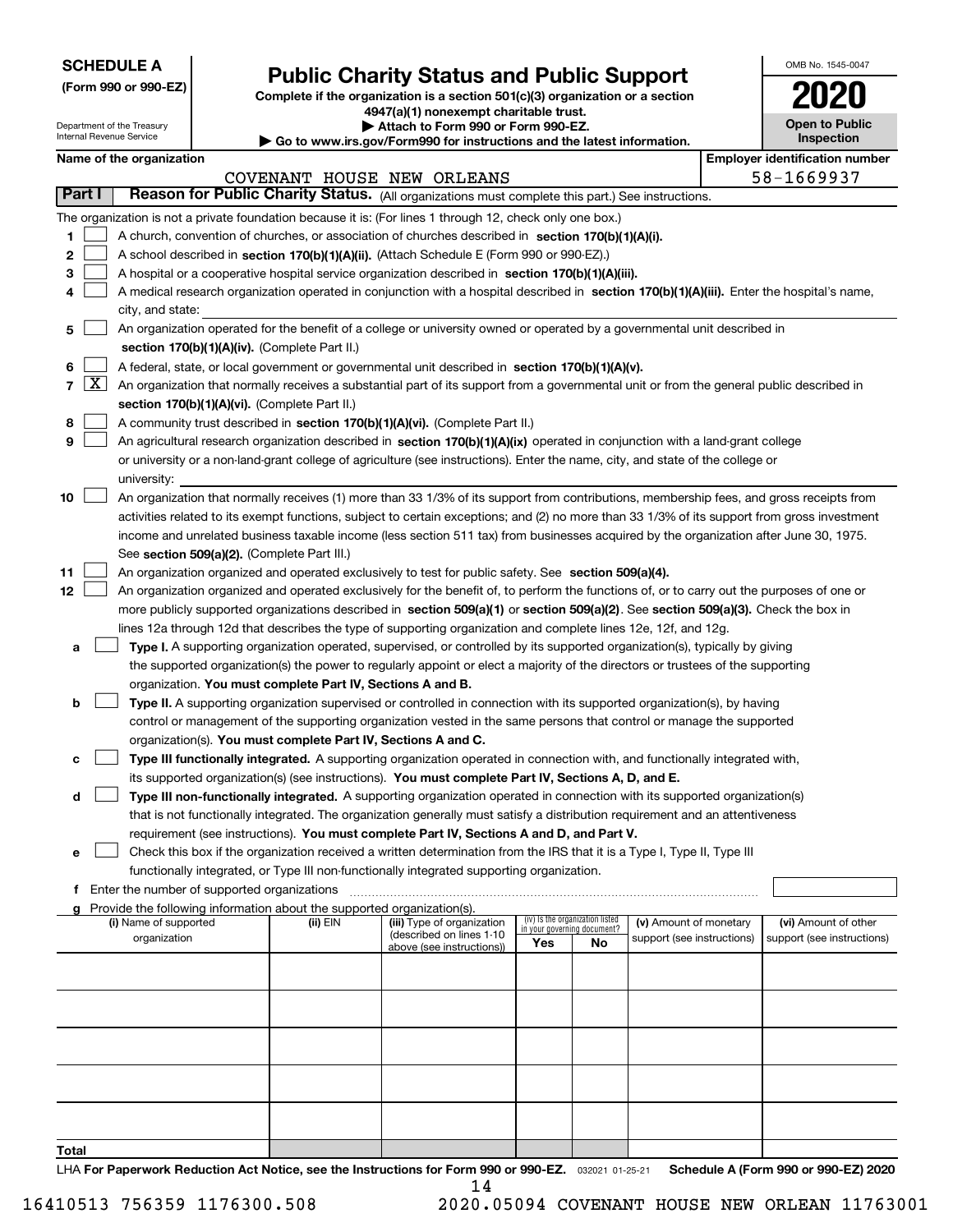#### Schedule A (Form 990 or 990-EZ) 2020 Page COVENANT HOUSE NEW ORLEANS 58-1669937

58-1669937 Page 2

(Complete only if you checked the box on line 5, 7, or 8 of Part I or if the organization failed to qualify under Part III. If the organization fails to qualify under the tests listed below, please complete Part III.) **Part II Support Schedule for Organizations Described in Sections 170(b)(1)(A)(iv) and 170(b)(1)(A)(vi)**

|    | <b>Section A. Public Support</b>                                                                                                               |          |                    |            |            |          |                                      |  |
|----|------------------------------------------------------------------------------------------------------------------------------------------------|----------|--------------------|------------|------------|----------|--------------------------------------|--|
|    | Calendar year (or fiscal year beginning in)                                                                                                    | (a) 2016 | (b) 2017           | $(c)$ 2018 | $(d)$ 2019 | (e) 2020 | (f) Total                            |  |
|    | 1 Gifts, grants, contributions, and                                                                                                            |          |                    |            |            |          |                                      |  |
|    | membership fees received. (Do not                                                                                                              |          |                    |            |            |          |                                      |  |
|    | include any "unusual grants.")                                                                                                                 | 5303000. | 5458180.           | 6490695.   | 7809897.   |          | 8388287.33450059.                    |  |
|    | 2 Tax revenues levied for the organ-                                                                                                           |          |                    |            |            |          |                                      |  |
|    | ization's benefit and either paid to                                                                                                           |          |                    |            |            |          |                                      |  |
|    | or expended on its behalf                                                                                                                      |          |                    |            |            |          |                                      |  |
|    | 3 The value of services or facilities                                                                                                          |          |                    |            |            |          |                                      |  |
|    | furnished by a governmental unit to                                                                                                            |          |                    |            |            |          |                                      |  |
|    | the organization without charge                                                                                                                |          |                    |            |            |          |                                      |  |
|    | 4 Total. Add lines 1 through 3                                                                                                                 | 5303000. | 5458180.           | 6490695.   | 7809897.   |          | 8388287.33450059.                    |  |
|    | 5 The portion of total contributions                                                                                                           |          |                    |            |            |          |                                      |  |
|    | by each person (other than a                                                                                                                   |          |                    |            |            |          |                                      |  |
|    | governmental unit or publicly                                                                                                                  |          |                    |            |            |          |                                      |  |
|    | supported organization) included                                                                                                               |          |                    |            |            |          |                                      |  |
|    | on line 1 that exceeds 2% of the                                                                                                               |          |                    |            |            |          |                                      |  |
|    | amount shown on line 11,                                                                                                                       |          |                    |            |            |          |                                      |  |
|    | column (f)                                                                                                                                     |          |                    |            |            |          | 269,859.                             |  |
|    | 6 Public support. Subtract line 5 from line 4.                                                                                                 |          |                    |            |            |          | 33180200.                            |  |
|    | <b>Section B. Total Support</b>                                                                                                                |          |                    |            |            |          |                                      |  |
|    | Calendar year (or fiscal year beginning in)                                                                                                    | (a) 2016 | (b) 2017           | $(c)$ 2018 | $(d)$ 2019 | (e) 2020 | (f) Total                            |  |
|    | <b>7</b> Amounts from line 4                                                                                                                   | 5303000. | 5458180.           | 6490695.   | 7809897.   |          | 8388287.33450059.                    |  |
|    | 8 Gross income from interest,                                                                                                                  |          |                    |            |            |          |                                      |  |
|    | dividends, payments received on                                                                                                                |          |                    |            |            |          |                                      |  |
|    | securities loans, rents, royalties,                                                                                                            |          |                    |            |            |          |                                      |  |
|    | and income from similar sources                                                                                                                | 40,286.  | 46,677.            | 93,993.    | 93,862.    | 75,002.  | 349,820.                             |  |
|    | 9 Net income from unrelated business                                                                                                           |          |                    |            |            |          |                                      |  |
|    |                                                                                                                                                |          |                    |            |            |          |                                      |  |
|    | activities, whether or not the                                                                                                                 |          |                    |            |            |          |                                      |  |
|    | business is regularly carried on                                                                                                               |          |                    |            |            |          |                                      |  |
|    | 10 Other income. Do not include gain                                                                                                           |          |                    |            |            |          |                                      |  |
|    | or loss from the sale of capital                                                                                                               |          | $1,289.$ 515, 235. | 15,918.    |            |          | $2,535.$ 534,977.                    |  |
|    | assets (Explain in Part VI.)                                                                                                                   |          |                    |            |            |          | 34334856.                            |  |
|    | 11 Total support. Add lines 7 through 10                                                                                                       |          |                    |            |            |          | 1, 135, 010.                         |  |
|    | 12 Gross receipts from related activities, etc. (see instructions)                                                                             |          |                    |            |            | 12       |                                      |  |
|    | 13 First 5 years. If the Form 990 is for the organization's first, second, third, fourth, or fifth tax year as a section 501(c)(3)             |          |                    |            |            |          |                                      |  |
|    | organization, check this box and stop here<br><b>Section C. Computation of Public Support Percentage</b>                                       |          |                    |            |            |          |                                      |  |
|    |                                                                                                                                                |          |                    |            |            |          | 96.64                                |  |
|    |                                                                                                                                                |          |                    |            |            | 14       | $\frac{9}{6}$<br>97.06               |  |
|    |                                                                                                                                                |          |                    |            |            | 15       | %                                    |  |
|    | 16a 33 1/3% support test - 2020. If the organization did not check the box on line 13, and line 14 is 33 1/3% or more, check this box and      |          |                    |            |            |          |                                      |  |
|    | $\blacktriangleright$ $\vert$ X $\vert$<br>stop here. The organization qualifies as a publicly supported organization                          |          |                    |            |            |          |                                      |  |
|    | b 33 1/3% support test - 2019. If the organization did not check a box on line 13 or 16a, and line 15 is 33 1/3% or more, check this box       |          |                    |            |            |          |                                      |  |
|    | and stop here. The organization qualifies as a publicly supported organization                                                                 |          |                    |            |            |          |                                      |  |
|    | 17a 10% -facts-and-circumstances test - 2020. If the organization did not check a box on line 13, 16a, or 16b, and line 14 is 10% or more,     |          |                    |            |            |          |                                      |  |
|    | and if the organization meets the facts-and-circumstances test, check this box and stop here. Explain in Part VI how the organization          |          |                    |            |            |          |                                      |  |
|    | meets the facts-and-circumstances test. The organization qualifies as a publicly supported organization                                        |          |                    |            |            |          |                                      |  |
|    | <b>b 10% -facts-and-circumstances test - 2019.</b> If the organization did not check a box on line 13, 16a, 16b, or 17a, and line 15 is 10% or |          |                    |            |            |          |                                      |  |
|    | more, and if the organization meets the facts-and-circumstances test, check this box and stop here. Explain in Part VI how the                 |          |                    |            |            |          |                                      |  |
|    | organization meets the facts-and-circumstances test. The organization qualifies as a publicly supported organization                           |          |                    |            |            |          |                                      |  |
| 18 | Private foundation. If the organization did not check a box on line 13, 16a, 16b, 17a, or 17b, check this box and see instructions             |          |                    |            |            |          |                                      |  |
|    |                                                                                                                                                |          |                    |            |            |          | Schedule A (Form 990 or 990-F7) 2020 |  |

**Schedule A (Form 990 or 990-EZ) 2020**

032022 01-25-21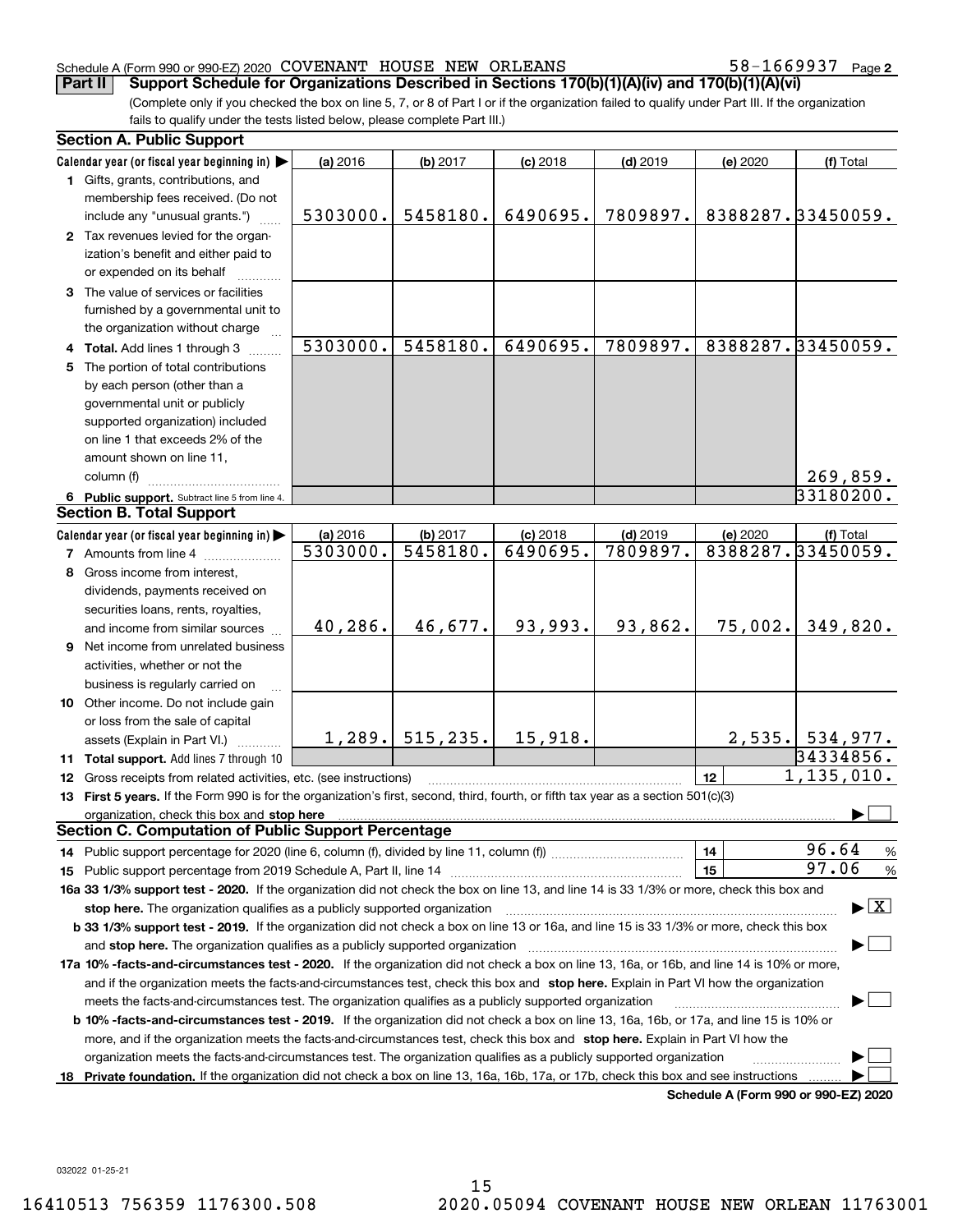#### Schedule A (Form 990 or 990-EZ) 2020 Page COVENANT HOUSE NEW ORLEANS 58-1669937 **Part III Support Schedule for Organizations Described in Section 509(a)(2)**

(Complete only if you checked the box on line 10 of Part I or if the organization failed to qualify under Part II. If the organization fails to qualify under the tests listed below, please complete Part II.)

|    | <b>Section A. Public Support</b>                                                                                                                                                                                              |          |          |            |            |          |                                      |
|----|-------------------------------------------------------------------------------------------------------------------------------------------------------------------------------------------------------------------------------|----------|----------|------------|------------|----------|--------------------------------------|
|    | Calendar year (or fiscal year beginning in) $\blacktriangleright$                                                                                                                                                             | (a) 2016 | (b) 2017 | $(c)$ 2018 | $(d)$ 2019 | (e) 2020 | (f) Total                            |
|    | 1 Gifts, grants, contributions, and                                                                                                                                                                                           |          |          |            |            |          |                                      |
|    | membership fees received. (Do not                                                                                                                                                                                             |          |          |            |            |          |                                      |
|    | include any "unusual grants.")                                                                                                                                                                                                |          |          |            |            |          |                                      |
|    | 2 Gross receipts from admissions,<br>merchandise sold or services per-<br>formed, or facilities furnished in<br>any activity that is related to the<br>organization's tax-exempt purpose                                      |          |          |            |            |          |                                      |
|    | 3 Gross receipts from activities that<br>are not an unrelated trade or bus-                                                                                                                                                   |          |          |            |            |          |                                      |
|    | iness under section 513                                                                                                                                                                                                       |          |          |            |            |          |                                      |
|    | 4 Tax revenues levied for the organ-                                                                                                                                                                                          |          |          |            |            |          |                                      |
|    | ization's benefit and either paid to<br>or expended on its behalf<br>.                                                                                                                                                        |          |          |            |            |          |                                      |
|    | 5 The value of services or facilities                                                                                                                                                                                         |          |          |            |            |          |                                      |
|    | furnished by a governmental unit to                                                                                                                                                                                           |          |          |            |            |          |                                      |
|    | the organization without charge                                                                                                                                                                                               |          |          |            |            |          |                                      |
|    | <b>6 Total.</b> Add lines 1 through 5                                                                                                                                                                                         |          |          |            |            |          |                                      |
|    | 7a Amounts included on lines 1, 2, and                                                                                                                                                                                        |          |          |            |            |          |                                      |
|    | 3 received from disqualified persons                                                                                                                                                                                          |          |          |            |            |          |                                      |
|    | <b>b</b> Amounts included on lines 2 and 3 received<br>from other than disqualified persons that<br>exceed the greater of \$5,000 or 1% of the<br>amount on line 13 for the year                                              |          |          |            |            |          |                                      |
|    | c Add lines 7a and 7b                                                                                                                                                                                                         |          |          |            |            |          |                                      |
|    | 8 Public support. (Subtract line 7c from line 6.)                                                                                                                                                                             |          |          |            |            |          |                                      |
|    | <b>Section B. Total Support</b>                                                                                                                                                                                               |          |          |            |            |          |                                      |
|    | Calendar year (or fiscal year beginning in) $\blacktriangleright$                                                                                                                                                             | (a) 2016 | (b) 2017 | $(c)$ 2018 | $(d)$ 2019 | (e) 2020 | (f) Total                            |
|    | 9 Amounts from line 6                                                                                                                                                                                                         |          |          |            |            |          |                                      |
|    | 10a Gross income from interest,<br>dividends, payments received on<br>securities loans, rents, royalties,<br>and income from similar sources                                                                                  |          |          |            |            |          |                                      |
|    | <b>b</b> Unrelated business taxable income<br>(less section 511 taxes) from businesses                                                                                                                                        |          |          |            |            |          |                                      |
|    | acquired after June 30, 1975                                                                                                                                                                                                  |          |          |            |            |          |                                      |
|    | c Add lines 10a and 10b<br>11 Net income from unrelated business<br>activities not included in line 10b,<br>whether or not the business is<br>regularly carried on                                                            |          |          |            |            |          |                                      |
|    | 12 Other income. Do not include gain<br>or loss from the sale of capital<br>assets (Explain in Part VI.)                                                                                                                      |          |          |            |            |          |                                      |
|    | <b>13</b> Total support. (Add lines 9, 10c, 11, and 12.)                                                                                                                                                                      |          |          |            |            |          |                                      |
|    | 14 First 5 years. If the Form 990 is for the organization's first, second, third, fourth, or fifth tax year as a section 501(c)(3) organization,                                                                              |          |          |            |            |          |                                      |
|    | check this box and stop here with the continuum control to the control of the state of the state of the control of the state of the control of the control of the control of the control of the control of the control of the |          |          |            |            |          |                                      |
|    | <b>Section C. Computation of Public Support Percentage</b>                                                                                                                                                                    |          |          |            |            |          |                                      |
|    | 15 Public support percentage for 2020 (line 8, column (f), divided by line 13, column (f))                                                                                                                                    |          |          |            |            | 15       | %                                    |
|    | 16 Public support percentage from 2019 Schedule A, Part III, line 15                                                                                                                                                          |          |          |            |            | 16       | %                                    |
|    | <b>Section D. Computation of Investment Income Percentage</b>                                                                                                                                                                 |          |          |            |            |          |                                      |
|    | 17 Investment income percentage for 2020 (line 10c, column (f), divided by line 13, column (f))                                                                                                                               |          |          |            |            | 17       | %                                    |
|    | <b>18</b> Investment income percentage from <b>2019</b> Schedule A, Part III, line 17                                                                                                                                         |          |          |            |            | 18       | %                                    |
|    | 19a 33 1/3% support tests - 2020. If the organization did not check the box on line 14, and line 15 is more than 33 1/3%, and line 17 is not                                                                                  |          |          |            |            |          |                                      |
|    | more than 33 1/3%, check this box and stop here. The organization qualifies as a publicly supported organization                                                                                                              |          |          |            |            |          | ▶                                    |
|    | b 33 1/3% support tests - 2019. If the organization did not check a box on line 14 or line 19a, and line 16 is more than 33 1/3%, and                                                                                         |          |          |            |            |          |                                      |
|    | line 18 is not more than 33 1/3%, check this box and stop here. The organization qualifies as a publicly supported organization                                                                                               |          |          |            |            |          |                                      |
| 20 | <b>Private foundation.</b> If the organization did not check a box on line 14, 19a, or 19b, check this box and see instructions                                                                                               |          |          |            |            |          |                                      |
|    | 032023 01-25-21                                                                                                                                                                                                               |          | 16       |            |            |          | Schedule A (Form 990 or 990-EZ) 2020 |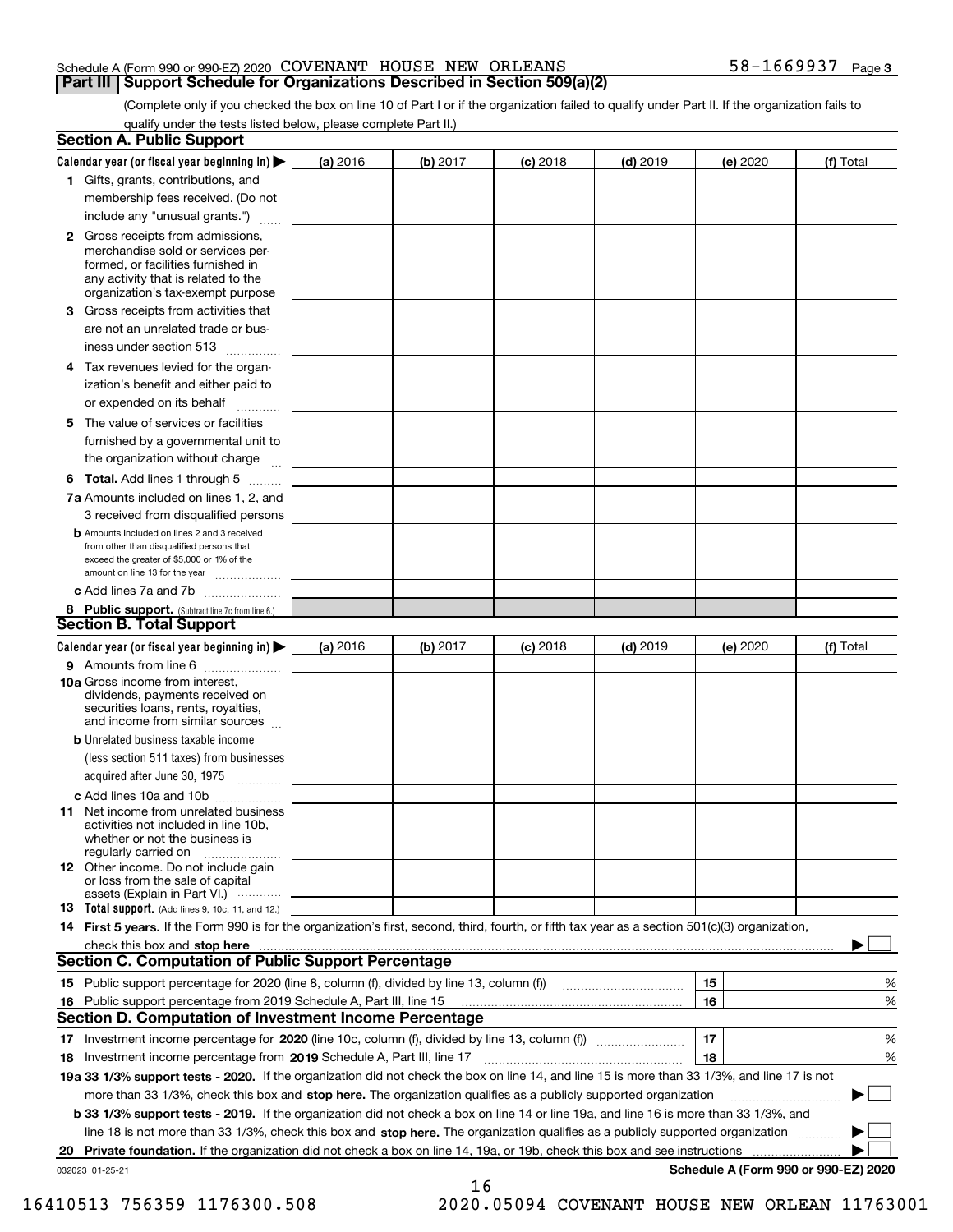#### Schedule A (Form 990 or 990-EZ) 2020 Page COVENANT HOUSE NEW ORLEANS 58-1669937

## **Part IV Supporting Organizations**

(Complete only if you checked a box in line 12 on Part I. If you checked box 12a, Part I, complete Sections A and B. If you checked box 12b, Part I, complete Sections A and C. If you checked box 12c, Part I, complete Sections A, D, and E. If you checked box 12d, Part I, complete Sections A and D, and complete Part V.)

### **Section A. All Supporting Organizations**

- **1** Are all of the organization's supported organizations listed by name in the organization's governing documents? If "No," describe in **Part VI** how the supported organizations are designated. If designated by *class or purpose, describe the designation. If historic and continuing relationship, explain.*
- **2** Did the organization have any supported organization that does not have an IRS determination of status under section 509(a)(1) or (2)? If "Yes," explain in Part VI how the organization determined that the supported *organization was described in section 509(a)(1) or (2).*
- **3a** Did the organization have a supported organization described in section 501(c)(4), (5), or (6)? If "Yes," answer *lines 3b and 3c below.*
- **b** Did the organization confirm that each supported organization qualified under section 501(c)(4), (5), or (6) and satisfied the public support tests under section 509(a)(2)? If "Yes," describe in **Part VI** when and how the *organization made the determination.*
- **c**Did the organization ensure that all support to such organizations was used exclusively for section 170(c)(2)(B) purposes? If "Yes," explain in **Part VI** what controls the organization put in place to ensure such use.
- **4a***If* Was any supported organization not organized in the United States ("foreign supported organization")? *"Yes," and if you checked box 12a or 12b in Part I, answer lines 4b and 4c below.*
- **b** Did the organization have ultimate control and discretion in deciding whether to make grants to the foreign supported organization? If "Yes," describe in **Part VI** how the organization had such control and discretion *despite being controlled or supervised by or in connection with its supported organizations.*
- **c** Did the organization support any foreign supported organization that does not have an IRS determination under sections 501(c)(3) and 509(a)(1) or (2)? If "Yes," explain in **Part VI** what controls the organization used *to ensure that all support to the foreign supported organization was used exclusively for section 170(c)(2)(B) purposes.*
- **5a** Did the organization add, substitute, or remove any supported organizations during the tax year? If "Yes," answer lines 5b and 5c below (if applicable). Also, provide detail in **Part VI,** including (i) the names and EIN *numbers of the supported organizations added, substituted, or removed; (ii) the reasons for each such action; (iii) the authority under the organization's organizing document authorizing such action; and (iv) how the action was accomplished (such as by amendment to the organizing document).*
- **b** Type I or Type II only. Was any added or substituted supported organization part of a class already designated in the organization's organizing document?
- **cSubstitutions only.**  Was the substitution the result of an event beyond the organization's control?
- **6** Did the organization provide support (whether in the form of grants or the provision of services or facilities) to **Part VI.** *If "Yes," provide detail in* support or benefit one or more of the filing organization's supported organizations? anyone other than (i) its supported organizations, (ii) individuals that are part of the charitable class benefited by one or more of its supported organizations, or (iii) other supporting organizations that also
- **7**Did the organization provide a grant, loan, compensation, or other similar payment to a substantial contributor *If "Yes," complete Part I of Schedule L (Form 990 or 990-EZ).* regard to a substantial contributor? (as defined in section 4958(c)(3)(C)), a family member of a substantial contributor, or a 35% controlled entity with
- **8** Did the organization make a loan to a disqualified person (as defined in section 4958) not described in line 7? *If "Yes," complete Part I of Schedule L (Form 990 or 990-EZ).*
- **9a** Was the organization controlled directly or indirectly at any time during the tax year by one or more in section 509(a)(1) or (2))? If "Yes," *provide detail in* <code>Part VI.</code> disqualified persons, as defined in section 4946 (other than foundation managers and organizations described
- **b** Did one or more disqualified persons (as defined in line 9a) hold a controlling interest in any entity in which the supporting organization had an interest? If "Yes," provide detail in P**art VI**.
- **c**Did a disqualified person (as defined in line 9a) have an ownership interest in, or derive any personal benefit from, assets in which the supporting organization also had an interest? If "Yes," provide detail in P**art VI.**
- **10a** Was the organization subject to the excess business holdings rules of section 4943 because of section supporting organizations)? If "Yes," answer line 10b below. 4943(f) (regarding certain Type II supporting organizations, and all Type III non-functionally integrated
- **b** Did the organization have any excess business holdings in the tax year? (Use Schedule C, Form 4720, to *determine whether the organization had excess business holdings.)*

17

032024 01-25-21

**10bSchedule A (Form 990 or 990-EZ) 2020**

**10a**

**1**

**2**

**3a**

**3b**

**3c**

**4a**

**4b**

**4c**

**5a**

**5b5c**

**6**

**7**

**8**

**9a**

**9b**

**9c**

**YesNo**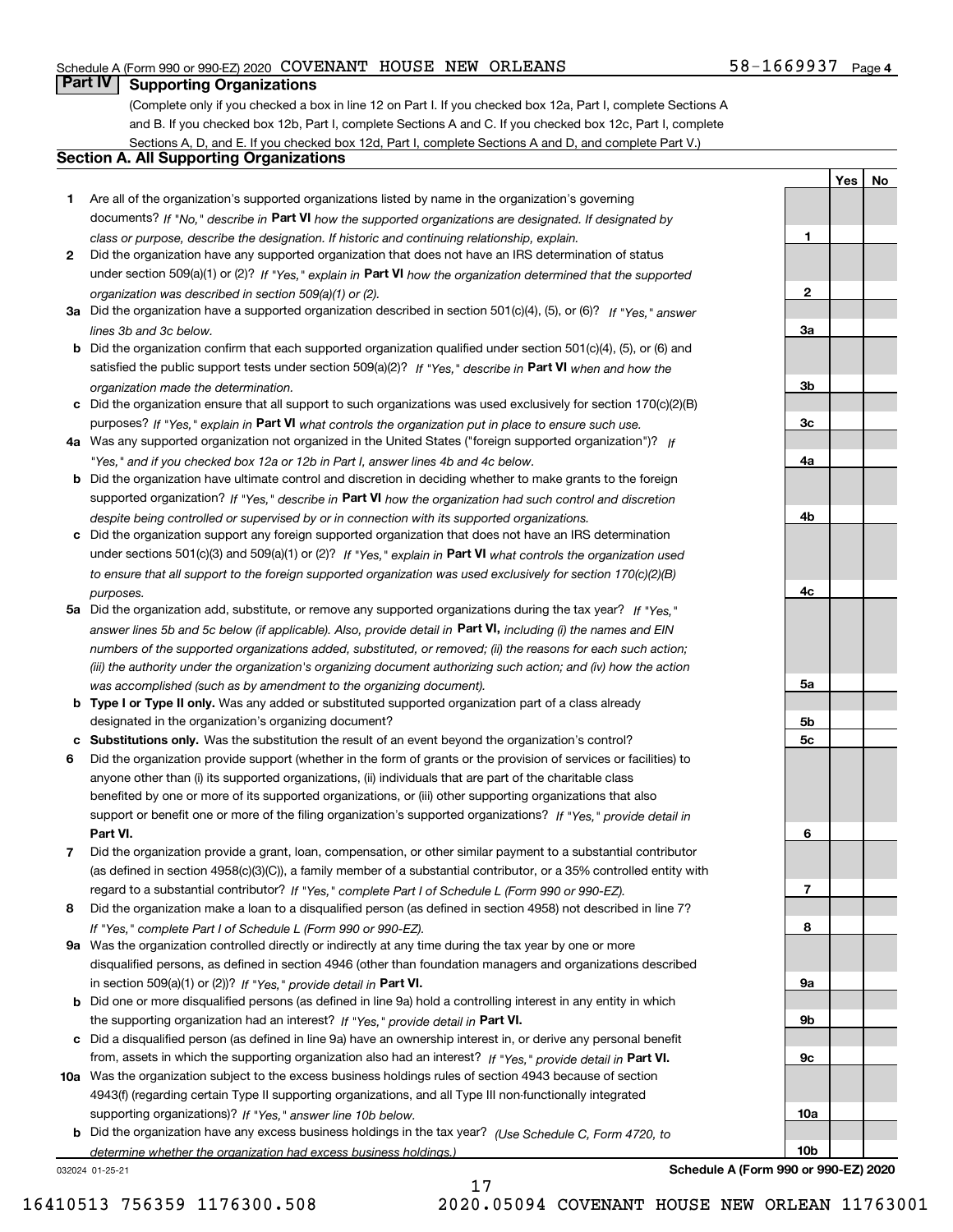#### Schedule A (Form 990 or 990-EZ) 2020 Page COVENANT HOUSE NEW ORLEANS 58-1669937

|    | <b>Supporting Organizations (continued)</b><br>Part IV                                                                                                                                                                                                                                                                                                                                                                                                                                                                   |                 |     |    |
|----|--------------------------------------------------------------------------------------------------------------------------------------------------------------------------------------------------------------------------------------------------------------------------------------------------------------------------------------------------------------------------------------------------------------------------------------------------------------------------------------------------------------------------|-----------------|-----|----|
|    |                                                                                                                                                                                                                                                                                                                                                                                                                                                                                                                          |                 | Yes | No |
| 11 | Has the organization accepted a gift or contribution from any of the following persons?                                                                                                                                                                                                                                                                                                                                                                                                                                  |                 |     |    |
|    | a A person who directly or indirectly controls, either alone or together with persons described in lines 11b and                                                                                                                                                                                                                                                                                                                                                                                                         |                 |     |    |
|    | 11c below, the governing body of a supported organization?                                                                                                                                                                                                                                                                                                                                                                                                                                                               | 11a             |     |    |
|    | <b>b</b> A family member of a person described in line 11a above?                                                                                                                                                                                                                                                                                                                                                                                                                                                        | 11 <sub>b</sub> |     |    |
|    | c A 35% controlled entity of a person described in line 11a or 11b above? If "Yes" to line 11a, 11b, or 11c, provide                                                                                                                                                                                                                                                                                                                                                                                                     |                 |     |    |
|    | detail in Part VI.                                                                                                                                                                                                                                                                                                                                                                                                                                                                                                       | 11c             |     |    |
|    | <b>Section B. Type I Supporting Organizations</b>                                                                                                                                                                                                                                                                                                                                                                                                                                                                        |                 |     |    |
|    |                                                                                                                                                                                                                                                                                                                                                                                                                                                                                                                          |                 | Yes | No |
| 1  | Did the governing body, members of the governing body, officers acting in their official capacity, or membership of one or<br>more supported organizations have the power to regularly appoint or elect at least a majority of the organization's officers,<br>directors, or trustees at all times during the tax year? If "No," describe in Part VI how the supported organization(s)<br>effectively operated, supervised, or controlled the organization's activities. If the organization had more than one supported |                 |     |    |
|    | organization, describe how the powers to appoint and/or remove officers, directors, or trustees were allocated among the<br>supported organizations and what conditions or restrictions, if any, applied to such powers during the tax year.                                                                                                                                                                                                                                                                             | 1               |     |    |
| 2  | Did the organization operate for the benefit of any supported organization other than the supported                                                                                                                                                                                                                                                                                                                                                                                                                      |                 |     |    |
|    | organization(s) that operated, supervised, or controlled the supporting organization? If "Yes," explain in                                                                                                                                                                                                                                                                                                                                                                                                               |                 |     |    |
|    | Part VI how providing such benefit carried out the purposes of the supported organization(s) that operated,                                                                                                                                                                                                                                                                                                                                                                                                              |                 |     |    |
|    | supervised, or controlled the supporting organization.<br>Section C. Type II Supporting Organizations                                                                                                                                                                                                                                                                                                                                                                                                                    | $\overline{2}$  |     |    |
|    |                                                                                                                                                                                                                                                                                                                                                                                                                                                                                                                          |                 |     |    |
|    |                                                                                                                                                                                                                                                                                                                                                                                                                                                                                                                          |                 | Yes | No |
| 1. | Were a majority of the organization's directors or trustees during the tax year also a majority of the directors                                                                                                                                                                                                                                                                                                                                                                                                         |                 |     |    |
|    | or trustees of each of the organization's supported organization(s)? If "No," describe in Part VI how control                                                                                                                                                                                                                                                                                                                                                                                                            |                 |     |    |
|    | or management of the supporting organization was vested in the same persons that controlled or managed                                                                                                                                                                                                                                                                                                                                                                                                                   | 1               |     |    |
|    | the supported organization(s).<br><b>Section D. All Type III Supporting Organizations</b>                                                                                                                                                                                                                                                                                                                                                                                                                                |                 |     |    |
|    |                                                                                                                                                                                                                                                                                                                                                                                                                                                                                                                          |                 |     |    |
|    |                                                                                                                                                                                                                                                                                                                                                                                                                                                                                                                          |                 |     |    |
|    |                                                                                                                                                                                                                                                                                                                                                                                                                                                                                                                          |                 | Yes | No |
| 1  | Did the organization provide to each of its supported organizations, by the last day of the fifth month of the                                                                                                                                                                                                                                                                                                                                                                                                           |                 |     |    |
|    | organization's tax year, (i) a written notice describing the type and amount of support provided during the prior tax                                                                                                                                                                                                                                                                                                                                                                                                    |                 |     |    |
|    | year, (ii) a copy of the Form 990 that was most recently filed as of the date of notification, and (iii) copies of the                                                                                                                                                                                                                                                                                                                                                                                                   |                 |     |    |
|    | organization's governing documents in effect on the date of notification, to the extent not previously provided?                                                                                                                                                                                                                                                                                                                                                                                                         | 1               |     |    |
| 2  | Were any of the organization's officers, directors, or trustees either (i) appointed or elected by the supported                                                                                                                                                                                                                                                                                                                                                                                                         |                 |     |    |
|    | organization(s) or (ii) serving on the governing body of a supported organization? If "No," explain in Part VI how                                                                                                                                                                                                                                                                                                                                                                                                       |                 |     |    |
|    | the organization maintained a close and continuous working relationship with the supported organization(s).                                                                                                                                                                                                                                                                                                                                                                                                              | $\mathbf{2}$    |     |    |
| 3  | By reason of the relationship described in line 2, above, did the organization's supported organizations have a                                                                                                                                                                                                                                                                                                                                                                                                          |                 |     |    |
|    | significant voice in the organization's investment policies and in directing the use of the organization's                                                                                                                                                                                                                                                                                                                                                                                                               |                 |     |    |
|    | income or assets at all times during the tax year? If "Yes," describe in Part VI the role the organization's                                                                                                                                                                                                                                                                                                                                                                                                             |                 |     |    |
|    | supported organizations played in this regard.<br>Section E. Type III Functionally Integrated Supporting Organizations                                                                                                                                                                                                                                                                                                                                                                                                   | 3               |     |    |
| 1  |                                                                                                                                                                                                                                                                                                                                                                                                                                                                                                                          |                 |     |    |
| a  | Check the box next to the method that the organization used to satisfy the Integral Part Test during the year (see instructions).                                                                                                                                                                                                                                                                                                                                                                                        |                 |     |    |
| b  | The organization satisfied the Activities Test. Complete line 2 below.                                                                                                                                                                                                                                                                                                                                                                                                                                                   |                 |     |    |
| c  | The organization is the parent of each of its supported organizations. Complete line 3 below.                                                                                                                                                                                                                                                                                                                                                                                                                            |                 |     |    |
| 2  | The organization supported a governmental entity. Describe in Part VI how you supported a governmental entity (see instructions)<br>Activities Test. Answer lines 2a and 2b below.                                                                                                                                                                                                                                                                                                                                       |                 | Yes | No |
| а  | Did substantially all of the organization's activities during the tax year directly further the exempt purposes of                                                                                                                                                                                                                                                                                                                                                                                                       |                 |     |    |
|    |                                                                                                                                                                                                                                                                                                                                                                                                                                                                                                                          |                 |     |    |
|    | the supported organization(s) to which the organization was responsive? If "Yes," then in Part VI identify                                                                                                                                                                                                                                                                                                                                                                                                               |                 |     |    |
|    | those supported organizations and explain how these activities directly furthered their exempt purposes,                                                                                                                                                                                                                                                                                                                                                                                                                 |                 |     |    |
|    | how the organization was responsive to those supported organizations, and how the organization determined<br>that these activities constituted substantially all of its activities.                                                                                                                                                                                                                                                                                                                                      | 2a              |     |    |

**3** Parent of Supported Organizations. Answer lines 3a and 3b below. *these activities but for the organization's involvement.*

**a** Did the organization have the power to regularly appoint or elect a majority of the officers, directors, or trustees of each of the supported organizations? If "Yes" or "No" provide details in **Part VI.** 

**Part VI**  *the reasons for the organization's position that its supported organization(s) would have engaged in*

one or more of the organization's supported organization(s) would have been engaged in? If "Yes," e*xplain in* 

**b** Did the organization exercise a substantial degree of direction over the policies, programs, and activities of each of its supported organizations? If "Yes," describe in Part VI the role played by the organization in this regard.

18

032025 01-25-21

**Schedule A (Form 990 or 990-EZ) 2020**

**2b**

**3a**

**3b**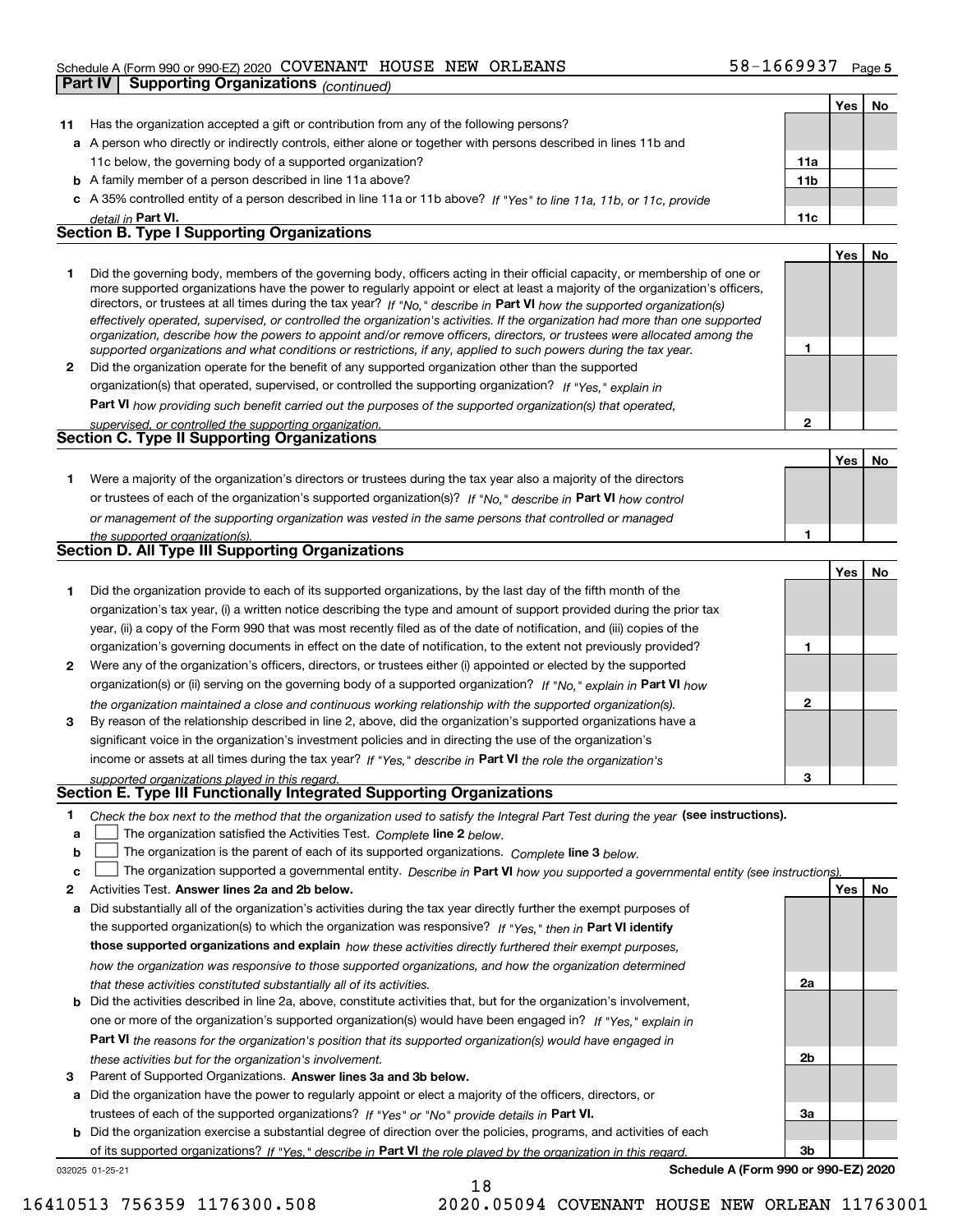|                                                                 |  | <b>Part V</b> Type III Non-Functionally Integrated 509(a)(3) Supporting Organizations |                       |  |
|-----------------------------------------------------------------|--|---------------------------------------------------------------------------------------|-----------------------|--|
| Schedule A (Form 990 or 990-EZ) 2020 COVENANT HOUSE NEW ORLEANS |  |                                                                                       | $58 - 1669937$ Page 6 |  |

1 Check here if the organization satisfied the Integral Part Test as a qualifying trust on Nov. 20, 1970 (explain in Part VI). See instructions. All other Type III non-functionally integrated supporting organizations must complete Sections A through E.

|              | Section A - Adjusted Net Income                                                                                                   |                | (A) Prior Year | (B) Current Year<br>(optional) |
|--------------|-----------------------------------------------------------------------------------------------------------------------------------|----------------|----------------|--------------------------------|
| 1.           | Net short-term capital gain                                                                                                       | 1              |                |                                |
| $\mathbf{2}$ | Recoveries of prior-year distributions                                                                                            | $\mathbf{2}$   |                |                                |
| 3            | Other gross income (see instructions)                                                                                             | 3              |                |                                |
| 4            | Add lines 1 through 3.                                                                                                            | 4              |                |                                |
| 5            | Depreciation and depletion                                                                                                        | 5              |                |                                |
| 6            | Portion of operating expenses paid or incurred for production or                                                                  |                |                |                                |
|              | collection of gross income or for management, conservation, or                                                                    |                |                |                                |
|              | maintenance of property held for production of income (see instructions)                                                          | 6              |                |                                |
| 7            | Other expenses (see instructions)                                                                                                 | $\overline{7}$ |                |                                |
| 8            | Adjusted Net Income (subtract lines 5, 6, and 7 from line 4)                                                                      | 8              |                |                                |
|              | <b>Section B - Minimum Asset Amount</b>                                                                                           |                | (A) Prior Year | (B) Current Year<br>(optional) |
| 1            | Aggregate fair market value of all non-exempt-use assets (see                                                                     |                |                |                                |
|              | instructions for short tax year or assets held for part of year):                                                                 |                |                |                                |
|              | a Average monthly value of securities                                                                                             | 1a             |                |                                |
|              | <b>b</b> Average monthly cash balances                                                                                            | 1b             |                |                                |
|              | c Fair market value of other non-exempt-use assets                                                                                | 1c             |                |                                |
|              | d Total (add lines 1a, 1b, and 1c)                                                                                                | 1d             |                |                                |
|              | e Discount claimed for blockage or other factors                                                                                  |                |                |                                |
|              | (explain in detail in Part VI):                                                                                                   |                |                |                                |
| $\mathbf{2}$ | Acquisition indebtedness applicable to non-exempt-use assets                                                                      | $\mathbf{2}$   |                |                                |
| 3            | Subtract line 2 from line 1d.                                                                                                     | 3              |                |                                |
| 4            | Cash deemed held for exempt use. Enter 0.015 of line 3 (for greater amount,                                                       |                |                |                                |
|              | see instructions)                                                                                                                 | 4              |                |                                |
| 5            | Net value of non-exempt-use assets (subtract line 4 from line 3)                                                                  | 5              |                |                                |
| 6            | Multiply line 5 by 0.035.                                                                                                         | 6              |                |                                |
| 7            | Recoveries of prior-year distributions                                                                                            | $\overline{7}$ |                |                                |
| 8            | Minimum Asset Amount (add line 7 to line 6)                                                                                       | 8              |                |                                |
|              | <b>Section C - Distributable Amount</b>                                                                                           |                |                | <b>Current Year</b>            |
| 1            | Adjusted net income for prior year (from Section A, line 8, column A)                                                             | 1              |                |                                |
| 2            | Enter 0.85 of line 1.                                                                                                             | $\mathbf{2}$   |                |                                |
| 3            | Minimum asset amount for prior year (from Section B, line 8, column A)                                                            | 3              |                |                                |
| 4            | Enter greater of line 2 or line 3.                                                                                                | 4              |                |                                |
| 5            | Income tax imposed in prior year                                                                                                  | 5              |                |                                |
| 6            | <b>Distributable Amount.</b> Subtract line 5 from line 4, unless subject to                                                       |                |                |                                |
|              | emergency temporary reduction (see instructions).                                                                                 | 6              |                |                                |
| 7            | Check here if the current year is the organization's first as a non-functionally integrated Type III supporting organization (see |                |                |                                |

instructions).

**1**

**Schedule A (Form 990 or 990-EZ) 2020**

032026 01-25-21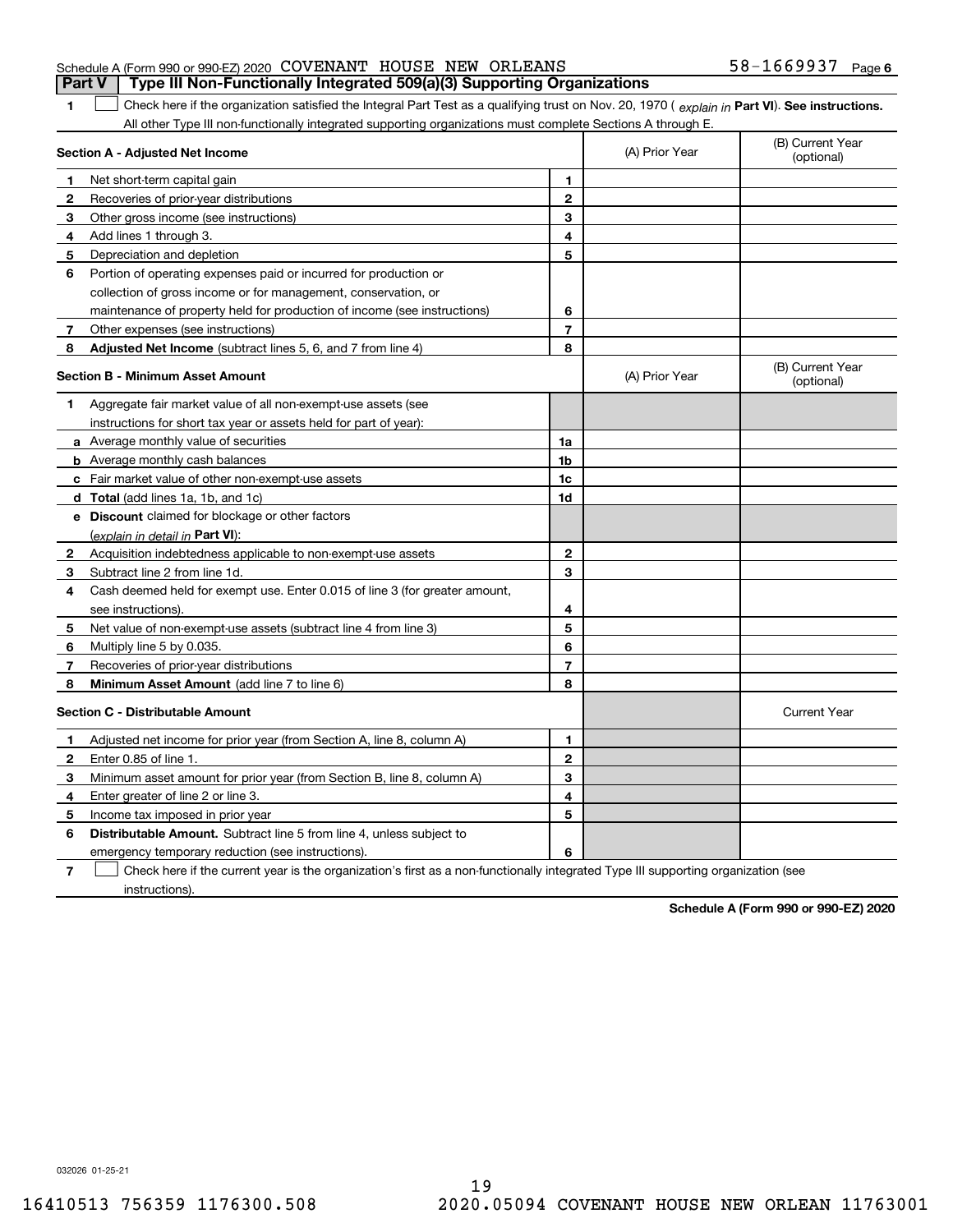#### Schedule A (Form 990 or 990-EZ) 2020 Page COVENANT HOUSE NEW ORLEANS 58-1669937

| <b>Part V</b> | Type III Non-Functionally Integrated 509(a)(3) Supporting Organizations                                                                                        |                             | (continued)                           |                |                                         |  |  |  |
|---------------|----------------------------------------------------------------------------------------------------------------------------------------------------------------|-----------------------------|---------------------------------------|----------------|-----------------------------------------|--|--|--|
|               | <b>Section D - Distributions</b><br><b>Current Year</b>                                                                                                        |                             |                                       |                |                                         |  |  |  |
| 1             | Amounts paid to supported organizations to accomplish exempt purposes                                                                                          |                             | 1                                     |                |                                         |  |  |  |
| 2             | Amounts paid to perform activity that directly furthers exempt purposes of supported                                                                           |                             |                                       |                |                                         |  |  |  |
|               | organizations, in excess of income from activity                                                                                                               |                             |                                       | 2              |                                         |  |  |  |
| 3             | Administrative expenses paid to accomplish exempt purposes of supported organizations                                                                          |                             |                                       | 3              |                                         |  |  |  |
| 4             | Amounts paid to acquire exempt-use assets                                                                                                                      |                             |                                       | 4              |                                         |  |  |  |
| 5             | Qualified set-aside amounts (prior IRS approval required - provide details in Part VI)                                                                         |                             |                                       | 5              |                                         |  |  |  |
| 6             | Other distributions ( <i>describe in</i> Part VI). See instructions.                                                                                           |                             |                                       | 6              |                                         |  |  |  |
| 7             | Total annual distributions. Add lines 1 through 6.                                                                                                             |                             |                                       | $\overline{7}$ |                                         |  |  |  |
| 8             | Distributions to attentive supported organizations to which the organization is responsive                                                                     |                             |                                       |                |                                         |  |  |  |
|               | (provide details in Part VI). See instructions.                                                                                                                |                             |                                       | 8              |                                         |  |  |  |
| 9             | Distributable amount for 2020 from Section C, line 6                                                                                                           |                             |                                       | 9              |                                         |  |  |  |
| 10            | Line 8 amount divided by line 9 amount                                                                                                                         |                             |                                       | 10             |                                         |  |  |  |
|               |                                                                                                                                                                | (i)                         | (ii)                                  |                | (iii)                                   |  |  |  |
|               | <b>Section E - Distribution Allocations</b> (see instructions)                                                                                                 | <b>Excess Distributions</b> | <b>Underdistributions</b><br>Pre-2020 |                | <b>Distributable</b><br>Amount for 2020 |  |  |  |
| 1             | Distributable amount for 2020 from Section C, line 6                                                                                                           |                             |                                       |                |                                         |  |  |  |
| 2             | Underdistributions, if any, for years prior to 2020 (reason-                                                                                                   |                             |                                       |                |                                         |  |  |  |
|               | able cause required - explain in Part VI). See instructions.                                                                                                   |                             |                                       |                |                                         |  |  |  |
| 3             | Excess distributions carryover, if any, to 2020                                                                                                                |                             |                                       |                |                                         |  |  |  |
|               | <b>a</b> From 2015                                                                                                                                             |                             |                                       |                |                                         |  |  |  |
|               | <b>b</b> From 2016                                                                                                                                             |                             |                                       |                |                                         |  |  |  |
|               | c From 2017                                                                                                                                                    |                             |                                       |                |                                         |  |  |  |
|               | <b>d</b> From 2018                                                                                                                                             |                             |                                       |                |                                         |  |  |  |
|               | e From 2019                                                                                                                                                    |                             |                                       |                |                                         |  |  |  |
|               | f Total of lines 3a through 3e                                                                                                                                 |                             |                                       |                |                                         |  |  |  |
|               | g Applied to underdistributions of prior years                                                                                                                 |                             |                                       |                |                                         |  |  |  |
|               | <b>h</b> Applied to 2020 distributable amount                                                                                                                  |                             |                                       |                |                                         |  |  |  |
|               | Carryover from 2015 not applied (see instructions)                                                                                                             |                             |                                       |                |                                         |  |  |  |
|               | Remainder. Subtract lines 3g, 3h, and 3i from line 3f.                                                                                                         |                             |                                       |                |                                         |  |  |  |
| 4             | Distributions for 2020 from Section D,                                                                                                                         |                             |                                       |                |                                         |  |  |  |
|               | line $7:$                                                                                                                                                      |                             |                                       |                |                                         |  |  |  |
|               | a Applied to underdistributions of prior years                                                                                                                 |                             |                                       |                |                                         |  |  |  |
|               | <b>b</b> Applied to 2020 distributable amount                                                                                                                  |                             |                                       |                |                                         |  |  |  |
|               | c Remainder. Subtract lines 4a and 4b from line 4.                                                                                                             |                             |                                       |                |                                         |  |  |  |
| 5             | Remaining underdistributions for years prior to 2020, if                                                                                                       |                             |                                       |                |                                         |  |  |  |
|               | any. Subtract lines 3g and 4a from line 2. For result greater                                                                                                  |                             |                                       |                |                                         |  |  |  |
|               | than zero, explain in Part VI. See instructions.                                                                                                               |                             |                                       |                |                                         |  |  |  |
| 6             | Remaining underdistributions for 2020. Subtract lines 3h                                                                                                       |                             |                                       |                |                                         |  |  |  |
|               | and 4b from line 1. For result greater than zero, explain in                                                                                                   |                             |                                       |                |                                         |  |  |  |
|               | Part VI. See instructions.                                                                                                                                     |                             |                                       |                |                                         |  |  |  |
|               |                                                                                                                                                                |                             |                                       |                |                                         |  |  |  |
|               |                                                                                                                                                                |                             |                                       |                |                                         |  |  |  |
| 8             | Breakdown of line 7:                                                                                                                                           |                             |                                       |                |                                         |  |  |  |
|               |                                                                                                                                                                |                             |                                       |                |                                         |  |  |  |
|               |                                                                                                                                                                |                             |                                       |                |                                         |  |  |  |
|               |                                                                                                                                                                |                             |                                       |                |                                         |  |  |  |
|               |                                                                                                                                                                |                             |                                       |                |                                         |  |  |  |
|               | e Excess from 2020                                                                                                                                             |                             |                                       |                |                                         |  |  |  |
| 7             | Excess distributions carryover to 2021. Add lines 3j<br>and 4c.<br>a Excess from 2016<br><b>b</b> Excess from 2017<br>c Excess from 2018<br>d Excess from 2019 |                             |                                       |                |                                         |  |  |  |

**Schedule A (Form 990 or 990-EZ) 2020**

032027 01-25-21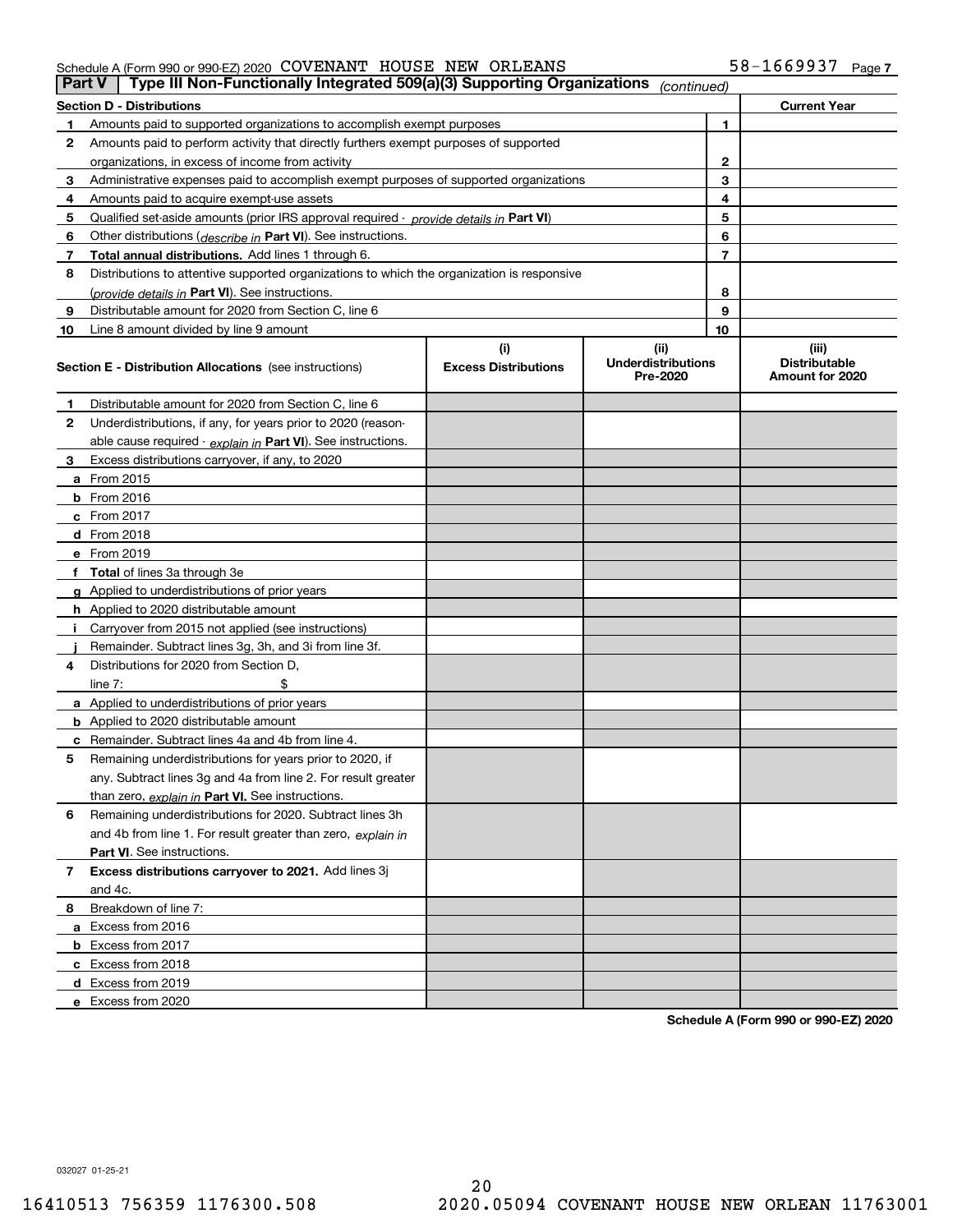|                                                             | (See instructions.) |      |  |                                                    |  | Part IV, Section A, lines 1, 2, 3b, 3c, 4b, 4c, 5a, 6, 9a, 9b, 9c, 11a, 11b, and 11c; Part IV, Section B, lines 1 and 2; Part IV, Section C,<br>line 1; Part IV, Section D, lines 2 and 3; Part IV, Section E, lines 1c, 2a, 2b, 3a, and 3b; Part V, line 1; Part V, Section B, line 1e; Part V,<br>Section D, lines 5, 6, and 8; and Part V, Section E, lines 2, 5, and 6. Also complete this part for any additional information. |  |
|-------------------------------------------------------------|---------------------|------|--|----------------------------------------------------|--|-------------------------------------------------------------------------------------------------------------------------------------------------------------------------------------------------------------------------------------------------------------------------------------------------------------------------------------------------------------------------------------------------------------------------------------|--|
| SCHEDULE A, PART II, LINE 10, EXPLANATION FOR OTHER INCOME: |                     |      |  |                                                    |  |                                                                                                                                                                                                                                                                                                                                                                                                                                     |  |
| <b>OTHER REVENUE</b>                                        |                     |      |  |                                                    |  |                                                                                                                                                                                                                                                                                                                                                                                                                                     |  |
| 2016 AMOUNT: \$                                             |                     |      |  |                                                    |  |                                                                                                                                                                                                                                                                                                                                                                                                                                     |  |
| $2020$ AMOUNT: $\sharp$                                     |                     |      |  |                                                    |  |                                                                                                                                                                                                                                                                                                                                                                                                                                     |  |
|                                                             |                     |      |  |                                                    |  |                                                                                                                                                                                                                                                                                                                                                                                                                                     |  |
| DEEP WATER HORIZON SETTLEMENT                               |                     |      |  |                                                    |  |                                                                                                                                                                                                                                                                                                                                                                                                                                     |  |
| 2017 AMOUNT: \$                                             |                     |      |  |                                                    |  | 515,235.                                                                                                                                                                                                                                                                                                                                                                                                                            |  |
| 2018 AMOUNT: \$                                             |                     |      |  |                                                    |  | 11, 542.                                                                                                                                                                                                                                                                                                                                                                                                                            |  |
|                                                             |                     |      |  |                                                    |  |                                                                                                                                                                                                                                                                                                                                                                                                                                     |  |
| ENERGY SMART PROGRAM                                        |                     |      |  |                                                    |  |                                                                                                                                                                                                                                                                                                                                                                                                                                     |  |
| 2018 AMOUNT: \$                                             |                     |      |  | 4,128.                                             |  |                                                                                                                                                                                                                                                                                                                                                                                                                                     |  |
| 2020 AMOUNT: \$ 2,160.                                      |                     |      |  |                                                    |  |                                                                                                                                                                                                                                                                                                                                                                                                                                     |  |
|                                                             |                     |      |  |                                                    |  |                                                                                                                                                                                                                                                                                                                                                                                                                                     |  |
| SPEAKING HONORARIUM                                         |                     |      |  |                                                    |  |                                                                                                                                                                                                                                                                                                                                                                                                                                     |  |
| 2018 AMOUNT: \$                                             |                     | 248. |  | <u> 1980 - John Stein, Amerikaansk politiker (</u> |  |                                                                                                                                                                                                                                                                                                                                                                                                                                     |  |
|                                                             |                     |      |  |                                                    |  |                                                                                                                                                                                                                                                                                                                                                                                                                                     |  |
|                                                             |                     |      |  |                                                    |  |                                                                                                                                                                                                                                                                                                                                                                                                                                     |  |
|                                                             |                     |      |  |                                                    |  |                                                                                                                                                                                                                                                                                                                                                                                                                                     |  |
|                                                             |                     |      |  |                                                    |  |                                                                                                                                                                                                                                                                                                                                                                                                                                     |  |
|                                                             |                     |      |  |                                                    |  |                                                                                                                                                                                                                                                                                                                                                                                                                                     |  |
|                                                             |                     |      |  |                                                    |  |                                                                                                                                                                                                                                                                                                                                                                                                                                     |  |
|                                                             |                     |      |  |                                                    |  |                                                                                                                                                                                                                                                                                                                                                                                                                                     |  |
|                                                             |                     |      |  |                                                    |  |                                                                                                                                                                                                                                                                                                                                                                                                                                     |  |
|                                                             |                     |      |  |                                                    |  |                                                                                                                                                                                                                                                                                                                                                                                                                                     |  |
|                                                             |                     |      |  |                                                    |  |                                                                                                                                                                                                                                                                                                                                                                                                                                     |  |
|                                                             |                     |      |  |                                                    |  |                                                                                                                                                                                                                                                                                                                                                                                                                                     |  |
|                                                             |                     |      |  |                                                    |  |                                                                                                                                                                                                                                                                                                                                                                                                                                     |  |
| 032028 01-25-21                                             |                     |      |  |                                                    |  | Schedule A (Form 990 or 990-EZ) 2020                                                                                                                                                                                                                                                                                                                                                                                                |  |

Schedule A (Form 990 or 990-EZ) 2020 Page COVENANT HOUSE NEW ORLEANS Part VI | Supplemental Information. Provide the explanations required by Part II, line 10; Part II, line 17a or 17b; Part III, line 12;

**8** 58-1669937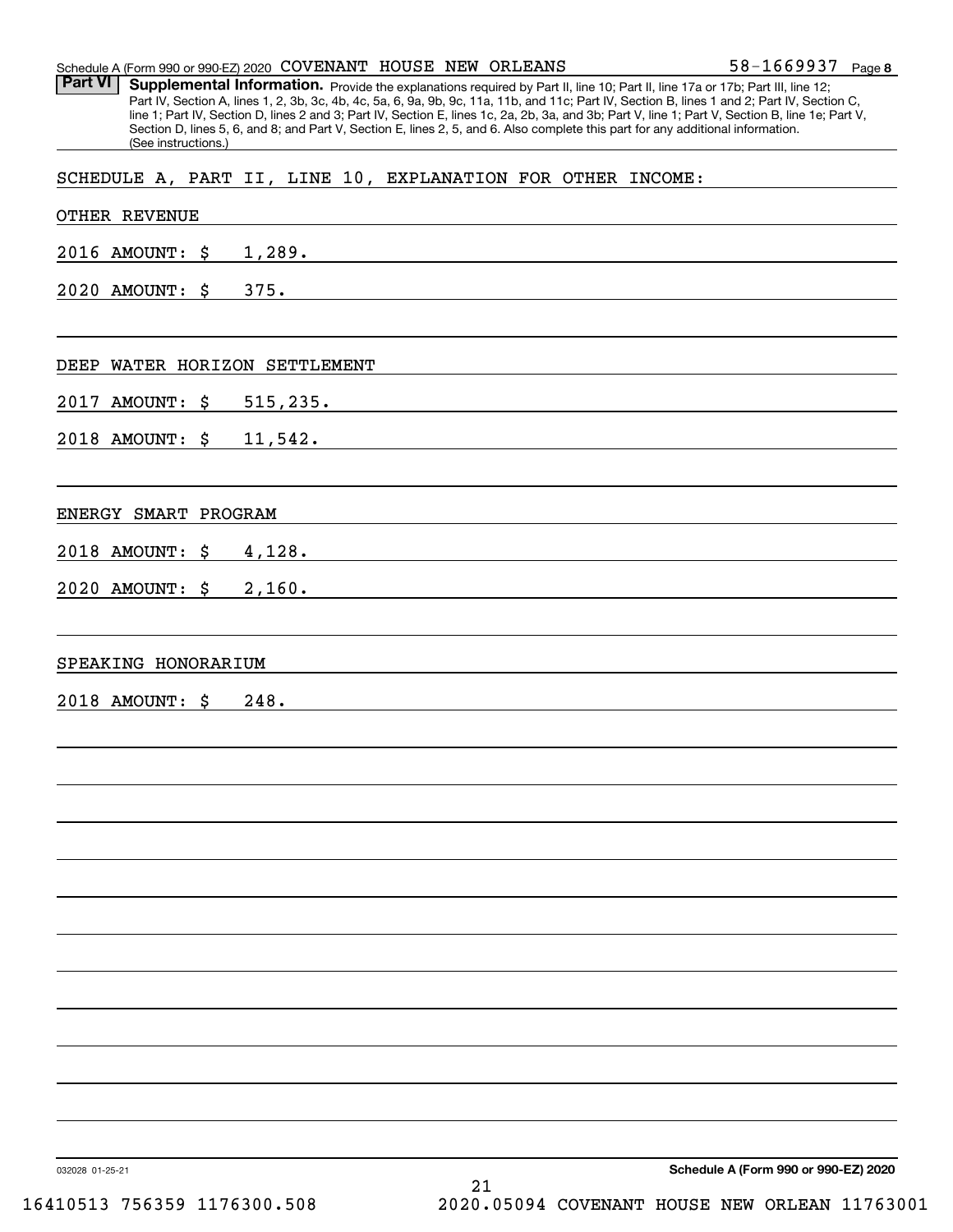Department of the Treasury Internal Revenue Service **(Form 990, 990-EZ, or 990-PF)**

Name of the organization

### \*\* PUBLIC DISCLOSURE COPY \*\*

# **Schedule B Schedule of Contributors**

**| Attach to Form 990, Form 990-EZ, or Form 990-PF. | Go to www.irs.gov/Form990 for the latest information.** OMB No. 1545-0047

**2020**

**Employer identification number**

| $8 - 1669937$ |  |
|---------------|--|
|---------------|--|

|                                                    | COVENANT HOUSE NEW ORLEANS                                                  | 5 |  |
|----------------------------------------------------|-----------------------------------------------------------------------------|---|--|
| <b>Organization type (check one):</b>              |                                                                             |   |  |
| Filers of:                                         | Section:                                                                    |   |  |
| Form 990 or 990-EZ                                 | $3$ ) (enter number) organization<br>$X$ 501(c)(                            |   |  |
|                                                    | $4947(a)(1)$ nonexempt charitable trust not treated as a private foundation |   |  |
|                                                    | 527 political organization                                                  |   |  |
| 501(c)(3) exempt private foundation<br>Form 990-PF |                                                                             |   |  |
|                                                    | 4947(a)(1) nonexempt charitable trust treated as a private foundation       |   |  |
|                                                    | 501(c)(3) taxable private foundation                                        |   |  |

Check if your organization is covered by the **General Rule** or a **Special Rule. Note:**  Only a section 501(c)(7), (8), or (10) organization can check boxes for both the General Rule and a Special Rule. See instructions.

#### **General Rule**

 $\mathcal{L}^{\text{max}}$ 

For an organization filing Form 990, 990-EZ, or 990-PF that received, during the year, contributions totaling \$5,000 or more (in money or property) from any one contributor. Complete Parts I and II. See instructions for determining a contributor's total contributions.

#### **Special Rules**

any one contributor, during the year, total contributions of the greater of  $\,$  (1) \$5,000; or **(2)** 2% of the amount on (i) Form 990, Part VIII, line 1h;  $\boxed{\textbf{X}}$  For an organization described in section 501(c)(3) filing Form 990 or 990-EZ that met the 33 1/3% support test of the regulations under sections 509(a)(1) and 170(b)(1)(A)(vi), that checked Schedule A (Form 990 or 990-EZ), Part II, line 13, 16a, or 16b, and that received from or (ii) Form 990-EZ, line 1. Complete Parts I and II.

For an organization described in section 501(c)(7), (8), or (10) filing Form 990 or 990-EZ that received from any one contributor, during the year, total contributions of more than \$1,000 exclusively for religious, charitable, scientific, literary, or educational purposes, or for the prevention of cruelty to children or animals. Complete Parts I (entering "N/A" in column (b) instead of the contributor name and address), II, and III.  $\mathcal{L}^{\text{max}}$ 

purpose. Don't complete any of the parts unless the **General Rule** applies to this organization because it received *nonexclusively* year, contributions <sub>exclusively</sub> for religious, charitable, etc., purposes, but no such contributions totaled more than \$1,000. If this box is checked, enter here the total contributions that were received during the year for an  $\;$ exclusively religious, charitable, etc., For an organization described in section 501(c)(7), (8), or (10) filing Form 990 or 990-EZ that received from any one contributor, during the religious, charitable, etc., contributions totaling \$5,000 or more during the year  $\Box$ — $\Box$  =  $\Box$  $\mathcal{L}^{\text{max}}$ 

**Caution:**  An organization that isn't covered by the General Rule and/or the Special Rules doesn't file Schedule B (Form 990, 990-EZ, or 990-PF),  **must** but it answer "No" on Part IV, line 2, of its Form 990; or check the box on line H of its Form 990-EZ or on its Form 990-PF, Part I, line 2, to certify that it doesn't meet the filing requirements of Schedule B (Form 990, 990-EZ, or 990-PF).

**For Paperwork Reduction Act Notice, see the instructions for Form 990, 990-EZ, or 990-PF. Schedule B (Form 990, 990-EZ, or 990-PF) (2020)** LHA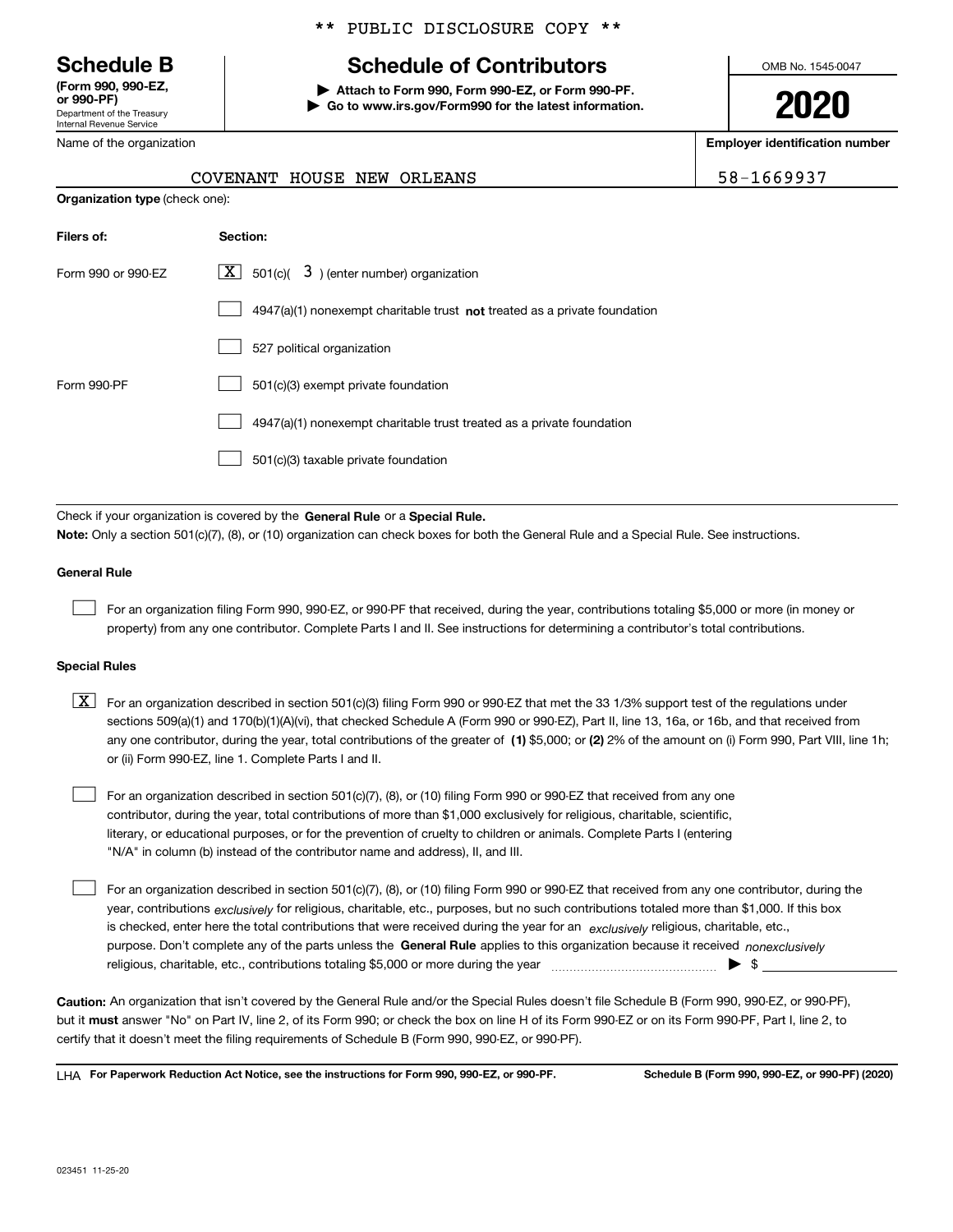#### Schedule B (Form 990, 990-EZ, or 990-PF) (2020) **Page 2** Page 2 and the state of the state of the state of the state of the state of the state of the state of the state of the state of the state of the state of the state o

Name of organization

**Employer identification number**

#### COVENANT HOUSE NEW ORLEANS FOR THE SERVICE SERVICE SERVICE SERVICE SERVICE SERVICE SERVICE SERVICE SERVICE SERVICE

**(a)No.(b)Name, address, and ZIP + 4 (c)Total contributions (d)Type of contribution PersonPayrollNoncash (a)No.(b)Name, address, and ZIP + 4 (c)Total contributions (d)Type of contribution PersonPayrollNoncash (a)No.(b)Name, address, and ZIP + 4 (c)Total contributions (d)Type of contribution PersonPayrollNoncash (a) No.(b) Name, address, and ZIP + 4 (c) Total contributions (d) Type of contribution PersonPayrollNoncash (a) No.(b) Name, address, and ZIP + 4 (c) Total contributions (d) Type of contribution PersonPayrollNoncash(a) No.(b)Name, address, and ZIP + 4 (c) Total contributions (d)Type of contribution PersonPayrollNoncash Contributors** (see instructions). Use duplicate copies of Part I if additional space is needed. \$(Complete Part II for noncash contributions.) \$(Complete Part II for noncash contributions.) \$(Complete Part II for noncash contributions.) \$(Complete Part II for noncash contributions.) \$(Complete Part II for noncash contributions.) \$(Complete Part II for noncash contributions.) Chedule B (Form 990, 990-EZ, or 990-PF) (2020)<br> **2Part I 2Part I Contributors** (see instructions). Use duplicate copies of Part I if additional space is needed.<br>
2Part I **Contributors** (see instructions). Use duplicate  $|X|$  $\mathcal{L}^{\text{max}}$  $\mathcal{L}^{\text{max}}$  $\boxed{\text{X}}$  $\mathcal{L}^{\text{max}}$  $\mathcal{L}^{\text{max}}$  $|X|$  $\mathcal{L}^{\text{max}}$  $\mathcal{L}^{\text{max}}$  $\boxed{\text{X}}$  $\mathcal{L}^{\text{max}}$  $\mathcal{L}^{\text{max}}$  $\boxed{\text{X}}$  $\mathcal{L}^{\text{max}}$  $\mathcal{L}^{\text{max}}$  $\lfloor x \rfloor$  $\mathcal{L}^{\text{max}}$  $\mathcal{L}^{\text{max}}$  $\begin{array}{c|c|c|c|c|c} 1 & \hspace{1.5cm} & \hspace{1.5cm} & \hspace{1.5cm} & \hspace{1.5cm} & \hspace{1.5cm} & \hspace{1.5cm} & \hspace{1.5cm} & \hspace{1.5cm} & \hspace{1.5cm} & \hspace{1.5cm} & \hspace{1.5cm} & \hspace{1.5cm} & \hspace{1.5cm} & \hspace{1.5cm} & \hspace{1.5cm} & \hspace{1.5cm} & \hspace{1.5cm} & \hspace{1.5cm} & \hspace{1.5cm} & \hspace{1.5cm} &$ 1,836,788.  $2$  | Person  $\overline{\text{X}}$ 817,200.  $\overline{3}$  | Person  $\overline{X}$ 690,830.  $4$  | Person  $\overline{\text{X}}$ 635,870.  $\sim$  5 | Person X 567,921.  $\sim$  6 | Person X 477,228.

23

023452 11-25-20 **Schedule B (Form 990, 990-EZ, or 990-PF) (2020)**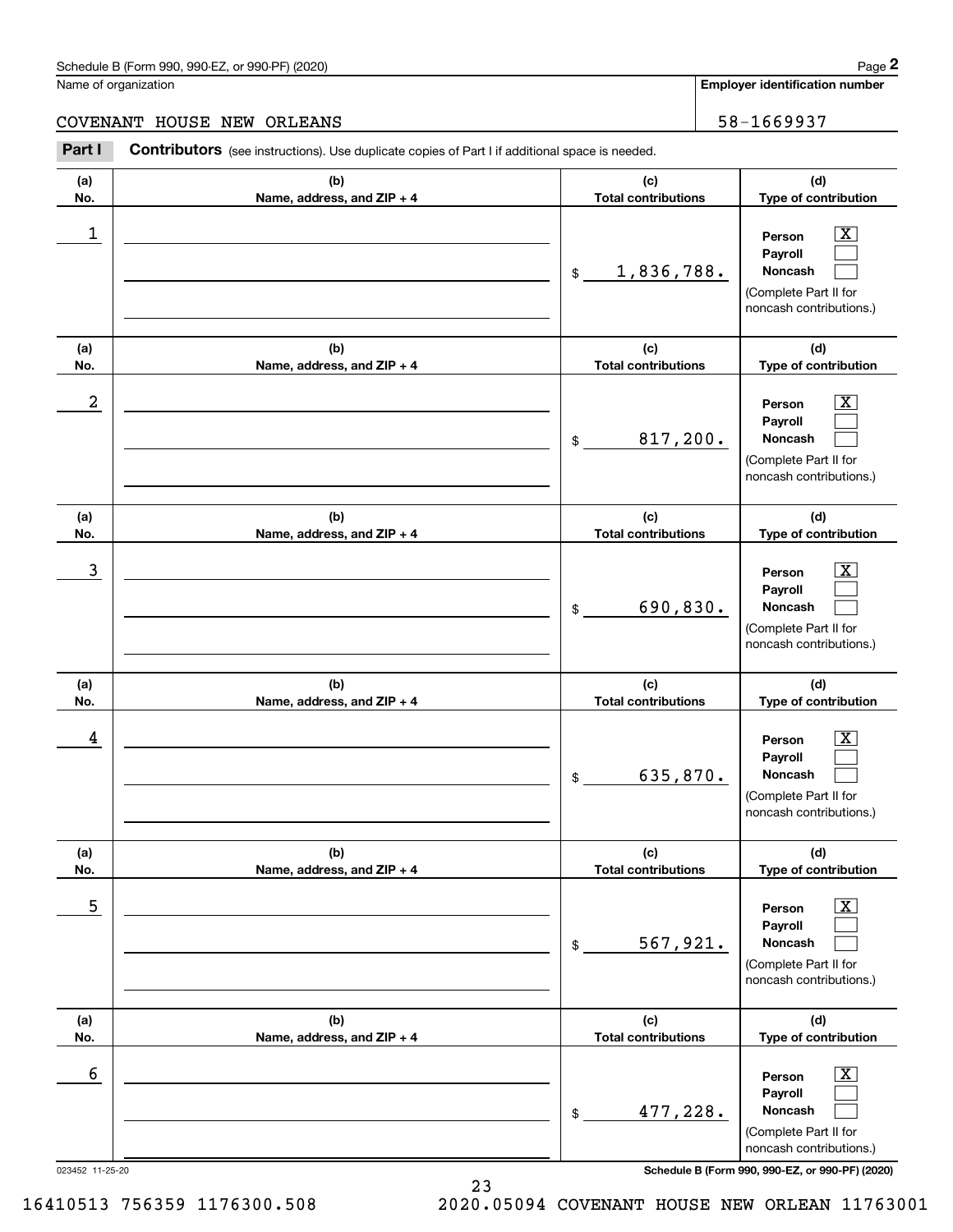### Schedule B (Form 990, 990-EZ, or 990-PF) (2020) Page 2

### COVENANT HOUSE NEW ORLEANS 58-1669937

|                 | Schedule B (Form 990, 990-EZ, or 990-PF) (2020)                                                |                                   | Page 2                                                                                                    |
|-----------------|------------------------------------------------------------------------------------------------|-----------------------------------|-----------------------------------------------------------------------------------------------------------|
|                 | Name of organization                                                                           |                                   | <b>Employer identification number</b>                                                                     |
| <b>COVENANT</b> | HOUSE NEW ORLEANS                                                                              |                                   | 58-1669937                                                                                                |
| Part I          | Contributors (see instructions). Use duplicate copies of Part I if additional space is needed. |                                   |                                                                                                           |
| (a)<br>No.      | (b)<br>Name, address, and ZIP + 4                                                              | (c)<br><b>Total contributions</b> | (d)<br>Type of contribution                                                                               |
| 7               |                                                                                                | 264,475.<br>\$                    | $\overline{\text{X}}$<br>Person<br>Payroll<br>Noncash<br>(Complete Part II for<br>noncash contributions.) |
| (a)<br>No.      | (b)<br>Name, address, and ZIP + 4                                                              | (c)<br><b>Total contributions</b> | (d)<br>Type of contribution                                                                               |
| 8               |                                                                                                | 204, 250.<br>\$                   | $\overline{\text{X}}$<br>Person<br>Payroll<br>Noncash<br>(Complete Part II for<br>noncash contributions.) |
| (a)<br>No.      | (b)<br>Name, address, and ZIP + 4                                                              | (c)<br><b>Total contributions</b> | (d)<br>Type of contribution                                                                               |
|                 |                                                                                                | \$                                | Person<br>Payroll<br>Noncash<br>(Complete Part II for<br>noncash contributions.)                          |
| (a)<br>No.      | (b)<br>Name, address, and ZIP + 4                                                              | (c)<br><b>Total contributions</b> | (d)<br>Type of contribution                                                                               |
|                 |                                                                                                | \$                                | Person<br>Payroll<br>Noncash<br>(Complete Part II for<br>noncash contributions.)                          |
| (a)<br>No.      | (b)<br>Name, address, and ZIP + 4                                                              | (c)<br><b>Total contributions</b> | (d)<br>Type of contribution                                                                               |
|                 |                                                                                                | \$                                | Person<br>Payroll<br>Noncash<br>(Complete Part II for<br>noncash contributions.)                          |
| (a)<br>No.      | (b)<br>Name, address, and ZIP + 4                                                              | (c)<br><b>Total contributions</b> | (d)<br>Type of contribution                                                                               |
|                 |                                                                                                | \$                                | Person<br>Payroll<br>Noncash<br>(Complete Part II for<br>noncash contributions.)                          |

023452 11-25-20 **Schedule B (Form 990, 990-EZ, or 990-PF) (2020)**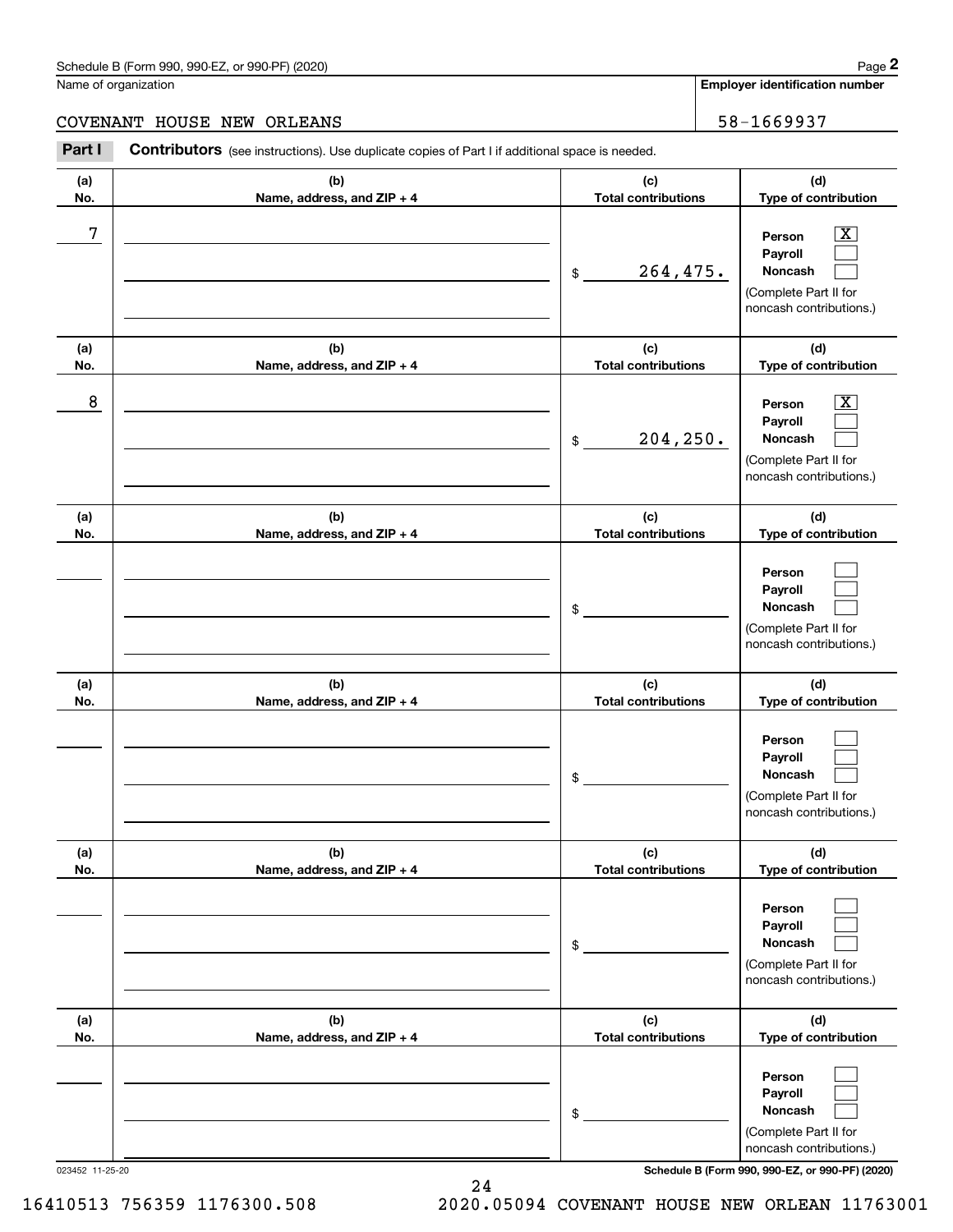**Employer identification number**

COVENANT HOUSE NEW ORLEANS 58-1669937

Chedule B (Form 990, 990-EZ, or 990-PF) (2020)<br>
lame of organization<br> **3Part II if additional space is needed.**<br> **Part II if additional space is needed.**<br> **Part II if additional space is needed.** 

| (a)<br>No.<br>from<br>Part I | (b)<br>Description of noncash property given | (c)<br>FMV (or estimate)<br>(See instructions.) | (d)<br>Date received |
|------------------------------|----------------------------------------------|-------------------------------------------------|----------------------|
|                              |                                              | $\frac{1}{2}$                                   |                      |
|                              |                                              |                                                 |                      |
| (a)<br>No.<br>from<br>Part I | (b)<br>Description of noncash property given | (c)<br>FMV (or estimate)<br>(See instructions.) | (d)<br>Date received |
|                              |                                              | $\frac{1}{2}$                                   |                      |
| (a)<br>No.<br>from<br>Part I | (b)<br>Description of noncash property given | (c)<br>FMV (or estimate)<br>(See instructions.) | (d)<br>Date received |
|                              |                                              | $\frac{1}{2}$                                   |                      |
| (a)<br>No.<br>from<br>Part I | (b)<br>Description of noncash property given | (c)<br>FMV (or estimate)<br>(See instructions.) | (d)<br>Date received |
|                              |                                              |                                                 |                      |
| (a)<br>No.<br>from<br>Part I | (b)<br>Description of noncash property given | (c)<br>FMV (or estimate)<br>(See instructions.) | (d)<br>Date received |
|                              |                                              | $\$$                                            |                      |
| (a)<br>No.<br>from<br>Part I | (b)<br>Description of noncash property given | (c)<br>FMV (or estimate)<br>(See instructions.) | (d)<br>Date received |
|                              |                                              |                                                 |                      |
|                              |                                              | \$                                              |                      |

25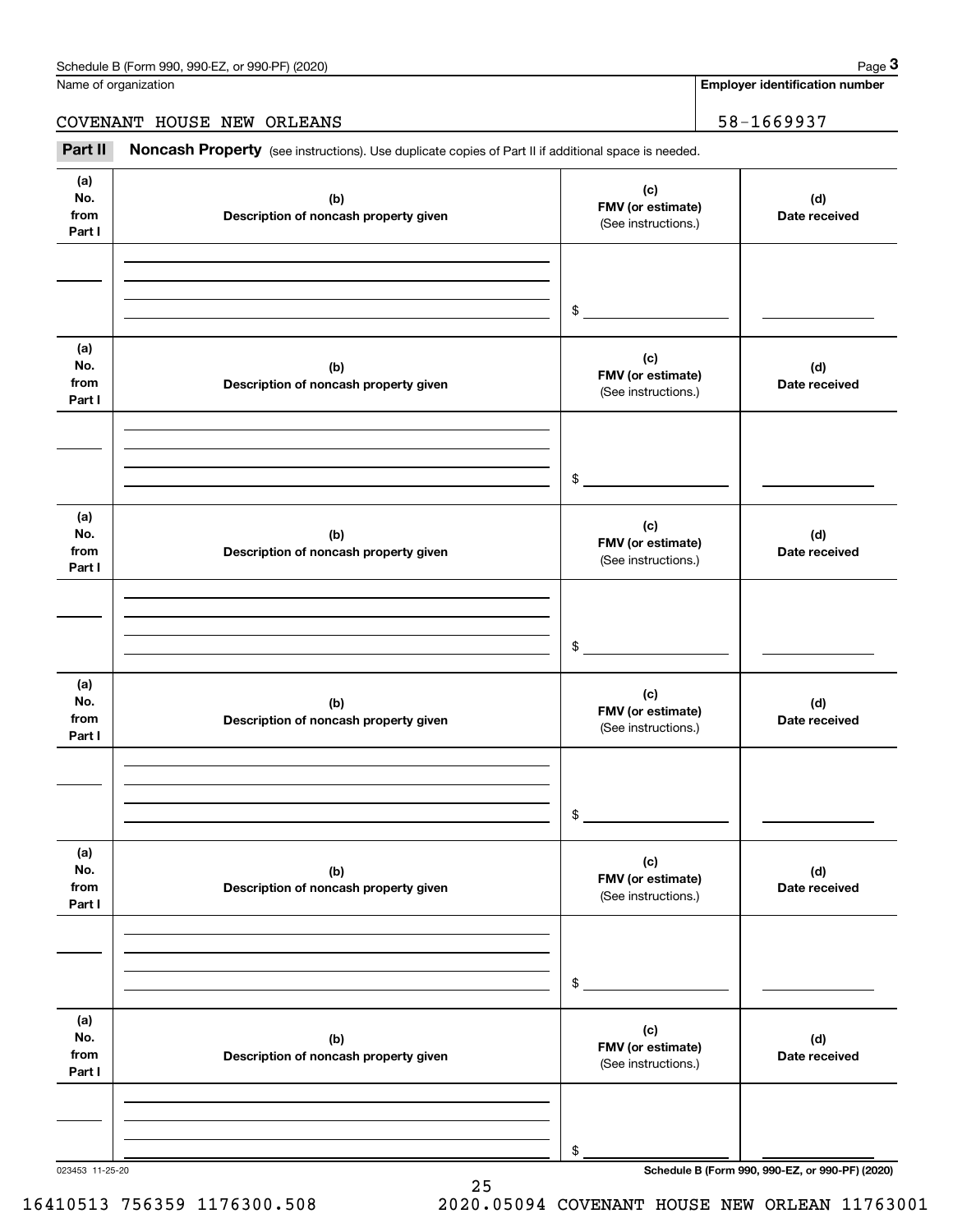|                 | Schedule B (Form 990, 990-EZ, or 990-PF) (2020)                                                                                                                                   |                                          | Page 4                                                                                                                                                         |  |  |  |  |  |
|-----------------|-----------------------------------------------------------------------------------------------------------------------------------------------------------------------------------|------------------------------------------|----------------------------------------------------------------------------------------------------------------------------------------------------------------|--|--|--|--|--|
|                 | Name of organization                                                                                                                                                              |                                          | <b>Employer identification number</b>                                                                                                                          |  |  |  |  |  |
|                 | COVENANT HOUSE NEW ORLEANS                                                                                                                                                        |                                          | 58-1669937                                                                                                                                                     |  |  |  |  |  |
| Part III        | from any one contributor. Complete columns (a) through (e) and the following line entry. For organizations                                                                        |                                          | Exclusively religious, charitable, etc., contributions to organizations described in section 501(c)(7), (8), or (10) that total more than \$1,000 for the year |  |  |  |  |  |
|                 | completing Part III, enter the total of exclusively religious, charitable, etc., contributions of \$1,000 or less for the year. (Enter this info. once.) $\blacktriangleright$ \$ |                                          |                                                                                                                                                                |  |  |  |  |  |
| (a) No.         | Use duplicate copies of Part III if additional space is needed.                                                                                                                   |                                          |                                                                                                                                                                |  |  |  |  |  |
| from<br>Part I  | (b) Purpose of gift                                                                                                                                                               | (c) Use of gift                          | (d) Description of how gift is held                                                                                                                            |  |  |  |  |  |
|                 |                                                                                                                                                                                   |                                          |                                                                                                                                                                |  |  |  |  |  |
|                 |                                                                                                                                                                                   |                                          |                                                                                                                                                                |  |  |  |  |  |
|                 |                                                                                                                                                                                   |                                          |                                                                                                                                                                |  |  |  |  |  |
|                 |                                                                                                                                                                                   | (e) Transfer of gift                     |                                                                                                                                                                |  |  |  |  |  |
|                 | Transferee's name, address, and ZIP + 4                                                                                                                                           |                                          | Relationship of transferor to transferee                                                                                                                       |  |  |  |  |  |
|                 |                                                                                                                                                                                   |                                          |                                                                                                                                                                |  |  |  |  |  |
|                 |                                                                                                                                                                                   |                                          |                                                                                                                                                                |  |  |  |  |  |
|                 |                                                                                                                                                                                   |                                          |                                                                                                                                                                |  |  |  |  |  |
| (a) No.<br>from | (b) Purpose of gift                                                                                                                                                               | (c) Use of gift                          | (d) Description of how gift is held                                                                                                                            |  |  |  |  |  |
| Part I          |                                                                                                                                                                                   |                                          |                                                                                                                                                                |  |  |  |  |  |
|                 |                                                                                                                                                                                   |                                          |                                                                                                                                                                |  |  |  |  |  |
|                 |                                                                                                                                                                                   |                                          |                                                                                                                                                                |  |  |  |  |  |
|                 | (e) Transfer of gift                                                                                                                                                              |                                          |                                                                                                                                                                |  |  |  |  |  |
|                 |                                                                                                                                                                                   |                                          |                                                                                                                                                                |  |  |  |  |  |
|                 | Transferee's name, address, and ZIP + 4                                                                                                                                           | Relationship of transferor to transferee |                                                                                                                                                                |  |  |  |  |  |
|                 |                                                                                                                                                                                   |                                          |                                                                                                                                                                |  |  |  |  |  |
|                 |                                                                                                                                                                                   |                                          |                                                                                                                                                                |  |  |  |  |  |
| (a) No.         |                                                                                                                                                                                   |                                          |                                                                                                                                                                |  |  |  |  |  |
| from<br>Part I  | (b) Purpose of gift                                                                                                                                                               | (c) Use of gift                          | (d) Description of how gift is held                                                                                                                            |  |  |  |  |  |
|                 |                                                                                                                                                                                   |                                          |                                                                                                                                                                |  |  |  |  |  |
|                 |                                                                                                                                                                                   |                                          |                                                                                                                                                                |  |  |  |  |  |
|                 |                                                                                                                                                                                   |                                          |                                                                                                                                                                |  |  |  |  |  |
|                 |                                                                                                                                                                                   | (e) Transfer of gift                     |                                                                                                                                                                |  |  |  |  |  |
|                 | Transferee's name, address, and ZIP + 4                                                                                                                                           |                                          | Relationship of transferor to transferee                                                                                                                       |  |  |  |  |  |
|                 |                                                                                                                                                                                   |                                          |                                                                                                                                                                |  |  |  |  |  |
|                 |                                                                                                                                                                                   |                                          |                                                                                                                                                                |  |  |  |  |  |
|                 |                                                                                                                                                                                   |                                          |                                                                                                                                                                |  |  |  |  |  |
| (a) No.<br>from | (b) Purpose of gift                                                                                                                                                               | (c) Use of gift                          | (d) Description of how gift is held                                                                                                                            |  |  |  |  |  |
| Part I          |                                                                                                                                                                                   |                                          |                                                                                                                                                                |  |  |  |  |  |
|                 |                                                                                                                                                                                   |                                          |                                                                                                                                                                |  |  |  |  |  |
|                 |                                                                                                                                                                                   |                                          |                                                                                                                                                                |  |  |  |  |  |
|                 |                                                                                                                                                                                   | (e) Transfer of gift                     |                                                                                                                                                                |  |  |  |  |  |
|                 |                                                                                                                                                                                   |                                          |                                                                                                                                                                |  |  |  |  |  |
|                 | Transferee's name, address, and ZIP + 4                                                                                                                                           |                                          | Relationship of transferor to transferee                                                                                                                       |  |  |  |  |  |
|                 |                                                                                                                                                                                   |                                          |                                                                                                                                                                |  |  |  |  |  |
|                 |                                                                                                                                                                                   |                                          |                                                                                                                                                                |  |  |  |  |  |
|                 |                                                                                                                                                                                   |                                          |                                                                                                                                                                |  |  |  |  |  |

26

**Schedule B (Form 990, 990-EZ, or 990-PF) (2020)**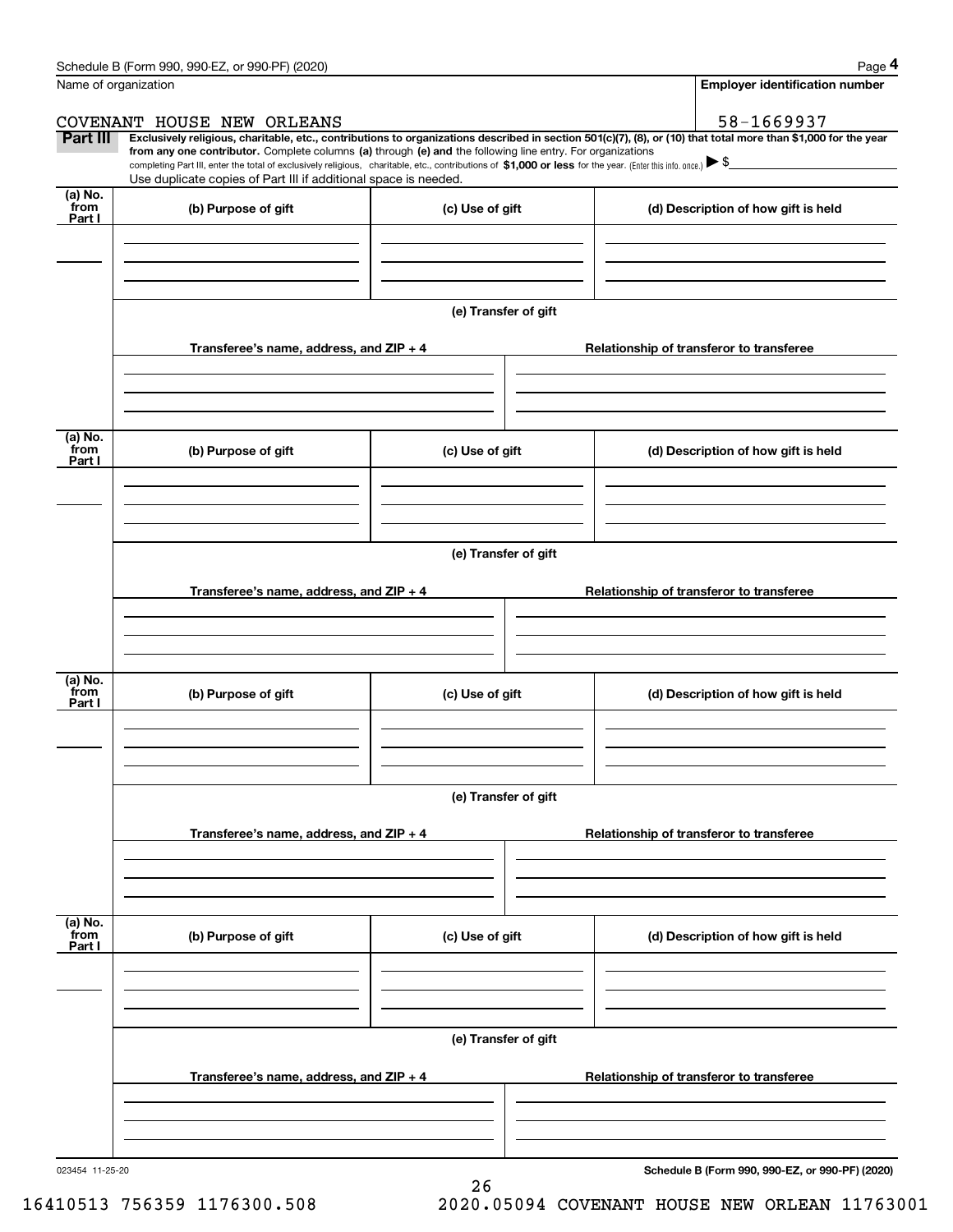| <b>SCHEDULE D</b> |  |
|-------------------|--|
|-------------------|--|

| (Form 990) |  |
|------------|--|
|------------|--|

# **Supplemental Financial Statements**

(Form 990)<br>
Pepartment of the Treasury<br>
Department of the Treasury<br>
Department of the Treasury<br>
Department of the Treasury<br> **Co to www.irs.gov/Form990 for instructions and the latest information.**<br> **Co to www.irs.gov/Form9** 



Department of the Treasury Internal Revenue Service

**Name of the organization Employer identification number**

|          | COVENANT HOUSE NEW ORLEANS                                                                                                                     |                         | 58-1669937                                         |
|----------|------------------------------------------------------------------------------------------------------------------------------------------------|-------------------------|----------------------------------------------------|
| Part I   | Organizations Maintaining Donor Advised Funds or Other Similar Funds or Accounts. Complete if the                                              |                         |                                                    |
|          | organization answered "Yes" on Form 990, Part IV, line 6.                                                                                      |                         |                                                    |
|          |                                                                                                                                                | (a) Donor advised funds | (b) Funds and other accounts                       |
| 1        |                                                                                                                                                |                         |                                                    |
| 2        | Aggregate value of contributions to (during year)                                                                                              |                         |                                                    |
| з        |                                                                                                                                                |                         |                                                    |
| 4        |                                                                                                                                                |                         |                                                    |
| 5        | Did the organization inform all donors and donor advisors in writing that the assets held in donor advised funds                               |                         |                                                    |
|          |                                                                                                                                                |                         | Yes<br>No                                          |
| 6        | Did the organization inform all grantees, donors, and donor advisors in writing that grant funds can be used only                              |                         |                                                    |
|          | for charitable purposes and not for the benefit of the donor or donor advisor, or for any other purpose conferring                             |                         |                                                    |
|          |                                                                                                                                                |                         | Yes<br>No                                          |
| Part II  | Conservation Easements. Complete if the organization answered "Yes" on Form 990, Part IV, line 7.                                              |                         |                                                    |
| 1        | Purpose(s) of conservation easements held by the organization (check all that apply).                                                          |                         |                                                    |
|          | Preservation of land for public use (for example, recreation or education)                                                                     |                         | Preservation of a historically important land area |
|          | Protection of natural habitat                                                                                                                  |                         | Preservation of a certified historic structure     |
|          | Preservation of open space                                                                                                                     |                         |                                                    |
| 2        | Complete lines 2a through 2d if the organization held a qualified conservation contribution in the form of a conservation easement on the last |                         |                                                    |
|          | day of the tax year.                                                                                                                           |                         | Held at the End of the Tax Year                    |
|          |                                                                                                                                                |                         | 2a                                                 |
| а        |                                                                                                                                                |                         |                                                    |
| b        | Total acreage restricted by conservation easements                                                                                             |                         | 2b                                                 |
| с        |                                                                                                                                                |                         | 2c                                                 |
| d        | Number of conservation easements included in (c) acquired after 7/25/06, and not on a historic structure                                       |                         |                                                    |
|          |                                                                                                                                                |                         | 2d                                                 |
| 3        | Number of conservation easements modified, transferred, released, extinguished, or terminated by the organization during the tax               |                         |                                                    |
|          | year                                                                                                                                           |                         |                                                    |
| 4        | Number of states where property subject to conservation easement is located >                                                                  |                         |                                                    |
| 5        | Does the organization have a written policy regarding the periodic monitoring, inspection, handling of                                         |                         |                                                    |
|          | violations, and enforcement of the conservation easements it holds?                                                                            |                         | Yes<br>No                                          |
| 6        | Staff and volunteer hours devoted to monitoring, inspecting, handling of violations, and enforcing conservation easements during the year      |                         |                                                    |
|          |                                                                                                                                                |                         |                                                    |
| 7        | Amount of expenses incurred in monitoring, inspecting, handling of violations, and enforcing conservation easements during the year            |                         |                                                    |
|          | $\blacktriangleright$ \$                                                                                                                       |                         |                                                    |
| 8        | Does each conservation easement reported on line 2(d) above satisfy the requirements of section 170(h)(4)(B)(i)                                |                         |                                                    |
|          |                                                                                                                                                |                         | Yes<br>No                                          |
| 9        | In Part XIII, describe how the organization reports conservation easements in its revenue and expense statement and                            |                         |                                                    |
|          | balance sheet, and include, if applicable, the text of the footnote to the organization's financial statements that describes the              |                         |                                                    |
|          | organization's accounting for conservation easements.                                                                                          |                         |                                                    |
| Part III | Organizations Maintaining Collections of Art, Historical Treasures, or Other Similar Assets.                                                   |                         |                                                    |
|          | Complete if the organization answered "Yes" on Form 990, Part IV, line 8.                                                                      |                         |                                                    |
|          | 1a If the organization elected, as permitted under FASB ASC 958, not to report in its revenue statement and balance sheet works                |                         |                                                    |
|          | of art, historical treasures, or other similar assets held for public exhibition, education, or research in furtherance of public              |                         |                                                    |
|          | service, provide in Part XIII the text of the footnote to its financial statements that describes these items.                                 |                         |                                                    |
|          | <b>b</b> If the organization elected, as permitted under FASB ASC 958, to report in its revenue statement and balance sheet works of           |                         |                                                    |
|          | art, historical treasures, or other similar assets held for public exhibition, education, or research in furtherance of public service,        |                         |                                                    |
|          | provide the following amounts relating to these items:                                                                                         |                         |                                                    |
|          | (i)                                                                                                                                            |                         | \$                                                 |
|          | (ii) Assets included in Form 990, Part X                                                                                                       |                         | $\blacktriangleright$ \$                           |
| 2        | If the organization received or held works of art, historical treasures, or other similar assets for financial gain, provide                   |                         |                                                    |
|          | the following amounts required to be reported under FASB ASC 958 relating to these items:                                                      |                         |                                                    |
|          | a Revenue included on Form 990, Part VIII, line 1 [2000] [2000] [2000] [2000] [2000] [2000] [2000] [2000] [2000                                |                         | \$                                                 |
|          |                                                                                                                                                |                         | $\blacktriangleright$ s                            |
|          | LHA For Paperwork Reduction Act Notice, see the Instructions for Form 990.                                                                     |                         | Schedule D (Form 990) 2020                         |
|          | 032051 12-01-20                                                                                                                                |                         |                                                    |

| 27     |                                    |                             |
|--------|------------------------------------|-----------------------------|
| $\sim$ | $\sim$ $\sim$ $\sim$ $\sim$ $\sim$ | $\sim$ $\sim$ $\sim$ $\sim$ |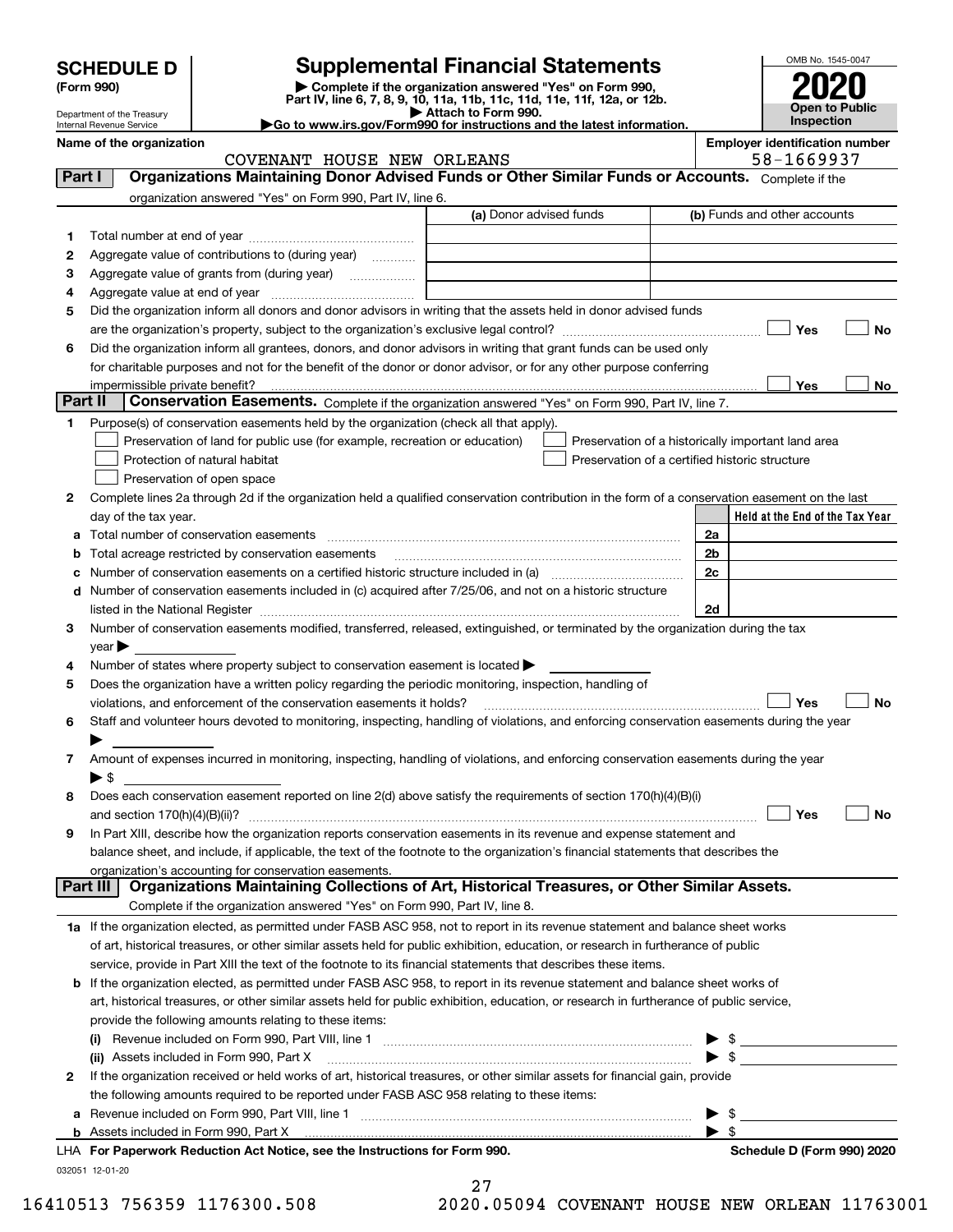|        | Schedule D (Form 990) 2020                                                                                                           | COVENANT HOUSE NEW ORLEANS     |                                |                                                                                                                                                                                                                               |              |                 | 58-1669937 Page 2                  |                     |     |                        |
|--------|--------------------------------------------------------------------------------------------------------------------------------------|--------------------------------|--------------------------------|-------------------------------------------------------------------------------------------------------------------------------------------------------------------------------------------------------------------------------|--------------|-----------------|------------------------------------|---------------------|-----|------------------------|
|        | Organizations Maintaining Collections of Art, Historical Treasures, or Other Similar Assets (continued)<br>Part III                  |                                |                                |                                                                                                                                                                                                                               |              |                 |                                    |                     |     |                        |
| 3      | Using the organization's acquisition, accession, and other records, check any of the following that make significant use of its      |                                |                                |                                                                                                                                                                                                                               |              |                 |                                    |                     |     |                        |
|        | collection items (check all that apply):                                                                                             |                                |                                |                                                                                                                                                                                                                               |              |                 |                                    |                     |     |                        |
| a      | Public exhibition                                                                                                                    |                                |                                | Loan or exchange program                                                                                                                                                                                                      |              |                 |                                    |                     |     |                        |
| b      | Scholarly research                                                                                                                   | e                              |                                | Other and the contract of the contract of the contract of the contract of the contract of the contract of the contract of the contract of the contract of the contract of the contract of the contract of the contract of the |              |                 |                                    |                     |     |                        |
| c      | Preservation for future generations                                                                                                  |                                |                                |                                                                                                                                                                                                                               |              |                 |                                    |                     |     |                        |
| 4      | Provide a description of the organization's collections and explain how they further the organization's exempt purpose in Part XIII. |                                |                                |                                                                                                                                                                                                                               |              |                 |                                    |                     |     |                        |
| 5      | During the year, did the organization solicit or receive donations of art, historical treasures, or other similar assets             |                                |                                |                                                                                                                                                                                                                               |              |                 |                                    |                     |     |                        |
|        | to be sold to raise funds rather than to be maintained as part of the organization's collection?                                     |                                |                                |                                                                                                                                                                                                                               |              |                 |                                    | Yes                 |     | No                     |
|        | Part IV<br>Escrow and Custodial Arrangements. Complete if the organization answered "Yes" on Form 990, Part IV, line 9, or           |                                |                                |                                                                                                                                                                                                                               |              |                 |                                    |                     |     |                        |
|        | reported an amount on Form 990, Part X, line 21.                                                                                     |                                |                                |                                                                                                                                                                                                                               |              |                 |                                    |                     |     |                        |
|        | 1a Is the organization an agent, trustee, custodian or other intermediary for contributions or other assets not included             |                                |                                |                                                                                                                                                                                                                               |              |                 |                                    |                     |     |                        |
|        |                                                                                                                                      |                                |                                |                                                                                                                                                                                                                               |              |                 |                                    | Yes                 |     | No                     |
|        | <b>b</b> If "Yes," explain the arrangement in Part XIII and complete the following table:                                            |                                |                                |                                                                                                                                                                                                                               |              |                 |                                    |                     |     |                        |
|        |                                                                                                                                      |                                |                                |                                                                                                                                                                                                                               |              |                 |                                    | Amount              |     |                        |
| c      | Beginning balance <b>contract to the contract of the contract of the contract of the contract of the contract of t</b>               |                                |                                |                                                                                                                                                                                                                               |              | 1c              |                                    |                     |     |                        |
|        |                                                                                                                                      |                                |                                |                                                                                                                                                                                                                               |              | 1d              |                                    |                     |     |                        |
| е      | Distributions during the year manufactured and continuum and contact the year manufactured and contact the year                      |                                |                                |                                                                                                                                                                                                                               |              | 1e              |                                    |                     |     |                        |
|        |                                                                                                                                      |                                |                                |                                                                                                                                                                                                                               |              | 1f              |                                    |                     |     |                        |
|        | 2a Did the organization include an amount on Form 990, Part X, line 21, for escrow or custodial account liability?                   |                                |                                |                                                                                                                                                                                                                               |              |                 |                                    | Yes                 |     | No                     |
|        | <b>b</b> If "Yes," explain the arrangement in Part XIII. Check here if the explanation has been provided on Part XIII<br>Part V      |                                |                                |                                                                                                                                                                                                                               |              |                 |                                    |                     |     |                        |
|        | Endowment Funds. Complete if the organization answered "Yes" on Form 990, Part IV, line 10.                                          |                                |                                |                                                                                                                                                                                                                               |              |                 |                                    |                     |     |                        |
|        |                                                                                                                                      | (a) Current year<br>3,204,673. | (b) Prior year<br>3, 192, 648. | (c) Two years back                                                                                                                                                                                                            | 3,070,597.   |                 | (d) Three years back<br>2,494,967. | (e) Four years back |     |                        |
| 1a     | Beginning of year balance                                                                                                            |                                |                                |                                                                                                                                                                                                                               |              |                 | 403,561.                           |                     |     | 2,017,154.<br>274,629. |
| b      |                                                                                                                                      | 1,003,818.                     | 24,320.                        |                                                                                                                                                                                                                               | 143,573.     |                 | 175,054.                           |                     |     | 215,770.               |
|        | Net investment earnings, gains, and losses                                                                                           |                                |                                |                                                                                                                                                                                                                               |              |                 |                                    |                     |     |                        |
| d      |                                                                                                                                      |                                |                                |                                                                                                                                                                                                                               |              |                 |                                    |                     |     |                        |
|        | e Other expenditures for facilities                                                                                                  | 10,006.                        | 9,868.                         |                                                                                                                                                                                                                               | 19,095.      |                 |                                    |                     |     | 9,502.                 |
|        | and programs                                                                                                                         | 2,617.                         | 2,427.                         |                                                                                                                                                                                                                               | 2,427.       |                 | 2,985.                             |                     |     | 3,084.                 |
|        | f Administrative expenses                                                                                                            | 4, 195, 868.                   | 3, 204, 673.                   |                                                                                                                                                                                                                               | 3, 192, 648. |                 | 3,070,597.                         |                     |     | 2,494,967.             |
| g<br>2 | End of year balance<br>Provide the estimated percentage of the current year end balance (line 1g, column (a)) held as:               |                                |                                |                                                                                                                                                                                                                               |              |                 |                                    |                     |     |                        |
|        | Board designated or quasi-endowment >                                                                                                | 100                            | %                              |                                                                                                                                                                                                                               |              |                 |                                    |                     |     |                        |
| b      | Permanent endowment > 0000                                                                                                           | %                              |                                |                                                                                                                                                                                                                               |              |                 |                                    |                     |     |                        |
| c      | Term endowment <b>b</b> .0000<br>%                                                                                                   |                                |                                |                                                                                                                                                                                                                               |              |                 |                                    |                     |     |                        |
|        | The percentages on lines 2a, 2b, and 2c should equal 100%.                                                                           |                                |                                |                                                                                                                                                                                                                               |              |                 |                                    |                     |     |                        |
|        | 3a Are there endowment funds not in the possession of the organization that are held and administered for the organization           |                                |                                |                                                                                                                                                                                                                               |              |                 |                                    |                     |     |                        |
|        | by:                                                                                                                                  |                                |                                |                                                                                                                                                                                                                               |              |                 |                                    |                     | Yes | No                     |
|        | (i)                                                                                                                                  |                                |                                |                                                                                                                                                                                                                               |              |                 |                                    | 3a(i)               |     | x                      |
|        |                                                                                                                                      |                                |                                |                                                                                                                                                                                                                               |              |                 |                                    | 3a(ii)              | х   |                        |
|        | <b>b</b> If "Yes" on line 3a(ii), are the related organizations listed as required on Schedule R?                                    |                                |                                |                                                                                                                                                                                                                               |              |                 |                                    | 3b                  | x   |                        |
| 4      | Describe in Part XIII the intended uses of the organization's endowment funds.                                                       |                                |                                |                                                                                                                                                                                                                               |              |                 |                                    |                     |     |                        |
|        | Land, Buildings, and Equipment.<br>Part VI                                                                                           |                                |                                |                                                                                                                                                                                                                               |              |                 |                                    |                     |     |                        |
|        | Complete if the organization answered "Yes" on Form 990, Part IV, line 11a. See Form 990, Part X, line 10.                           |                                |                                |                                                                                                                                                                                                                               |              |                 |                                    |                     |     |                        |
|        | Description of property                                                                                                              | (a) Cost or other              |                                | (b) Cost or other                                                                                                                                                                                                             |              | (c) Accumulated |                                    | (d) Book value      |     |                        |
|        |                                                                                                                                      | basis (investment)             |                                | basis (other)                                                                                                                                                                                                                 |              | depreciation    |                                    |                     |     |                        |
|        |                                                                                                                                      |                                |                                | 1,527,418.                                                                                                                                                                                                                    |              |                 |                                    | 1,527,418.          |     |                        |
| b      |                                                                                                                                      | 29,460.                        |                                | 2,361,967.                                                                                                                                                                                                                    |              | 869,950.        |                                    | 1,521,477.          |     |                        |
|        | Leasehold improvements                                                                                                               |                                |                                |                                                                                                                                                                                                                               |              |                 |                                    |                     |     |                        |
|        |                                                                                                                                      |                                |                                | 2, 177, 672.                                                                                                                                                                                                                  |              | 1,895,944.      |                                    | 281,728.            |     |                        |
|        | e Other                                                                                                                              |                                |                                |                                                                                                                                                                                                                               |              |                 |                                    |                     |     |                        |
|        | Total. Add lines 1a through 1e. (Column (d) must equal Form 990. Part X, column (B), line 10c.)                                      |                                |                                |                                                                                                                                                                                                                               |              |                 |                                    | 3,330,623.          |     |                        |
|        |                                                                                                                                      |                                |                                |                                                                                                                                                                                                                               |              |                 | Schedule D (Form 990) 2020         |                     |     |                        |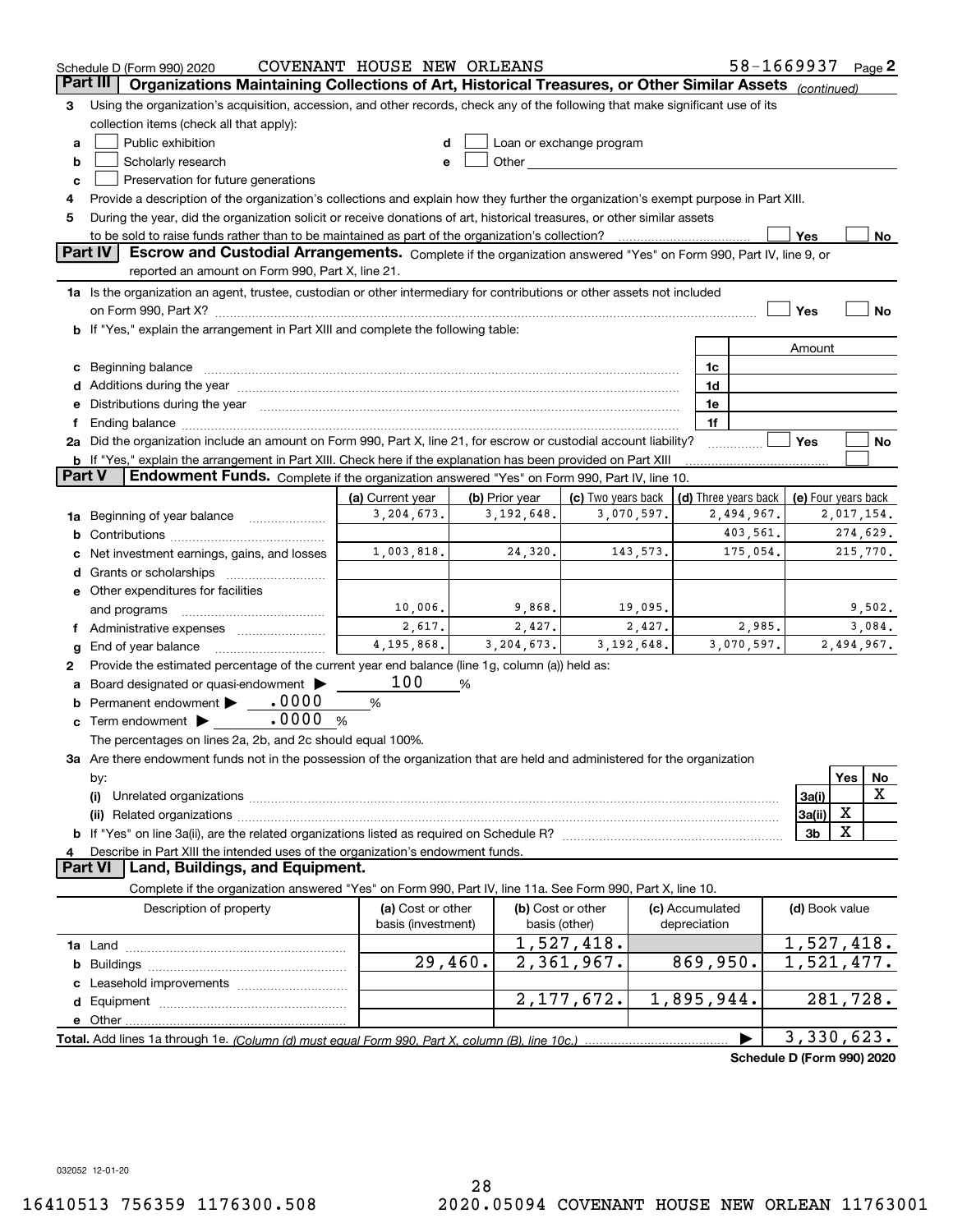| 58-1669937<br>COVENANT HOUSE NEW ORLEANS<br>Schedule D (Form 990) 2020 |  | Page |
|------------------------------------------------------------------------|--|------|
|------------------------------------------------------------------------|--|------|

### **Part VII Investments - Other Securities.**

Complete if the organization answered "Yes" on Form 990, Part IV, line 11b. See Form 990, Part X, line 12.

| (a) Description of security or category (including name of security)                          | (b) Book value | (c) Method of valuation: Cost or end-of-year market value |
|-----------------------------------------------------------------------------------------------|----------------|-----------------------------------------------------------|
| (1) Financial derivatives                                                                     |                |                                                           |
| (2) Closely held equity interests                                                             |                |                                                           |
| (3) Other                                                                                     |                |                                                           |
| (A)                                                                                           |                |                                                           |
| (B)                                                                                           |                |                                                           |
| (C)                                                                                           |                |                                                           |
| (D)                                                                                           |                |                                                           |
| (E)                                                                                           |                |                                                           |
| (F)                                                                                           |                |                                                           |
| (G)                                                                                           |                |                                                           |
| (H)                                                                                           |                |                                                           |
| <b>Total.</b> (Col. (b) must equal Form 990, Part X, col. (B) line 12.) $\blacktriangleright$ |                |                                                           |

#### **Part VIII Investments - Program Related.**

Complete if the organization answered "Yes" on Form 990, Part IV, line 11c. See Form 990, Part X, line 13.

| (a) Description of investment                                                                 | (b) Book value | (c) Method of valuation: Cost or end-of-year market value |
|-----------------------------------------------------------------------------------------------|----------------|-----------------------------------------------------------|
| (1)                                                                                           |                |                                                           |
| (2)                                                                                           |                |                                                           |
| $\frac{1}{2}$                                                                                 |                |                                                           |
| (4)                                                                                           |                |                                                           |
| (5)                                                                                           |                |                                                           |
| (6)                                                                                           |                |                                                           |
| (7)                                                                                           |                |                                                           |
| (8)                                                                                           |                |                                                           |
| (9)                                                                                           |                |                                                           |
| <b>Total.</b> (Col. (b) must equal Form 990, Part X, col. (B) line 13.) $\blacktriangleright$ |                |                                                           |

#### **Part IX Other Assets.**

Complete if the organization answered "Yes" on Form 990, Part IV, line 11d. See Form 990, Part X, line 15.

| (a) Description | (b) Book value |
|-----------------|----------------|
| (1)             |                |
| (2)             |                |
| (3)             |                |
| (4)             |                |
| (5)             |                |
| (6)             |                |
| (7)             |                |
| (8)             |                |
| (9)             |                |
|                 |                |
|                 |                |

|     | Complete if the organization answered "Yes" on Form 990, Part IV, line 11e or 11f. See Form 990, Part X, line 25. |                |
|-----|-------------------------------------------------------------------------------------------------------------------|----------------|
| 1.  | (a) Description of liability                                                                                      | (b) Book value |
|     | Federal income taxes                                                                                              |                |
| (2) | REFUNDABLE ADVANCES                                                                                               | 388,308.       |
| (3) |                                                                                                                   |                |
| (4) |                                                                                                                   |                |
| (5) |                                                                                                                   |                |
| (6) |                                                                                                                   |                |
| (7) |                                                                                                                   |                |
| (8) |                                                                                                                   |                |
| (9) |                                                                                                                   |                |
|     |                                                                                                                   | 388,308.       |

**2.** Liability for uncertain tax positions. In Part XIII, provide the text of the footnote to the organization's financial statements that reports the

organization's liability for uncertain tax positions under FASB ASC 740. Check here if the text of the footnote has been provided in Part XIII  $\boxed{\text{X}}$ 

**Schedule D (Form 990) 2020**

032053 12-01-20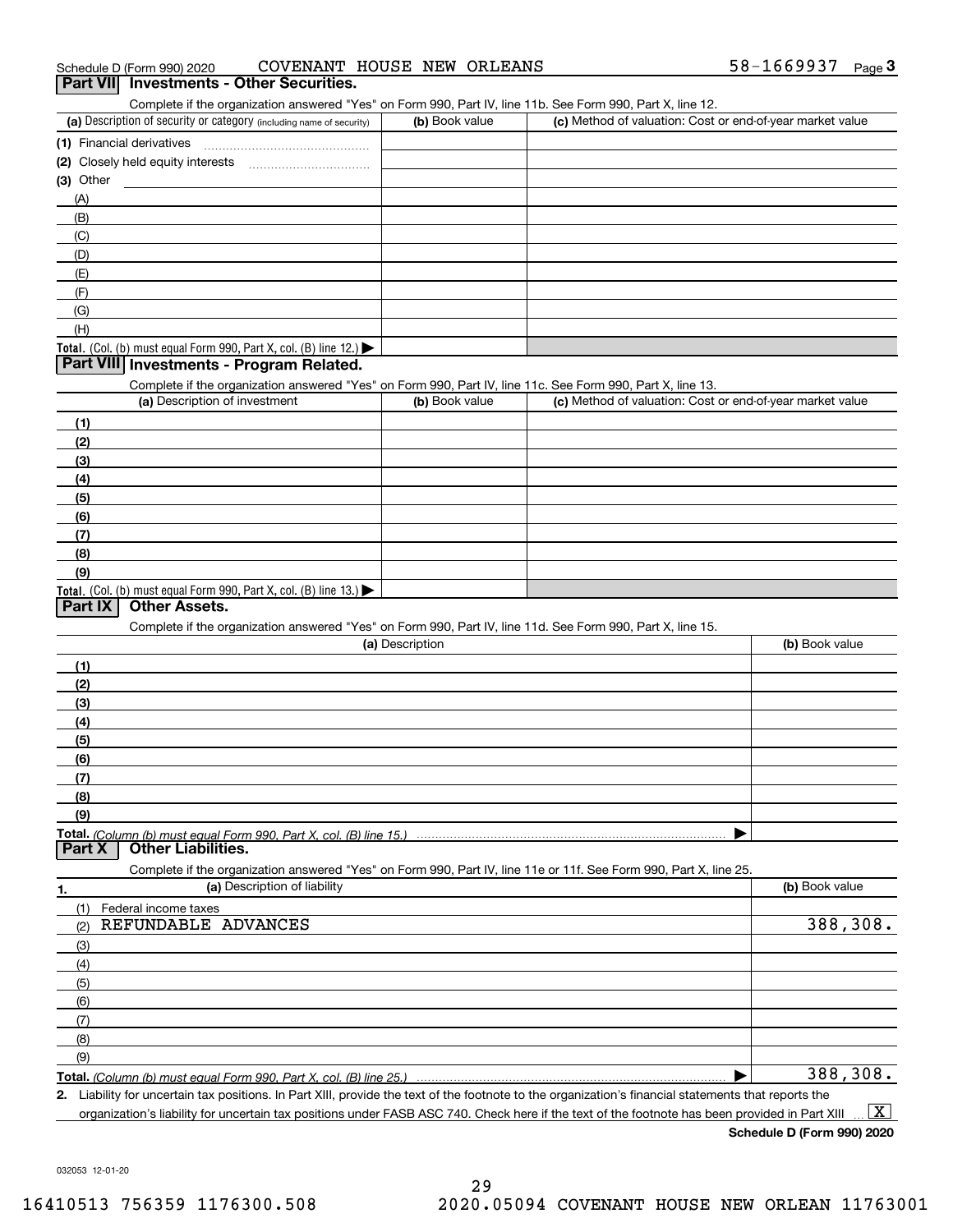|    | COVENANT HOUSE NEW ORLEANS<br>Schedule D (Form 990) 2020                                                                                                                                                                            |                |          |                | 58-1669937<br>Page $4$       |
|----|-------------------------------------------------------------------------------------------------------------------------------------------------------------------------------------------------------------------------------------|----------------|----------|----------------|------------------------------|
|    | <b>Part XI</b><br>Reconciliation of Revenue per Audited Financial Statements With Revenue per Return.                                                                                                                               |                |          |                |                              |
|    | Complete if the organization answered "Yes" on Form 990, Part IV, line 12a.                                                                                                                                                         |                |          |                |                              |
| 1  | Total revenue, gains, and other support per audited financial statements                                                                                                                                                            |                |          | $\blacksquare$ | 9,619,586.                   |
| 2  | Amounts included on line 1 but not on Form 990, Part VIII, line 12:                                                                                                                                                                 |                |          |                |                              |
| a  | Net unrealized gains (losses) on investments [11] matter contracts and the unrealized gains (losses) on investments                                                                                                                 | 2a             | 892,017. |                |                              |
| b  |                                                                                                                                                                                                                                     | 2 <sub>b</sub> | 247,669. |                |                              |
|    |                                                                                                                                                                                                                                     | 2c             |          |                |                              |
| d  | Other (Describe in Part XIII.) <b>2006</b> 2007 2010 2010 2010 2010 2011 2012 2013 2014 2014 2015 2016 2017 2018 2019 2016 2017 2018 2019 2016 2017 2018 2019 2016 2017 2018 2019 2018 2019 2019 2016 2017 2018 2019 2018 2019 2019 | 2d             |          |                |                              |
| е  | Add lines 2a through 2d                                                                                                                                                                                                             |                |          | 2е             | <u>1,139,686.</u>            |
| 3  |                                                                                                                                                                                                                                     |                |          | $\overline{3}$ | 8,479,900.                   |
| 4  | Amounts included on Form 990, Part VIII, line 12, but not on line 1:                                                                                                                                                                |                |          |                |                              |
|    |                                                                                                                                                                                                                                     | 4a             |          |                |                              |
|    |                                                                                                                                                                                                                                     | 4 <sub>b</sub> | 25,340.  |                |                              |
| c. | Add lines 4a and 4b                                                                                                                                                                                                                 |                |          | 4с             | 25,340.                      |
|    |                                                                                                                                                                                                                                     |                |          | $5^{\circ}$    | 8,505,240.                   |
|    |                                                                                                                                                                                                                                     |                |          |                |                              |
|    | Part XII   Reconciliation of Expenses per Audited Financial Statements With Expenses per Return.                                                                                                                                    |                |          |                |                              |
|    | Complete if the organization answered "Yes" on Form 990, Part IV, line 12a.                                                                                                                                                         |                |          |                |                              |
| 1  | Total expenses and losses per audited financial statements [11] [12] contraction control of the statements [11] [12] and the statements [12] and the statements [12] and the statements [12] and the statements and the statem      |                |          | $\blacksquare$ | 7,491,221.                   |
| 2  | Amounts included on line 1 but not on Form 990, Part IX, line 25:                                                                                                                                                                   |                |          |                |                              |
| a  |                                                                                                                                                                                                                                     | 2a             | 247,669. |                |                              |
|    |                                                                                                                                                                                                                                     | 2 <sub>b</sub> |          |                |                              |
|    | Other losses                                                                                                                                                                                                                        | 2 <sub>c</sub> |          |                |                              |
| d  | Other (Describe in Part XIII.) <b>Construction</b> and a construction of the Chern Construction of the Chern Chern Chern Chern Chern Chern Chern Chern Chern Chern Chern Chern Chern Chern Chern Chern Chern Chern Chern Chern Cher | 2d             |          |                |                              |
|    | Add lines 2a through 2d <b>contained a contained a contained a contained a</b> contained a contained a contained a contained a contained a contained a contained a contained a contained a contained a contained a contained a cont |                |          | 2e             |                              |
| 3  |                                                                                                                                                                                                                                     |                |          | 3              | $\frac{247,669}{7,243,552.}$ |
| 4  | Amounts included on Form 990, Part IX, line 25, but not on line 1:                                                                                                                                                                  |                |          |                |                              |
| a  |                                                                                                                                                                                                                                     | 4a             |          |                |                              |
|    | <b>b</b> Other (Describe in Part XIII.)                                                                                                                                                                                             | 4 <sub>b</sub> | 25,340.  |                |                              |
| c  | Add lines 4a and 4b                                                                                                                                                                                                                 |                |          | 4c             | 25,340.                      |
|    | Part XIII Supplemental Information.                                                                                                                                                                                                 |                |          | 5              | 7,268,892.                   |

Provide the descriptions required for Part II, lines 3, 5, and 9; Part III, lines 1a and 4; Part IV, lines 1b and 2b; Part V, line 4; Part X, line 2; Part XI, lines 2d and 4b; and Part XII, lines 2d and 4b. Also complete this part to provide any additional information.

#### PART V, LINE 4:

THE ORGANIZATION'S PRIMARY INVESTMENT OBJECTIVES ARE TO MAXIMIZE TOTAL

RETURN WITHIN REASONABLE AND PRUDENT LEVELS OF RISK WHILE MAINTAINING

SUFFICIENT LIQUIDITY TO MEET DISBURSEMENT NEEDS AND ENSURE PRESERVATION OF

CAPITAL.

PART X, LINE 2:

THE ORGANIZATION RECOGNIZES THE EFFECT OF INCOME TAX POSITIONS ONLY IF

THOSE POSITIONS ARE MORE LIKELY THAN NOT TO BE SUSTAINED. MANAGEMENT HAS

DETERMINED THAT THE ORGANIZATION HAD NO UNCERTAIN TAX POSITIONS THAT WOULD

REQUIRE FINANCIAL STATEMENT RECOGNITION AND/OR DISCLOSURE. THE

## ORGANIZATION IS NO LONGER SUBJECT TO EXAMINATIONS BY THE APPLICABLE TAXING

032054 12-01-20

30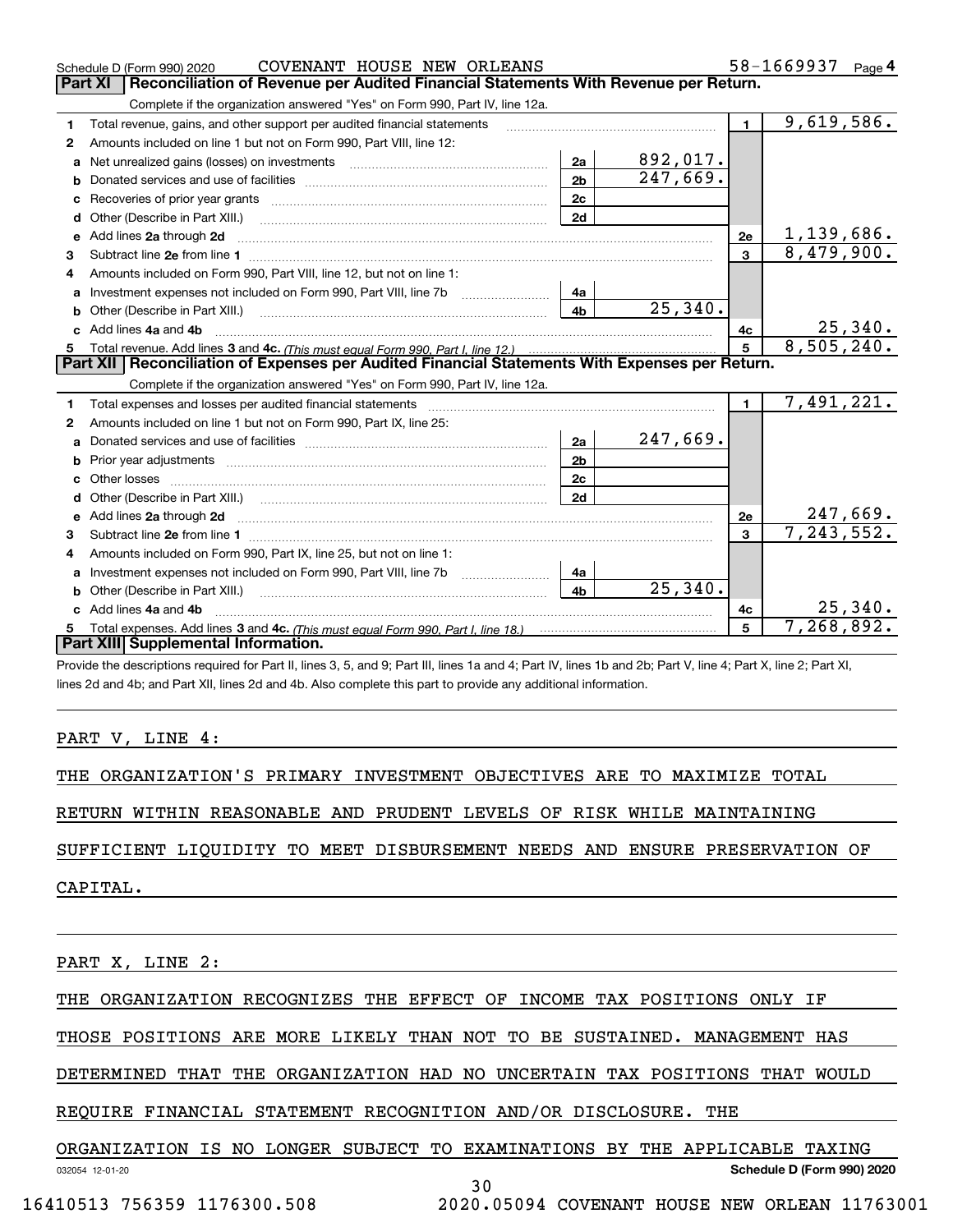| Schedule D (Form 990) 2020 |
|----------------------------|
|----------------------------|

*(continued)* **Part XIII Supplemental Information** 

JURISDICTIONS FOR YEARS PRIOR TO JUNE 30, 2018.

| PART XI, LINE 4B - OTHER ADJUSTMENTS:  |         |
|----------------------------------------|---------|
| RE-CLASS OF EVENT EXPENSE              | 1,167.  |
| RE-CLASS OF WHITE DOVE PROGRAM EXPENSE | 24,173. |
| TOTAL TO SCHEDULE D, PART XI, LINE 4B  | 25,340. |

PART XII, LINE 4B - OTHER ADJUSTMENTS:

| RE-CLASS OF | EVENT | <b>EXPENSE</b> |  |
|-------------|-------|----------------|--|
|             |       |                |  |

RE-CLASS OF WHITE DOVE PROGRAM EXPENSE **1998** 24,173.

TOTAL TO SCHEDULE D, PART XII, LINE 4B 25,340.

**Schedule D (Form 990) 2020**

032055 12-01-20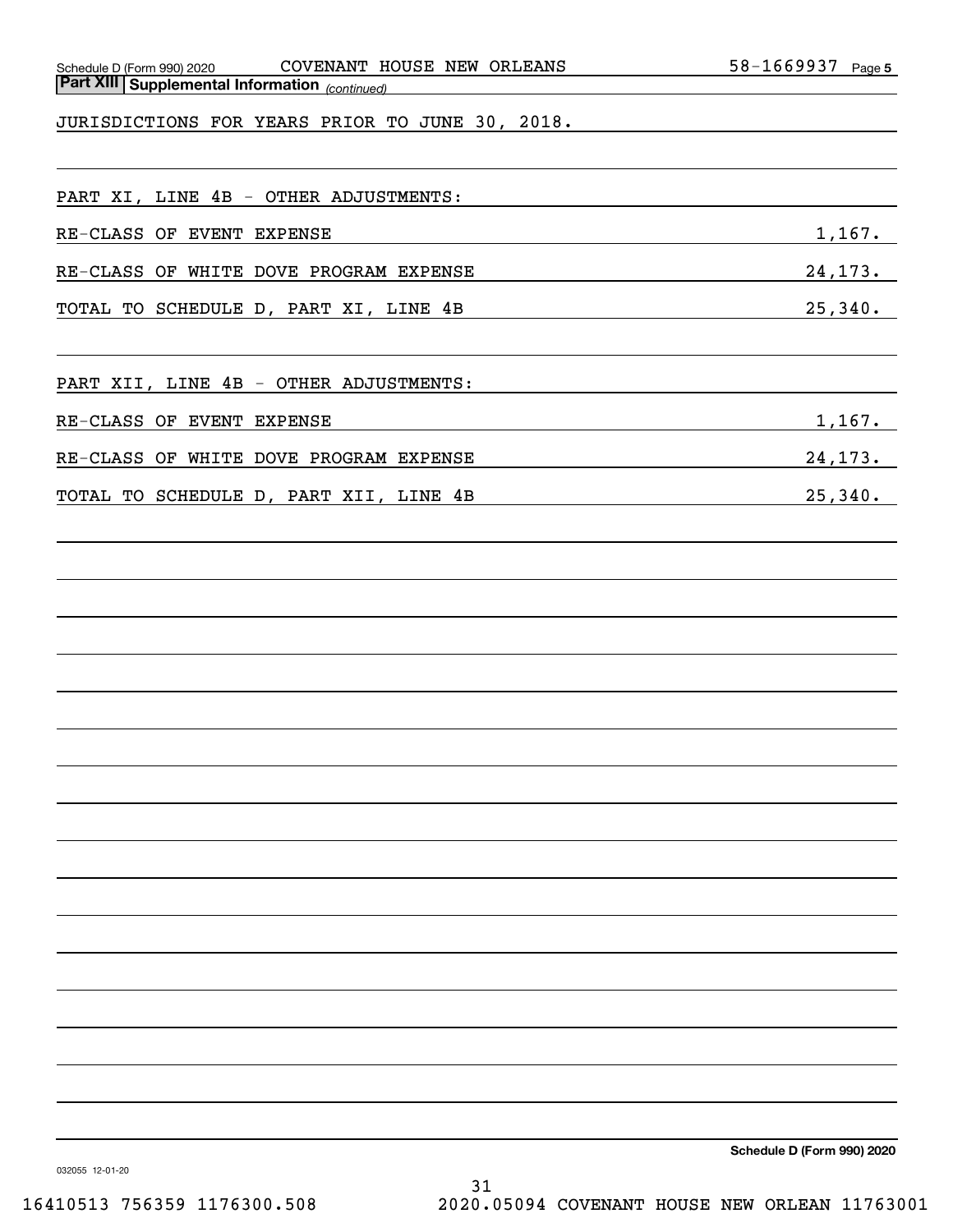| <b>SCHEDULE G</b>                                                                        | <b>Supplemental Information Regarding Fundraising or Gaming Activities</b>                                                                                          |                                                                                                                                                                                                                                                                                            | OMB No. 1545-0047                                          |              |                                                                            |  |                                                                            |                                                         |
|------------------------------------------------------------------------------------------|---------------------------------------------------------------------------------------------------------------------------------------------------------------------|--------------------------------------------------------------------------------------------------------------------------------------------------------------------------------------------------------------------------------------------------------------------------------------------|------------------------------------------------------------|--------------|----------------------------------------------------------------------------|--|----------------------------------------------------------------------------|---------------------------------------------------------|
| (Form 990 or 990-EZ)                                                                     | Complete if the organization answered "Yes" on Form 990, Part IV, line 17, 18, or 19, or if the<br>organization entered more than \$15,000 on Form 990-EZ, line 6a. |                                                                                                                                                                                                                                                                                            |                                                            |              |                                                                            |  |                                                                            |                                                         |
| Department of the Treasury                                                               |                                                                                                                                                                     |                                                                                                                                                                                                                                                                                            | <b>Open to Public</b>                                      |              |                                                                            |  |                                                                            |                                                         |
| Internal Revenue Service<br>Name of the organization                                     | Go to www.irs.gov/Form990 for instructions and the latest information.                                                                                              |                                                                                                                                                                                                                                                                                            | Inspection<br><b>Employer identification number</b>        |              |                                                                            |  |                                                                            |                                                         |
|                                                                                          |                                                                                                                                                                     | COVENANT HOUSE NEW ORLEANS                                                                                                                                                                                                                                                                 |                                                            |              |                                                                            |  | 58-1669937                                                                 |                                                         |
| Part I                                                                                   | required to complete this part.                                                                                                                                     | Fundraising Activities. Complete if the organization answered "Yes" on Form 990, Part IV, line 17. Form 990-EZ filers are not                                                                                                                                                              |                                                            |              |                                                                            |  |                                                                            |                                                         |
| Mail solicitations<br>a<br>b<br>Phone solicitations<br>с<br>d<br>In-person solicitations | Internet and email solicitations                                                                                                                                    | 1 Indicate whether the organization raised funds through any of the following activities. Check all that apply.<br>e<br>f<br>Special fundraising events<br>g<br>2 a Did the organization have a written or oral agreement with any individual (including officers, directors, trustees, or |                                                            |              | Solicitation of non-government grants<br>Solicitation of government grants |  |                                                                            |                                                         |
| compensated at least \$5,000 by the organization.                                        |                                                                                                                                                                     | key employees listed in Form 990, Part VII) or entity in connection with professional fundraising services?<br><b>b</b> If "Yes," list the 10 highest paid individuals or entities (fundraisers) pursuant to agreements under which the fundraiser is to be                                |                                                            |              |                                                                            |  | Yes                                                                        | No                                                      |
| (i) Name and address of individual<br>or entity (fundraiser)                             |                                                                                                                                                                     | (ii) Activity                                                                                                                                                                                                                                                                              | (iii) Did<br>fundraiser<br>or control of<br>contributions? | have custody | (iv) Gross receipts<br>from activity                                       |  | (v) Amount paid<br>to (or retained by)<br>fundraiser<br>listed in col. (i) | (vi) Amount paid<br>to (or retained by)<br>organization |
|                                                                                          |                                                                                                                                                                     |                                                                                                                                                                                                                                                                                            | Yes                                                        | No           |                                                                            |  |                                                                            |                                                         |
|                                                                                          |                                                                                                                                                                     |                                                                                                                                                                                                                                                                                            |                                                            |              |                                                                            |  |                                                                            |                                                         |
|                                                                                          |                                                                                                                                                                     |                                                                                                                                                                                                                                                                                            |                                                            |              |                                                                            |  |                                                                            |                                                         |
|                                                                                          |                                                                                                                                                                     |                                                                                                                                                                                                                                                                                            |                                                            |              |                                                                            |  |                                                                            |                                                         |
|                                                                                          |                                                                                                                                                                     |                                                                                                                                                                                                                                                                                            |                                                            |              |                                                                            |  |                                                                            |                                                         |
|                                                                                          |                                                                                                                                                                     |                                                                                                                                                                                                                                                                                            |                                                            |              |                                                                            |  |                                                                            |                                                         |
|                                                                                          |                                                                                                                                                                     |                                                                                                                                                                                                                                                                                            |                                                            |              |                                                                            |  |                                                                            |                                                         |
|                                                                                          |                                                                                                                                                                     |                                                                                                                                                                                                                                                                                            |                                                            |              |                                                                            |  |                                                                            |                                                         |
|                                                                                          |                                                                                                                                                                     |                                                                                                                                                                                                                                                                                            |                                                            |              |                                                                            |  |                                                                            |                                                         |
|                                                                                          |                                                                                                                                                                     |                                                                                                                                                                                                                                                                                            |                                                            |              |                                                                            |  |                                                                            |                                                         |
|                                                                                          |                                                                                                                                                                     |                                                                                                                                                                                                                                                                                            |                                                            |              |                                                                            |  |                                                                            |                                                         |
|                                                                                          |                                                                                                                                                                     |                                                                                                                                                                                                                                                                                            |                                                            |              |                                                                            |  |                                                                            |                                                         |
|                                                                                          |                                                                                                                                                                     |                                                                                                                                                                                                                                                                                            |                                                            |              |                                                                            |  |                                                                            |                                                         |
| Total<br>or licensing.                                                                   |                                                                                                                                                                     | 3 List all states in which the organization is registered or licensed to solicit contributions or has been notified it is exempt from registration                                                                                                                                         |                                                            |              |                                                                            |  |                                                                            |                                                         |
|                                                                                          |                                                                                                                                                                     |                                                                                                                                                                                                                                                                                            |                                                            |              |                                                                            |  |                                                                            |                                                         |
|                                                                                          |                                                                                                                                                                     |                                                                                                                                                                                                                                                                                            |                                                            |              |                                                                            |  |                                                                            |                                                         |
|                                                                                          |                                                                                                                                                                     |                                                                                                                                                                                                                                                                                            |                                                            |              |                                                                            |  |                                                                            |                                                         |
|                                                                                          |                                                                                                                                                                     |                                                                                                                                                                                                                                                                                            |                                                            |              |                                                                            |  |                                                                            |                                                         |
|                                                                                          |                                                                                                                                                                     |                                                                                                                                                                                                                                                                                            |                                                            |              |                                                                            |  |                                                                            |                                                         |
|                                                                                          |                                                                                                                                                                     |                                                                                                                                                                                                                                                                                            |                                                            |              |                                                                            |  |                                                                            |                                                         |
|                                                                                          |                                                                                                                                                                     |                                                                                                                                                                                                                                                                                            |                                                            |              |                                                                            |  |                                                                            |                                                         |
|                                                                                          |                                                                                                                                                                     | LHA For Paperwork Reduction Act Notice, see the Instructions for Form 990 or 990-EZ.                                                                                                                                                                                                       |                                                            |              |                                                                            |  |                                                                            | Schedule G (Form 990 or 990-EZ) 2020                    |

032081 11-25-20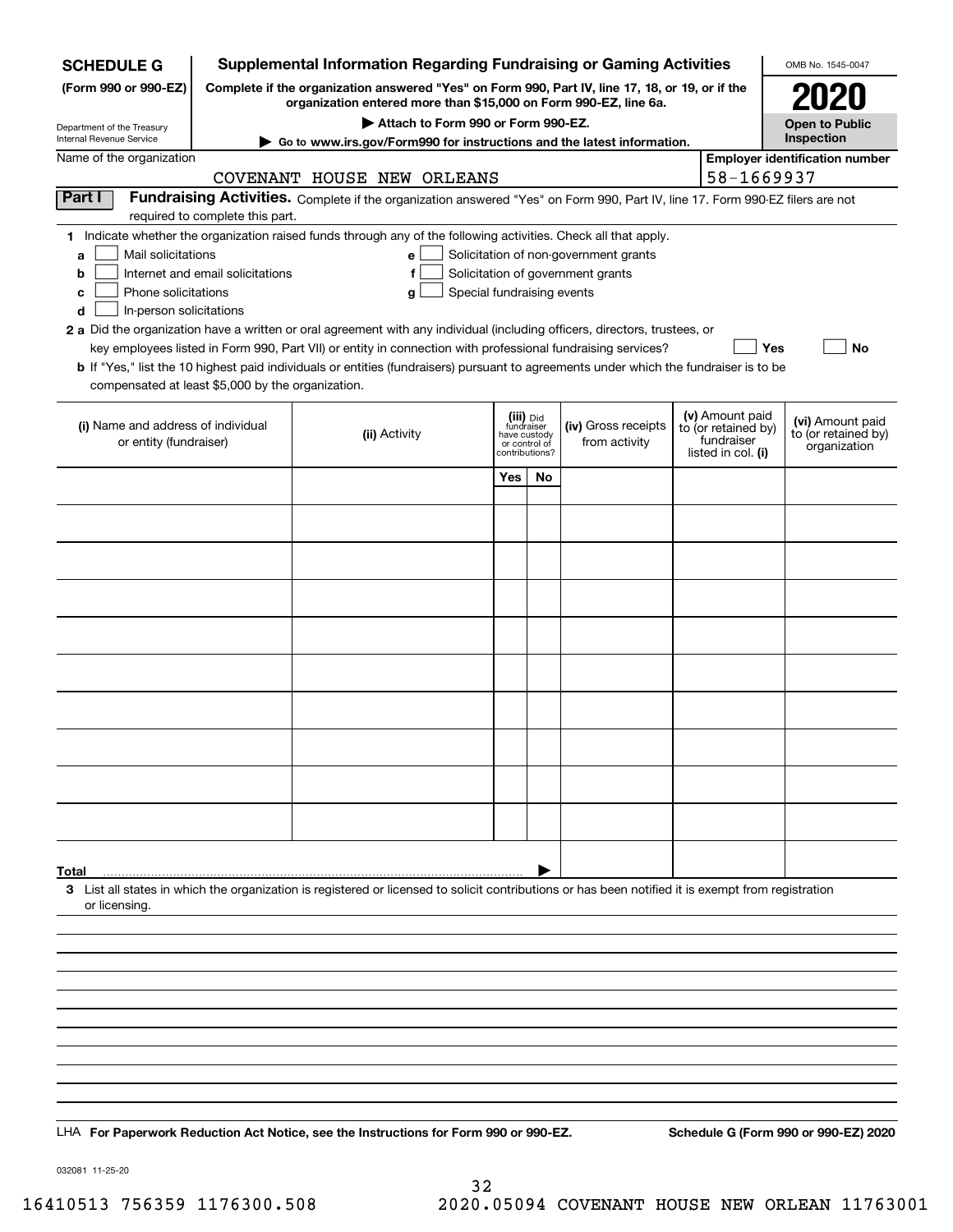#### Schedule G (Form 990 or 990-EZ) 2020 Page COVENANT HOUSE NEW ORLEANS 58-1669937

**2**

**Part II** | Fundraising Events. Complete if the organization answered "Yes" on Form 990, Part IV, line 18, or reported more than \$15,000

|                 |          | of fundraising event contributions and gross income on Form 990-EZ, lines 1 and 6b. List events with gross receipts greater than \$5,000. |                         |                                                  |                                 |                                                     |
|-----------------|----------|-------------------------------------------------------------------------------------------------------------------------------------------|-------------------------|--------------------------------------------------|---------------------------------|-----------------------------------------------------|
|                 |          |                                                                                                                                           | (a) Event #1            | (b) Event #2                                     | (c) Other events<br><b>NONE</b> | (d) Total events<br>(add col. (a) through           |
|                 |          |                                                                                                                                           | SLEEP-OUT               |                                                  |                                 | col. (c)                                            |
|                 |          |                                                                                                                                           | (event type)            | (event type)                                     | (total number)                  |                                                     |
| Revenue         |          |                                                                                                                                           | 581,109.                |                                                  |                                 | 581, 109.                                           |
|                 |          |                                                                                                                                           | 581, 109.               |                                                  |                                 | 581, 109.                                           |
|                 | 3        | Gross income (line 1 minus line 2)                                                                                                        |                         |                                                  |                                 |                                                     |
|                 |          |                                                                                                                                           |                         |                                                  |                                 |                                                     |
|                 | 5        |                                                                                                                                           |                         |                                                  |                                 |                                                     |
|                 |          |                                                                                                                                           | 1,250.                  |                                                  |                                 | 1,250.                                              |
| Direct Expenses |          |                                                                                                                                           | 2,269.                  |                                                  |                                 | 2,269.                                              |
|                 | 8        |                                                                                                                                           |                         |                                                  |                                 | <u>17,800.</u>                                      |
|                 | 9        |                                                                                                                                           | $\frac{17,800}{37,603}$ |                                                  |                                 | $\overline{37,603}$ .                               |
|                 | 10       | Direct expense summary. Add lines 4 through 9 in column (d)                                                                               |                         |                                                  |                                 | 58,922.                                             |
|                 |          | 11 Net income summary. Subtract line 10 from line 3, column (d)                                                                           |                         |                                                  |                                 | $-58,922.$                                          |
|                 | Part III | Gaming. Complete if the organization answered "Yes" on Form 990, Part IV, line 19, or reported more than                                  |                         |                                                  |                                 |                                                     |
|                 |          | \$15,000 on Form 990-EZ, line 6a.                                                                                                         |                         |                                                  |                                 |                                                     |
| Revenue         |          |                                                                                                                                           | (a) Bingo               | (b) Pull tabs/instant<br>bingo/progressive bingo | (c) Other gaming                | (d) Total gaming (add<br>col. (a) through col. (c)) |
|                 |          |                                                                                                                                           |                         |                                                  |                                 |                                                     |
|                 |          |                                                                                                                                           |                         |                                                  |                                 |                                                     |
|                 |          |                                                                                                                                           |                         |                                                  |                                 |                                                     |
| Expenses        |          |                                                                                                                                           |                         |                                                  |                                 |                                                     |
| Direct          |          |                                                                                                                                           |                         |                                                  |                                 |                                                     |
|                 |          | Other direct expenses                                                                                                                     |                         |                                                  |                                 |                                                     |
|                 |          | 6 Volunteer labor                                                                                                                         | $\%$<br>Yes<br>No       | Yes<br>%<br>No                                   | Yes<br>%<br>No                  |                                                     |
|                 |          | 7 Direct expense summary. Add lines 2 through 5 in column (d)                                                                             |                         |                                                  |                                 |                                                     |
|                 |          |                                                                                                                                           |                         |                                                  |                                 |                                                     |
|                 |          |                                                                                                                                           |                         |                                                  |                                 |                                                     |
|                 |          |                                                                                                                                           |                         |                                                  |                                 |                                                     |
|                 |          |                                                                                                                                           |                         |                                                  |                                 | Yes<br>No                                           |
|                 |          |                                                                                                                                           |                         |                                                  |                                 |                                                     |
|                 |          |                                                                                                                                           |                         |                                                  |                                 |                                                     |
|                 |          |                                                                                                                                           |                         |                                                  |                                 | Yes<br>No                                           |
|                 |          |                                                                                                                                           |                         |                                                  |                                 |                                                     |

032082 11-25-20

**Schedule G (Form 990 or 990-EZ) 2020**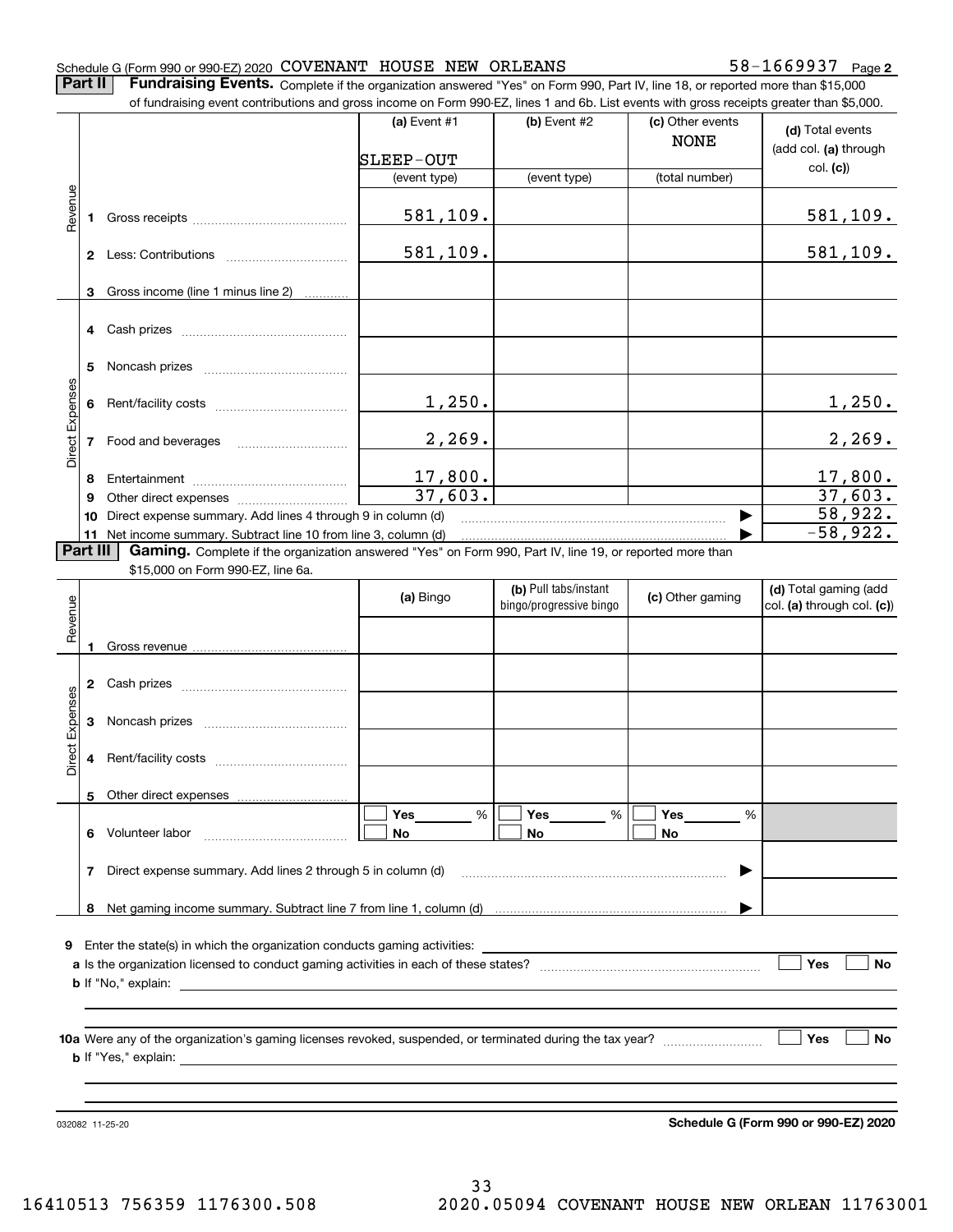| Schedule G (Form 990 or 990-EZ) 2020 COVENANT HOUSE NEW ORLEANS                                                                                               | 58-1669937      | Page 3    |
|---------------------------------------------------------------------------------------------------------------------------------------------------------------|-----------------|-----------|
|                                                                                                                                                               | Yes             | No        |
| 12 Is the organization a grantor, beneficiary or trustee of a trust, or a member of a partnership or other entity formed                                      |                 |           |
|                                                                                                                                                               | Yes             | <b>No</b> |
| 13 Indicate the percentage of gaming activity conducted in:                                                                                                   |                 |           |
|                                                                                                                                                               | <u>13a</u>      | %         |
| <b>b</b> An outside facility <i>www.communicality www.communicality.communicality www.communicality www.communicality.communicality www.communicality.com</i> | 13 <sub>b</sub> | %         |
| 14 Enter the name and address of the person who prepares the organization's gaming/special events books and records:                                          |                 |           |
|                                                                                                                                                               |                 |           |
|                                                                                                                                                               |                 |           |
| 15a Does the organization have a contract with a third party from whom the organization receives gaming revenue?                                              | Yes             | No        |
| <b>b</b> If "Yes," enter the amount of gaming revenue received by the organization $\triangleright$ \$ ___________________ and the amount                     |                 |           |
|                                                                                                                                                               |                 |           |
| c If "Yes," enter name and address of the third party:                                                                                                        |                 |           |
|                                                                                                                                                               |                 |           |
| Name $\blacktriangleright$ $\_\_\_\_\_\_\_\_\_\$                                                                                                              |                 |           |
|                                                                                                                                                               |                 |           |
|                                                                                                                                                               |                 |           |
| 16 Gaming manager information:                                                                                                                                |                 |           |
| Name $\triangleright$ $\square$                                                                                                                               |                 |           |
| Gaming manager compensation > \$                                                                                                                              |                 |           |
|                                                                                                                                                               |                 |           |
|                                                                                                                                                               |                 |           |
|                                                                                                                                                               |                 |           |
|                                                                                                                                                               |                 |           |
| Director/officer<br>Employee<br>Independent contractor                                                                                                        |                 |           |
| 17 Mandatory distributions:                                                                                                                                   |                 |           |
| a Is the organization required under state law to make charitable distributions from the gaming proceeds to                                                   |                 |           |
| $\Box$ Yes $\Box$ No<br>retain the state gaming license?                                                                                                      |                 |           |
| <b>b</b> Enter the amount of distributions required under state law to be distributed to other exempt organizations or spent in the                           |                 |           |
| organization's own exempt activities during the tax year $\triangleright$ \$                                                                                  |                 |           |
| <b>Part IV</b><br>Supplemental Information. Provide the explanations required by Part I, line 2b, columns (iii) and (v); and Part III, lines 9, 9b, 10b,      |                 |           |
| 15b, 15c, 16, and 17b, as applicable. Also provide any additional information. See instructions.                                                              |                 |           |
|                                                                                                                                                               |                 |           |
|                                                                                                                                                               |                 |           |
|                                                                                                                                                               |                 |           |
|                                                                                                                                                               |                 |           |
|                                                                                                                                                               |                 |           |
|                                                                                                                                                               |                 |           |
|                                                                                                                                                               |                 |           |
|                                                                                                                                                               |                 |           |
|                                                                                                                                                               |                 |           |
|                                                                                                                                                               |                 |           |
|                                                                                                                                                               |                 |           |
| Schedule G (Form 990 or 990-EZ) 2020<br>032083 11-25-20                                                                                                       |                 |           |
| 34                                                                                                                                                            |                 |           |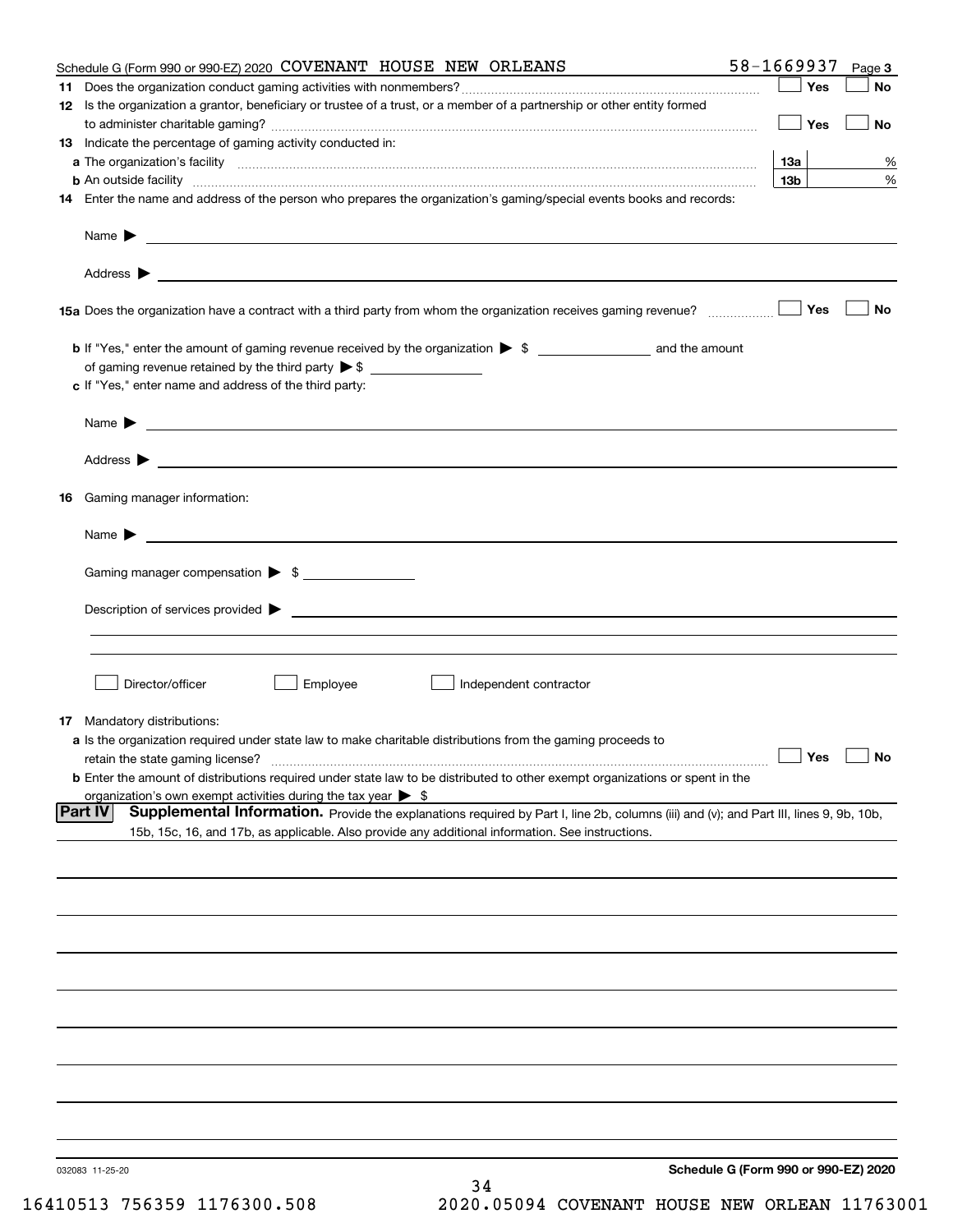| <b>Part IV Supplemental Information</b> $_{(continued)}$ |                                 |
|----------------------------------------------------------|---------------------------------|
|                                                          |                                 |
|                                                          |                                 |
|                                                          |                                 |
|                                                          |                                 |
|                                                          |                                 |
|                                                          |                                 |
|                                                          |                                 |
|                                                          |                                 |
|                                                          |                                 |
|                                                          |                                 |
|                                                          |                                 |
|                                                          |                                 |
|                                                          |                                 |
|                                                          |                                 |
|                                                          |                                 |
|                                                          |                                 |
|                                                          |                                 |
|                                                          |                                 |
|                                                          |                                 |
|                                                          |                                 |
|                                                          |                                 |
|                                                          |                                 |
|                                                          |                                 |
|                                                          |                                 |
|                                                          |                                 |
|                                                          |                                 |
|                                                          |                                 |
|                                                          |                                 |
|                                                          |                                 |
|                                                          | Schedule G (Form 990 or 990-EZ) |

032084 04-01-20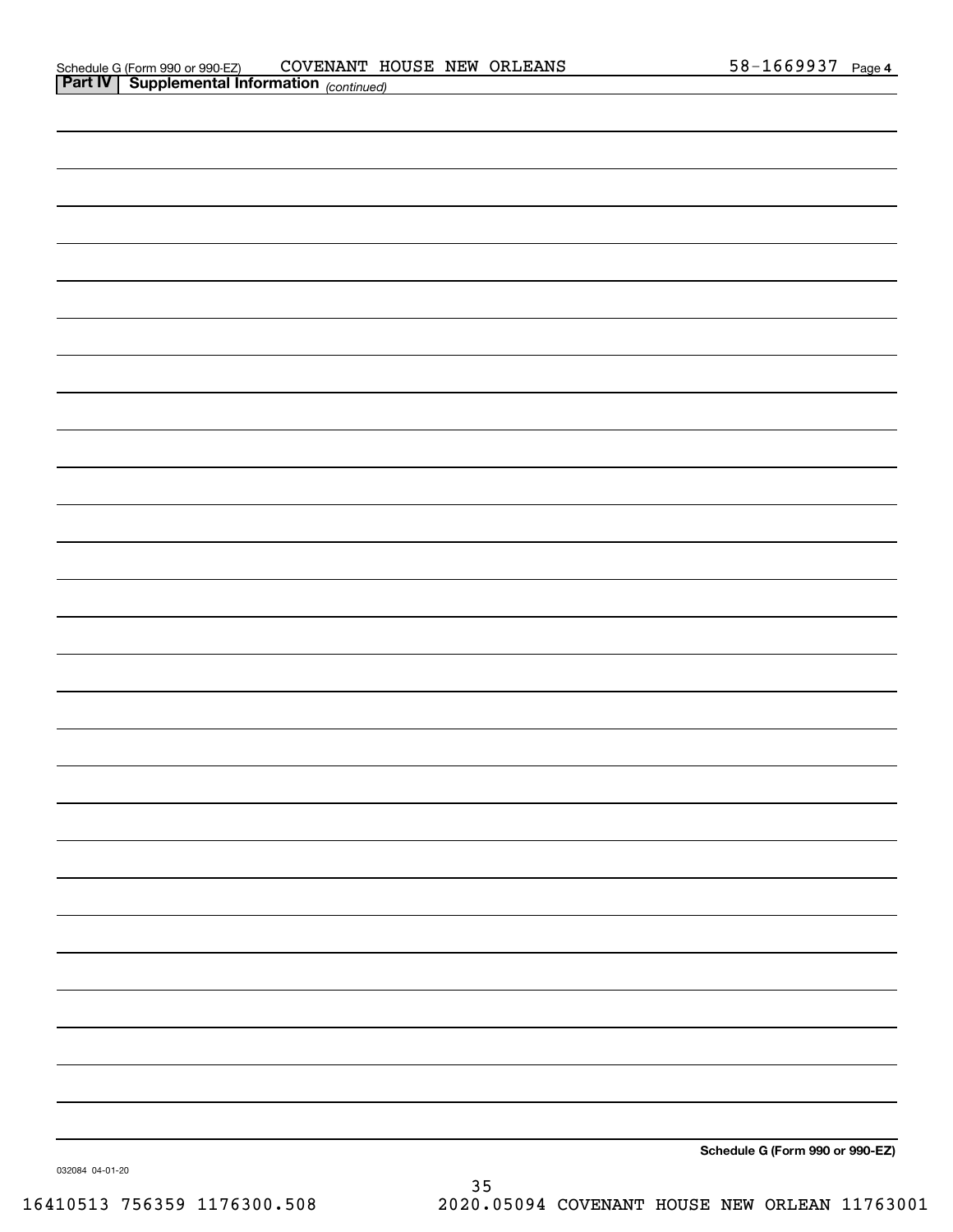| <b>SCHEDULE I</b><br>(Form 990)                                                                                                                                                                                            | <b>Grants and Other Assistance to Organizations,</b><br>Governments, and Individuals in the United States                                                                |           |                                    |                             |                                         |                                                                |                                          |                                                     |
|----------------------------------------------------------------------------------------------------------------------------------------------------------------------------------------------------------------------------|--------------------------------------------------------------------------------------------------------------------------------------------------------------------------|-----------|------------------------------------|-----------------------------|-----------------------------------------|----------------------------------------------------------------|------------------------------------------|-----------------------------------------------------|
| Complete if the organization answered "Yes" on Form 990, Part IV, line 21 or 22.<br>Attach to Form 990.<br>Department of the Treasury<br>Internal Revenue Service<br>Go to www.irs.gov/Form990 for the latest information. |                                                                                                                                                                          |           |                                    |                             |                                         |                                                                |                                          |                                                     |
| Name of the organization                                                                                                                                                                                                   | COVENANT HOUSE NEW ORLEANS                                                                                                                                               |           |                                    |                             |                                         |                                                                |                                          | <b>Employer identification number</b><br>58-1669937 |
| Part I                                                                                                                                                                                                                     | <b>General Information on Grants and Assistance</b>                                                                                                                      |           |                                    |                             |                                         |                                                                |                                          |                                                     |
| 1                                                                                                                                                                                                                          | Does the organization maintain records to substantiate the amount of the grants or assistance, the grantees' eligibility for the grants or assistance, and the selection |           |                                    |                             |                                         |                                                                |                                          | $\boxed{\text{X}}$ Yes<br>  No                      |
| $\mathbf{2}$<br>Part II                                                                                                                                                                                                    | Describe in Part IV the organization's procedures for monitoring the use of grant funds in the United States.                                                            |           |                                    |                             |                                         |                                                                |                                          |                                                     |
|                                                                                                                                                                                                                            | Grants and Other Assistance to Domestic Organizations and Domestic Governments. Complete if the organization answered "Yes" on Form 990, Part IV, line 21, for any       |           |                                    |                             |                                         |                                                                |                                          |                                                     |
|                                                                                                                                                                                                                            | recipient that received more than \$5,000. Part II can be duplicated if additional space is needed.<br>1 (a) Name and address of organization<br>or government           | $(b)$ EIN | (c) IRC section<br>(if applicable) | (d) Amount of<br>cash grant | (e) Amount of<br>non-cash<br>assistance | (f) Method of<br>valuation (book,<br>FMV, appraisal,<br>other) | (g) Description of<br>noncash assistance | (h) Purpose of grant<br>or assistance               |
|                                                                                                                                                                                                                            |                                                                                                                                                                          |           |                                    |                             |                                         |                                                                |                                          |                                                     |
|                                                                                                                                                                                                                            |                                                                                                                                                                          |           |                                    |                             |                                         |                                                                |                                          |                                                     |
| $\mathbf{2}$<br>3                                                                                                                                                                                                          | Enter total number of section 501(c)(3) and government organizations listed in the line 1 table<br>Enter total number of other organizations listed in the line 1 table  |           |                                    |                             |                                         |                                                                |                                          |                                                     |
| LHA                                                                                                                                                                                                                        | For Paperwork Reduction Act Notice, see the Instructions for Form 990.                                                                                                   |           |                                    |                             |                                         |                                                                |                                          | Schedule I (Form 990) 2020                          |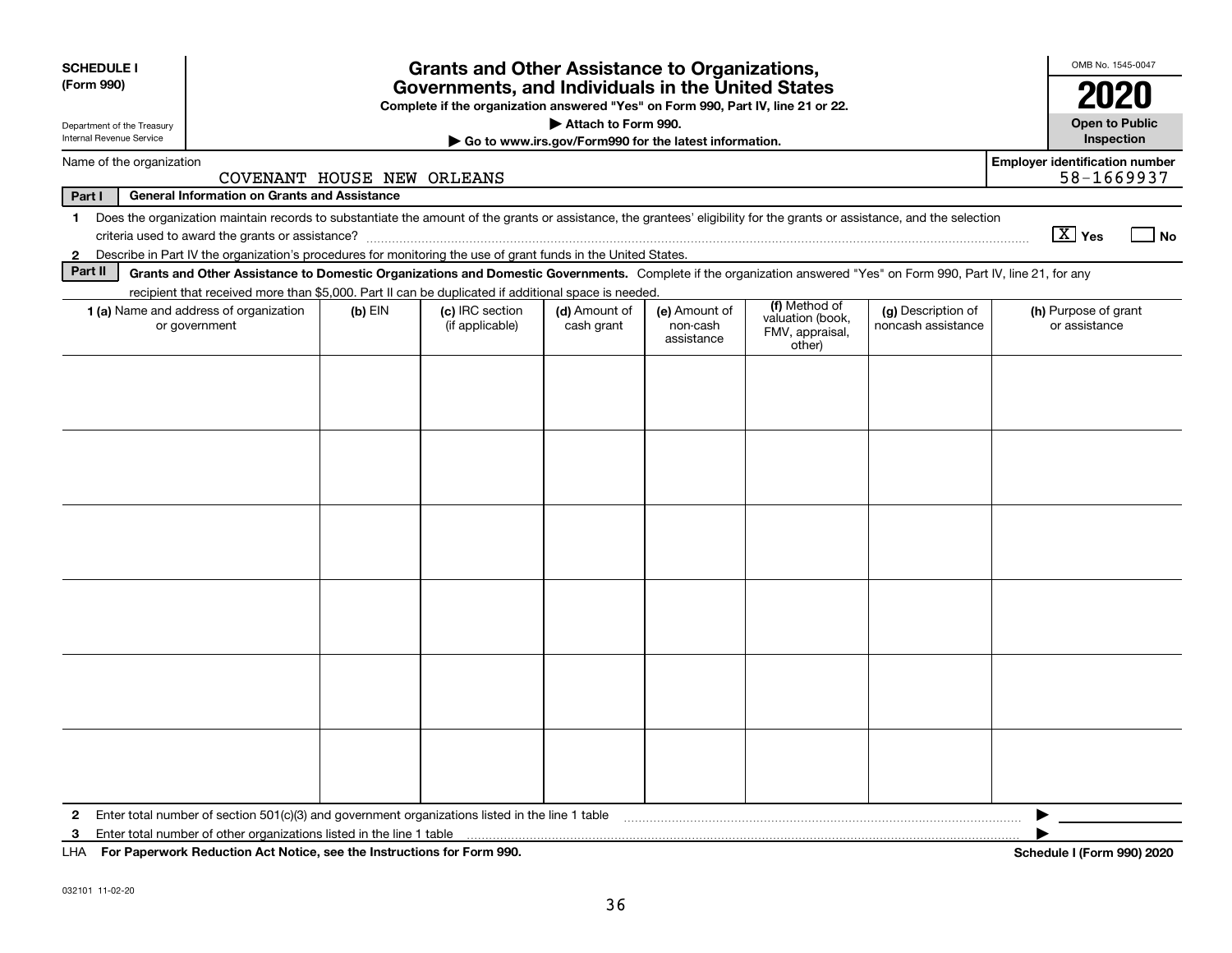Schedule I (Form 990) 2020

| COVENANT HOUSE NEW ORLEANS |  |  |  |
|----------------------------|--|--|--|
|----------------------------|--|--|--|

**2**58-1669937

**Part III | Grants and Other Assistance to Domestic Individuals. Complete if the organization answered "Yes" on Form 990, Part IV, line 22.** Part III can be duplicated if additional space is needed.

| (a) Type of grant or assistance                                                                                                                             | (b) Number of<br>recipients | (c) Amount of<br>cash grant | (d) Amount of non-<br>cash assistance | (e) Method of valuation<br>(book, FMV, appraisal, other) | (f) Description of noncash assistance |
|-------------------------------------------------------------------------------------------------------------------------------------------------------------|-----------------------------|-----------------------------|---------------------------------------|----------------------------------------------------------|---------------------------------------|
|                                                                                                                                                             |                             |                             |                                       |                                                          | FOOD, CLOTHING, BEDDING &             |
|                                                                                                                                                             |                             |                             |                                       |                                                          | LINEN, BIRTH CERTIFICATES, ID         |
| SHELTER AND CRISIS CARE TO HOMELESS AND AT-RISK                                                                                                             |                             |                             |                                       |                                                          | CARDS, HYGIENE SUPPLIES,              |
| YOUTH AND FAMILIES                                                                                                                                          | 488                         | 18,768.                     | 379,930. COST                         |                                                          | SCHOOL EXPENSES AND                   |
|                                                                                                                                                             |                             |                             |                                       |                                                          |                                       |
|                                                                                                                                                             |                             |                             |                                       |                                                          | DRUGS AND MEDICAL SUPPLIES            |
|                                                                                                                                                             |                             |                             |                                       |                                                          | HEALTH EXAMINATIONS, MENTAL           |
| MEDICAL SERVICES TO HOMELESS AND AT-RISK YOUTH                                                                                                              | 488                         | 0.                          | 15,558.COST                           |                                                          | HEALTH TREATMENT AND THERAPY          |
|                                                                                                                                                             |                             |                             |                                       |                                                          | APARTMENT RENTAL ASSISTANCE.          |
| TRANSITIONAL AND PERMANENT HOUSING ASSISTANCE TO                                                                                                            |                             |                             |                                       |                                                          | FOOD, CLOTHING,                       |
| AT-RISK AND/OR CHRONICALLY DISABLED YOUTH AND                                                                                                               |                             |                             |                                       |                                                          | TRANSPORTATION, DRUG AND              |
| FAMILIES                                                                                                                                                    | 400                         | 4,273.                      | 843,859. COST                         |                                                          | MEDICAL SUPPLIES, HEALTH              |
|                                                                                                                                                             |                             |                             |                                       |                                                          | FOOD, CLOTHING, RAPID                 |
|                                                                                                                                                             |                             |                             |                                       |                                                          | RE-HOUSING AND APARTMENT              |
| COMMUNITY SERVICE AND HOMELESS PREVENTION                                                                                                                   |                             |                             |                                       |                                                          | RENTAL ASSISTANCE, DRUG AND           |
| ACTIVITIES TO AT-RISK YOUTH AND FAMILIES                                                                                                                    | 93                          | 364.                        | 10,682. COST                          |                                                          | MEDICAL SUPPLIES, HEALTH              |
|                                                                                                                                                             |                             |                             |                                       |                                                          |                                       |
|                                                                                                                                                             |                             |                             |                                       |                                                          | FOOD, CLOTHING, HYGIENE               |
| STREET OUTREACH TO HOMELESS YOUTH.                                                                                                                          | 187                         | 1,389.                      | 21,421. COST                          |                                                          | SUPPLIES AND TRANSPORTATION.          |
| Supplemental Information. Provide the information required in Part I, line 2; Part III, column (b); and any other additional information.<br><b>Part IV</b> |                             |                             |                                       |                                                          |                                       |

PART I, LINE 2:

IN PURSUIT OF ITS TAX-EXEMPT MISSION OF AMELIORATING THE CONDITION OF THE

POOR AND NEEDY, COVENANT HOUSE NEW ORLEANS MAY MAKE SPECIFIC GRANTS OF

ASSISTANCE TO INDIVIDUALS IN THE FORM OF FOOD, SUPPLIES, AND/OR CLOTHING.

AS SUCH, THERE IS NO REQUIREMENT TO MONITOR THE USE OF THESE NON-CASH

ITEMS. FOR THE CASH GRANTS, COVENT HOUSE NEW ORLEANS REVIEW ALL GRANT

RELATED EXPENDITURES ON A MONTHLY BASIS. THE MAJORITY OF THE ORGANIZATION'S

GRANTS AND ASSISTANCE TO INDIVIDUALS ARE ON A REIMBURSEMENT BASIS, SO

#### EXPENDITURES ARE REVIEWED TO ENSURE COMPLIANCE WITH GRANT PROVISIONS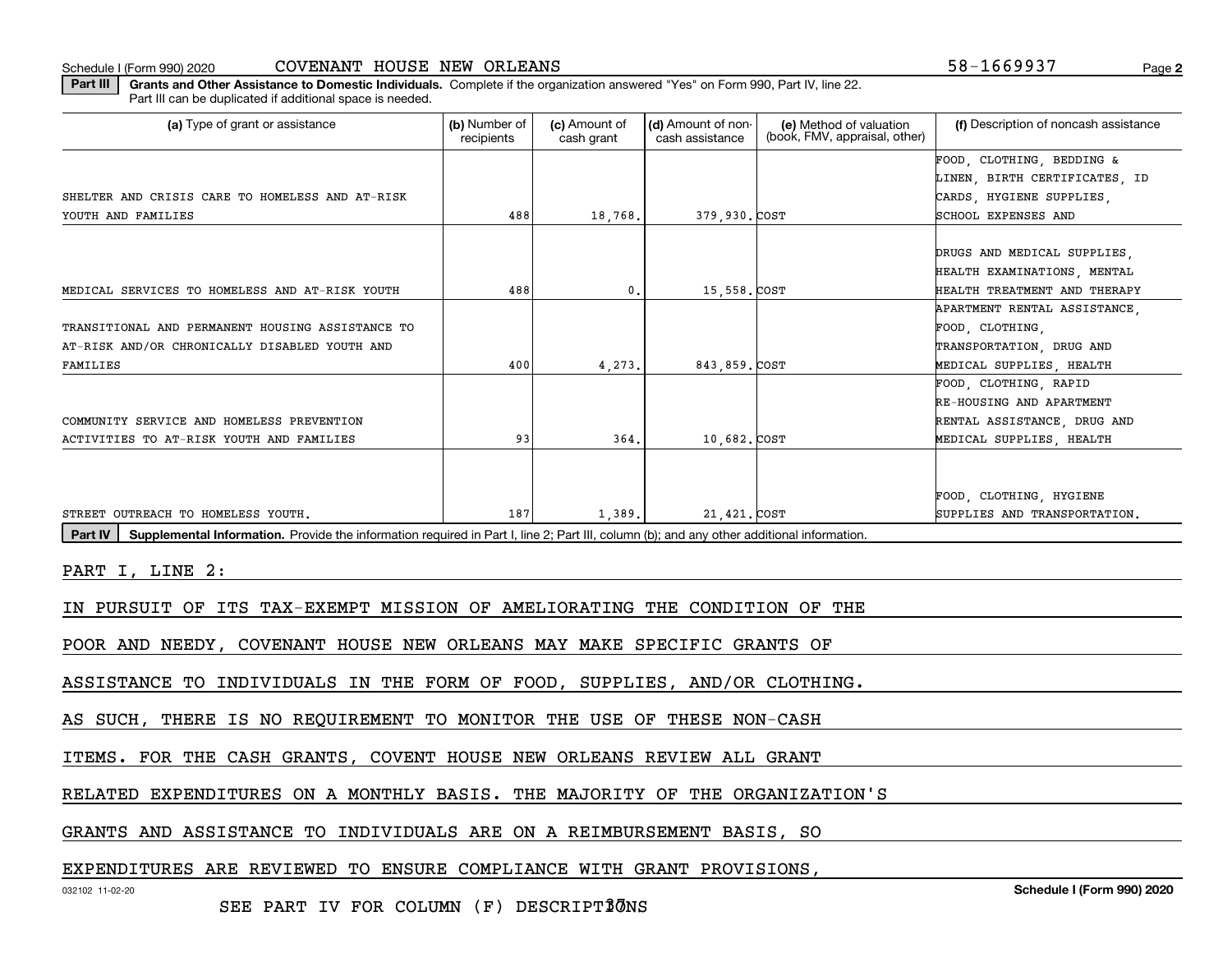INCLUDING PARTICIPANT ELIGIBILITY, COST REASONABLENESS AND SUPPORT

DOCUMENTATION.

(F) DESCRIPTION OF NON-CASH ASSISTANCE: FOOD, CLOTHING, BEDDING & LINEN, BIRTH CERTIFICATES, ID CARDS, HYGIENE SUPPLIES, SCHOOL EXPENSES AND TRANSPORTATION.

(F) DESCRIPTION OF NON-CASH ASSISTANCE: APARTMENT RENTAL ASSISTANCE,

FOOD, CLOTHING, TRANSPORTATION, DRUG AND MEDICAL SUPPLIES, HEALTH

EXAMINATIONS, MENTAL HEALTH TREATMENT AND THERAPY

(F) DESCRIPTION OF NON-CASH ASSISTANCE: FOOD, CLOTHING, RAPID RE-HOUSING

AND APARTMENT RENTAL ASSISTANCE, DRUG AND MEDICAL SUPPLIES, HEALTH

EXAMINATIONS, MENTAL HEALTH TREATMENT AND THERAPY

**Schedule I (Form 990)**

032291 04-01-20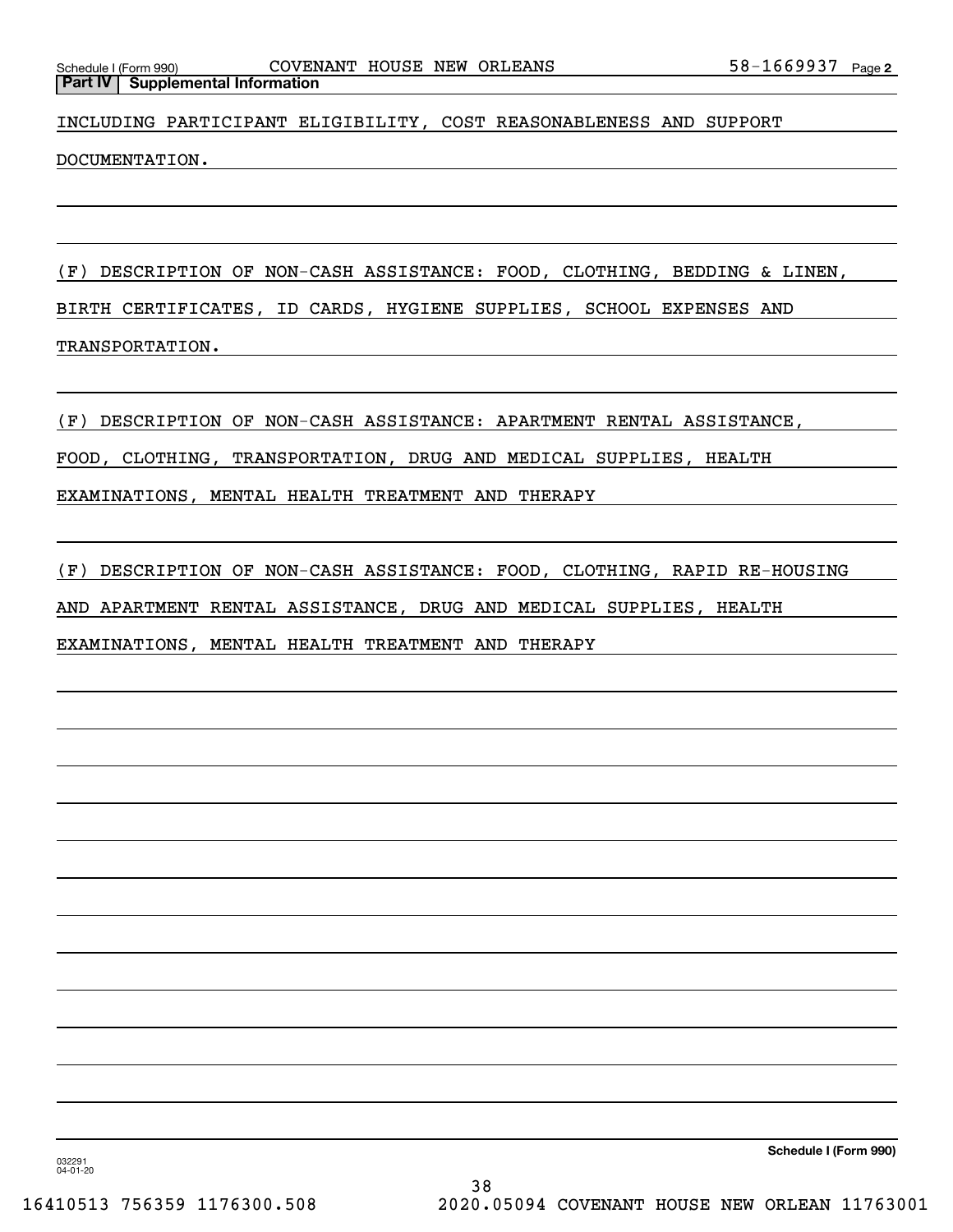|    | <b>SCHEDULE J</b>                                                                                                   | <b>Compensation Information</b>                                                                                           |                                       | OMB No. 1545-0047          |     |                                            |  |  |
|----|---------------------------------------------------------------------------------------------------------------------|---------------------------------------------------------------------------------------------------------------------------|---------------------------------------|----------------------------|-----|--------------------------------------------|--|--|
|    | (Form 990)<br>For certain Officers, Directors, Trustees, Key Employees, and Highest                                 |                                                                                                                           |                                       |                            |     |                                            |  |  |
|    |                                                                                                                     | <b>Compensated Employees</b>                                                                                              |                                       |                            |     |                                            |  |  |
|    | Complete if the organization answered "Yes" on Form 990, Part IV, line 23.<br>Open to Public<br>Attach to Form 990. |                                                                                                                           |                                       |                            |     |                                            |  |  |
|    | Department of the Treasury<br>Internal Revenue Service                                                              | Go to www.irs.gov/Form990 for instructions and the latest information.                                                    |                                       | Inspection                 |     |                                            |  |  |
|    | Name of the organization                                                                                            |                                                                                                                           | <b>Employer identification number</b> |                            |     |                                            |  |  |
|    |                                                                                                                     | COVENANT HOUSE NEW ORLEANS                                                                                                |                                       | 58-1669937                 |     |                                            |  |  |
|    | Part I                                                                                                              | <b>Questions Regarding Compensation</b>                                                                                   |                                       |                            |     |                                            |  |  |
|    |                                                                                                                     |                                                                                                                           |                                       |                            | Yes | No                                         |  |  |
|    |                                                                                                                     | 1a Check the appropriate box(es) if the organization provided any of the following to or for a person listed on Form 990, |                                       |                            |     |                                            |  |  |
|    |                                                                                                                     | Part VII, Section A, line 1a. Complete Part III to provide any relevant information regarding these items.                |                                       |                            |     |                                            |  |  |
|    | First-class or charter travel                                                                                       | Housing allowance or residence for personal use                                                                           |                                       |                            |     |                                            |  |  |
|    | Travel for companions                                                                                               | Payments for business use of personal residence                                                                           |                                       |                            |     |                                            |  |  |
|    |                                                                                                                     | Tax indemnification and gross-up payments<br>Health or social club dues or initiation fees                                |                                       |                            |     |                                            |  |  |
|    |                                                                                                                     | Discretionary spending account<br>Personal services (such as maid, chauffeur, chef)                                       |                                       |                            |     |                                            |  |  |
|    |                                                                                                                     |                                                                                                                           |                                       |                            |     |                                            |  |  |
|    |                                                                                                                     | <b>b</b> If any of the boxes on line 1a are checked, did the organization follow a written policy regarding payment or    |                                       |                            |     |                                            |  |  |
|    |                                                                                                                     | reimbursement or provision of all of the expenses described above? If "No," complete Part III to explain                  |                                       | 1b                         |     |                                            |  |  |
| 2  |                                                                                                                     | Did the organization require substantiation prior to reimbursing or allowing expenses incurred by all directors,          |                                       |                            |     |                                            |  |  |
|    |                                                                                                                     |                                                                                                                           |                                       | $\mathbf{2}$               |     |                                            |  |  |
|    |                                                                                                                     |                                                                                                                           |                                       |                            |     |                                            |  |  |
| з  |                                                                                                                     | Indicate which, if any, of the following the organization used to establish the compensation of the organization's        |                                       |                            |     |                                            |  |  |
|    |                                                                                                                     | CEO/Executive Director. Check all that apply. Do not check any boxes for methods used by a related organization to        |                                       |                            |     |                                            |  |  |
|    |                                                                                                                     | establish compensation of the CEO/Executive Director, but explain in Part III.                                            |                                       |                            |     |                                            |  |  |
|    | $\lfloor \texttt{X} \rfloor$ Compensation committee                                                                 | Written employment contract                                                                                               |                                       |                            |     |                                            |  |  |
|    |                                                                                                                     | $X \mid$<br>Compensation survey or study<br>Independent compensation consultant                                           |                                       |                            |     |                                            |  |  |
|    |                                                                                                                     | Approval by the board or compensation committee<br>Form 990 of other organizations                                        |                                       |                            |     |                                            |  |  |
|    |                                                                                                                     |                                                                                                                           |                                       |                            |     |                                            |  |  |
|    |                                                                                                                     | During the year, did any person listed on Form 990, Part VII, Section A, line 1a, with respect to the filing              |                                       |                            |     |                                            |  |  |
|    | organization or a related organization:                                                                             |                                                                                                                           |                                       |                            |     |                                            |  |  |
|    |                                                                                                                     | Receive a severance payment or change-of-control payment?                                                                 |                                       | 4a                         |     | $\underline{x}$<br>$\overline{\mathtt{x}}$ |  |  |
|    |                                                                                                                     | Participate in or receive payment from a supplemental nonqualified retirement plan?                                       |                                       | 4b                         |     | $\overline{\text{x}}$                      |  |  |
| с  |                                                                                                                     | Participate in or receive payment from an equity-based compensation arrangement?                                          |                                       | 4c                         |     |                                            |  |  |
|    |                                                                                                                     | If "Yes" to any of lines 4a-c, list the persons and provide the applicable amounts for each item in Part III.             |                                       |                            |     |                                            |  |  |
|    |                                                                                                                     | Only section 501(c)(3), 501(c)(4), and 501(c)(29) organizations must complete lines 5-9.                                  |                                       |                            |     |                                            |  |  |
|    |                                                                                                                     | For persons listed on Form 990, Part VII, Section A, line 1a, did the organization pay or accrue any compensation         |                                       |                            |     |                                            |  |  |
| 5. | contingent on the revenues of:                                                                                      |                                                                                                                           |                                       |                            |     |                                            |  |  |
|    |                                                                                                                     |                                                                                                                           |                                       | 5a                         |     |                                            |  |  |
|    |                                                                                                                     |                                                                                                                           |                                       | 5b                         |     | $\frac{\text{X}}{\text{X}}$                |  |  |
|    |                                                                                                                     | If "Yes" on line 5a or 5b, describe in Part III.                                                                          |                                       |                            |     |                                            |  |  |
| 6. |                                                                                                                     | For persons listed on Form 990, Part VII, Section A, line 1a, did the organization pay or accrue any compensation         |                                       |                            |     |                                            |  |  |
|    | contingent on the net earnings of:                                                                                  |                                                                                                                           |                                       |                            |     |                                            |  |  |
|    |                                                                                                                     |                                                                                                                           |                                       | 6a                         |     | <u>x</u>                                   |  |  |
|    |                                                                                                                     |                                                                                                                           |                                       | 6b                         |     | $\overline{\mathtt{x}}$                    |  |  |
|    |                                                                                                                     | If "Yes" on line 6a or 6b, describe in Part III.                                                                          |                                       |                            |     |                                            |  |  |
|    |                                                                                                                     | 7 For persons listed on Form 990, Part VII, Section A, line 1a, did the organization provide any nonfixed payments        |                                       |                            |     |                                            |  |  |
|    |                                                                                                                     |                                                                                                                           |                                       | 7                          |     | x                                          |  |  |
| 8  |                                                                                                                     | Were any amounts reported on Form 990, Part VII, paid or accrued pursuant to a contract that was subject to the           |                                       |                            |     |                                            |  |  |
|    |                                                                                                                     | initial contract exception described in Regulations section 53.4958-4(a)(3)? If "Yes," describe in Part III               |                                       | 8                          |     | x                                          |  |  |
| 9  |                                                                                                                     | If "Yes" on line 8, did the organization also follow the rebuttable presumption procedure described in                    |                                       |                            |     |                                            |  |  |
|    | Regulations section 53.4958-6(c)?                                                                                   |                                                                                                                           |                                       | 9                          |     |                                            |  |  |
|    |                                                                                                                     | LHA For Paperwork Reduction Act Notice, see the Instructions for Form 990.                                                |                                       | Schedule J (Form 990) 2020 |     |                                            |  |  |

032111 12-07-20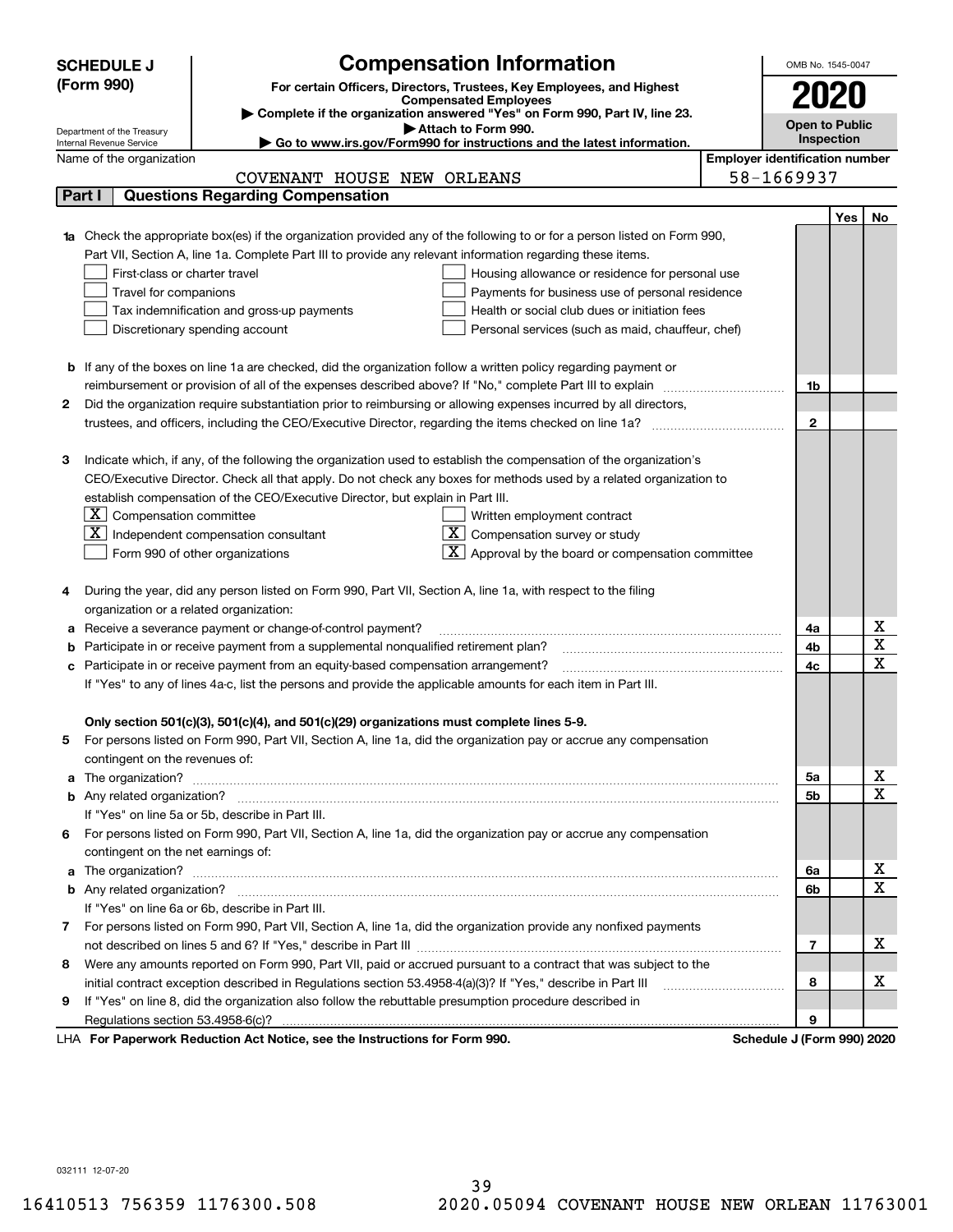58-1669937

**2**

# **Part II Officers, Directors, Trustees, Key Employees, and Highest Compensated Employees.**  Schedule J (Form 990) 2020 Page Use duplicate copies if additional space is needed.

For each individual whose compensation must be reported on Schedule J, report compensation from the organization on row (i) and from related organizations, described in the instructions, on row (ii). Do not list any individuals that aren't listed on Form 990, Part VII.

**Note:**  The sum of columns (B)(i)-(iii) for each listed individual must equal the total amount of Form 990, Part VII, Section A, line 1a, applicable column (D) and (E) amounts for that individual.

|                                           |                          | (B) Breakdown of W-2 and/or 1099-MISC compensation |                                           | (C) Retirement and             | (D) Nontaxable | (E) Total of columns | (F) Compensation                                           |
|-------------------------------------------|--------------------------|----------------------------------------------------|-------------------------------------------|--------------------------------|----------------|----------------------|------------------------------------------------------------|
| (A) Name and Title                        | (i) Base<br>compensation | (ii) Bonus &<br>incentive<br>compensation          | (iii) Other<br>reportable<br>compensation | other deferred<br>compensation | benefits       | $(B)(i)-(D)$         | in column (B)<br>reported as deferred<br>on prior Form 990 |
| JAMES R. KELLY, SECRETARY &<br>(1)<br>(i) | 135,854.                 | $\overline{0}$ .                                   | 685.                                      | 13,303.                        | 26,477.        | 176, 319.            | 0.                                                         |
| EXECUTIVE DIRECTOR UNTIL DEC 2020<br>(ii) | 35,525.                  | $\overline{0}$ .                                   | 224.                                      | $\overline{0}$ .               | 1,460.         | 37,209.              | $\overline{0}$ .                                           |
| (i)                                       |                          |                                                    |                                           |                                |                |                      |                                                            |
| (ii)                                      |                          |                                                    |                                           |                                |                |                      |                                                            |
| $(\sf{i})$                                |                          |                                                    |                                           |                                |                |                      |                                                            |
| (ii)                                      |                          |                                                    |                                           |                                |                |                      |                                                            |
| (i)                                       |                          |                                                    |                                           |                                |                |                      |                                                            |
| (ii)                                      |                          |                                                    |                                           |                                |                |                      |                                                            |
| (i)                                       |                          |                                                    |                                           |                                |                |                      |                                                            |
| (ii)                                      |                          |                                                    |                                           |                                |                |                      |                                                            |
| (i)                                       |                          |                                                    |                                           |                                |                |                      |                                                            |
| (ii)                                      |                          |                                                    |                                           |                                |                |                      |                                                            |
| (i)                                       |                          |                                                    |                                           |                                |                |                      |                                                            |
| (ii)                                      |                          |                                                    |                                           |                                |                |                      |                                                            |
| (i)                                       |                          |                                                    |                                           |                                |                |                      |                                                            |
| (ii)                                      |                          |                                                    |                                           |                                |                |                      |                                                            |
| (i)<br>(ii)                               |                          |                                                    |                                           |                                |                |                      |                                                            |
| (i)                                       |                          |                                                    |                                           |                                |                |                      |                                                            |
| (ii)                                      |                          |                                                    |                                           |                                |                |                      |                                                            |
| (i)                                       |                          |                                                    |                                           |                                |                |                      |                                                            |
| (ii)                                      |                          |                                                    |                                           |                                |                |                      |                                                            |
| (i)                                       |                          |                                                    |                                           |                                |                |                      |                                                            |
| (ii)                                      |                          |                                                    |                                           |                                |                |                      |                                                            |
| (i)                                       |                          |                                                    |                                           |                                |                |                      |                                                            |
| (ii)                                      |                          |                                                    |                                           |                                |                |                      |                                                            |
| (i)                                       |                          |                                                    |                                           |                                |                |                      |                                                            |
| (ii)                                      |                          |                                                    |                                           |                                |                |                      |                                                            |
| (i)                                       |                          |                                                    |                                           |                                |                |                      |                                                            |
| (ii)                                      |                          |                                                    |                                           |                                |                |                      |                                                            |
| (i)                                       |                          |                                                    |                                           |                                |                |                      |                                                            |
| (ii)                                      |                          |                                                    |                                           |                                |                |                      |                                                            |

**Schedule J (Form 990) 2020**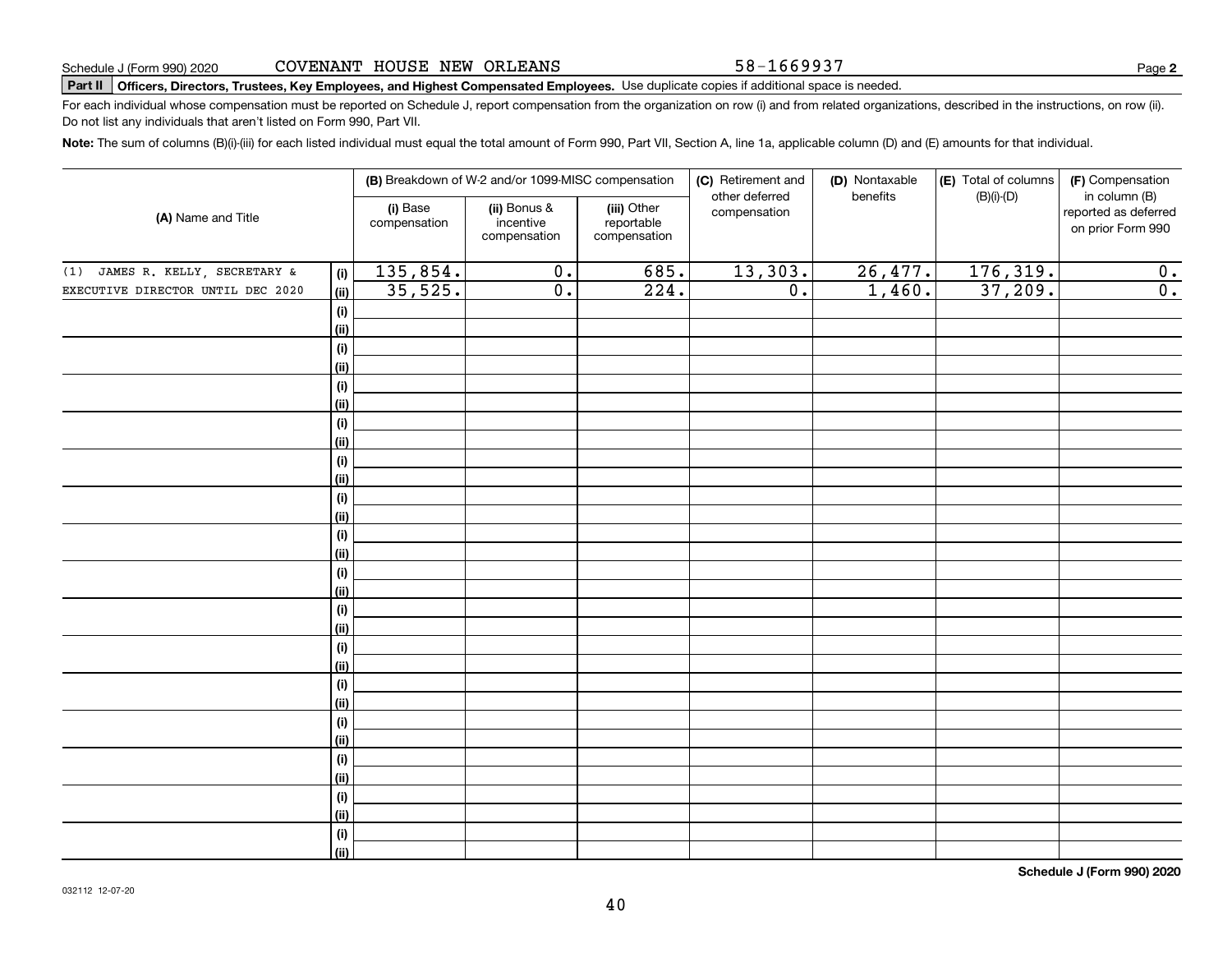#### **Part III Supplemental Information**

Schedule J (Form 990) 2020 COVENANT HOUSE NEW ORLEANS<br>Part III Supplemental Information<br>Provide the information, explanation, or descriptions required for Part I, lines 1a, 1b, 3, 4a, 4b, 4c, 5a, 5b, 6a, 6b, 7, and 8, and

PART I, LINE 3:

THE PRESIDENT/CEO'S COMPENSATION IS DETERMINED BY THE EXECUTIVE COMMITTEE

OF COVENANT HOUSE INTERNATIONAL (PARENT) WORKING IN CONJUNCTION WITH

COMPARABILITY DATA SUCH AS SALARY SURVEYS WITH SIMILARLY SIZED NON-PROFITS.

PERIODICALLY THE ORGANIZATION HIRES AN INDEPENDENT CONSULTANT TO REVIEW

COMPARABLE SALARIES FOR THE PRESIDENT/CEO, OTHER OFFICERS AND KEY

EMPLOYEES. GENERALLY THE BOARD EVALUATES THE PRESIDENT'S COMPENSATION

ANNUALLY. THE DETERMINATION IS BASED ON THE PERFORMANCE EVALUATION THAT

FACTORS INTO ACCOUNT EFFECTIVENESS, PERFORMANCE, AND ACHIEVEMENT OF GOALS.

**Schedule J (Form 990) 2020**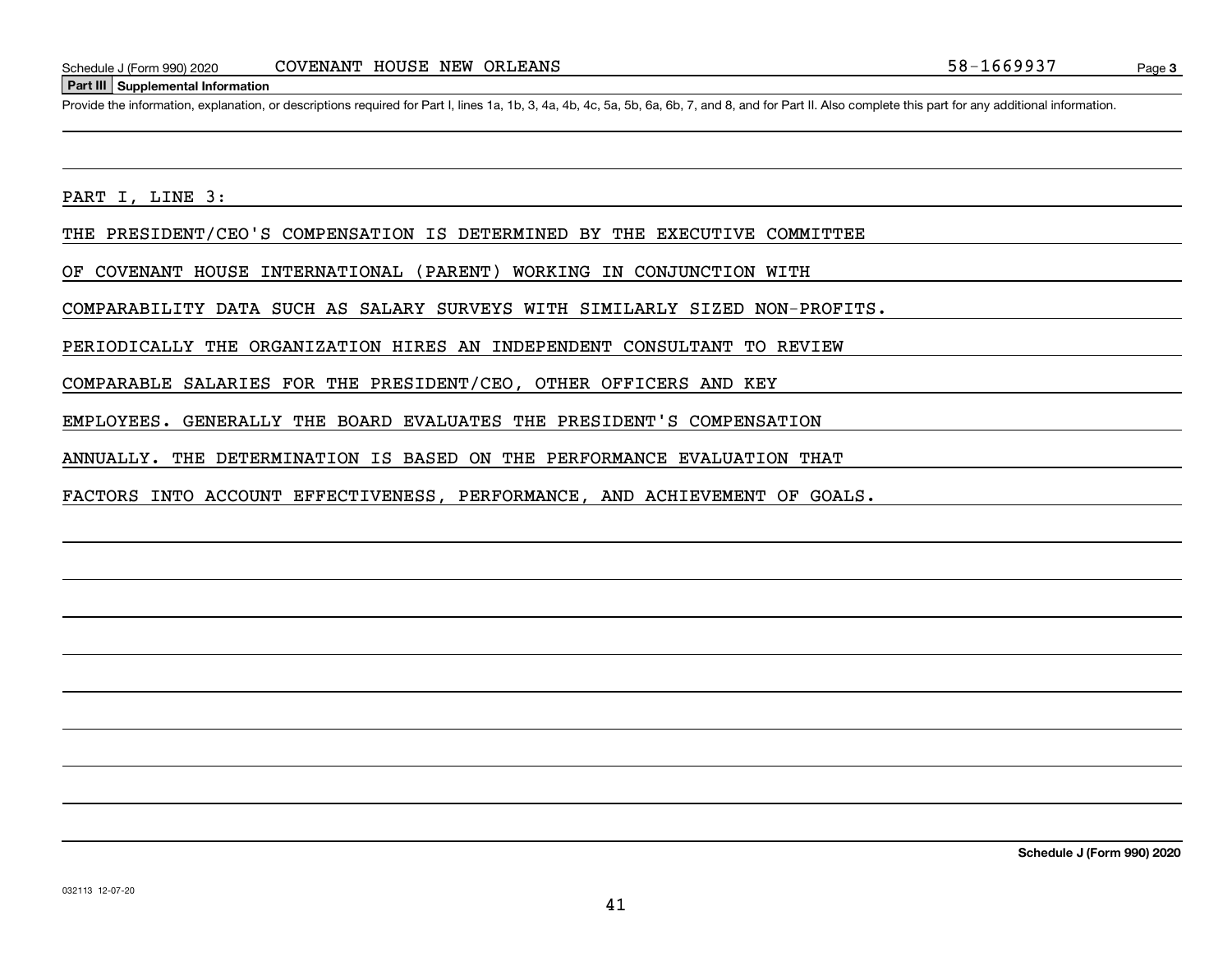### **SCHEDULE M (Form 990)**

# **Noncash Contributions**

OMB No. 1545-0047

| Department of the Treasury |  |
|----------------------------|--|
| Internal Revenue Service   |  |

**Complete if the organizations answered "Yes" on Form 990, Part IV, lines 29 or 30.** <sup>J</sup>**2020 Attach to Form 990.** J

**Open to Public Inspection**

| Name of the organization |  |
|--------------------------|--|
|                          |  |

 $\blacktriangleright$ 

| Employer identification number |            |  |  |
|--------------------------------|------------|--|--|
|                                | -- ------- |  |  |

|               |       | <b>INGITIC UI LITE UI YAI IILALIUI</b>  | COVENANT HOUSE NEW ORLEANS                                                                                                     |                               |                                      |                                                                                                       |  |   | Linpioyer identification number<br>58-1669937                |     |    |
|---------------|-------|-----------------------------------------|--------------------------------------------------------------------------------------------------------------------------------|-------------------------------|--------------------------------------|-------------------------------------------------------------------------------------------------------|--|---|--------------------------------------------------------------|-----|----|
| <b>Part I</b> |       |                                         | <b>Types of Property</b>                                                                                                       |                               |                                      |                                                                                                       |  |   |                                                              |     |    |
|               |       |                                         |                                                                                                                                | (a)<br>Check if<br>applicable | (b)<br>Number of<br>contributions or | (c)<br>Noncash contribution<br>amounts reported on<br>litems contributed Form 990, Part VIII, line 1q |  |   | (d)<br>Method of determining<br>noncash contribution amounts |     |    |
| 1             |       |                                         |                                                                                                                                |                               |                                      |                                                                                                       |  |   |                                                              |     |    |
| 2             |       |                                         |                                                                                                                                |                               |                                      |                                                                                                       |  |   |                                                              |     |    |
| З             |       |                                         |                                                                                                                                |                               |                                      |                                                                                                       |  |   |                                                              |     |    |
| 4             |       |                                         |                                                                                                                                |                               |                                      |                                                                                                       |  |   |                                                              |     |    |
| 5             |       |                                         | Clothing and household goods                                                                                                   |                               |                                      |                                                                                                       |  |   |                                                              |     |    |
| 6             |       |                                         |                                                                                                                                |                               |                                      |                                                                                                       |  |   |                                                              |     |    |
| 7             |       |                                         |                                                                                                                                |                               |                                      |                                                                                                       |  |   |                                                              |     |    |
| 8             |       |                                         |                                                                                                                                |                               |                                      |                                                                                                       |  |   |                                                              |     |    |
| 9             |       |                                         | Securities - Publicly traded                                                                                                   | $\mathbf x$                   | 5                                    | 28,554. SALES PRICE                                                                                   |  |   |                                                              |     |    |
| 10            |       |                                         | Securities - Closely held stock                                                                                                |                               |                                      |                                                                                                       |  |   |                                                              |     |    |
| 11            |       |                                         | Securities - Partnership, LLC, or                                                                                              |                               |                                      |                                                                                                       |  |   |                                                              |     |    |
|               |       | trust interests                         |                                                                                                                                |                               |                                      |                                                                                                       |  |   |                                                              |     |    |
| 12            |       | Securities - Miscellaneous              |                                                                                                                                |                               |                                      |                                                                                                       |  |   |                                                              |     |    |
| 13            |       |                                         | Qualified conservation contribution -                                                                                          |                               |                                      |                                                                                                       |  |   |                                                              |     |    |
|               |       | Historic structures                     |                                                                                                                                |                               |                                      |                                                                                                       |  |   |                                                              |     |    |
| 14            |       |                                         | Qualified conservation contribution - Other                                                                                    |                               |                                      |                                                                                                       |  |   |                                                              |     |    |
| 15            |       | Real estate - Residential               |                                                                                                                                |                               |                                      |                                                                                                       |  |   |                                                              |     |    |
| 16            |       |                                         | Real estate - Commercial                                                                                                       |                               |                                      |                                                                                                       |  |   |                                                              |     |    |
| 17            |       |                                         |                                                                                                                                |                               |                                      |                                                                                                       |  |   |                                                              |     |    |
| 18            |       |                                         |                                                                                                                                |                               |                                      |                                                                                                       |  |   |                                                              |     |    |
| 19            |       |                                         |                                                                                                                                | $\mathbf X$                   | 10                                   | $\overline{3,625.}$ COST                                                                              |  |   |                                                              |     |    |
| 20            |       |                                         | Drugs and medical supplies                                                                                                     | $\overline{\mathbf{x}}$       | $\overline{12}$                      | 8,467. COST                                                                                           |  |   |                                                              |     |    |
| 21            |       |                                         |                                                                                                                                |                               |                                      |                                                                                                       |  |   |                                                              |     |    |
| 22            |       |                                         |                                                                                                                                |                               |                                      |                                                                                                       |  |   |                                                              |     |    |
| 23            |       |                                         |                                                                                                                                |                               |                                      |                                                                                                       |  |   |                                                              |     |    |
| 24            |       |                                         |                                                                                                                                |                               |                                      |                                                                                                       |  |   |                                                              |     |    |
| 25            |       | Other $\blacktriangleright$             | $\left(\begin{array}{ccc}\n\end{array}\right)$                                                                                 |                               |                                      |                                                                                                       |  |   |                                                              |     |    |
| 26            |       | Other $\blacktriangleright$             |                                                                                                                                |                               |                                      |                                                                                                       |  |   |                                                              |     |    |
| 27            |       | Other $\blacktriangleright$             |                                                                                                                                |                               |                                      |                                                                                                       |  |   |                                                              |     |    |
| 28            | Other |                                         |                                                                                                                                |                               |                                      |                                                                                                       |  |   |                                                              |     |    |
| 29            |       |                                         | Number of Forms 8283 received by the organization during the tax year for contributions                                        |                               |                                      |                                                                                                       |  |   |                                                              |     |    |
|               |       |                                         | for which the organization completed Form 8283, Part V, Donee Acknowledgement                                                  |                               |                                      | 29                                                                                                    |  |   |                                                              | 0   |    |
|               |       |                                         |                                                                                                                                |                               |                                      |                                                                                                       |  |   |                                                              | Yes | No |
|               |       |                                         | 30a During the year, did the organization receive by contribution any property reported in Part I, lines 1 through 28, that it |                               |                                      |                                                                                                       |  |   |                                                              |     |    |
|               |       |                                         |                                                                                                                                |                               |                                      |                                                                                                       |  |   |                                                              |     |    |
|               |       |                                         | must hold for at least three years from the date of the initial contribution, and which isn't required to be used for          |                               |                                      |                                                                                                       |  |   |                                                              |     | x  |
|               |       |                                         |                                                                                                                                |                               |                                      |                                                                                                       |  |   | 30a                                                          |     |    |
|               |       |                                         | <b>b</b> If "Yes," describe the arrangement in Part II.                                                                        |                               |                                      |                                                                                                       |  |   |                                                              | X   |    |
| 31            |       |                                         | Does the organization have a gift acceptance policy that requires the review of any nonstandard contributions?                 |                               |                                      |                                                                                                       |  | . | 31                                                           |     |    |
|               |       |                                         | 32a Does the organization hire or use third parties or related organizations to solicit, process, or sell noncash              |                               |                                      |                                                                                                       |  |   |                                                              |     | x  |
|               |       | contributions?                          |                                                                                                                                |                               |                                      |                                                                                                       |  |   | 32a                                                          |     |    |
|               |       | <b>b</b> If "Yes," describe in Part II. |                                                                                                                                |                               |                                      |                                                                                                       |  |   |                                                              |     |    |
| 33            |       |                                         | If the organization didn't report an amount in column (c) for a type of property for which column (a) is checked,              |                               |                                      |                                                                                                       |  |   |                                                              |     |    |

describe in Part II. LHA

**For Paperwork Reduction Act Notice, see the Instructions for Form 990. Schedule M (Form 990) 2020**

032141 11-23-20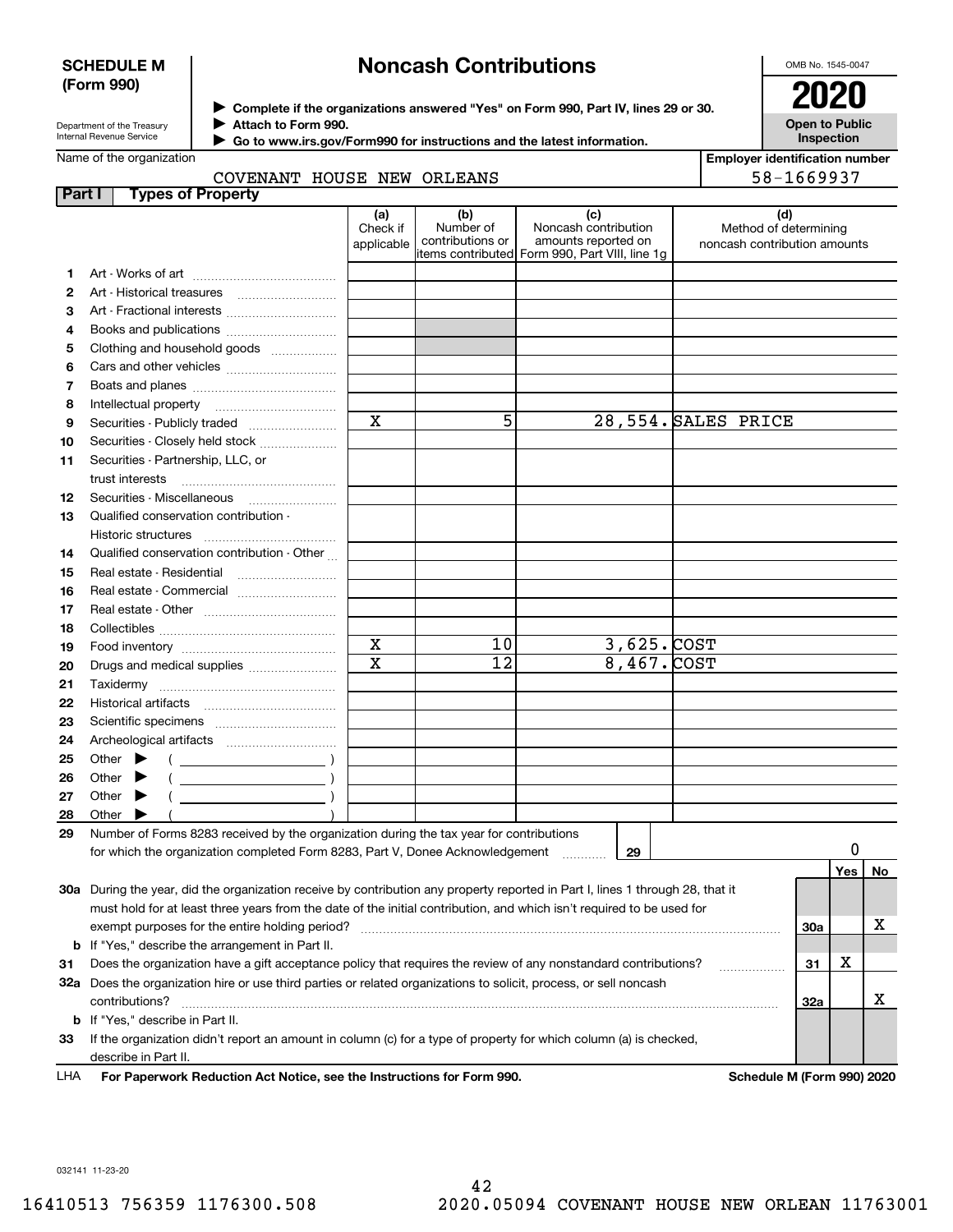#### Schedule M (Form 990) 2020  ${\rm COVENANT}$   ${\rm HOUSE}$   ${\rm NEW}$   ${\rm ORLEANS}$   $\rm 58-1669937$   ${\rm Page}$

Part II | Supplemental Information. Provide the information required by Part I, lines 30b, 32b, and 33, and whether the organization is reporting in Part I, column (b), the number of contributions, the number of items received, or a combination of both. Also complete this part for any additional information.

SCHEDULE M, PART I, COLUMN (B):

### THE ORGANIZATION IS REPORTING THE NUMBER OF CONTRIBUTORS IN PART I,

COLUMN (B) OF SCHEDULE M.

**Schedule M (Form 990) 2020**

032142 11-23-20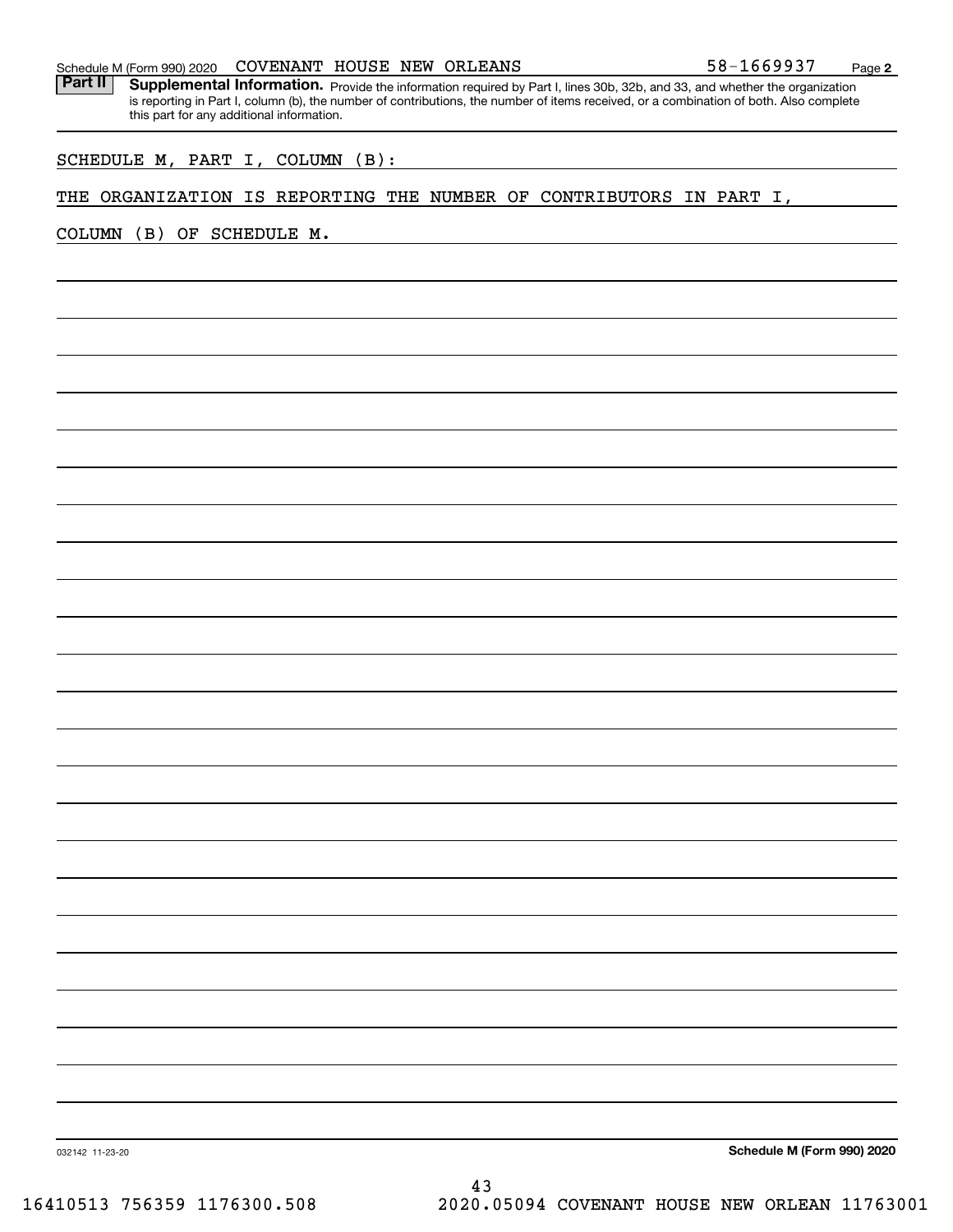**(Form 990 or 990-EZ)**

Department of the Treasury Internal Revenue Service Name of the organization

# **SCHEDULE O Supplemental Information to Form 990 or 990-EZ**

**Complete to provide information for responses to specific questions on Form 990 or 990-EZ or to provide any additional information. | Attach to Form 990 or 990-EZ. | Go to www.irs.gov/Form990 for the latest information.**



**Employer identification number**

COVENANT HOUSE NEW ORLEANS 58-1669937

FORM 990, PART I, LINE 1, DESCRIPTION OF ORGANIZATION MISSION:

COVENANT HOUSE NEW ORLEANS (THE ORGANIZATION) IS A NOT-FOR-PROFIT

ORGANIZATION AFFILIATED WITH SIMILAR ORGANIZATIONS IN OTHER LOCATIONS,

ALL OF WHICH ARE AFFILIATES OF COVENANT HOUSE INTERNATIONAL (PARENT

AFFILIATE). THE ORGANIZATION'S MISSION OF SERVING RUNAWAY, HOMELESS AND

AT RISK YOUTH WITH ABSOLUTE RESPECT AND UNCONDITIONAL LOVE IS FULFILLED

BY OFFERING SHELTER, FOOD, CLOTHING, COUNSELING, MEDICAL ATTENTION,

CRISIS INTERVENTION, AND AN ARRAY OF OTHER SUPPORTIVE SERVICES. IN THE

SPIRIT OF OPEN INTAKE, SERVICES ARE OFFERED TO ALL YOUTH WHO SEEK HELP,

WITH A PRIORITY OF CONCERN A COMMITMENT TO THOSE FOR WHOM NO OTHER

SERVICE IS AVAILABLE. DURING THE PAST YEAR THE ORGANIZATION'S AVERAGE

CENSUS WAS 191 KIDS SERVED PER DAY/NIGHT.

FORM 990, PART III, LINE 1:

| IN 33 CITIES ACROSS SIX COUNTRIES, COVENANT HOUSE BUILDS BRIDGES TO                                                       |  |  |  |  |
|---------------------------------------------------------------------------------------------------------------------------|--|--|--|--|
| HOPE FOR YOUNG PEOPLE FACING HOMELESSNESS AND SURVIVORS OF HUMAN                                                          |  |  |  |  |
| TRAFFICKING, MEETING THEIR IMMEDIATE NEEDS FOR FOOD, CLOTHING,                                                            |  |  |  |  |
| PROTECTION, AND MEDICAL CARE AND SUPPORTING THEM TO ADVANCE THEIR GOALS                                                   |  |  |  |  |
| OF EDUCATION AND EMPLOYMENT. COVENANT HOUSE ENCOMPASSES A ROBUST                                                          |  |  |  |  |
| NETWORK OF "HOUSES," WITH BEST-IN-CLASS SERVICES AND A SHARED                                                             |  |  |  |  |
| COMMITMENT TO UNCONDITIONAL LOVE, ABSOLUTE RESPECT, AND RELENTLESS                                                        |  |  |  |  |
| SUPPORT FOR EACH YOUNG PERSON WHO WALKS THROUGH OUR DOORS. FOUNDED AS A                                                   |  |  |  |  |
| DROP-IN CENTER IN NEW YORK CITY IN 1972, COVENANT HOUSE NOW SERVES                                                        |  |  |  |  |
| THOUSANDS OF CHILDREN AND YOUTH EVERY YEAR IN OUR RESIDENTIAL,                                                            |  |  |  |  |
| OUTREACH, AND DROP-IN PROGRAMS. OUR DEDICATED STAFF ACROSS THE UNITED                                                     |  |  |  |  |
| STATES, GUATEMALA, HONDURAS, MEXICO, NICARAGUA, AND CANADA EMPLOY A                                                       |  |  |  |  |
| LHA For Paperwork Reduction Act Notice, see the Instructions for Form 990 or 990-EZ. Schedule O (Form 990 or 990-EZ) 2020 |  |  |  |  |
| 032211 11-20-20                                                                                                           |  |  |  |  |
| $\Lambda$                                                                                                                 |  |  |  |  |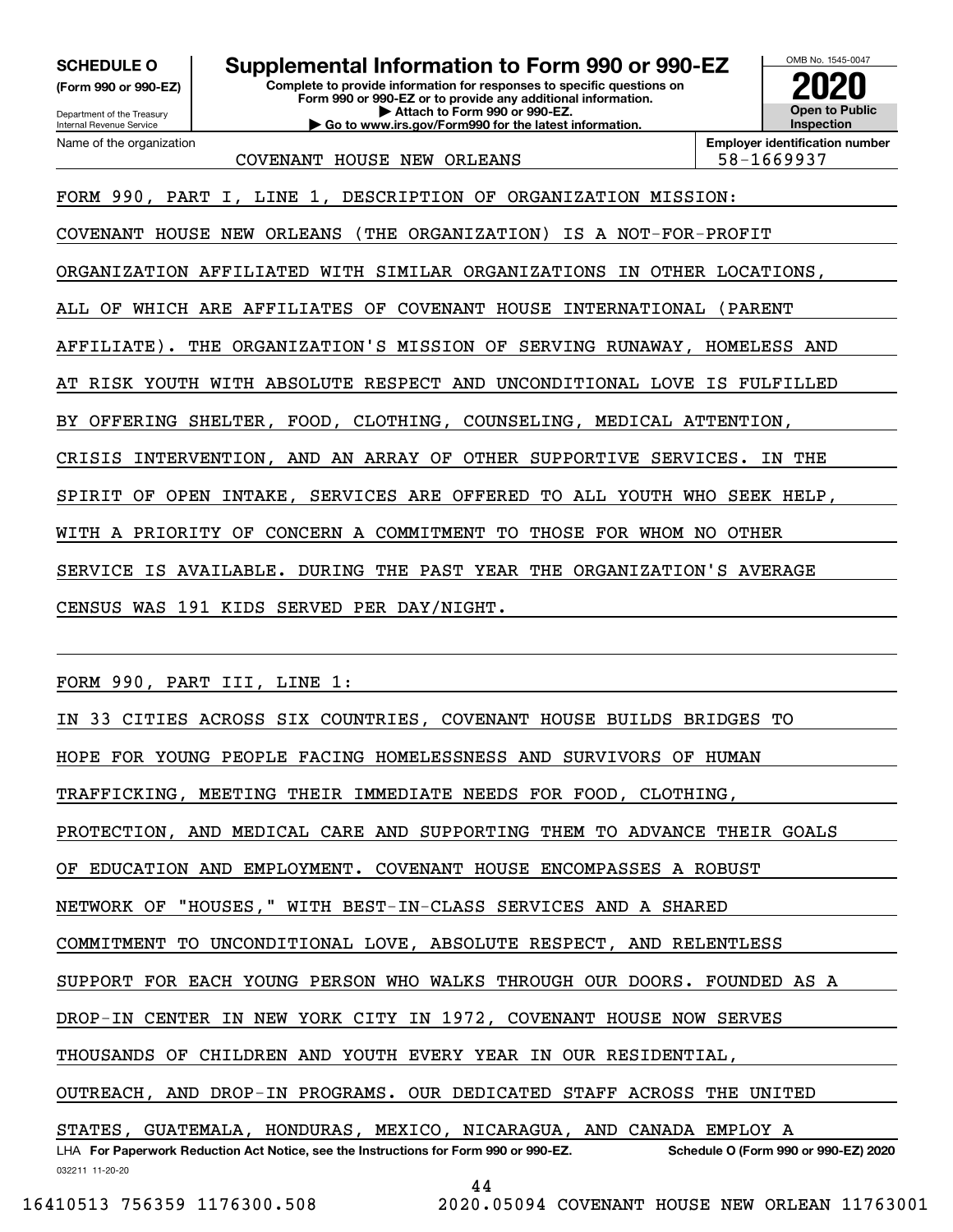| Schedule O (Form 990 or 990-EZ) 2020                                    | Page 2                                              |
|-------------------------------------------------------------------------|-----------------------------------------------------|
| Name of the organization<br>COVENANT HOUSE NEW ORLEANS                  | <b>Employer identification number</b><br>58-1669937 |
| STRENGTHS-BASED, TRAUMA-INFORMED PRACTICE MODEL THAT HELPS YOUNG PEOPLE |                                                     |
| DEVELOP THEIR POWER TO OVERCOME ADVERSITY NOW AND INTO<br>DISCOVER AND  | THE                                                 |
| FUTURE.                                                                 |                                                     |
|                                                                         |                                                     |

YOUNG PEOPLE ARRIVE AT COVENANT HOUSE WITH AN ARRAY OF LIVED EXPERIENCES, INCLUDING FOSTER CARE, FAMILY TRAUMA, SUBSTANCE USE, MENTAL HEALTH ISSUES, DOMESTIC VIOLENCE, SEXUAL ABUSE, AND MORE. OUR STAFF MEET THEM WHERE THEY ARE AND ACCOMPANY THEM, THROUGH OUR

HIGH-QUALITY CONTINUUM OF SERVICES, ON THEIR JOURNEY TO WHOLENESS AND

INDEPENDENCE.

DURING FY21, THE WORLDWIDE COVID-19 PANDEMIC IMPACTED THE NUMBER OF YOUTH COVENANT HOUSE REACHED, AS AFFILIATES ENSURED SOCIAL DISTANCING, SET ASIDE ISOLATION ROOMS FOR SYMPTOMATIC YOUTH, PAUSED OUR IN-PERSON PREVENTION PROGRAMS, AND, DURING LOCKDOWNS, SUSPENDED OR MODIFIED STREET OUTREACH. THE PANDEMIC IMPACTED ALL OF OUR OPERATIONS, INCLUDING FOOD PRODUCTION (INCREASED 75%); THE CREATION OF ONLINE OPPORTUNITIES FOR MENTAL HEALTH CARE, EDUCATION, AND JOB READINESS TRAINING; DEVELOPMENT OF APPROPRIATE INTAKE PROTOCOLS; IMPLEMENTATION OF NEW CLEANING AND SANITIZING PROTOCOLS, AND OTHER MEASURES, ALL OF WHICH DROVE UP OPERATING COSTS. NEVERTHELESS, IN FY21 COVENANT HOUSE AFFILIATES PROVIDED A TOTAL OF NEARLY 690,000 NIGHTS OF HOUSING AND SAFETY FOR, ON AVERAGE, 1,883 YOUTH EACH NIGHT.

FORM 990, PART III, LINE 4A, PROGRAM SERVICE ACCOMPLISHMENTS:

EMPLOYMENT, AND CAREER PLANNING. WE ARE EXPERTLY EQUIPPED TO RESPOND TO

032212 11-20-20 **Schedule O (Form 990 or 990-EZ) 2020** THE UNIQUE NEEDS OF YOUNG SURVIVORS OF HUMAN TRAFFICKING, THOSE WHO

45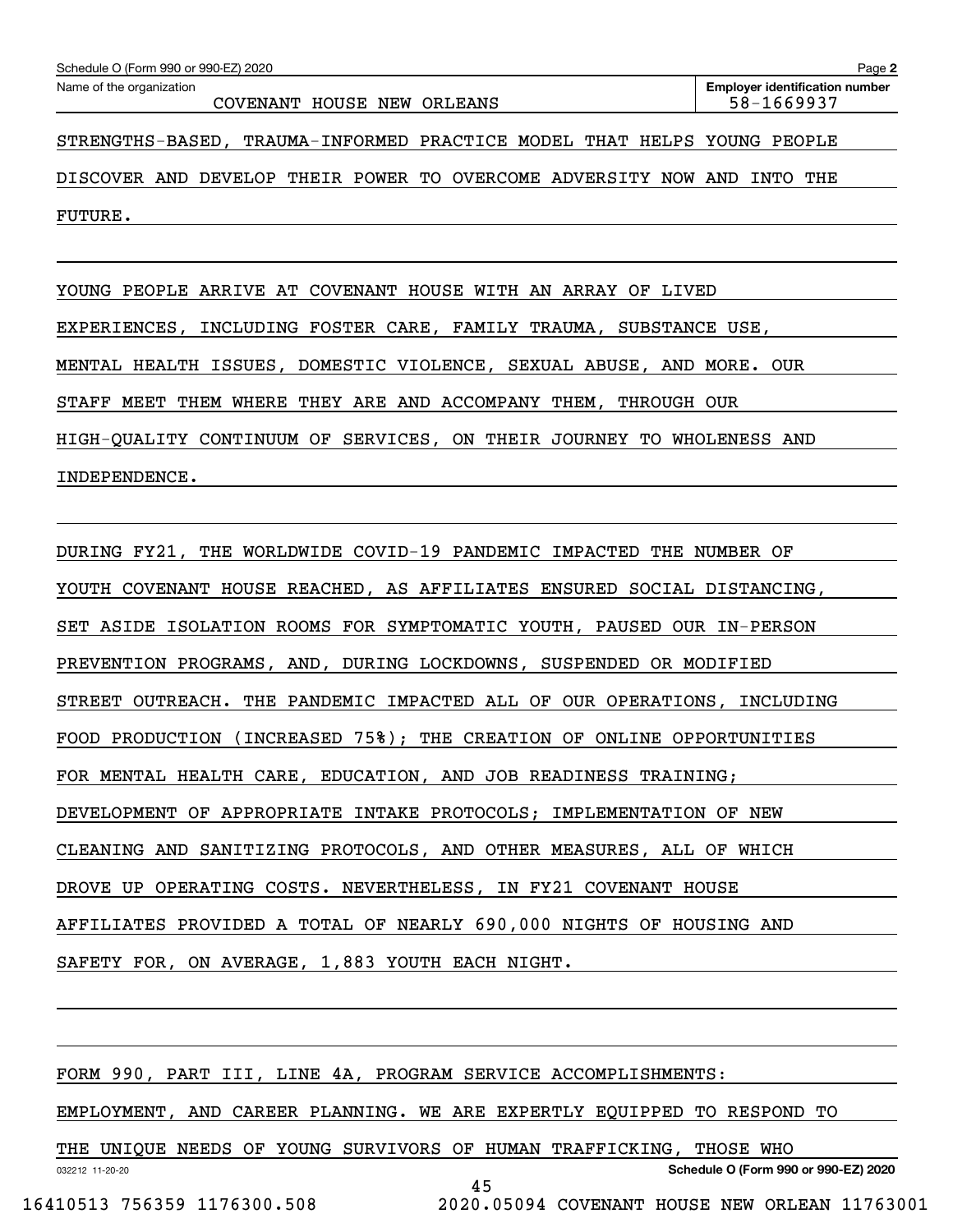| Schedule O (Form 990 or 990-EZ) 2020                                     | Page 2                                              |
|--------------------------------------------------------------------------|-----------------------------------------------------|
| Name of the organization<br>COVENANT HOUSE NEW ORLEANS                   | <b>Employer identification number</b><br>58-1669937 |
| IDENTIFY AS LGBTQ, AND THOSE WHO ARE PREGNANT OR PARENTING. OF THE       |                                                     |
| THOUSANDS OF YOUNG PEOPLE WHO FIND SAFETY AND SANCTUARY AT COVENANT      |                                                     |
| HOUSE, OUR RESEARCH INDICATES THAT APPROXIMATELY ONE IN FIVE ARE         |                                                     |
| SURVIVORS OF HUMAN TRAFFICKING. YOUNG PEOPLE EXPERIENCING HOMELESSNESS   |                                                     |
| ARE VULNERABLE TO TRAFFICKERS, WHO PREY ON THEIR NEED FOR LOVE,          |                                                     |
| SUPPORT, A SAFE PLACE TO SLEEP, AND FOOD TO CREATE A TRAUMA BOND WITH    |                                                     |
| THEM. THE ORGANIZATION HAS PIONEERED INTAKE SCREENING TOOLS TO QUICKLY   |                                                     |
| REVEAL A HISTORY OF TRAFFICKING THAT YOUNG PEOPLE, OTHERWISE, MAY FIND   |                                                     |
| DIFFICULT TO NAME. WE MEET TRAFFICKING SURVIVORS' IMMEDIATE NEEDS FOR    |                                                     |
| NUTRITIOUS FOOD, CLOTHING, SHELTER, SAFETY, AND MEDICAL CARE. AND WE     |                                                     |
| RECOGNIZE THEIR UNIQUE NEEDS FOR EXTRA LEVELS OF PROTECTION, INCLUDING   |                                                     |
| SAFE SPACES AT OUR SITE AND/OR TRANSPORTING THEM TO SAFE HOUSES AROUND   |                                                     |
| THE COUNTRY. NET FMV OF CONTRIBUTED SERVICES TOTALED \$0 FOR FY21. TOTAL |                                                     |
| UNACCOMPANIED YOUTH SERVED DURING FY21 - 405; AVG DAILY CENSUS - 38 OR   |                                                     |
| 13,870 NIGHTS OF CARE. TOTAL MOTHER AND CHILDREN SERVED DURING FY21 -    |                                                     |
| 83; AVG DAILY CENSUS - 13 OR 4,745 NIGHTS OF CARE. TOTAL CRISIS CENTER   |                                                     |
| YOUTH AND FAMILIES SERVED DURING FY21 - 488; AVG DAILY CENSUS - 51 OR    |                                                     |
| 18,615 NIGHTS OF CARE.                                                   |                                                     |
|                                                                          |                                                     |
| FORM 990, PART III, LINE 4B, PROGRAM SERVICE ACCOMPLISHMENTS:            |                                                     |
| NIGHTS OF CARE. TOTAL ROP MOTHER AND CHILDREN SERVED DURING FY21 - 25;   |                                                     |
| AVG DAILY CENSUS - 3 OR 1,095 NIGHTS OF CARE. GRAND TOTAL ROP YOUTH      |                                                     |

AND FAMILIES SERVED 104; AVG DAILY CENSUS - 24 OR 8,760 NIGHTS OF CARE.

032212 11-20-20 **Schedule O (Form 990 or 990-EZ) 2020** FORM 990, PART III, LINE 4C, PROGRAM SERVICE ACCOMPLISHMENTS: YOUTH WITH AN AVG DAILY CENSUS OF 21 OR 7,655 NIGHTS OF CARE; RRH MOTHER AND CHILDREN SERVED DURING FY21 - 79; AVG DAILY CENSUS - 66 OR 24,090 NIGHTS OF CARE. GRAND TOTAL OF PSH AND RRH YOUTH AND FAMILIES 46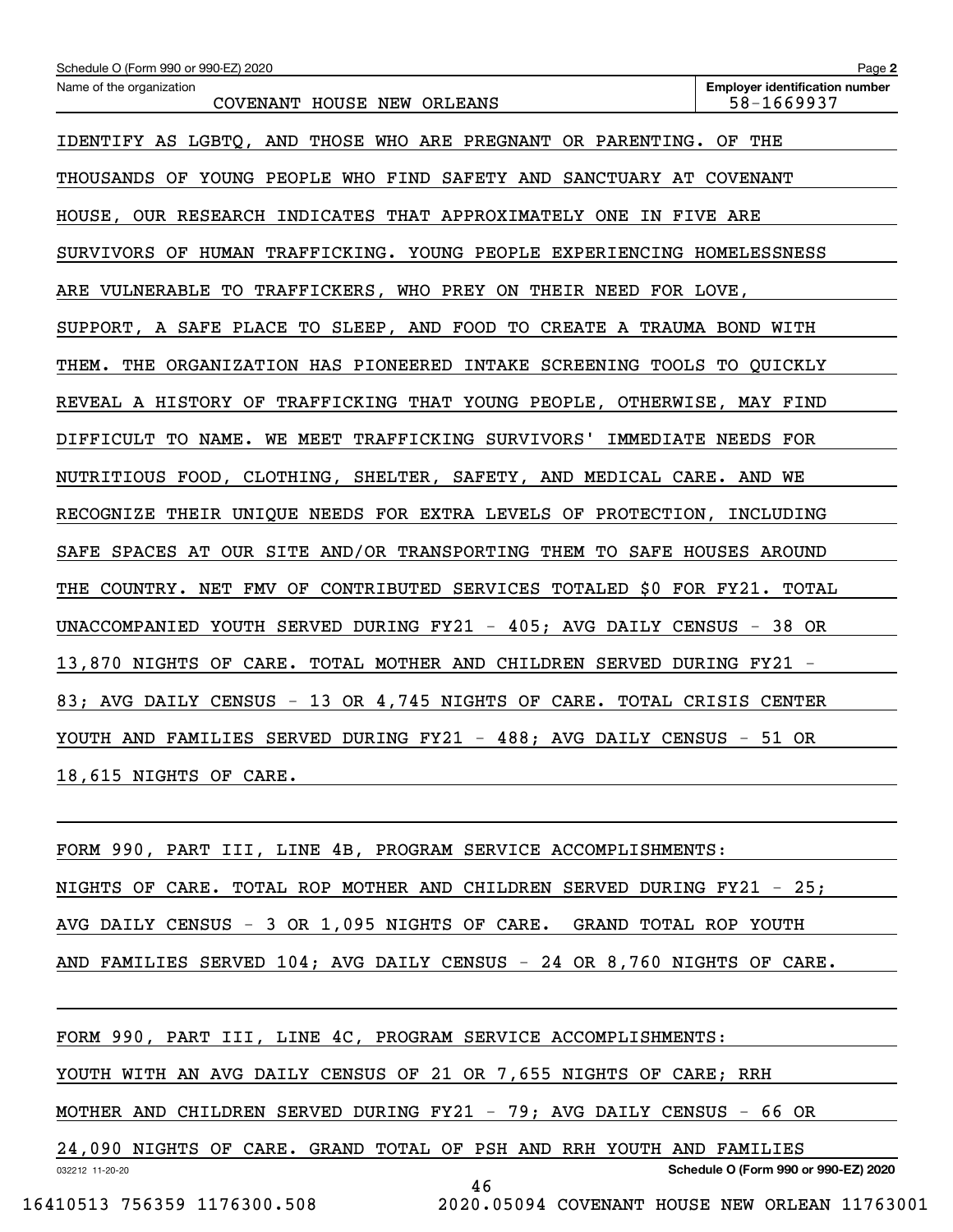| Schedule O (Form 990 or 990-EZ) 2020 |  |  |
|--------------------------------------|--|--|
|                                      |  |  |

COVENANT HOUSE NEW ORLEANS 58-1669937

SERVED DURING FY21 - 296, WITH AN AVG DAILY CENSUS - 116 OR 42,340

NIGHT OF CARE.

FORM 990, PART III, LINE 4D, OTHER PROGRAM SERVICES:

HEALTH AND WELL-BEING - HOMELESSNESS IMPACTS YOUNG PEOPLE'S PHYSICAL

AND MENTAL WELLBEING IN MANY WAYS, AND BECAUSE YOUTH ARE STILL

DEVELOPING COGNITIVELY, PHYSICALLY, PSYCHOLOGICALLY, AND EMOTIONALLY,

THOSE IMPACTS CAN HAVE DEEP EFFECTS. THIS IS EVEN MORE THE CASE FOR

YOUNG PEOPLE OF COLOR AND THOSE WHO IDENTIFY AS LGBTQ, WHO FACE UNIQUE

CHALLENGES ASSOCIATED WITH RACISM AND PREJUDICE. COVENANT HOUSE

WELCOMES ALL YOUNG PEOPLE FACING HOMELESSNESS WITH UNCONDITIONAL LOVE

AND ABSOLUTE RESPECT AND PROVIDES THEM ACCESS TO A RANGE OF HEALTH AND

WELL-BEING SERVICES THAT THEY CAN USE TO HEAL AND REDISCOVER THEIR

POTENTIAL. OUR TRAUMA-INFORMED, RESILIENCE-FOCUSED PROGRAMS AND

SERVICES RANGE FROM MEDICAL CARE AT OUR ON-SITE HEALTH CENTERS TO YOGA

CLASSES, MUSIC LESSONS, COUNSELING, RELIGIOUS AND SPIRITUAL SERVICES,

AND SPORTS. IN THESE ACTIVITIES, YOUNG PEOPLE RETAKE CONTROL OVER THEIR

LIVES, BUILD ON THEIR STRENGTHS, AND NOURISH THEIR SELF-CONFIDENCE. FMV

OF CONTRIBUTED SERVICES TOTALED \$148,601 DURING FY21. THE ORGANIZATION

SERVED 488 CRISIS CENTER AND ROP YOUTH THAT INCLUDED 668 HEALTH VISITS

DURING FY21.

EXPENSES \$ 292,196. INCLUDING GRANTS OF \$ 15,558. REVENUE \$ 0.

DROP-IN SERVICES (FORMERLY THE COMMUNITY SERVICE CENTER) - COVENANT

HOUSE SUPPORTS YOUNG PEOPLE ON THEIR JOURNEY FROM CRISIS CARE TO

INDEPENDENCE IN AN ONGOING RELATIONSHIP THAT BOLSTERS THEIR CAPACITY

032212 11-20-20 **Schedule O (Form 990 or 990-EZ) 2020** FOR INDEPENDENT LIVING AND PREVENTS THEIR RETURN TO HOMELESSNESS. OUR

47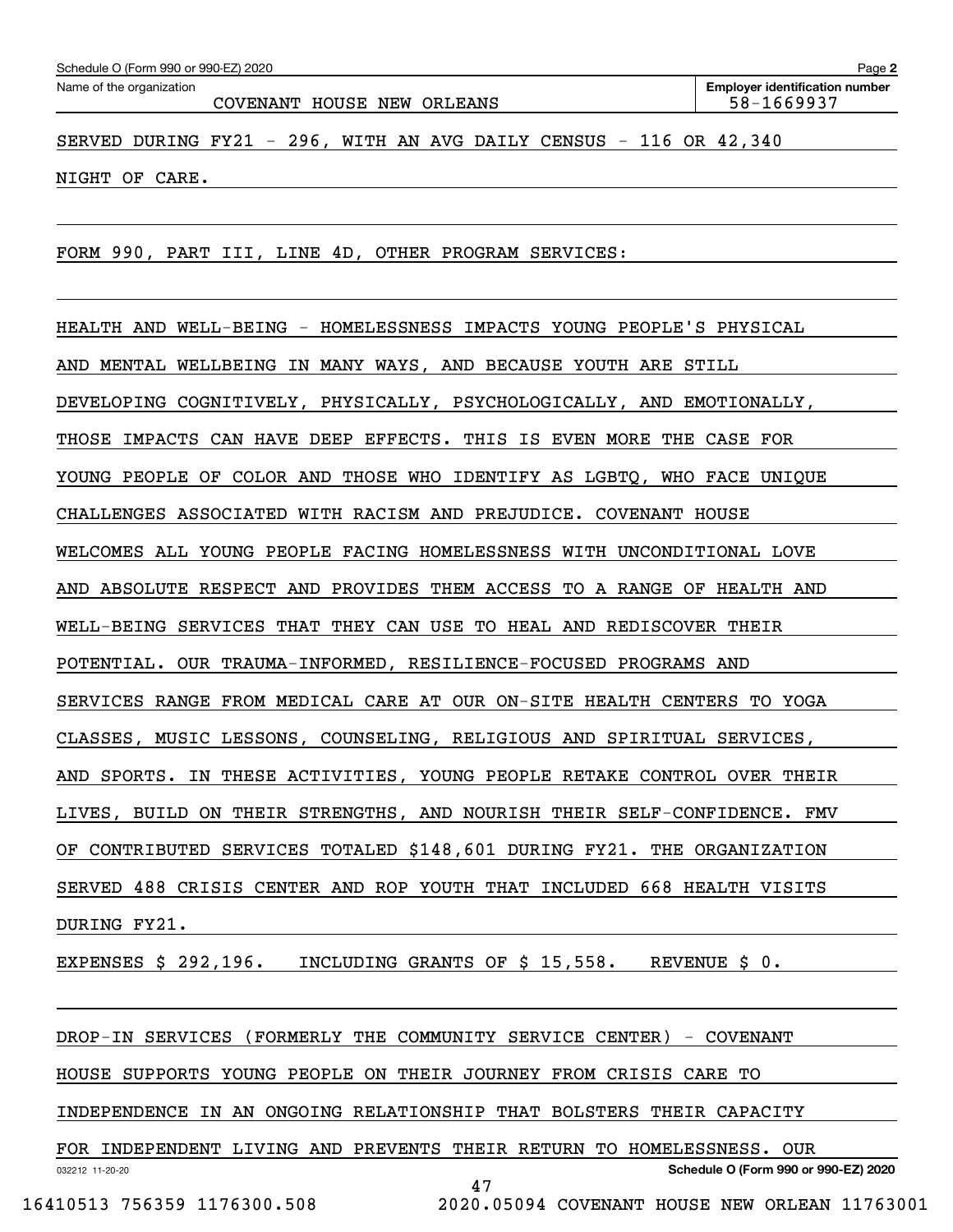| Schedule O (Form 990 or 990-EZ) 2020                                                                  | Page 2                                              |  |  |  |
|-------------------------------------------------------------------------------------------------------|-----------------------------------------------------|--|--|--|
| Name of the organization<br>COVENANT HOUSE NEW ORLEANS                                                | <b>Employer identification number</b><br>58-1669937 |  |  |  |
| DROP-IN SERVICES FOR PHYSICAL AND MENTAL HEALTH CARE AND EDUCATIONAL,                                 |                                                     |  |  |  |
| VOCATIONAL, AND LEGAL SUPPORT REMAIN AVAILABLE TO MANY. WITHIN THIS                                   |                                                     |  |  |  |
| PROGRAM WE OFFER AFTERCARE SERVICES INCLUDING COUNSELING AND                                          |                                                     |  |  |  |
| INTERVENTION SERVICES, AND WORK-RELATED INSTRUCTION AND EXPERIENCE                                    |                                                     |  |  |  |
| THROUGH THE WHITE DOVE LANDSCAPE PROGRAM. THE ORGANIZATION'S PARTNERS                                 |                                                     |  |  |  |
| IN SERVICE INCLUDE TULANE MEDICAL CENTER ADOLESCENT DROP-IN CLINIC,                                   |                                                     |  |  |  |
| CATHOLIC CHARITIES ARCHDIOCESE OF NEW ORLEANS HEAD START PROGRAM, AND                                 |                                                     |  |  |  |
| DEPARTMENT OF JUSTICE, OFFICE FOR VICTIMS OF CRIME COMBATING HUMAN                                    |                                                     |  |  |  |
| TRAFFICKING SUB-RECIPIENTS LAURA MURPHY, EDEN HOUSE, NEW ORLEANS FAMILY                               |                                                     |  |  |  |
| JUSTICE CENTER, JEWISH FAMILY SERVICES AND THE EVALUATOR LAURA MURPHY.                                |                                                     |  |  |  |
| NET FMV OF CONTRIBUTED SERVICES TOTALED \$24,767 DURING FY21.                                         |                                                     |  |  |  |
| EXPENSES $\frac{286}{880}$ . INCLUDING GRANTS OF $\frac{28}{5}$ 11,046. REVENUE $\frac{26}{5}$ 9,411. |                                                     |  |  |  |
|                                                                                                       |                                                     |  |  |  |
| STREET OUTREACH - IN VANS AND ON FOOT, OUTREACH WORKERS GO OUT TO THE                                 |                                                     |  |  |  |
| NEIGHBORHOODS, RIVERFRONTS, PARKS, AND OTHER PLACES WHERE YOUTH FACING                                |                                                     |  |  |  |
| HOMELESSNESS OFTEN SEEK REFUGE. THEY OFFER FOOD AND COUNSELING AND                                    |                                                     |  |  |  |
| INVITE THEM TO COME TO COVENANT HOUSE, WHERE THEIR IMMEDIATE, BASIC                                   |                                                     |  |  |  |
| NEEDS CAN BE MET. THROUGH SUSTAINED CONTACT, OUR OUTREACH WORKERS BUILD                               |                                                     |  |  |  |
| TRUST WITH THE YOUNG PEOPLE, THE FIRST STEP TOWARD ENCOURAGING THEM TO                                |                                                     |  |  |  |
| COME INTO OUR SHELTERS AND CONNECT TO OUR SERVICES. FMV OF CONTRIBUTED                                |                                                     |  |  |  |
| SERVICES TOTALED \$0 DURING FY21. THE ORGANIZATION SERVED 187 HOMELESS                                |                                                     |  |  |  |
| YOUTH OF WHICH 160 WERE AFFORDED A SAFE HAVEN FROM THE STREETS,                                       |                                                     |  |  |  |
| INCLUDING BUS TICKETS ACROSS THE COUNTRY TO REUNITE THEM WITH FAMILY OR                               |                                                     |  |  |  |
| RELATIVES DURING FY21.                                                                                |                                                     |  |  |  |
| EXPENSES \$ 169,651. INCLUDING GRANTS OF \$ 22,810. REVENUE \$ 0.                                     |                                                     |  |  |  |
|                                                                                                       |                                                     |  |  |  |
| PUBLIC EDUCATION AND PREVENTION - THE ORGANIZATION USES OF A VARIETY OF                               |                                                     |  |  |  |

032212 11-20-20 **Schedule O (Form 990 or 990-EZ) 2020** PLATFORMS TO INFORM AND EDUCATE THE PUBLIC, GOVERNMENT OFFICIALS, AND 48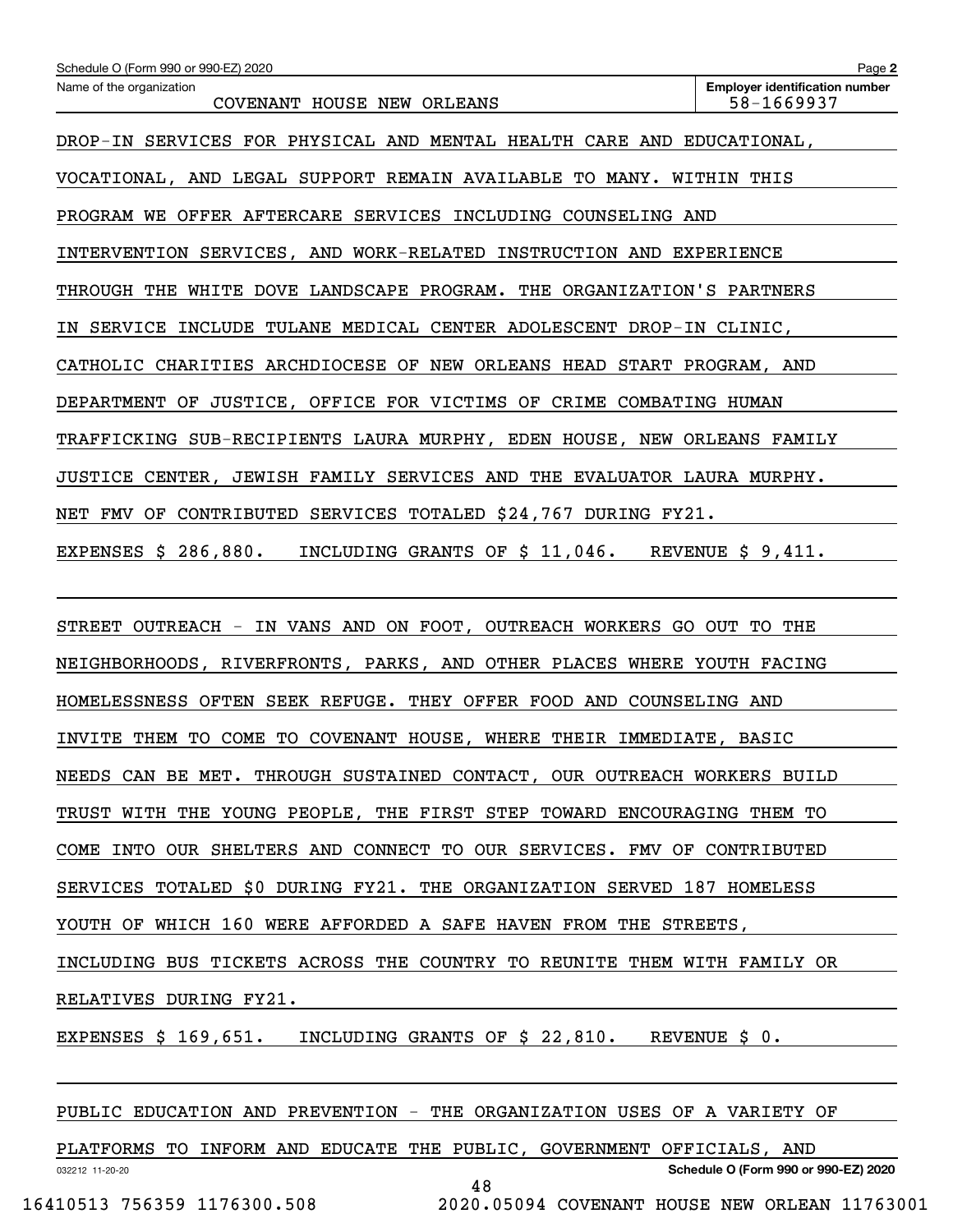| Schedule O (Form 990 or 990-EZ) 2020                                          | Page 2                                              |
|-------------------------------------------------------------------------------|-----------------------------------------------------|
| Name of the organization<br>COVENANT HOUSE NEW ORLEANS                        | <b>Employer identification number</b><br>58-1669937 |
| YOUNG PEOPLE THEMSELVES ABOUT YOUTH HOMELESSNESS AND HUMAN TRAFFICKING.       |                                                     |
| WE EMPLOY WEBSITES, SOCIAL MEDIA, NEWSLETTERS, SCHOOL-BASED PROGRAMS,         |                                                     |
| TALKS, LECTURES, AND PEER-TO-PEER EVENTS ACROSS OUR FEDERATION TO RAISE       |                                                     |
| AWARENESS OF THE CAUSES AND IMPACTS OF YOUTH HOMELESSNESS AND OF THE          |                                                     |
| SIGNS THAT A YOUNG PERSON MIGHT BE EXPERIENCING HOMELESSNESS OR HUMAN         |                                                     |
| TRAFFICKING. FMV OF CONTRIBUTED SERVICES TOTALED \$0 DURING FY21. DURING      |                                                     |
| FY21 THE ORGANIZATION REACHED OUT TO APPROXIMATELY 960 YOUTH IN               |                                                     |
| SCHOOLS, CHURCHES AND COMMUNITY CENTERS SHARING INFORMATION ON ITS            |                                                     |
| PROGRAMS AND HOMELESS PREVENTION.                                             |                                                     |
| EXPENSES $\sharp$ 32,806. INCLUDING GRANTS OF $\sharp$ 0. REVENUE $\sharp$ 0. |                                                     |
|                                                                               |                                                     |
| CHILD PROTECTION SERVICES - COVENANT HOUSE INTERNATIONAL (CHI) AND            |                                                     |
| COVENANT HOUSE NEW ORLEANS (CHNO) RECOGNIZES THAT SAFETY IS A KEY             |                                                     |
| COMPONENT IN A THERAPEUTIC COMMUNITY AND FOUNDATIONAL TO SOCIAL WORK          |                                                     |
| PRACTICE. IN RESPONSE TO THE SAFETY NEEDS OF OUR YOUTH, CHI AND CHNO          |                                                     |
| HAS ESTABLISHED A CHILD PROTECTION COMMITTEE CHARGED WITH CREATING A          |                                                     |
| COMMON CORE OF SAFETY PRACTICES DESIGNED TO REDUCE RISK. THE COMMITTEE        |                                                     |
| PROCESS IS DRIVEN BY THE NEEDS OF THE YOUTH WE SERVE, OUR MISSION, AND        |                                                     |
| OUR PROGRAMS. THE SAFETY MODEL'S CONCEPTUAL FRAMEWORK VIEWS RISK              |                                                     |
| MANAGEMENT AS AN INTERACTION AMONG SPECIFIC SAFETY CONCERNS, THE              |                                                     |
| VULNERABILITIES OF AT-RISK YOUTH, AND THE ADMINISTRATION'S CAPACITY TO        |                                                     |
| SHELTER AND PROTECT YOUTH PROACTIVELY AND RESPOND TO INCIDENTS QUICKLY.       |                                                     |
| THE CHILD PROTECTION SYSTEM IS AN ARTICULATION THAT WE WILL SERVE YOUTH       |                                                     |
| IN A SECURE ENVIRONMENT AND THAT WE WILL HOLD OURSELVES ACCOUNTABLE FOR       |                                                     |
| THEIR SAFETY. YOUTH COME TO US IN STATES OF CRISIS AND PROVIDING THEM         |                                                     |
| WITH A SAFE ENVIRONMENT IN WHICH TO HEAL IS A FUNDAMENTAL PART OF OUR         |                                                     |
| RESPONSE TO TRAUMA AND AN ESSENTIAL PRACTICE IN OUR FIELD. IN ADDITION,       |                                                     |
| CHI IS ACCREDITED BY PRAESIDIUM, A NATIONAL LEADER IN ABUSE RISK              |                                                     |
| 032212 11-20-20<br>49                                                         | Schedule O (Form 990 or 990-EZ) 2020                |
| 16410513 756359 1176300.508<br>2020.05094 COVENANT HOUSE NEW ORLEAN 11763001  |                                                     |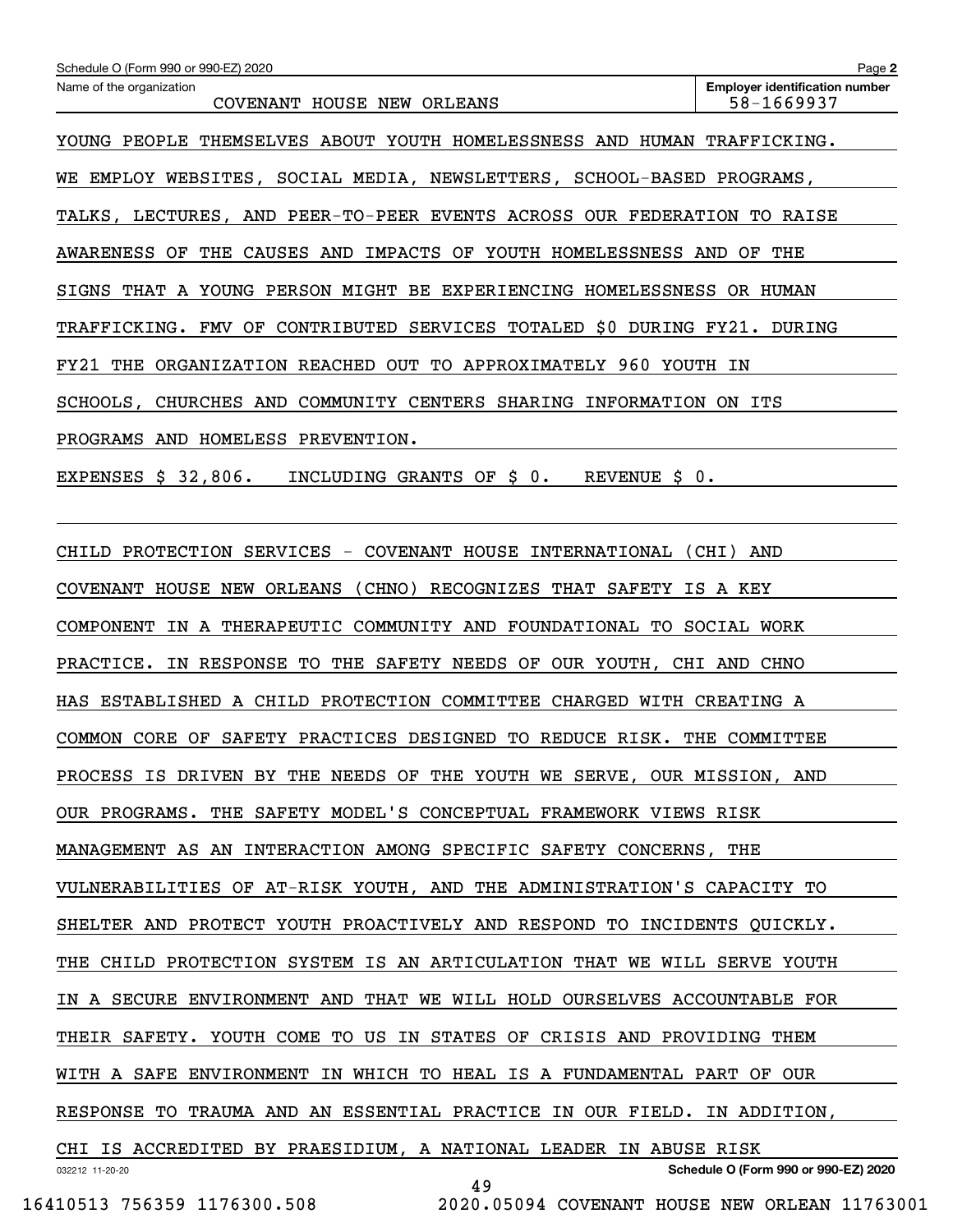| Schedule O (Form 990 or 990-EZ) 2020 | Page                                  |
|--------------------------------------|---------------------------------------|
| Name of the organization             | <b>Employer identification number</b> |

COVENANT HOUSE NEW ORLEANS 58-1669937

MANAGEMENT.

EXPENSES \$ 0. INCLUDING GRANTS OF \$ 0. REVENUE \$ 0.

FORM 990, PART VI, SECTION A, LINE 6:

THE SOLE CORPORATE MEMBER OF COVENANT HOUSE NEW ORLEANS IS ITS PARENT

ORGANIZATION, COVENANT HOUSE, D/B/A COVENANT HOUSE INTERNATIONAL.

FORM 990, PART VI, SECTION A, LINE 7A:

COVENANT HOUSE NEW ORLEANS' (CHNO) PARENT ORGANIZATION, COVENANT HOUSE

INTERNATIONAL HAS THE RIGHT TO ELECT OR APPOINT OFFICERS OF CHNO'S BOARD OF DIRECTORS.

FORM 990, PART VI, SECTION A, LINE 7B:

THE FOLLOWING DECISIONS FOR THE GOVERNING BODY ARE SUBJECT TO APPROVAL BY CHNO PARENT ORGANIZATION, COVENANT HOUSE INTERNATIONAL - AMENDMENT OR REPEAL OF THE BY-LAWS, INCREASE OR DECREASE IN THE NUMBER OF BOARD OF DIRECTORS, APPROVED THE COMPENSATION PACKAGE OF THE EXECUTIVE DIRECTOR, AND APPOINT/REMOVE MEMBERS OF THE BOARD AND THE OFFICERS.

FORM 990, PART VI, SECTION B, LINE 11B:

THE FORM 990 IS PREPARED BY AN INDEPENDENT ACCOUNTING FIRM IN CONJUNCTION WITH THE ORGANIZATION'S FINANCE DEPARTMENT AND THEN REVIEWED BY THE PARENT ORGANIZATION, COVENANT HOUSE INTERNATIONAL, AND THE FINANCE COMMITTEE OF THE BOARD. THE FINANCE COMMITTEE APPROVES THE FORM 990 ON BEHALF OF THE FULL BOARD. UPON ACCEPTANCE AND APPROVAL OF THE RETURN BY THE FINANCE COMMITTEE, IT IS THEN DISTRIBUTED TO THE FULL BOARD AND FILED ACCORDINGLY.

50

FORM 990, PART VI, SECTION B, LINE 12C:

**Schedule O (Form 990 or 990-EZ) 2020**

032212 11-20-20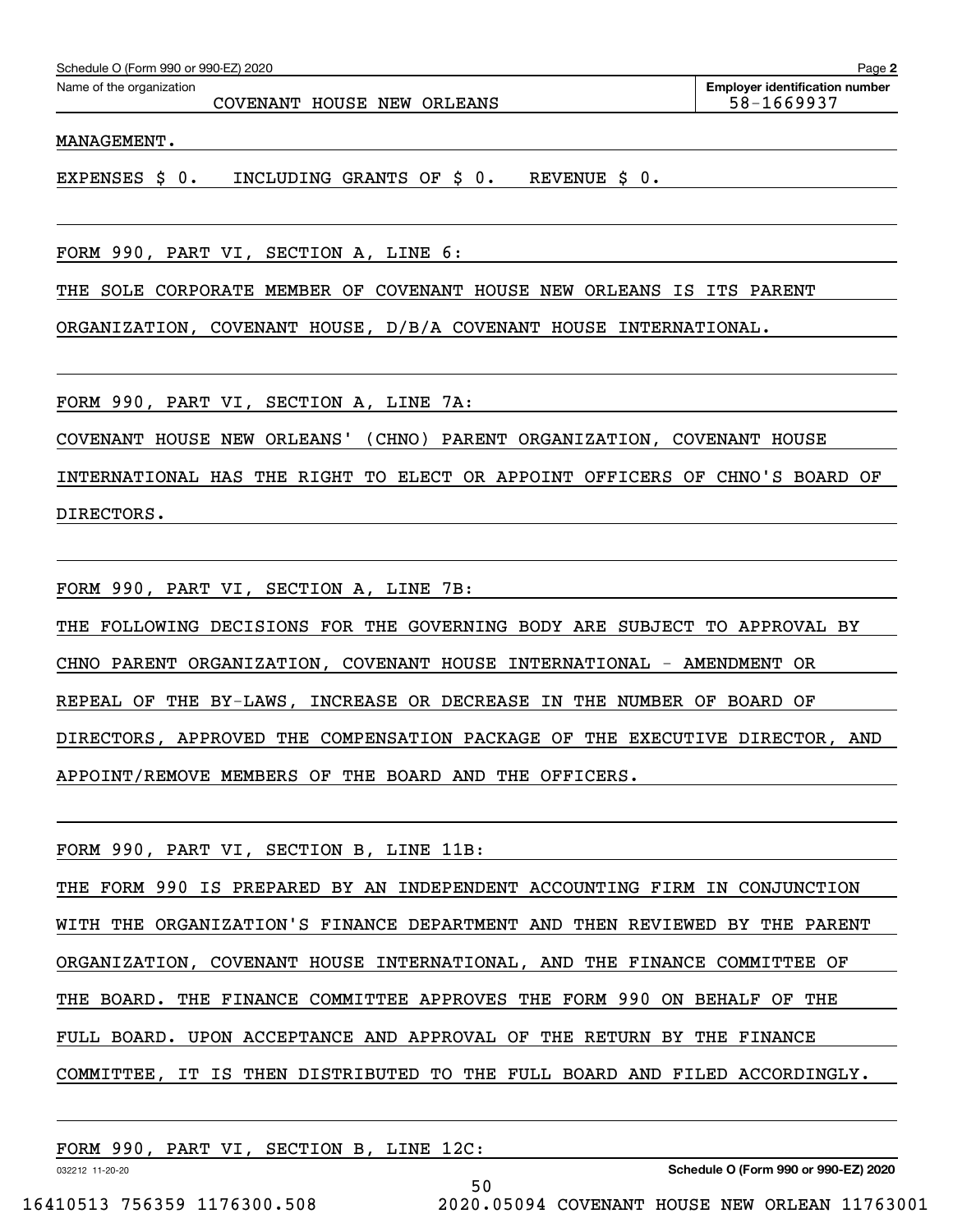| Schedule O (Form 990 or 990-EZ) 2020                                           | Page 2                                              |  |  |  |  |
|--------------------------------------------------------------------------------|-----------------------------------------------------|--|--|--|--|
| Name of the organization<br>COVENANT HOUSE NEW ORLEANS                         | <b>Employer identification number</b><br>58-1669937 |  |  |  |  |
| THE ORGANIZATION REQUIRES ANNUAL DISCLOSURE AND AFFIRMATION OF THE CONFLICT    |                                                     |  |  |  |  |
| INTEREST POLICY BY ALL OFFICERS, DIRECTORS AND KEY EMPLOYEES. THE<br>OF        |                                                     |  |  |  |  |
| DISCLOSURE STATEMENT REQUIRED EACH OFFICER, DIRECTOR, AND KEY EMPLOYEE TO      |                                                     |  |  |  |  |
| DISCLOSE ANY BUSINESS OR PERSONAL INTERESTS, DIRECT OR INDIRECT, THAT THE      |                                                     |  |  |  |  |
| PERSON MAY HAVE IN AN ORGANIZATION THAT COMPLETES WITH OR DOES BUSINESS        |                                                     |  |  |  |  |
| WITH COVENANT HOUSE INTERNATIONAL OR ANY OTHER ORGANIZATION BUSINESS/          |                                                     |  |  |  |  |
| AGENCY AFFILIATED WITH COVENANT HOUSE INTERNATIONAL. IF A CONFLICT IS          |                                                     |  |  |  |  |
| DETERMINED TO EXIST, IT MUST BE REPORTED AND ADDRESSED TO THE SATISFACTION     |                                                     |  |  |  |  |
| THE ORGANIZATION. ANY OTHER PERSON HAVING A CONFLICT, AND ATTENDING SAID<br>ОF |                                                     |  |  |  |  |
| MEETING, SHALL RETIRE FROM THE ROOM IN WHICH THE BOARD OR COMMITTEE IS         |                                                     |  |  |  |  |
| MEETING AND SHALL NOT PARTICIPATE IN THE FINAL DELIBERATIONS OR DECISIONS      |                                                     |  |  |  |  |
| REGARDING THE MATTER UNDER CONSIDERATION. ANY INTERESTED DIRECTOR SHALL        |                                                     |  |  |  |  |
| ALSO ABSTAIN DURING SUCH VOTE. THE MINUTES OF THE MEETING OF THE BOARD OR      |                                                     |  |  |  |  |
| COMMITTEE SHALL REFLECT THAT THE CONFLICT OF INTEREST WAS DISCLOSED AND        |                                                     |  |  |  |  |
| THAT THE INTERESTED PERSON WAS NOT PRESENT DURING THE FINAL DISCUSSION OR      |                                                     |  |  |  |  |
| VOTE AND DID NOT VOTE. A SUMMARY OF THE ANNUAL CONFLICTS OF INTEREST AND       |                                                     |  |  |  |  |
| COPIES OF THE CONFLICTS OF INTEREST REPORTS FROM THE DIRECTORS, EXECUTIVE      |                                                     |  |  |  |  |
| DIRECTOR, AND OFFICERS OF THE ORGANIZATION ARE ALSO SENT TO THE PARENT         |                                                     |  |  |  |  |
| ORGANIZATION, COVENANT HOUSE INTERNATIONAL. THE PARENT, COVENANT HOUSE         |                                                     |  |  |  |  |
| INTERNATIONAL ALSO ENSURES THE ANNUAL CONFLICTS OF INTEREST REPORTS ARE        |                                                     |  |  |  |  |
| ACCOMPLISHED FOR EACH AFFILIATE AND THAT THE REQUIRED INFORMATION IS SENT      |                                                     |  |  |  |  |
| TO THEM.                                                                       |                                                     |  |  |  |  |
|                                                                                |                                                     |  |  |  |  |

032212 11-20-20 **Schedule O (Form 990 or 990-EZ) 2020** THE EXECUTIVE DIRECTOR'S COMPENSATION IS DETERMINED BY THE EXECUTIVE COMMITTEE WORKING IN CONJUNCTION WITH THE PRESIDENT OF COVENANT HOUSE INTERNATIONAL (PARENT). THE ORGANIZATION'S PARENT COMPANY, COVENANT HOUSE INTERNATIONAL (CHI) HIRED A CONSULTANT TO DO A SALARY COMPARISON, CREATE A 51

FORM 990, PART VI, SECTION B, LINE 15A: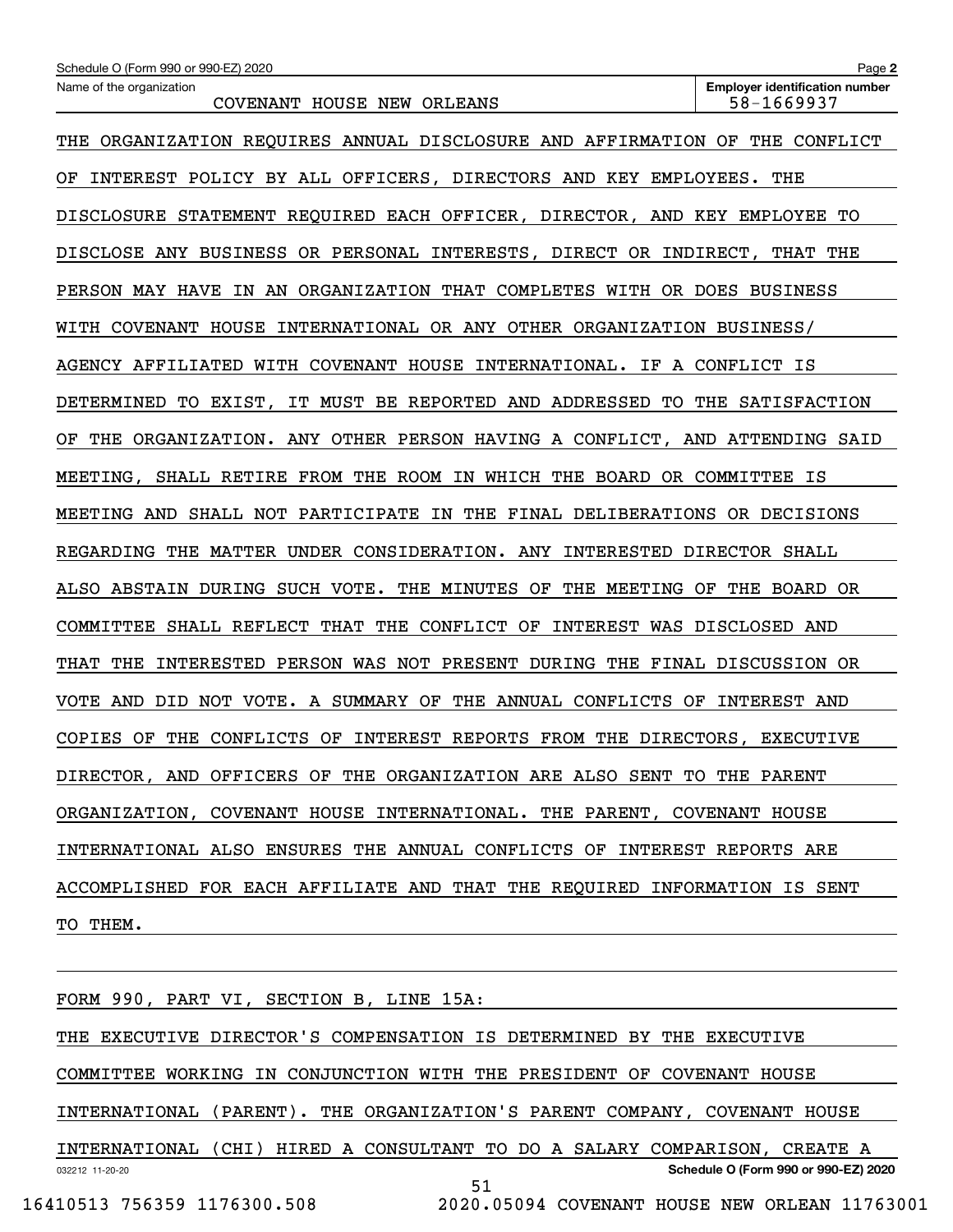| Schedule O (Form 990 or 990-EZ) 2020                                                              | Page 2                                              |
|---------------------------------------------------------------------------------------------------|-----------------------------------------------------|
| Name of the organization<br><b>COVENANT</b><br>HOUSE NEW<br>ORLEANS                               | <b>Employer identification number</b><br>58-1669937 |
| RECOMMENDATIONS<br>FOR<br>IMPLEMENTING<br>SALARY<br><b>STRUCTURE</b><br>FORMULA<br>AND            | <b>FOR</b><br>THE                                   |
| <b>DIRECTORS</b><br>THROUGHOUT<br>THE<br><b>COVENANT</b><br>HOUSE<br><b>EXECUTIVE</b><br>NETWORK. | BOARD OF<br>THE                                     |
| APPROVED<br>PROPOSED<br>HOUSE<br>NEW<br><b>ORLEANS</b><br>THE<br>SALARY<br>COVENANT               | <b>CHANGES</b><br>FOR THE                           |
| ORGANIZATION'S<br><b>EXECUTIVE</b><br>DIRECTOR.<br>ANY<br>INCREASE<br>ΙN<br>THE                   | OVERALL<br><b>FOR</b><br><b>SALARIES</b>            |
| ARE<br>REVIEWED<br>THE<br><b>BUDGETING</b><br>PROCESS<br>WITH<br>THE<br>ORGANIZATION<br>IN        | THE<br>FINANCE                                      |
| BOARD<br><b>DIRECTORS</b><br>AND<br>PRESENTED<br>TО<br>THE<br>OF<br>COMMITTEE                     | FOR FINAL APPROVAL.                                 |
| COMMITTEE'S<br>COMPENSATION DECISIONS<br><b>RECORDS</b><br><b>EXECUTIVE</b><br>ОF                 | ARE MAINTAINED<br>ΙN                                |
| <b>COVENANT</b><br>HOUSE<br>( PARENT )<br>HUMAN<br>RESOURCES<br><b>DEPARTMENT</b><br>THE          | RECORD.<br>THIS<br>PROCESS                          |
| FISCAL<br>YEAR 2021.<br>LAST<br><b>UNDERTAKEN</b><br>ΙN<br>WAS                                    |                                                     |
|                                                                                                   |                                                     |

FORM 990, PART VI, SECTION C, LINE 19:

THE ORGANIZATION'S AUDITED FINANCIAL STATEMENTS AND FORM 990'S ARE

AVAILABLE ON ITS WEBSITE COVENANTHOUSENO.ORG. GOVERNANCE POLICIES,

INCLUDING CONFLICT OF INTEREST AND DOCUMENT RETENTION, ARE AVAILABLE UPON

REQUEST. ALL FINANCIAL MANAGEMENT POLICIES ARE MAINTAINED AS PDF DOCUMENTS

ON A SECURED FILE TRANSFER PROTOCOL (FTP) SITE FOR REMOTE ACCESS BY

AUDITORS, GRANTORS AND/OR DONORS, WHICH ALSO MAY BE MADE AVAILABLE TO THE

PUBLIC UPON REQUEST.

FORM 990, PART VIII, LINE 1E:

ON APRIL 23, 2020, THE ORGANIZATION RECEIVED LOAN PROCEEDS IN THE

AMOUNT OF \$817,200 UNDER THE PAYCHECK PROTECTION PROGRAM (THE "PPP").

THE PPP LOAN, ESTABLISHED AS PART OF THE CORONAVIRUS AID, RELIEF AND

ECONOMIC SECURITY ACT (THE "CARES ACT"), PROVIDES FOR LOANS TO

QUALIFYING ENTITIES FOR AMOUNTS UP TO 2.5 TIMES THE 2019 AVERAGE

MONTHLY PAYROLL EXPENSES OF THE QUALIFYING ENTITY. THE PPP LOAN BEARS

AN INTEREST RATE OF 1% PER ANNUM. ON JUNE 10, 2021, THE PPP LOAN WAS

032212 11-20-20 **Schedule O (Form 990 or 990-EZ) 2020** FORGIVEN IN FULL BY THE UNITED STATES SMALL BUSINESS ADMINISTRATION

52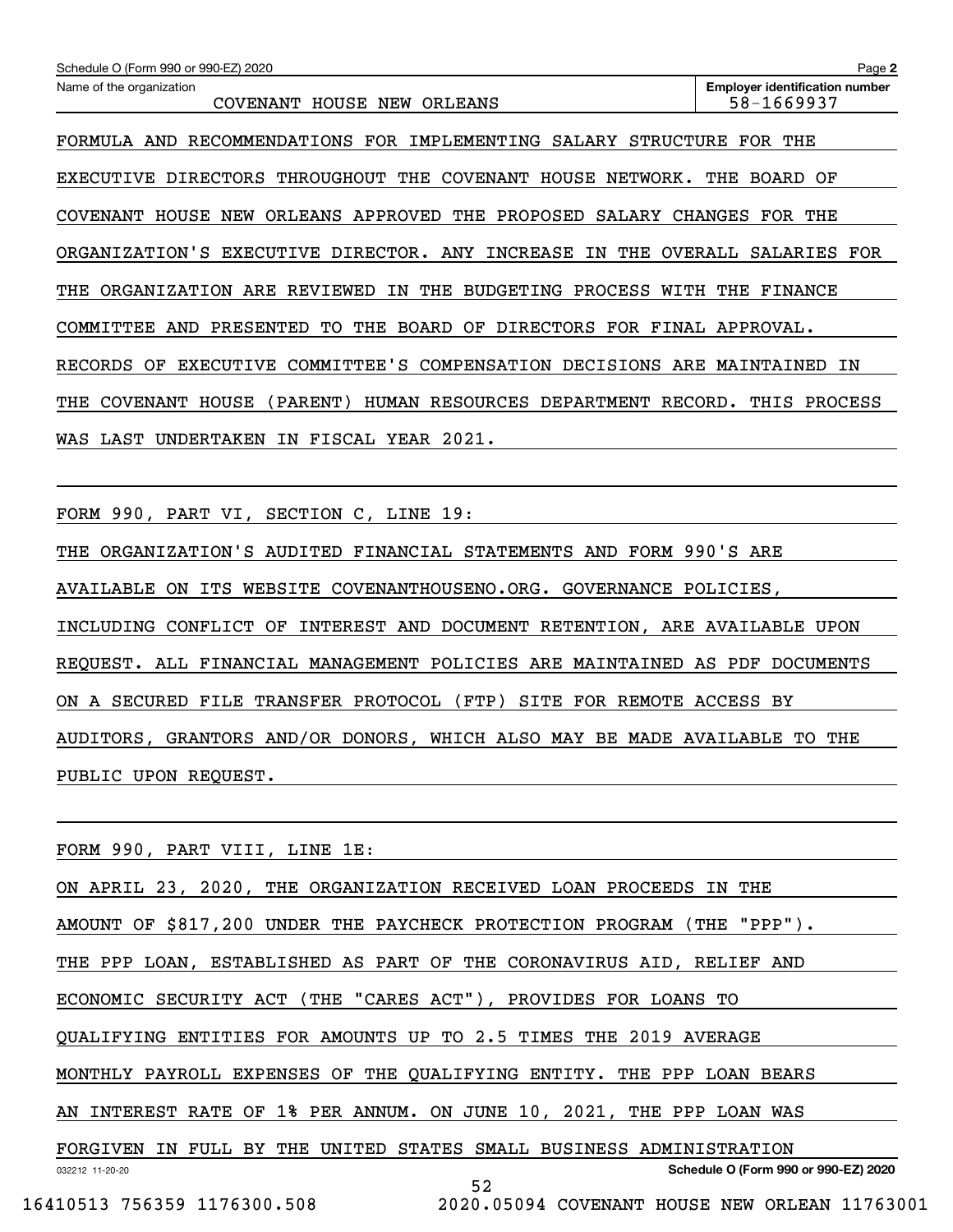COVENANT HOUSE NEW ORLEANS 58-1669937

**Employer identification number**

("SBA") AND IS INCLUDED IN NON-OPERATING ACTIVITIES IN THE ACCOMPANYING

2021 CONSOLIDATED STATEMENT OF ACTIVITIES AS FORGIVENESS OF LONG TERM

DEBT - PPP LOAN.

FORM 990, PART XII, LINE 2C:

THE PROCESS FOR SELECTING AN INDEPENDENT ACCOUNTANT AND ESTABLISHING A

COMMITTEE THAT ASSUMES RESPONSIBILITY FOR OVERSIGHT OF THE AUDIT HAS

NOT CHANGED FROM PRIOR YEARS.

**Schedule O (Form 990 or 990-EZ) 2020**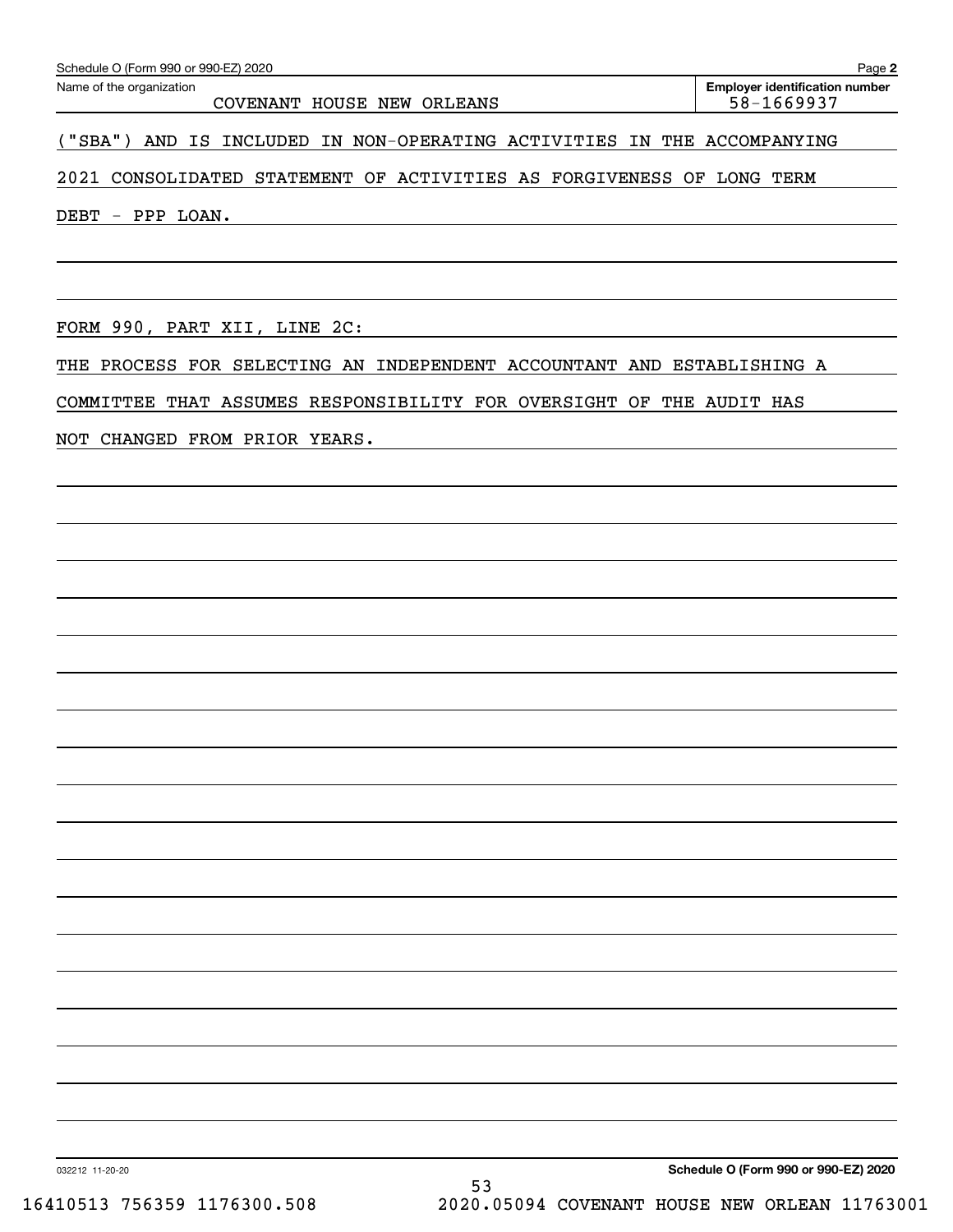| <b>SCHEDULE R</b>                          |  |
|--------------------------------------------|--|
| $\mathbf{r}$ , $\mathbf{r}$ , $\mathbf{r}$ |  |

#### **(Form 990)**

# **Related Organizations and Unrelated Partnerships**

**Complete if the organization answered "Yes" on Form 990, Part IV, line 33, 34, 35b, 36, or 37.** |

**Attach to Form 990.**  |

OMB No. 1545-0047

**Open to Public 2020**

**Employer identification number**

58-1669937

Department of the Treasury Internal Revenue Service

# **| Go to www.irs.gov/Form990 for instructions and the latest information. Inspection**

Name of the organization

#### COVENANT HOUSE NEW ORLEANS

**Part I Identification of Disregarded Entities.**  Complete if the organization answered "Yes" on Form 990, Part IV, line 33.

| (a)<br>Name, address, and EIN (if applicable)<br>of disregarded entity | (b)<br>Primary activity  | (c)<br>Legal domicile (state or<br>foreign country) | (d)<br>Total income | (e)<br>End-of-year assets | (f)<br>Direct controlling<br>entity |
|------------------------------------------------------------------------|--------------------------|-----------------------------------------------------|---------------------|---------------------------|-------------------------------------|
| COVENANT LANDSCAPING, LLC                                              |                          |                                                     |                     |                           |                                     |
| 611 NORTH RAMPART STREET                                               | JOB TRAINING PROGRAM FOR |                                                     |                     |                           | COVENANT HOUSE NEW                  |
| NEW ORLEANS, LA 70112                                                  | AT-RISK YOUTH            | LOUISIANA                                           | 47,053.             |                           | $3,960$ . ORLEANS                   |
|                                                                        |                          |                                                     |                     |                           |                                     |
|                                                                        |                          |                                                     |                     |                           |                                     |
|                                                                        |                          |                                                     |                     |                           |                                     |

#### **Identification of Related Tax-Exempt Organizations.** Complete if the organization answered "Yes" on Form 990, Part IV, line 34, because it had one or more related tax-exempt **Part II** organizations during the tax year.

| (a)<br>Name, address, and EIN<br>of related organization | (b)<br>Primary activity | (c)<br>Legal domicile (state or<br>foreign country) | (d)<br>Exempt Code<br>section | (e)<br>Public charity<br>status (if section | (f)<br>Direct controlling<br>entity |     | $(g)$<br>Section 512(b)(13)<br>controlled<br>entity? |
|----------------------------------------------------------|-------------------------|-----------------------------------------------------|-------------------------------|---------------------------------------------|-------------------------------------|-----|------------------------------------------------------|
|                                                          |                         |                                                     |                               | 501(c)(3)                                   |                                     | Yes | No.                                                  |
| COVENANT HOUSE $-13-2725416$                             |                         |                                                     |                               |                                             |                                     |     |                                                      |
| 5 PENN PLAZA                                             |                         |                                                     |                               |                                             |                                     |     |                                                      |
| NEW YORK, NY 10001                                       | HUMANITARIAN            | NEW YORK                                            | 501(C)3                       | LINE 7                                      | N/A                                 |     | х                                                    |
| COVENANT HOUSE ALASKA - 13-3419755                       |                         |                                                     |                               |                                             |                                     |     |                                                      |
| 755 A STREET                                             |                         |                                                     |                               |                                             |                                     |     |                                                      |
| ANCHORAGE, AK 99501                                      | HUMANITARIAN            | ALASKA                                              | 501(C)3                       | LINE 7                                      | COVENANT HOUSE                      |     | х                                                    |
| COVENANT HOUSE CALIFORNIA - 13-3391210                   |                         |                                                     |                               |                                             |                                     |     |                                                      |
| 1325 NORTH WESTERN AVENUE                                |                         |                                                     |                               |                                             |                                     |     |                                                      |
| HOLLYWOOD, CA 90027                                      | HUMANITARIAN            | CALIFORNIA                                          | 501(C)3                       | LINE 7                                      | COVENANT HOUSE                      |     | х                                                    |
| COVENANT HOUSE FLORIDA - 59-2323607                      |                         |                                                     |                               |                                             |                                     |     |                                                      |
| 733 BREAKERS AVENUE                                      |                         |                                                     |                               |                                             |                                     |     |                                                      |
| FORT LAUDERDALE FL 33304                                 | HUMANITARIAN            | FLORIDA                                             | 501(C)3                       | LINE 7                                      | <b>COVENANT HOUSE</b>               |     | x                                                    |

**For Paperwork Reduction Act Notice, see the Instructions for Form 990. Schedule R (Form 990) 2020**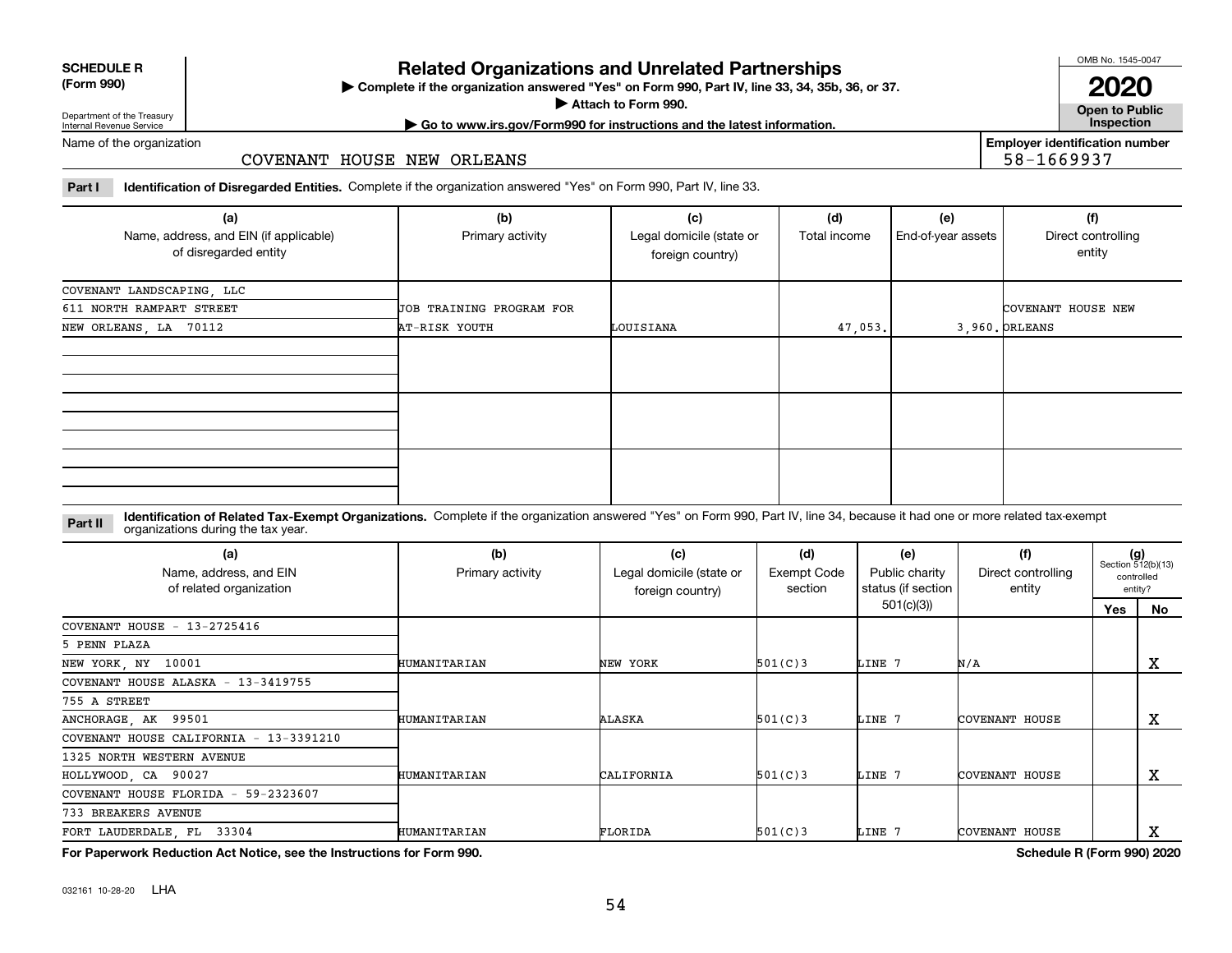**Part II Continuation of Identification of Related Tax-Exempt Organizations**

| (a)                                        | (b)                 | (c)                          | (d)                | (e)                | (f)                   | $(g)$<br>Section 512(b)(13) |             |
|--------------------------------------------|---------------------|------------------------------|--------------------|--------------------|-----------------------|-----------------------------|-------------|
| Name, address, and EIN                     | Primary activity    | Legal domicile (state or     | <b>Exempt Code</b> | Public charity     | Direct controlling    | controlled                  |             |
| of related organization                    |                     | foreign country)             | section            | status (if section | entity                | organization?               |             |
|                                            |                     |                              |                    | 501(c)(3)          |                       | Yes                         | No          |
| COVENANT HOUSE GEORGIA - 13-3523561        |                     |                              |                    |                    |                       |                             |             |
| 1559 JOHNSON ROAD NW                       |                     |                              |                    |                    |                       |                             |             |
| ATLANTA, GA 30318                          | HUMANITARIAN        | GEORGIA                      | 501(C)3            | LINE 7             | COVENANT HOUSE        |                             | X           |
| COVENANT HOUSE ILLINOIS - 81-2061485       |                     |                              |                    |                    |                       |                             |             |
| 2934 W. LAKE STREET                        |                     |                              |                    |                    |                       |                             |             |
| CHICAGO IL 60612                           | HUMANITARIAN        | ILLINOIS                     | 501(C)3            | LINE 7             | COVENANT HOUSE        |                             | $\mathbf x$ |
| COVENANT HOUSE MICHIGAN - 38-3351777       |                     |                              |                    |                    |                       |                             |             |
| 2959 MARTIN LUTHER KING JR BLVD            |                     |                              |                    |                    |                       |                             |             |
| DETROIT, MI 48208                          | HUMANITARIAN        | <b>MICHIGAN</b>              | 501(C)3            | LINE 7             | COVENANT HOUSE        |                             | X           |
| COVENANT HOUSE MISSOURI - 43-1821599       |                     |                              |                    |                    |                       |                             |             |
| 2727 NORTH KINGSHIGHWAY BLVD               |                     |                              |                    |                    |                       |                             |             |
| ST. LOUIS, MO 63113                        | HUMANITARIAN        | MISSOURI                     | 501(C)3            | LINE 7             | COVENANT HOUSE        |                             | $\mathbf x$ |
| COVENANT HOUSE NEW JERSEY - 13-3537710     |                     |                              |                    |                    |                       |                             |             |
| 330 WASHINGTON STREET                      |                     |                              |                    |                    |                       |                             |             |
| NEWARK NJ 07102                            | <b>HUMANITARIAN</b> | NEW JERSEY                   | 501(C)3            | LINE 7             | COVENANT HOUSE        |                             | $\mathbf X$ |
| COVENANT HOUSE PENNSYLVANIA - 23-3003176   |                     |                              |                    |                    |                       |                             |             |
| 31 EAST ARMAT STREET                       |                     |                              |                    |                    |                       |                             |             |
| PHILADELPHIA, PA 19144                     | HUMANITARIAN        | PENNSYLVANIA                 | 501(C)3            | LINE 7             | COVENANT HOUSE        |                             | $\mathbf X$ |
| COVENANT HOUSE TEXAS - 76-0050882          |                     |                              |                    |                    |                       |                             |             |
| 1111 LOVETT BLVD                           |                     |                              |                    |                    |                       |                             |             |
| HOUSTON, TX 77006                          | HUMANITARIAN        | TEXAS                        | 501(C)3            | LINE 7             | COVENANT HOUSE        |                             | $\mathbf x$ |
| COVENANT HOUSE WASHINGTON - 13-3537709     |                     |                              |                    |                    |                       |                             |             |
| 2001 MISSISSIPPI AVENUE SE                 |                     |                              |                    |                    |                       |                             |             |
| WASHINGTON, DC 20020                       | HUMANITARIAN        | DISTRICT OF COLUMBIA 501(C)3 |                    | LINE 7             | COVENANT HOUSE        |                             | X           |
| COVENANT HOUSE WESTERN AVENUE - 95-4395845 |                     |                              |                    |                    |                       |                             |             |
| 1325 N WESTERN AVENUE                      |                     |                              |                    |                    |                       |                             |             |
| HOLLYWOOD, CA 90027                        | HOLDING CO          | CALIFORNIA                   | 501(C)3            | LINE 12A, I        | <b>COVENANT HOUSE</b> |                             | х           |
| COVENANT INTERNATIONAL FOUNDATION          |                     |                              |                    |                    |                       |                             |             |
| 13-3124706, 5 PENN PLAZA, NEW YORK, NY     |                     |                              |                    |                    |                       |                             |             |
| 10001                                      | HOLDING CO          | DELAWARE                     | 501(C)3            | LINE 7             | COVENANT HOUSE        |                             | $\mathbf x$ |
| TESTAMENTUM - 23-7326634                   |                     |                              |                    |                    |                       |                             |             |
| 5 PENN PLAZA                               |                     |                              |                    |                    |                       |                             |             |
| NEW YORK, NY 10001                         | HOLDING CO          | NEW YORK                     | 501(C)3            | LINE 10            | COVENANT HOUSE        |                             | $\mathbf X$ |
| UNDER 21 COVENANT HOUSE NEW YORK -         |                     |                              |                    |                    |                       |                             |             |
| 13-3076376, 460 WEST 41ST STREET, NEW YORK |                     |                              |                    |                    |                       |                             |             |
| NY 10036                                   | HUMANITARIAN        | NEW YORK                     | 501(C)3            | LINE 7             | <b>COVENANT HOUSE</b> |                             | X           |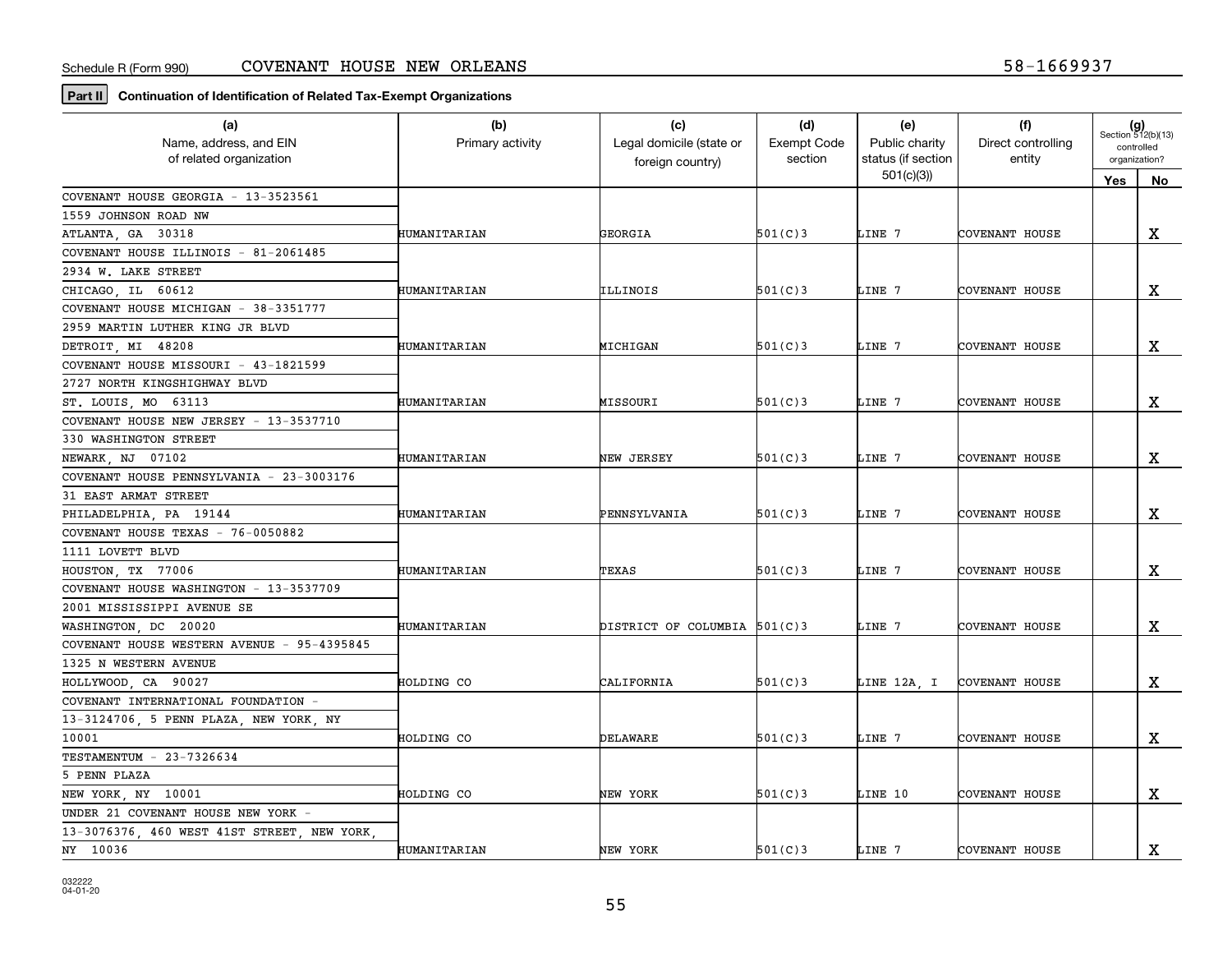**Part II Continuation of Identification of Related Tax-Exempt Organizations**

| (a)<br>Name, address, and EIN<br>of related organization | (b)<br>Primary activity | (c)<br>Legal domicile (state or | (d)<br><b>Exempt Code</b><br>section | (e)<br>Public charity<br>status (if section | (f)<br>Direct controlling<br>entity | $(g)$<br>Section 512(b)(13)<br>controlled<br>organization? |             |
|----------------------------------------------------------|-------------------------|---------------------------------|--------------------------------------|---------------------------------------------|-------------------------------------|------------------------------------------------------------|-------------|
|                                                          |                         | foreign country)                |                                      | 501(c)(3)                                   |                                     |                                                            |             |
| COVENANT HOUSE CONNECTICUT - 13-3330953                  |                         |                                 |                                      |                                             |                                     | Yes                                                        | No          |
| C/O COVENANT HOUSE, 5 PENN PLAZA                         |                         |                                 |                                      |                                             |                                     |                                                            |             |
| NEW YORK, NY 10001                                       | HUMANITARIAN            | CONNECTICUT                     | 501(C)3                              | LINE 7                                      | COVENANT HOUSE                      |                                                            | X           |
| COVENANT HOUSE CHICAGO - 13-3386635                      |                         |                                 |                                      |                                             |                                     |                                                            |             |
| C/O COVENANT HOUSE, 5 PENN PLAZA                         |                         |                                 |                                      |                                             |                                     |                                                            |             |
| NEW YORK, NY 10001                                       | HUMANITARIAN            | ILLINOIS                        | 501(C)3                              | РF                                          | COVENANT HOUSE                      |                                                            | X           |
| 268 WEST 44TH CORPORATION - 13-2874450                   |                         |                                 |                                      |                                             |                                     |                                                            |             |
| C/O COVENANT HOUSE, 5 PENN PLAZA                         |                         |                                 |                                      |                                             |                                     |                                                            |             |
| NEW YORK, NY 10001                                       | HOLDING CO              | NEW YORK                        | 501(C)2                              |                                             | COVENANT HOUSE                      |                                                            | X           |
| RIGHTS OF PASSAGE INC - 13-3549405                       |                         |                                 |                                      |                                             |                                     |                                                            |             |
| C/O COVENANT HOUSE, 5 PENN PLAZA                         |                         |                                 |                                      |                                             |                                     |                                                            |             |
| NEW YORK, NY 10001                                       | HUMANITARIAN            | DELAWARE                        | 501(C)3                              | LINE 7                                      | COVENANT HOUSE                      |                                                            | x           |
| UNDER 21 BOSTON INC - 04-2790593                         |                         |                                 |                                      |                                             |                                     |                                                            |             |
| C/O COVENANT HOUSE, 5 PENN PLAZA                         |                         |                                 |                                      |                                             |                                     |                                                            |             |
| NEW YORK, NY 10001                                       | HUMANITARIAN            | MASSACHUSETTS                   | 501(C)3                              | LINE 12A, I                                 | COVENANT HOUSE                      |                                                            | х           |
| COVENANT HOUSE TORONTO                                   |                         |                                 |                                      |                                             | COVENANT                            |                                                            |             |
| 20 GERRARD STREET EAST                                   |                         |                                 |                                      |                                             | <b>INTERNATIONAL</b>                |                                                            |             |
| TORONTO, CANADA, CANADA M5B 2P3                          | HUMANITARIAN            | CANADA                          |                                      |                                             | <b>FOUNDATION</b>                   |                                                            | X           |
| COVENANT HOUSE VANCOUVER                                 |                         |                                 |                                      |                                             | <b>COVENANT</b>                     |                                                            |             |
| 575 DRAKE STREET                                         |                         |                                 |                                      |                                             | <b>INTERNATIONAL</b>                |                                                            |             |
| VANCOUVER, CANADA, CANADA V6B 4K8                        | HUMANITARIAN            | CANADA                          |                                      |                                             | FOUNDATION                          |                                                            | X           |
| ASOCIACION LA ALIANZA GUATEMALA                          |                         |                                 |                                      |                                             | COVENANT                            |                                                            |             |
| 13 AVENIDA 00-37 ZONA 2 COLONIA LA ESCUADRIL             |                         |                                 |                                      |                                             | <b>INTERNATIONAL</b>                |                                                            |             |
| MIXCO, GUATEMALA, GUATEMALA                              | HUMANITARIAN            | <b>GUATEMALA</b>                |                                      |                                             | FOUNDATION                          |                                                            | X           |
| CASA ALIANZA DE HONDURAS                                 |                         |                                 |                                      |                                             | COVENANT                            |                                                            |             |
| CORNER OF ARDA CERVANTES Y MORELOS                       |                         |                                 |                                      |                                             | <b>INTERNATIONAL</b>                |                                                            |             |
| TEGUCIGALPA, HONDURAS, HONDURAS                          | HUMANITARIAN            | HONDURAS                        |                                      |                                             | FOUNDATION                          |                                                            | x           |
| CASA ALIANZA NICARAGUA                                   |                         |                                 |                                      |                                             | COVENANT                            |                                                            |             |
| EDIFFICIO CONRAD N HILTON COSTADO ESTE DEL M             |                         |                                 |                                      |                                             | <b>INTERNATIONAL</b>                |                                                            |             |
| MANAGUA, NICARAGUA, NICARAGUA                            | HUMANITARIAN            | NICARAGUA                       |                                      |                                             | FOUNDATION                          |                                                            | $\mathbf X$ |
| FUNDACION CASA ALIANZA MEXICO IAP                        |                         |                                 |                                      |                                             | COVENANT                            |                                                            |             |
| PLAZA DE LAS FUENTES 116 COL                             |                         |                                 |                                      |                                             | <b>INTERNATIONAL</b>                |                                                            |             |
| MEXICO DF, MEXICO, MEXICO                                | HUMANITARIAN            | MEXICO                          |                                      |                                             | FOUNDATION                          |                                                            | $\mathbf x$ |
| CASA ALIANZA INTERNACIONAL                               |                         |                                 |                                      |                                             | <b>COVENANT</b>                     |                                                            |             |
| C/O COVENANT HOUSE, 5 PENN PLAZA                         |                         |                                 |                                      |                                             | <b>INTERNATIONAL</b>                |                                                            |             |
| NEW YORK, NY 10001                                       | HUMANITARIAN            | COSTA RICA                      |                                      |                                             | FOUNDATION                          |                                                            | $\mathbf X$ |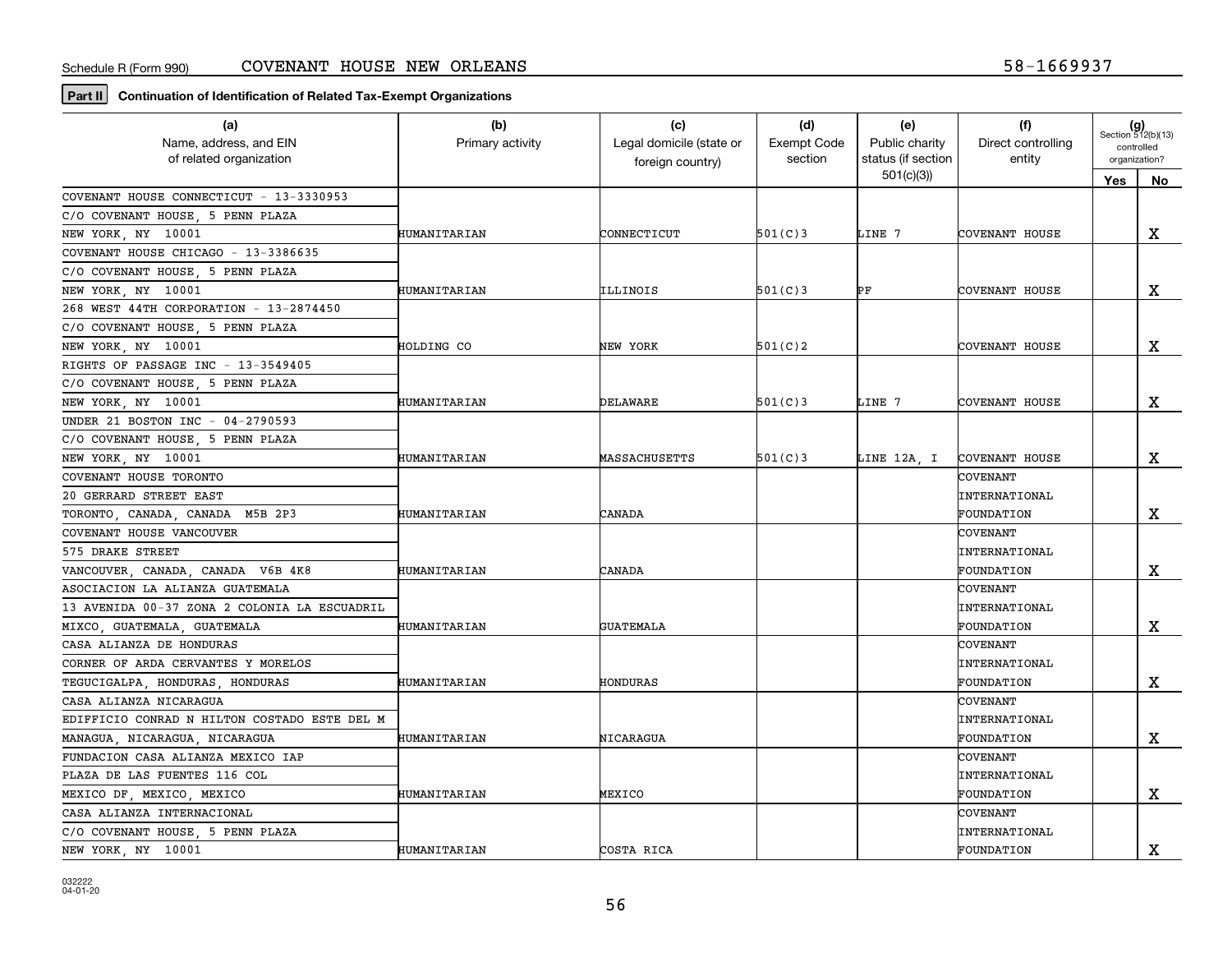**Part II Continuation of Identification of Related Tax-Exempt Organizations**

| (a)<br>Name, address, and EIN<br>of related organization | (b)<br>Primary activity | (c)<br>Legal domicile (state or<br>foreign country) | (d)<br>Exempt Code<br>section | (e)<br>Public charity<br>status (if section | (f)<br>Direct controlling<br>entity | $(g)$<br>Section 512(b)(13)<br>controlled<br>organization? |              |
|----------------------------------------------------------|-------------------------|-----------------------------------------------------|-------------------------------|---------------------------------------------|-------------------------------------|------------------------------------------------------------|--------------|
|                                                          |                         |                                                     |                               | 501(c)(3)                                   |                                     | Yes                                                        | <b>No</b>    |
| YOUTH VISION SOLUTIONS - 27-1855040                      |                         |                                                     |                               |                                             |                                     |                                                            |              |
| 2959 MARTIN LUTHER KING JR BLVD                          |                         |                                                     |                               |                                             | COVENANT HOUSE                      |                                                            |              |
| DETROIT, MI 48208                                        | SCHOOL MGMT             | PENNSYLVANIA                                        | 501(C)3                       | LINE 7                                      | MICHIGAN                            |                                                            | X            |
| CH PENNSYLVANIA UNDER-21 HOLDINGS, INC. -                |                         |                                                     |                               |                                             |                                     |                                                            |              |
| 82-1519205, 31 EAST ARMAT STREET,                        |                         |                                                     |                               |                                             | COVENANT HOUSE                      |                                                            |              |
| PHILADELPHIA, PA 19144                                   | HOLDING CO              | CONNECTICUT                                         | 501(C)3                       | LINE 12A, I                                 | PENNSYLVANIA                        |                                                            | X            |
| CH HOUSING DEVELOPMENT FUND CORPORATION -                |                         |                                                     |                               |                                             |                                     |                                                            |              |
| 83-4124396, C/O COVENANT HOUSE, 5 PENN                   | PROVIDING TRANSITIONAL  |                                                     |                               |                                             |                                     |                                                            |              |
| PLAZA, NEW YORK, NY 10001-1810                           | HOUSING                 | NEW YORK                                            | 501(C)3                       | LINE 12A, I                                 | COVENANT HOUSE                      |                                                            | $\mathbf{x}$ |
|                                                          |                         |                                                     |                               |                                             |                                     |                                                            |              |
|                                                          |                         |                                                     |                               |                                             |                                     |                                                            |              |
|                                                          |                         |                                                     |                               |                                             |                                     |                                                            |              |
|                                                          |                         |                                                     |                               |                                             |                                     |                                                            |              |
|                                                          |                         |                                                     |                               |                                             |                                     |                                                            |              |
|                                                          |                         |                                                     |                               |                                             |                                     |                                                            |              |
|                                                          |                         |                                                     |                               |                                             |                                     |                                                            |              |
|                                                          |                         |                                                     |                               |                                             |                                     |                                                            |              |
|                                                          |                         |                                                     |                               |                                             |                                     |                                                            |              |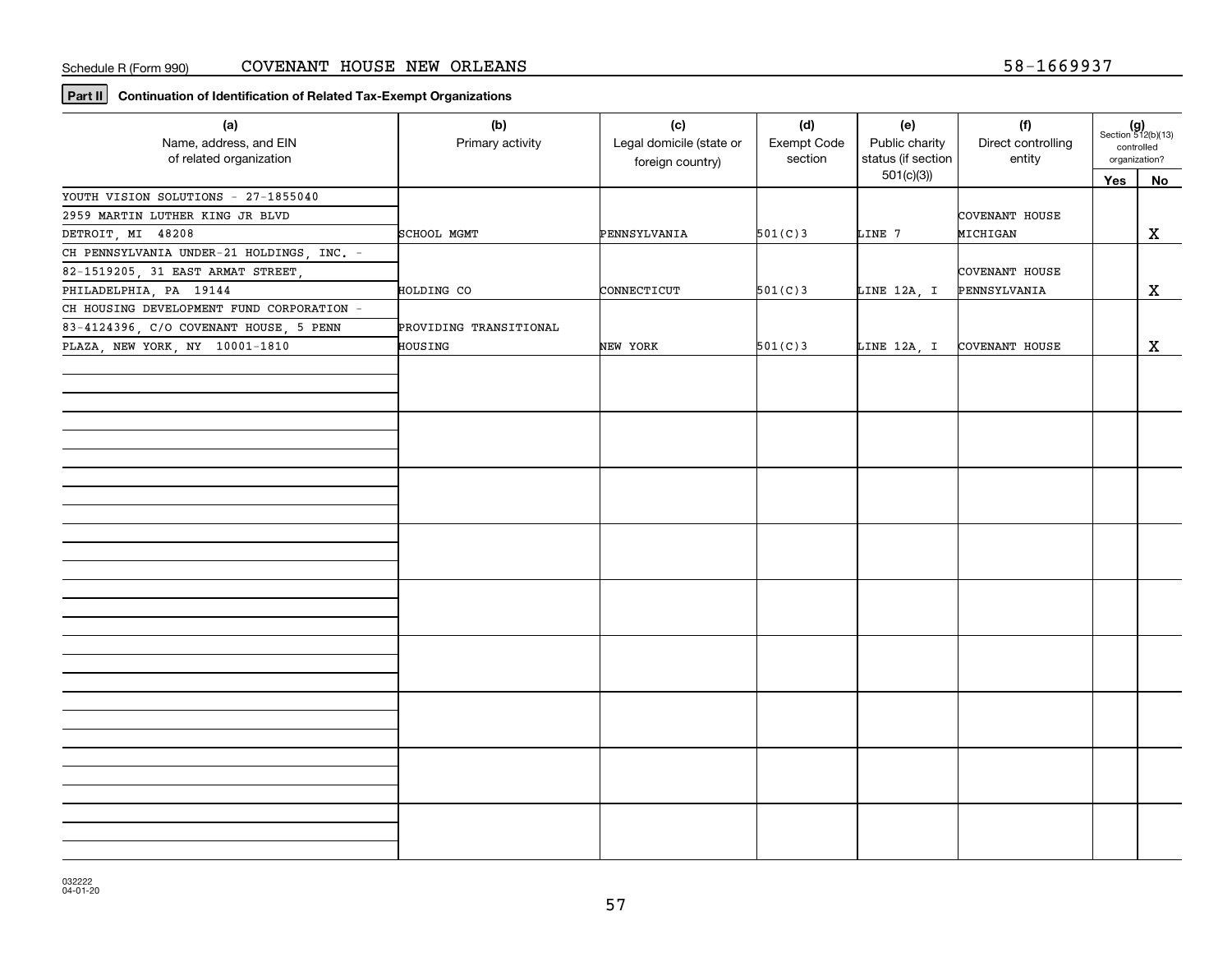#### Schedule R (Form 990) 2020 COVENANT HOUSE NEW ORLEANS 58-1669937 <sub>Page</sub>

**Identification of Related Organizations Taxable as a Partnership.** Complete if the organization answered "Yes" on Form 990, Part IV, line 34, because it had one or more related **Part III** organizations treated as a partnership during the tax year.

| (a)                                               | (b)              | (c)                                       | (d)                          | (e)                                                                   | (f)                      | (g)                               |         | (h)                              | (i)                                           | (i) | (k)                                         |
|---------------------------------------------------|------------------|-------------------------------------------|------------------------------|-----------------------------------------------------------------------|--------------------------|-----------------------------------|---------|----------------------------------|-----------------------------------------------|-----|---------------------------------------------|
| Name, address, and EIN<br>of related organization | Primary activity | Legal<br>domicile<br>(state or<br>foreign | Direct controlling<br>entity | Predominant income<br>(related, unrelated,<br>excluded from tax under | Share of total<br>income | Share of<br>end-of-year<br>assets |         | Disproportionate<br>allocations? | Code V-UBI<br>amount in box<br>20 of Schedule |     | General or Percentage<br>managing ownership |
|                                                   |                  | country)                                  |                              | sections 512-514)                                                     |                          |                                   | Yes $ $ | No                               | K-1 (Form 1065) Yes No                        |     |                                             |
| COVENANT HOUSE ILLINOIS                           |                  |                                           |                              |                                                                       |                          |                                   |         |                                  |                                               |     |                                             |
| QALICB LLC - 85-3857238, 2934                     |                  |                                           |                              |                                                                       |                          |                                   |         |                                  |                                               |     |                                             |
| W. LAKE STREET, CHICAGO, IL                       | <b>DEVELOP</b>   |                                           | COVENANT HOUSE               |                                                                       |                          |                                   |         |                                  |                                               |     |                                             |
| 60612                                             | PROPERTY         | IL                                        | ILLINOIS                     | RELATED                                                               | $\mathbf{0}$ .           | 0.                                |         | x                                | N/A                                           | x   | .00%                                        |
| CHGA CHI LEVERAGE LENDER, LLC                     |                  |                                           |                              |                                                                       |                          |                                   |         |                                  |                                               |     |                                             |
| $-85-3539993, 1559$ JOHNSON                       | <b>DEVELOP</b>   |                                           | <b>COVENANT HOUSE</b>        |                                                                       |                          |                                   |         |                                  |                                               |     |                                             |
| ROAD NW, ATLANTA, GA 30318                        | PROPERTY         | GA                                        | GEORGIA                      | RELATED                                                               | $\mathbf{0}$ .           | 0.                                |         | x                                | N/A                                           | X.  | .00%                                        |
|                                                   |                  |                                           |                              |                                                                       |                          |                                   |         |                                  |                                               |     |                                             |
|                                                   |                  |                                           |                              |                                                                       |                          |                                   |         |                                  |                                               |     |                                             |

**Identification of Related Organizations Taxable as a Corporation or Trust.** Complete if the organization answered "Yes" on Form 990, Part IV, line 34, because it had one or more related **Part IV** organizations treated as a corporation or trust during the tax year.

| (a)<br>Name, address, and EIN<br>of related organization | (b)<br>(d)<br>(c)<br>Primary activity<br>Direct controlling<br>Legal domicile<br>(state or<br>entity<br>foreign |          |  | (e)<br>Type of entity<br>(C corp, S corp,<br>or trust) | (f)<br>Share of total<br>income | (g)<br>Share of<br>end-of-year<br>assets | (h)<br> Percentage <br>ownership | $\begin{array}{c} \textbf{(i)}\\ \text{Section}\\ 512 \text{(b)} \text{(13)}\\ \text{controlled}\\ \text{entity?} \end{array}$ |
|----------------------------------------------------------|-----------------------------------------------------------------------------------------------------------------|----------|--|--------------------------------------------------------|---------------------------------|------------------------------------------|----------------------------------|--------------------------------------------------------------------------------------------------------------------------------|
|                                                          |                                                                                                                 | country) |  |                                                        |                                 |                                          |                                  | Yes No                                                                                                                         |
|                                                          |                                                                                                                 |          |  |                                                        |                                 |                                          |                                  |                                                                                                                                |
|                                                          |                                                                                                                 |          |  |                                                        |                                 |                                          |                                  |                                                                                                                                |
|                                                          |                                                                                                                 |          |  |                                                        |                                 |                                          |                                  |                                                                                                                                |
|                                                          |                                                                                                                 |          |  |                                                        |                                 |                                          |                                  |                                                                                                                                |
|                                                          |                                                                                                                 |          |  |                                                        |                                 |                                          |                                  |                                                                                                                                |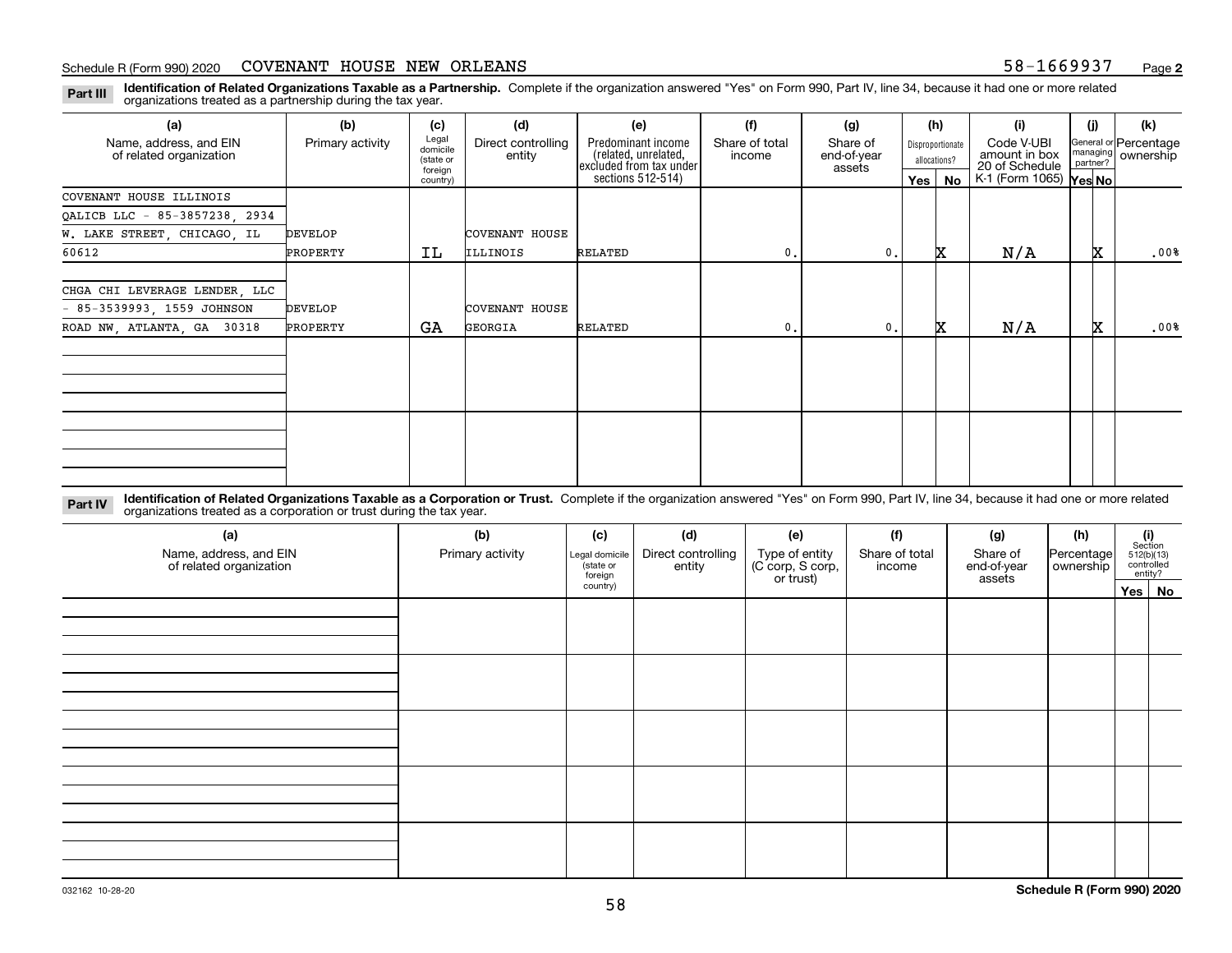#### Schedule R (Form 990) 2020 COVENANT HOUSE NEW ORLEANS 58-1669937 <sub>Page</sub>

**Part V** T**ransactions With Related Organizations.** Complete if the organization answered "Yes" on Form 990, Part IV, line 34, 35b, or 36.

| Note: Complete line 1 if any entity is listed in Parts II, III, or IV of this schedule.                                                                                                                                        |                 | Yes | No                      |
|--------------------------------------------------------------------------------------------------------------------------------------------------------------------------------------------------------------------------------|-----------------|-----|-------------------------|
| During the tax year, did the organization engage in any of the following transactions with one or more related organizations listed in Parts II-IV?                                                                            |                 |     |                         |
|                                                                                                                                                                                                                                | 1a              |     | $\mathbf x$             |
| <b>b</b> Gift, grant, or capital contribution to related organization(s)                                                                                                                                                       | 1 <sub>b</sub>  |     | $\mathbf{x}$            |
|                                                                                                                                                                                                                                | 1 <sub>c</sub>  | X   |                         |
|                                                                                                                                                                                                                                | 1 <sub>d</sub>  |     | X                       |
|                                                                                                                                                                                                                                | 1e              |     | X                       |
|                                                                                                                                                                                                                                |                 |     |                         |
| Dividends from related organization(s) manufactured and contract the contract of the contract of the contract of the contract of the contract of the contract of the contract of the contract of the contract of the contract  | 1f              |     | X                       |
|                                                                                                                                                                                                                                | 1g              |     | $\mathbf x$             |
| h Purchase of assets from related organization(s) manufactured content to content the content of the content of the content of the content of the content of the content of the content of the content of the content of the c | 1 <sub>h</sub>  |     | $\mathbf X$             |
| Exchange of assets with related organization(s) machinesis and content to the content of the content of the content of the content of the content of the content of the content of the content of the content of the content o | 1i              |     | $\overline{\mathbf{x}}$ |
|                                                                                                                                                                                                                                | 1i.             |     | $\mathbf{x}$            |
|                                                                                                                                                                                                                                |                 |     |                         |
|                                                                                                                                                                                                                                | 1k              |     | X                       |
|                                                                                                                                                                                                                                | 11              |     | $\mathbf X$             |
| m Performance of services or membership or fundraising solicitations by related organization(s)                                                                                                                                | 1 <sub>m</sub>  | X   |                         |
|                                                                                                                                                                                                                                | 1n              |     | $\mathbf{x}$            |
| <b>o</b> Sharing of paid employees with related organization(s)                                                                                                                                                                | 10 <sub>o</sub> | X   |                         |
|                                                                                                                                                                                                                                |                 |     |                         |
|                                                                                                                                                                                                                                | 1p              | х   |                         |
|                                                                                                                                                                                                                                | 1q              |     | $\overline{\mathbf{x}}$ |
|                                                                                                                                                                                                                                |                 |     |                         |
| r Other transfer of cash or property to related organization(s)                                                                                                                                                                | 1r              |     | X                       |
|                                                                                                                                                                                                                                | 1s              |     | $\mathbf{x}$            |
| 2 If the answer to any of the above is "Yes," see the instructions for information on who must complete this line, including covered relationships and transaction thresholds.                                                 |                 |     |                         |

| (a)<br>Name of related organization | (b)<br>Transaction<br>type (a-s) | (c)<br>Amount involved | (d)<br>Method of determining amount involved |
|-------------------------------------|----------------------------------|------------------------|----------------------------------------------|
| (1)                                 |                                  |                        |                                              |
| (2)                                 |                                  |                        |                                              |
| (3)                                 |                                  |                        |                                              |
| (4)                                 |                                  |                        |                                              |
| (5)                                 |                                  |                        |                                              |
| (6)                                 |                                  |                        |                                              |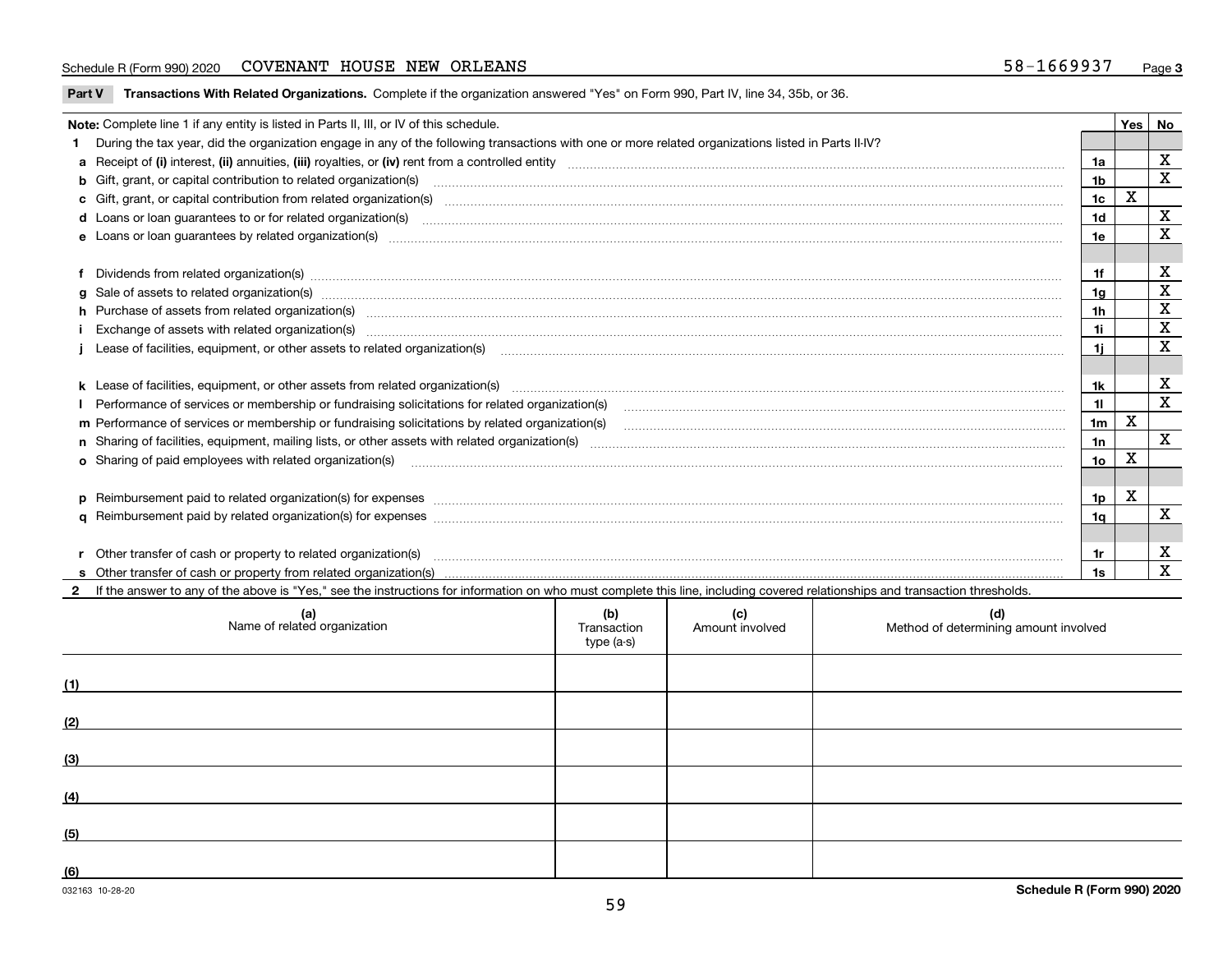#### Schedule R (Form 990) 2020 COVENANT HOUSE NEW ORLEANS 58-1669937 <sub>Page</sub>

**Part VI Unrelated Organizations Taxable as a Partnership. Complete if the organization answered "Yes" on Form 990, Part IV, line 37.** 

Provide the following information for each entity taxed as a partnership through which the organization conducted more than five percent of its activities (measured by total assets or gross revenue) that was not a related organization. See instructions regarding exclusion for certain investment partnerships.

| - - - - -<br>(a)<br>Name, address, and EIN<br>of entity | ----- <del>-</del> -------<br>(b)<br>Primary activity | (c)<br>Legal domicile<br>(state or foreign<br>country) | (d)<br>Predominant income<br>(related, unrelated,<br>excluded from tax under<br>sections 512-514) | (e)<br>Are all<br>partners sec.<br>$501(c)(3)$<br>orgs.?<br>Yes No | (f)<br>Share of<br>total<br>income | (g)<br>Share of<br>end-of-year<br>assets | allocations? | (h)<br>Dispropor-<br>tionate<br>Yes No | (i)<br>Code V-UBI<br>amount in box 20 managing<br>of Schedule K-1<br>(Form 1065)<br>$\overline{Yes}$ No | (i)<br>Yes No | (k) |
|---------------------------------------------------------|-------------------------------------------------------|--------------------------------------------------------|---------------------------------------------------------------------------------------------------|--------------------------------------------------------------------|------------------------------------|------------------------------------------|--------------|----------------------------------------|---------------------------------------------------------------------------------------------------------|---------------|-----|
|                                                         |                                                       |                                                        |                                                                                                   |                                                                    |                                    |                                          |              |                                        |                                                                                                         |               |     |
|                                                         |                                                       |                                                        |                                                                                                   |                                                                    |                                    |                                          |              |                                        |                                                                                                         |               |     |
|                                                         |                                                       |                                                        |                                                                                                   |                                                                    |                                    |                                          |              |                                        |                                                                                                         |               |     |
|                                                         |                                                       |                                                        |                                                                                                   |                                                                    |                                    |                                          |              |                                        |                                                                                                         |               |     |
|                                                         |                                                       |                                                        |                                                                                                   |                                                                    |                                    |                                          |              |                                        |                                                                                                         |               |     |
|                                                         |                                                       |                                                        |                                                                                                   |                                                                    |                                    |                                          |              |                                        |                                                                                                         |               |     |
|                                                         |                                                       |                                                        |                                                                                                   |                                                                    |                                    |                                          |              |                                        |                                                                                                         |               |     |
|                                                         |                                                       |                                                        |                                                                                                   |                                                                    |                                    |                                          |              |                                        |                                                                                                         |               |     |

**Schedule R (Form 990) 2020**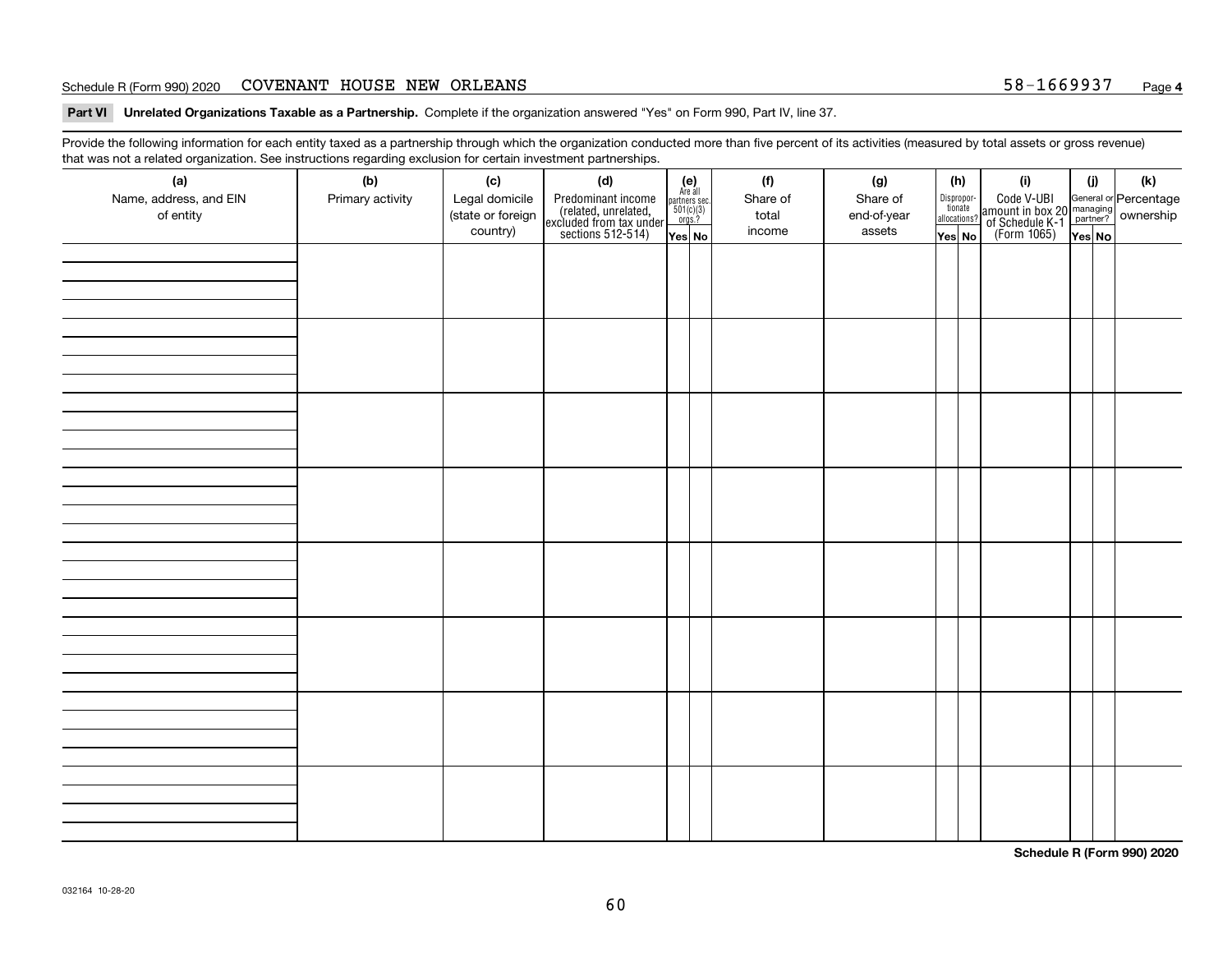# **Part VII Supplemental Information**

Provide additional information for responses to questions on Schedule R. See instructions.

032165 10-28-20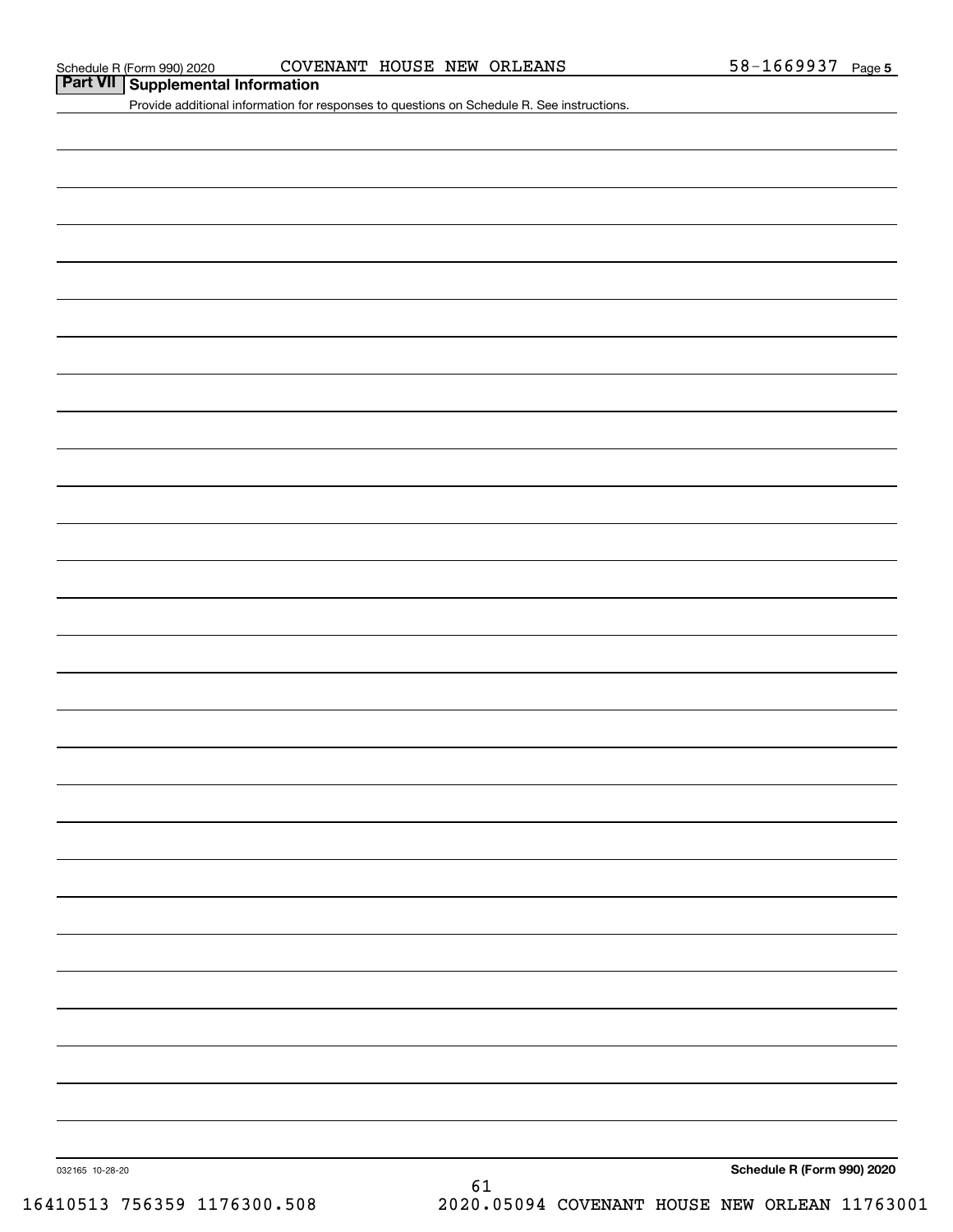| Form 8879-EO                                                                                                                                                                                                                                                                                                                                                                                                                                                                                                                     | <b>IRS e-file Signature Authorization</b><br>for an Exempt Organization                                                                                                                                                                                                                                                                                                                                                                                                                                                                                                                                                                                                                                                                                                                                                                                                                                                                                                                                                                                                                                                                   |      | OMB No. 1545-0047                                 |  |  |
|----------------------------------------------------------------------------------------------------------------------------------------------------------------------------------------------------------------------------------------------------------------------------------------------------------------------------------------------------------------------------------------------------------------------------------------------------------------------------------------------------------------------------------|-------------------------------------------------------------------------------------------------------------------------------------------------------------------------------------------------------------------------------------------------------------------------------------------------------------------------------------------------------------------------------------------------------------------------------------------------------------------------------------------------------------------------------------------------------------------------------------------------------------------------------------------------------------------------------------------------------------------------------------------------------------------------------------------------------------------------------------------------------------------------------------------------------------------------------------------------------------------------------------------------------------------------------------------------------------------------------------------------------------------------------------------|------|---------------------------------------------------|--|--|
|                                                                                                                                                                                                                                                                                                                                                                                                                                                                                                                                  | For calendar year 2020, or fiscal year beginning $JUL$ 1, 2020, and ending $JUN$ 30, 2021                                                                                                                                                                                                                                                                                                                                                                                                                                                                                                                                                                                                                                                                                                                                                                                                                                                                                                                                                                                                                                                 |      |                                                   |  |  |
| Department of the Treasury<br>Internal Revenue Service                                                                                                                                                                                                                                                                                                                                                                                                                                                                           | Do not send to the IRS. Keep for your records.<br>Go to www.irs.gov/Form8879EO for the latest information.                                                                                                                                                                                                                                                                                                                                                                                                                                                                                                                                                                                                                                                                                                                                                                                                                                                                                                                                                                                                                                |      | 2020                                              |  |  |
| Name of exempt organization or person subject to tax                                                                                                                                                                                                                                                                                                                                                                                                                                                                             |                                                                                                                                                                                                                                                                                                                                                                                                                                                                                                                                                                                                                                                                                                                                                                                                                                                                                                                                                                                                                                                                                                                                           |      | Taxpayer identification number                    |  |  |
|                                                                                                                                                                                                                                                                                                                                                                                                                                                                                                                                  |                                                                                                                                                                                                                                                                                                                                                                                                                                                                                                                                                                                                                                                                                                                                                                                                                                                                                                                                                                                                                                                                                                                                           |      |                                                   |  |  |
| COVENANT HOUSE NEW ORLEANS<br>58-1669937                                                                                                                                                                                                                                                                                                                                                                                                                                                                                         |                                                                                                                                                                                                                                                                                                                                                                                                                                                                                                                                                                                                                                                                                                                                                                                                                                                                                                                                                                                                                                                                                                                                           |      |                                                   |  |  |
| Name and title of officer or person subject to tax<br>RHENEISHA ROBERTSON<br>SECRETARY & EXECUTIVE DIRECTOR                                                                                                                                                                                                                                                                                                                                                                                                                      |                                                                                                                                                                                                                                                                                                                                                                                                                                                                                                                                                                                                                                                                                                                                                                                                                                                                                                                                                                                                                                                                                                                                           |      |                                                   |  |  |
| Part I                                                                                                                                                                                                                                                                                                                                                                                                                                                                                                                           | Type of Return and Return Information (Whole Dollars Only)                                                                                                                                                                                                                                                                                                                                                                                                                                                                                                                                                                                                                                                                                                                                                                                                                                                                                                                                                                                                                                                                                |      |                                                   |  |  |
| Check the box for the return for which you are using this Form 8879-EO and enter the applicable amount, if any, from the return. If you<br>check the box on line 1a, 2a, 3a, 4a, 5a, 6a, or 7a below, and the amount on that line for the return being filed with this form was<br>blank, then leave line 1b, 2b, 3b, 4b, 5b, 6b, or 7b, whichever is applicable, blank (do not enter -0-). But, if you entered -0- on the<br>return, then enter -0- on the applicable line below. Do not complete more than one line in Part I. |                                                                                                                                                                                                                                                                                                                                                                                                                                                                                                                                                                                                                                                                                                                                                                                                                                                                                                                                                                                                                                                                                                                                           |      |                                                   |  |  |
| 1a Form 990 check here $\blacktriangleright$ $\lfloor X \rfloor$                                                                                                                                                                                                                                                                                                                                                                                                                                                                 | <b>b</b> Total revenue, if any (Form 990, Part VIII, column (A), line 12) $\ldots$ 1b $\qquad$ 8, 505, 240.                                                                                                                                                                                                                                                                                                                                                                                                                                                                                                                                                                                                                                                                                                                                                                                                                                                                                                                                                                                                                               |      |                                                   |  |  |
| 2a Form 990-EZ check here $\blacktriangleright$                                                                                                                                                                                                                                                                                                                                                                                                                                                                                  |                                                                                                                                                                                                                                                                                                                                                                                                                                                                                                                                                                                                                                                                                                                                                                                                                                                                                                                                                                                                                                                                                                                                           |      |                                                   |  |  |
| 3a Form 1120-POL check here                                                                                                                                                                                                                                                                                                                                                                                                                                                                                                      |                                                                                                                                                                                                                                                                                                                                                                                                                                                                                                                                                                                                                                                                                                                                                                                                                                                                                                                                                                                                                                                                                                                                           |      |                                                   |  |  |
| 4a Form 990-PF check here<br>5a Form 8868 check here                                                                                                                                                                                                                                                                                                                                                                                                                                                                             | b Tax based on investment income (Form 990-PF, Part VI, line 5)  4b                                                                                                                                                                                                                                                                                                                                                                                                                                                                                                                                                                                                                                                                                                                                                                                                                                                                                                                                                                                                                                                                       |      |                                                   |  |  |
| 6a Form 990-T check here                                                                                                                                                                                                                                                                                                                                                                                                                                                                                                         |                                                                                                                                                                                                                                                                                                                                                                                                                                                                                                                                                                                                                                                                                                                                                                                                                                                                                                                                                                                                                                                                                                                                           |      |                                                   |  |  |
| 7a Form 4720 check here                                                                                                                                                                                                                                                                                                                                                                                                                                                                                                          |                                                                                                                                                                                                                                                                                                                                                                                                                                                                                                                                                                                                                                                                                                                                                                                                                                                                                                                                                                                                                                                                                                                                           |      |                                                   |  |  |
| Part II                                                                                                                                                                                                                                                                                                                                                                                                                                                                                                                          | Declaration and Signature Authorization of Officer or Person Subject to Tax                                                                                                                                                                                                                                                                                                                                                                                                                                                                                                                                                                                                                                                                                                                                                                                                                                                                                                                                                                                                                                                               |      |                                                   |  |  |
|                                                                                                                                                                                                                                                                                                                                                                                                                                                                                                                                  | Under penalties of perjury, I declare that $\boxed{X}$ I am an officer of the above organization or $\boxed{\phantom{1}}$ I am a person subject to tax with respect to                                                                                                                                                                                                                                                                                                                                                                                                                                                                                                                                                                                                                                                                                                                                                                                                                                                                                                                                                                    |      |                                                   |  |  |
| (name of organization)                                                                                                                                                                                                                                                                                                                                                                                                                                                                                                           | $\overline{\phantom{a}}$ (EIN)                                                                                                                                                                                                                                                                                                                                                                                                                                                                                                                                                                                                                                                                                                                                                                                                                                                                                                                                                                                                                                                                                                            |      | and that I have examined a copy                   |  |  |
| PIN: check one box only                                                                                                                                                                                                                                                                                                                                                                                                                                                                                                          | to receive from the IRS (a) an acknowledgement of receipt or reason for rejection of the transmission, (b) the reason for any delay in<br>processing the return or refund, and (c) the date of any refund. If applicable, I authorize the U.S. Treasury and its designated Financial<br>Agent to initiate an electronic funds withdrawal (direct debit) entry to the financial institution account indicated in the tax preparation<br>software for payment of the federal taxes owed on this return, and the financial institution to debit the entry to this account. To revoke<br>a payment, I must contact the U.S. Treasury Financial Agent at 1-888-353-4537 no later than 2 business days prior to the payment<br>(settlement) date. I also authorize the financial institutions involved in the processing of the electronic payment of taxes to receive<br>confidential information necessary to answer inquiries and resolve issues related to the payment. I have selected a personal<br>identification number (PIN) as my signature for the electronic return and, if applicable, the consent to electronic funds withdrawal. |      |                                                   |  |  |
|                                                                                                                                                                                                                                                                                                                                                                                                                                                                                                                                  | X lauthorize PKF O'CONNOR DAVIES, LLP<br>to enter my PIN                                                                                                                                                                                                                                                                                                                                                                                                                                                                                                                                                                                                                                                                                                                                                                                                                                                                                                                                                                                                                                                                                  |      | 17630                                             |  |  |
|                                                                                                                                                                                                                                                                                                                                                                                                                                                                                                                                  | ERO firm name                                                                                                                                                                                                                                                                                                                                                                                                                                                                                                                                                                                                                                                                                                                                                                                                                                                                                                                                                                                                                                                                                                                             |      | Enter five numbers, but<br>do not enter all zeros |  |  |
| as my signature on the tax year 2020 electronically filed return. If I have indicated within this return that a copy of the return is being filed with<br>a state agency(ies) regulating charities as part of the IRS Fed/State program, I also authorize the aforementioned ERO to enter my<br>PIN on the return's disclosure consent screen.                                                                                                                                                                                   |                                                                                                                                                                                                                                                                                                                                                                                                                                                                                                                                                                                                                                                                                                                                                                                                                                                                                                                                                                                                                                                                                                                                           |      |                                                   |  |  |
| As an officer or person subject to tax with respect to the organization, I will enter my PIN as my signature on the tax year 2020<br>electronically filed return. If I have indicated within this return that a copy of the return is being filed with a state agency(ies)<br>regulating charities as part of the IRS Fed/State program, will enter my PIN on the return's disclosure consent screen.                                                                                                                            |                                                                                                                                                                                                                                                                                                                                                                                                                                                                                                                                                                                                                                                                                                                                                                                                                                                                                                                                                                                                                                                                                                                                           |      |                                                   |  |  |
| Signature of officer or person subject to tax<br>Part III                                                                                                                                                                                                                                                                                                                                                                                                                                                                        | Certification and Authentication                                                                                                                                                                                                                                                                                                                                                                                                                                                                                                                                                                                                                                                                                                                                                                                                                                                                                                                                                                                                                                                                                                          | Date | 12/2022                                           |  |  |
|                                                                                                                                                                                                                                                                                                                                                                                                                                                                                                                                  | ERO's EFIN/PIN. Enter your six-digit electronic filing identification                                                                                                                                                                                                                                                                                                                                                                                                                                                                                                                                                                                                                                                                                                                                                                                                                                                                                                                                                                                                                                                                     |      |                                                   |  |  |
|                                                                                                                                                                                                                                                                                                                                                                                                                                                                                                                                  | 26242303218<br>number (EFIN) followed by your five-digit self-selected PIN.<br>Do not enter all zeros                                                                                                                                                                                                                                                                                                                                                                                                                                                                                                                                                                                                                                                                                                                                                                                                                                                                                                                                                                                                                                     |      |                                                   |  |  |
| IRS e-file Providers for Business Returns.                                                                                                                                                                                                                                                                                                                                                                                                                                                                                       | I certify that the above numeric entry is my PIN, which is my signature on the 2020 electronically filed return indicated above. I confirm<br>that I am submitting this return in accordance with the requirements of Pub. 4163, Modernized e-File (MeF) Information for Authorized                                                                                                                                                                                                                                                                                                                                                                                                                                                                                                                                                                                                                                                                                                                                                                                                                                                       |      |                                                   |  |  |
|                                                                                                                                                                                                                                                                                                                                                                                                                                                                                                                                  | ERO's signature PEKF O'CONNOR DAVIES, LLP<br>Date $\geq 05/11/22$                                                                                                                                                                                                                                                                                                                                                                                                                                                                                                                                                                                                                                                                                                                                                                                                                                                                                                                                                                                                                                                                         |      |                                                   |  |  |
| ERO Must Retain This Form - See Instructions<br>Do Not Submit This Form to the IRS Unless Requested To Do So                                                                                                                                                                                                                                                                                                                                                                                                                     |                                                                                                                                                                                                                                                                                                                                                                                                                                                                                                                                                                                                                                                                                                                                                                                                                                                                                                                                                                                                                                                                                                                                           |      |                                                   |  |  |
|                                                                                                                                                                                                                                                                                                                                                                                                                                                                                                                                  | LHA For Paperwork Reduction Act Notice, see instructions.                                                                                                                                                                                                                                                                                                                                                                                                                                                                                                                                                                                                                                                                                                                                                                                                                                                                                                                                                                                                                                                                                 |      | Form 8879-EO (2020)                               |  |  |
| 023051 11-03-20                                                                                                                                                                                                                                                                                                                                                                                                                                                                                                                  |                                                                                                                                                                                                                                                                                                                                                                                                                                                                                                                                                                                                                                                                                                                                                                                                                                                                                                                                                                                                                                                                                                                                           |      |                                                   |  |  |